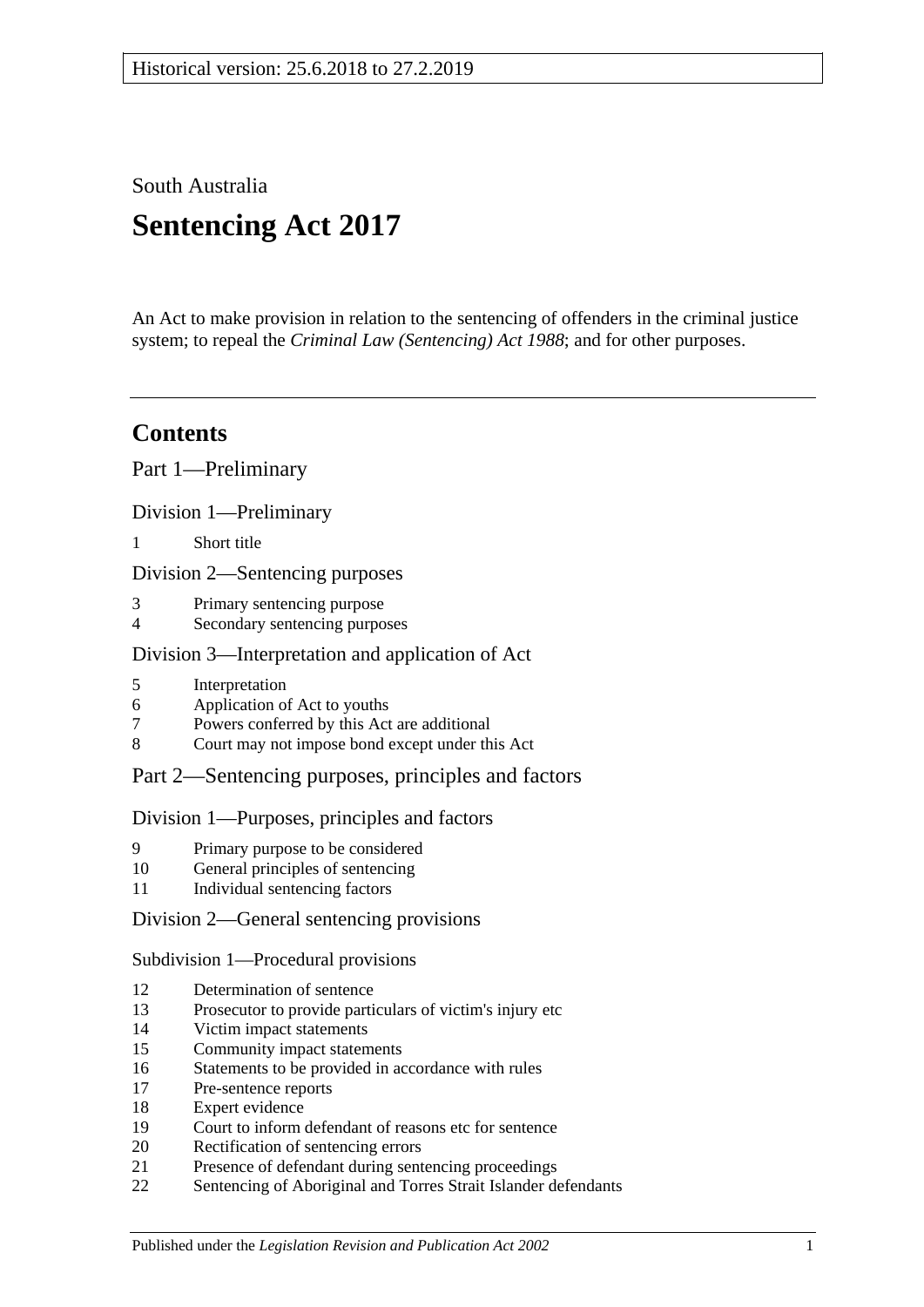#### Subdivision [2—General sentencing powers](#page-18-0)

- [Discharge without penalty](#page-18-1)
- [Imposition of penalty without conviction](#page-18-2)<br>25 Court may reduce add or substitute certain
- [Court may reduce, add or substitute certain penalties](#page-19-0)
- [Sentencing for multiple offences](#page-20-0)
- [Non-association or place restriction orders may be issued on sentence](#page-20-1)
- [Intervention orders may be issued on finding of guilt or sentencing](#page-21-0)
- [Deferral of sentence for rehabilitation and other purposes](#page-22-0)
- [Mental impairment](#page-23-0)

Subdivision [3—Taking further offences into account](#page-24-0)

- [Definitions](#page-24-1)
- [Prosecutor may file list of additional charges](#page-25-0)
- [Outstanding charges may be taken into account](#page-25-1)
- [Ancillary orders relating to offences taken into account](#page-26-0)
- [Consequences of taking offences into account](#page-26-1)

#### Subdivision [4—Sentencing reductions](#page-27-0)

- [Application of Subdivision](#page-27-1)
- [Reduction of sentences for cooperation etc with law enforcement agency](#page-27-2)
- [Reduction of sentences for cooperation with procedural requirements etc](#page-28-0)
- [Reduction of sentences for guilty plea in Magistrates Court etc](#page-28-1)
- [Reduction of sentences for guilty pleas in other cases](#page-30-0)
- [Application of sentencing reductions](#page-32-0)
- [Re-sentencing for failure to cooperate in accordance with undertaking under section](#page-33-0) 37
- [Re-sentencing for subsequent cooperation with law enforcement agency](#page-33-1)

#### Part [3—Custodial sentences](#page-35-0)

#### Division [1—Imprisonment](#page-35-1)

- [Commencement of sentences and non-parole periods](#page-35-2)
- [Cumulative sentences](#page-36-0)

#### Division [2—Non-parole periods](#page-36-1)

- [Application of Division to youths](#page-36-2)
- [Duty of court to fix or extend non-parole periods](#page-36-3)
- [Mandatory minimum non-parole periods and proportionality](#page-40-0)

#### Division [3—Serious firearm offenders](#page-40-1)

- [Interpretation](#page-40-2)
- [Serious firearm offenders](#page-42-0)
- [Sentence of imprisonment not to be suspended](#page-42-1)

#### Division [4—Serious repeat adult offenders and recidivist young offenders](#page-43-0)

- [Interpretation and application](#page-43-1)
- [Serious repeat offenders](#page-45-0)
- [Sentencing of serious repeat offenders](#page-45-1)
- [Declaration that youth is recidivist young offender](#page-46-0)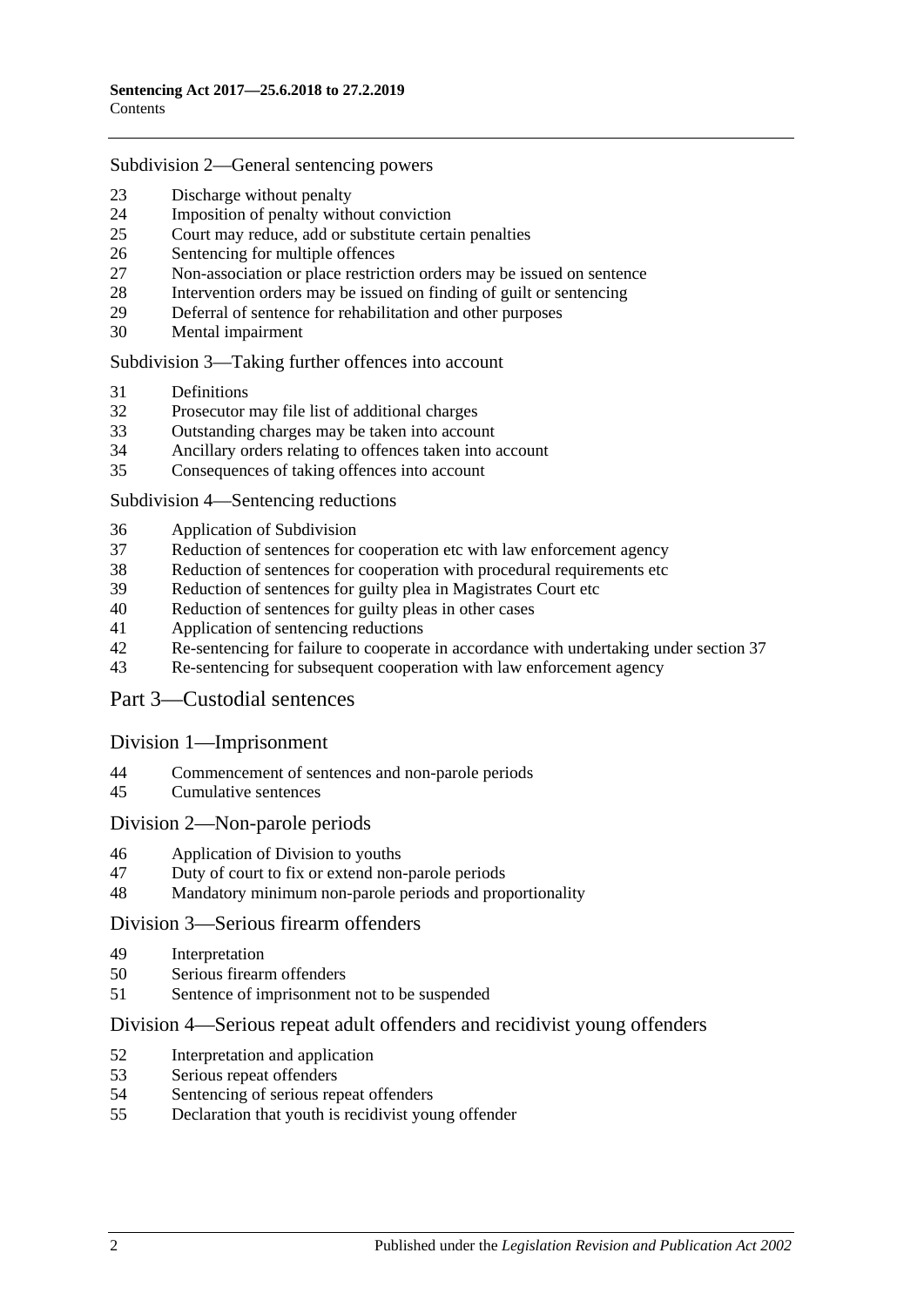Division [5—Offenders incapable of controlling, or unwilling to control, sexual](#page-46-1)  [instincts](#page-46-1)

- [Application of this Division](#page-46-2)
- [Offenders incapable of controlling, or unwilling to control, sexual instincts](#page-47-0)
- [Discharge of detention order under section](#page-49-0) 57
- [Release on licence](#page-50-0)
- [Appropriate board may direct person to surrender firearm etc](#page-53-0)
- [Court may obtain reports](#page-54-0)
- [Inquiries by medical practitioners](#page-54-1)
- [Parties](#page-54-2)
- [Service on guardian](#page-54-3)
- [Appeals](#page-55-0)<br>66 Proclama
- [Proclamations](#page-55-1)
- [Regulations](#page-55-2)

#### Division [6—Sentencing standards for offences involving paedophilia](#page-56-0)

[Sentencing standards for offences involving paedophilia](#page-56-1)

#### Division [7—Community based custodial sentences](#page-56-2)

#### Subdivision [1—Home detention](#page-56-3)

- [Purpose of home detention](#page-56-4)
- [Home detention not available for certain offences](#page-56-5)
- [Home detention orders](#page-57-0)
- [Conditions of home detention order](#page-60-0)
- [Orders that court may make on breach of condition of home detention order etc](#page-61-0)
- [Court to provide CE with copy of home detention order](#page-63-0)
- [CE must assign home detention officer](#page-63-1)
- [Powers of home detention officers](#page-63-2)
- [Apprehension and detention of person subject to home detention order without warrant](#page-64-0)
- [Offence to contravene or fail to comply with condition of home detention order](#page-64-1)

#### Subdivision [2—Intensive correction](#page-64-2)

- [Purpose of intensive correction order](#page-64-3)
- [Intensive correction not available for certain offences](#page-65-0)
- [Intensive correction orders](#page-65-1)
- [Conditions of intensive correction order](#page-66-0)
- [Orders that court may make on breach of condition of intensive correction order etc](#page-67-0)
- [Court to provide CE with copy of intensive correction order](#page-69-0)
- [CE must assign community corrections officer](#page-69-1)
- [Provisions relating to community service](#page-70-0)
- [Court to be notified if suitable community service placement not available](#page-71-0)
- [Community corrections officer to give reasonable directions](#page-71-1)
- [Power of Minister in relation to default in performance of community service](#page-72-0)
- [Apprehension and detention of person subject to intensive correction order without](#page-72-1)  [warrant](#page-72-1)
- [Offence to contravene or fail to comply with condition of intensive correction order](#page-72-2)

#### [Subdivision](#page-72-3) 3—General

[Court may direct person to surrender firearm etc](#page-72-4)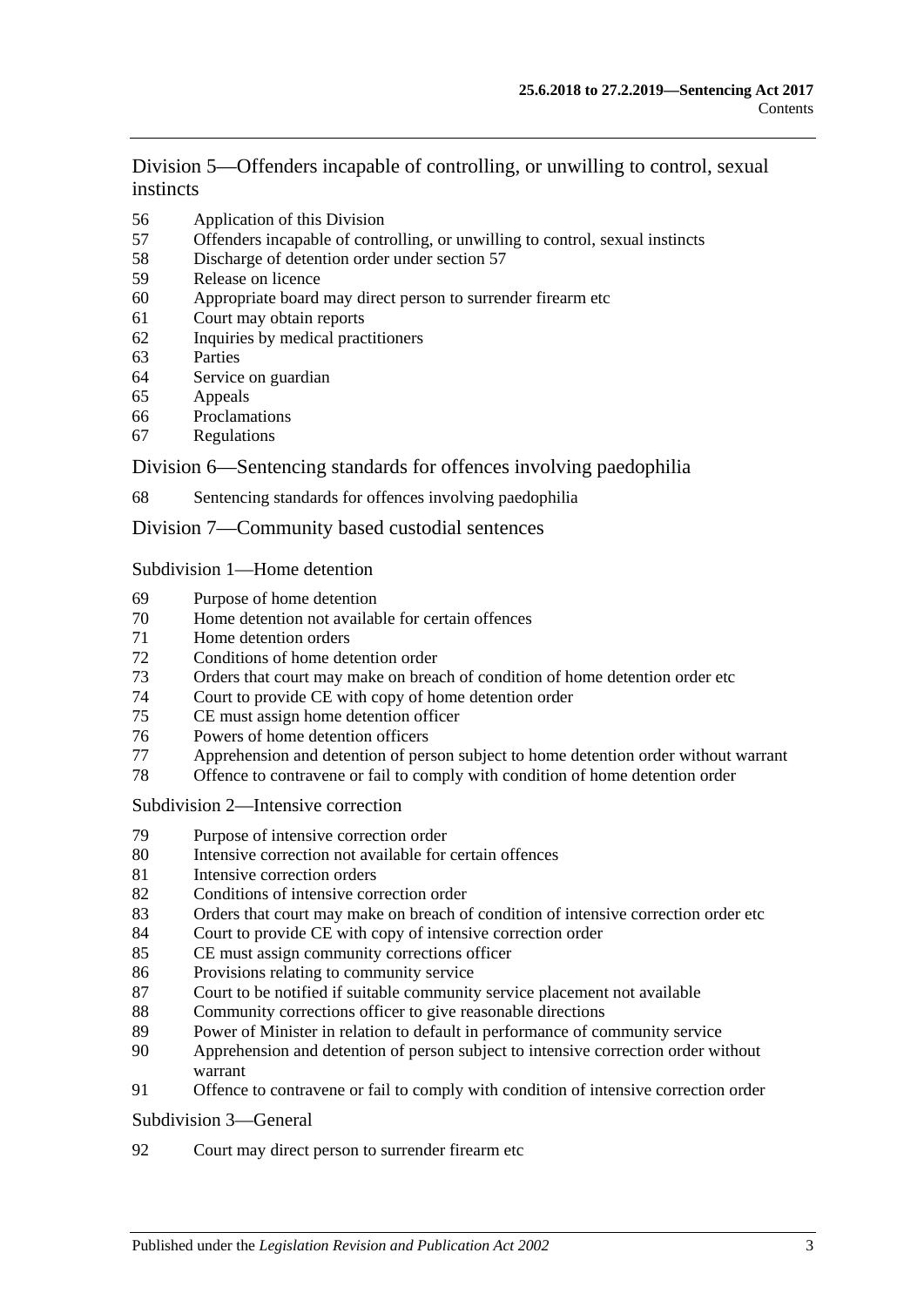Division [8—Effect of imprisonment for contempt](#page-73-0)

[Effect of imprisonment for contempt](#page-73-1)

#### Part [4—Other community based sentences](#page-73-2)

#### Division [1—Purpose, interpretation and application](#page-73-3)

- [Purpose of Part](#page-73-4)
- [Interpretation and application of Part](#page-73-5)

#### Division [2—Bonds, community service and supervision in community](#page-74-0)

- [Suspension of imprisonment on defendant entering into bond](#page-74-1)
- [Discharge of other defendants on entering into good behaviour bond](#page-77-0)<br>98 Conditions of bonds under this Act
- [Conditions of bonds under this Act](#page-77-1)
- [Term of bond](#page-79-0)
- [Guarantors etc](#page-79-1)
- [Court may direct person to surrender firearm etc](#page-79-2)
- [Court to provide CE with copy of court order](#page-80-0)
- [Variation or discharge of bond](#page-80-1)
- [Court to be notified if suitable community service placement not available](#page-81-0)
- [Provisions relating to community service](#page-81-1)
- [Provisions relating to supervision in the community](#page-82-0)
- [CE must assign community corrections officer](#page-82-1)
- [Community corrections officer to give reasonable directions](#page-83-0)
- [Powers of community corrections officer relating to probationers on home detention](#page-83-1)
- [Variation of community service order](#page-84-0)
- [Power of Minister to cancel unperformed hours of community service](#page-84-1)
- [Power of Minister in relation to default in performance of community service](#page-85-0)

Division [3—Enforcement of bonds, community service orders and other orders of a](#page-85-1)  [non-pecuniary nature](#page-85-1)

[Subdivision](#page-85-2) 1—Bonds

- [Non-compliance with bond](#page-85-3)
- [Orders that court may make on breach of bond](#page-86-0)

Subdivision [2—Community service orders and other orders of a non-pecuniary nature](#page-88-0)

- [Community service orders may be enforced by imprisonment](#page-88-1)
- [Other non-pecuniary orders may be enforced by imprisonment](#page-89-0)
- [Registrar may exercise jurisdiction under this Division](#page-90-0)
- [Detention in prison](#page-90-1)

## Part [5—Financial penalties](#page-90-2)

- [Maximum fine if no other maximum provided](#page-90-3)
- [Order for payment of pecuniary sum not to be made in certain circumstances](#page-91-0)
- [Preference must be given to compensation for victims](#page-91-1)
- [Court not to fix time for payment of pecuniary sums](#page-91-2)

## Part [6—Restitution and compensation](#page-92-0)

#### Division [1—Restitution and compensation generally](#page-92-1)

[Restitution of property](#page-92-2)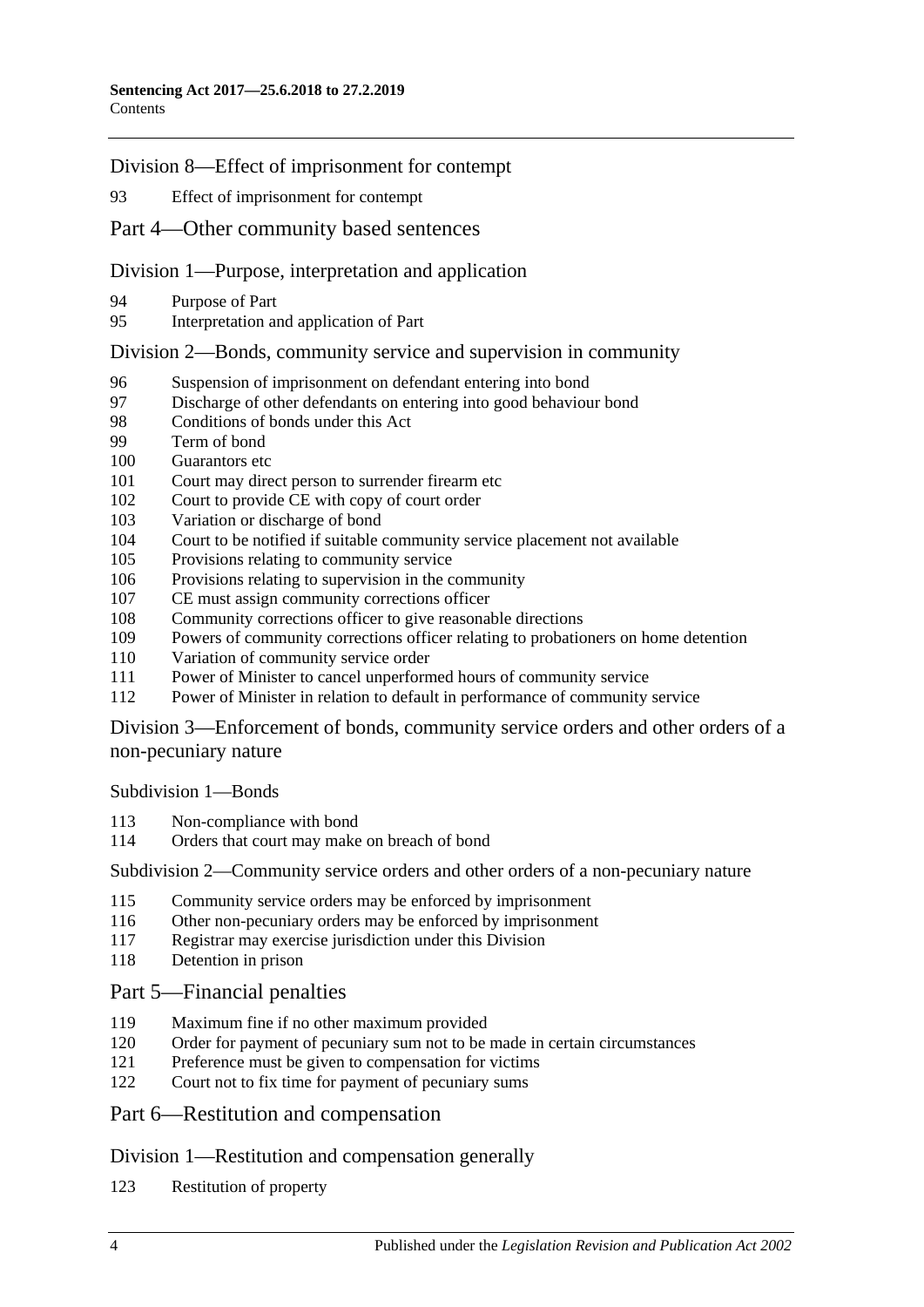- 124 [Compensation](#page-92-3)
- 125 [Certificate for victims of identity theft](#page-93-0)

#### Division [2—Enforcement of restitution orders](#page-93-1)

- 126 [Non-compliance with order for restitution of property](#page-93-2)
- Part [7—Miscellaneous](#page-94-0)
- 127 [Power of delegation—intervention program manager](#page-94-1)
- 128 [Regulations](#page-95-0)

Schedule [1—Repeal and transitional provisions](#page-95-1)

Part 1—Repeal of *Criminal Law (Sentencing) Act 1988*

1 [Repeal of Act](#page-95-2)

Part 2—Transitional provisions

2 [Transitional provisions](#page-95-3)

Part 3—Transitional provisions relating to *Sentencing (Release on Licence) Amendment Act 2018*

3 [Transitional provisions](#page-96-0)

[Schedule 2—Re-consideration of authorisations to release on licence under](#page-97-0)  [section 24 of repealed Act or section](#page-97-0) 59 of this Act

1 [Re-consideration of authorisations to release on licence under section 24 of repealed Act](#page-97-1)  or [section](#page-50-0) 59 [of this Act](#page-97-1)

[Legislative history](#page-99-0)

## <span id="page-4-0"></span>**The Parliament of South Australia enacts as follows:**

# **Part 1—Preliminary**

# <span id="page-4-1"></span>**Division 1—Preliminary**

## <span id="page-4-2"></span>**1—Short title**

This Act may be cited as the *Sentencing Act 2017*.

## <span id="page-4-3"></span>**Division 2—Sentencing purposes**

## <span id="page-4-4"></span>**3—Primary sentencing purpose**

The primary purpose for sentencing a defendant for an offence is to protect the safety of the community (whether as individuals or in general).

## <span id="page-4-6"></span><span id="page-4-5"></span>**4—Secondary sentencing purposes**

- (1) The secondary purposes for sentencing a defendant for an offence are as follows:
	- (a) to ensure that the defendant—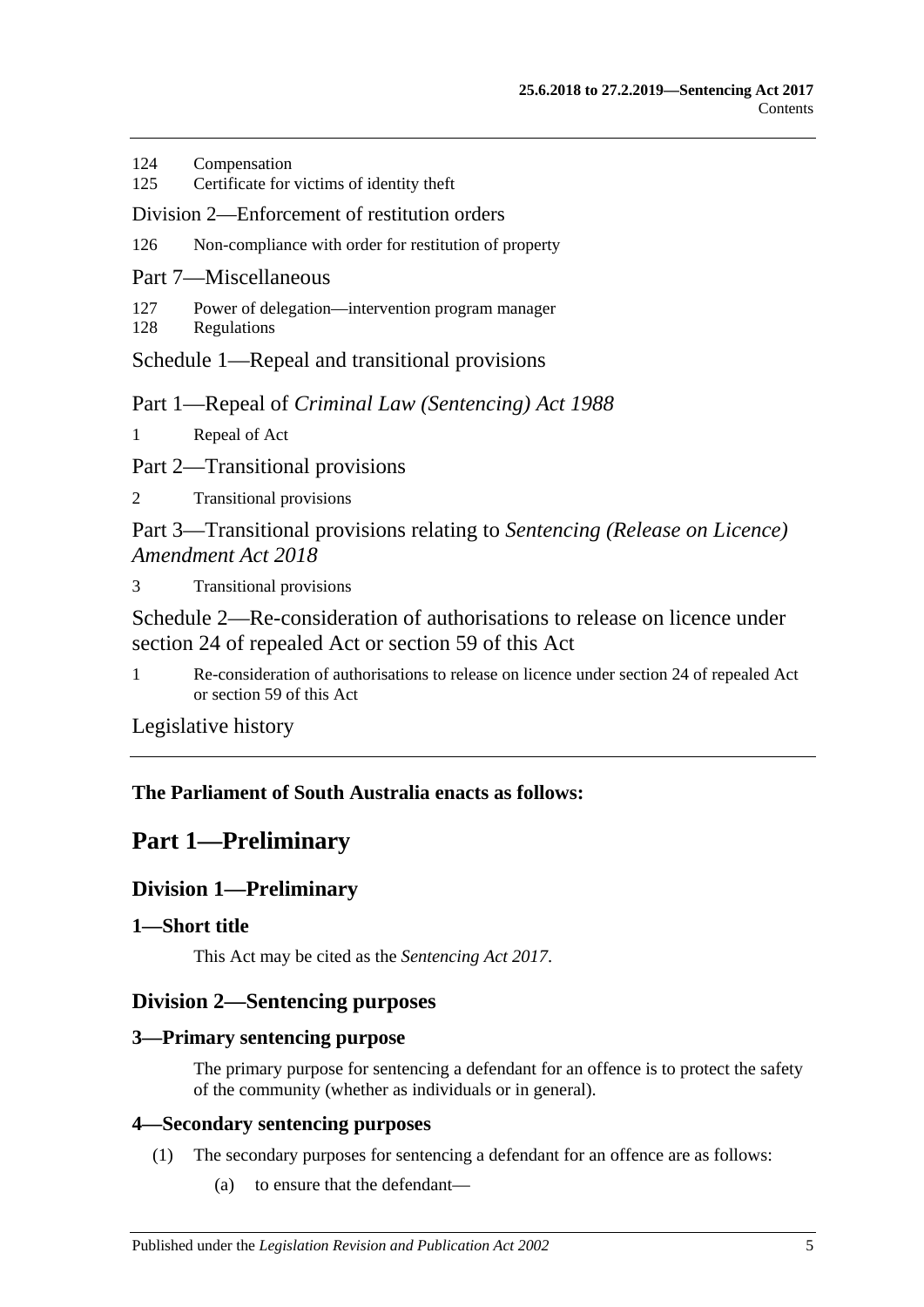- (i) is punished for the offending behaviour; and
- (ii) is held accountable to the community for the offending behaviour;
- (b) to publicly denounce the offending behaviour;
- (c) to publicly recognise the harm done to the community and to any victim of the offending behaviour;
- (d) to deter the defendant and others in the community from committing offences;
- (e) to promote the rehabilitation of the defendant.
- (2) Nothing about the order in which the secondary purposes are listed in [subsection](#page-4-6) (1) implies that any 1 of those secondary purposes is to be given greater weight than any other secondary purpose.

# <span id="page-5-0"></span>**Division 3—Interpretation and application of Act**

#### <span id="page-5-1"></span>**5—Interpretation**

(1) In this Act, unless the contrary intention appears—

*bond* means an agreement (not being a bail agreement) entered into pursuant to the sentence of a court under which the defendant undertakes to the Crown to comply with the conditions of the agreement (see Part [4 Division](#page-74-0) 2);

*CE* means the chief executive of the administrative unit of the Public Service that is responsible for assisting a Minister in the administration of the *[Correctional Services](http://www.legislation.sa.gov.au/index.aspx?action=legref&type=act&legtitle=Correctional%20Services%20Act%201982)  Act [1982](http://www.legislation.sa.gov.au/index.aspx?action=legref&type=act&legtitle=Correctional%20Services%20Act%201982)*;

*close personal relationship* means the relationship between 2 adult persons (whether or not related by family and irrespective of their sex or gender identity) who live together as a couple on a genuine domestic basis, but does not include—

- (a) the relationship between a legally married couple; or
- (b) a relationship where 1 of the persons provides the other with domestic support or personal care (or both) for fee or reward, or on behalf of some other person or an organisation of whatever kind;

**Note—**

Two persons may live together as a couple on a genuine domestic basis whether or not a sexual relationship exists, or has ever existed, between them.

*cognitive impairment* includes—

- (a) a developmental disability (including, for example, an intellectual disability, Down syndrome, cerebral palsy or an autistic spectrum disorder); and
- (b) an acquired disability as a result of illness or injury (including, for example, dementia, a traumatic brain injury or a neurological disorder); and
- (c) a mental illness;

#### *community based custodial sentence*—see Part [3 Division](#page-56-2) 7;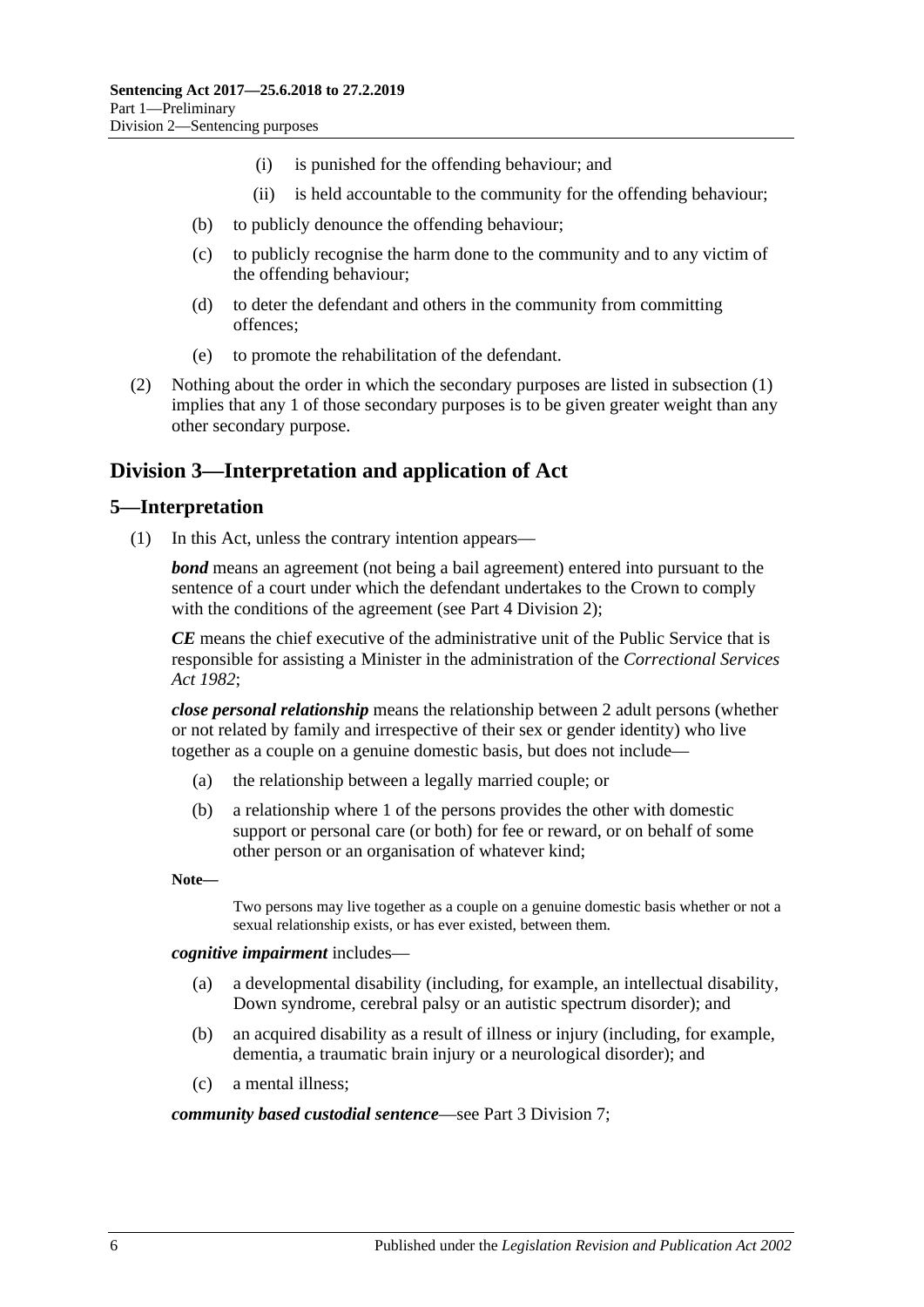*community corrections officer* means an officer or employee of the administrative unit of the Public Service that is responsible for assisting a Minister in the administration of the *[Correctional Services Act](http://www.legislation.sa.gov.au/index.aspx?action=legref&type=act&legtitle=Correctional%20Services%20Act%201982) 1982* whose duties include the supervision of offenders in the community;

*conditional release* means conditional release from a training centre;

*consumption* of a drug includes—

- (a) injection of the drug (either by the person to whom the drug is administered or someone else); and
- (b) inhalation of the drug; and
- (c) any other means of introducing the drug into the body;

*court*—

- (a) means a court of criminal jurisdiction; and
- (b) in relation to the exercise of powers under this Act with respect to the variation, revocation or enforcement of an order of a court or other related matters, means the court that made the order or a court of coordinate jurisdiction;

*domestic partner*—a person is the domestic partner of another if the person lives with the other in a close personal relationship;

*DPP* means the Director of Public Prosecutions:

*drug* means alcohol or any other substance that is capable (either alone or in combination with other substances) of influencing mental functioning;

*home detention officer* means a home detention officer appointed by the Minister for Correctional Services under Part 4 Division 6A of the *[Correctional Services Act](http://www.legislation.sa.gov.au/index.aspx?action=legref&type=act&legtitle=Correctional%20Services%20Act%201982) 1982*;

*home detention condition*—see [section](#page-60-0) 72;

*home detention order*—see [section](#page-57-0) 71;

*injury*, in relation to an offence, includes pregnancy, mental injury, shock, fear, grief, distress or embarrassment resulting from the offence;

*intensive correction condition*—see [section](#page-66-0) 82;

*intensive correction order*—see [section](#page-65-1) 81;

*intervention program* means a program that provides—

- (a) supervised treatment; or
- (b) supervised rehabilitation; or
- (c) supervised behaviour management; or
- (d) supervised access to support services; or
- (e) a combination of any 1 or more of the above,

designed to address behavioural problems (including problem gambling), substance abuse or cognitive impairment;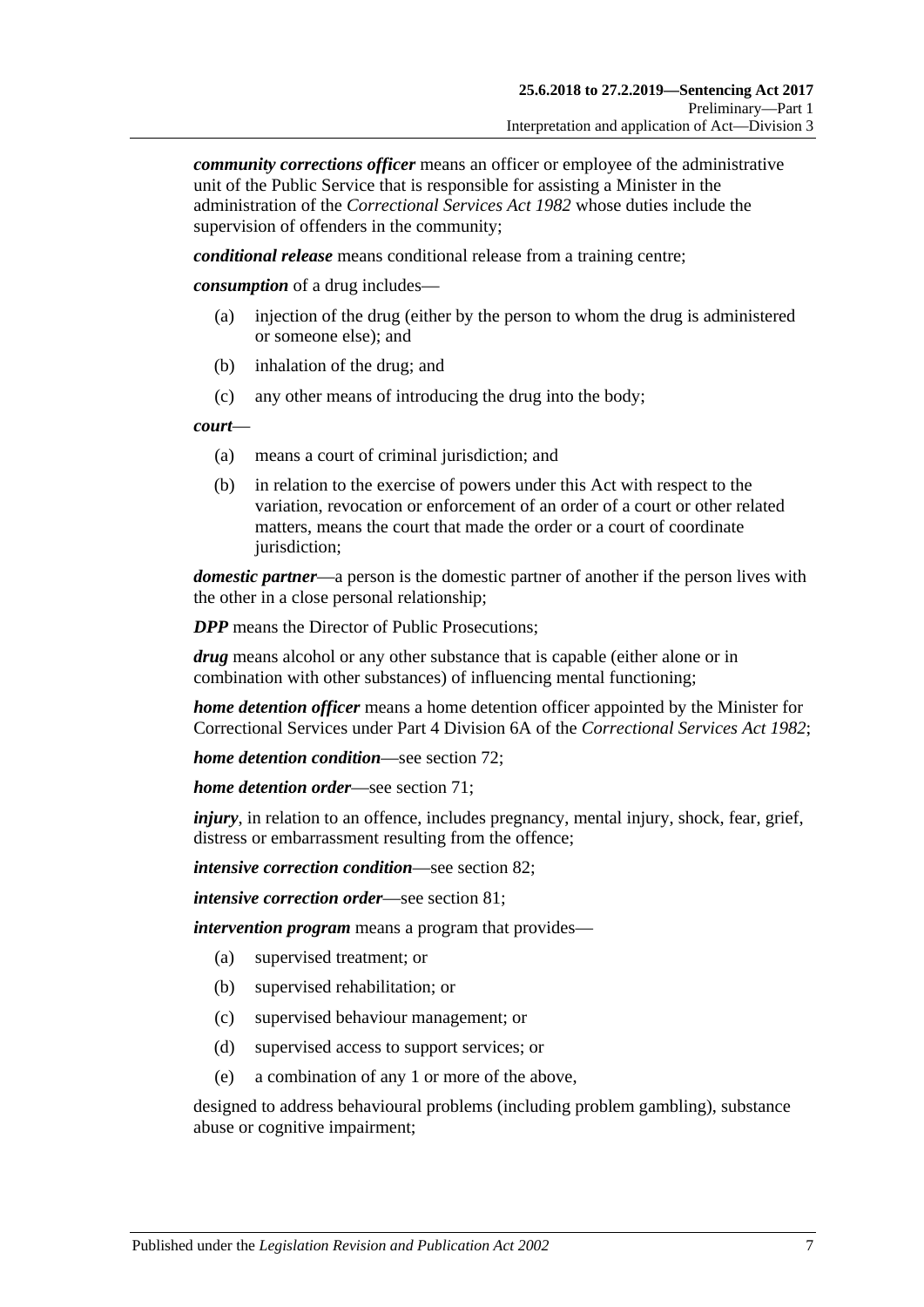*intervention program manager* means a person employed by the South Australian Courts Administration Authority to have general oversight of intervention programs and coordinate the implementation of relevant court orders (and includes a delegate of such a person);

*Minister for Correctional Services* means the Minister responsible for the administration of the *[Correctional Services Act](http://www.legislation.sa.gov.au/index.aspx?action=legref&type=act&legtitle=Correctional%20Services%20Act%201982) 1982*;

*Minister for Youth Justice* means the Minister responsible for the administration of the *[Youth Justice Administration Act](http://www.legislation.sa.gov.au/index.aspx?action=legref&type=act&legtitle=Youth%20Justice%20Administration%20Act%202016) 2016*;

*Parole Board* means the Parole Board of South Australia established under the *[Correctional Services Act](http://www.legislation.sa.gov.au/index.aspx?action=legref&type=act&legtitle=Correctional%20Services%20Act%201982) 1982*;

*pecuniary sum* means—

- (a) a fine; or
- (b) compensation; or
- (c) costs; or
- (d) a sum payable under a bond or to a guarantee ancillary to a bond; or
- (e) any other amount payable under an order or direction of a court,

and includes a VIC levy;

*primary purpose*—the primary purpose for sentencing a defendant for an offence is as set out in [section](#page-4-4) 3;

*prisoner*—a reference to a *prisoner* includes, where the context so requires, a reference to a person serving a sentence—

- (a) on home detention subject to a home detention order; or
- (b) in the community subject to an intensive correction order;

*probationer* means a defendant who has entered into a bond under [Part](#page-73-2) 4;

#### *probative court* means—

- (a) in the case of a bond entered into pursuant to an order of an appellate court on an appeal against sentence—the court that imposed that sentence; or
- (b) in any other case—the court that made the order pursuant to which the defendant entered into the bond;

*recreational use* of a drug—consumption of a drug is to be regarded as recreational use of the drug unless—

- (a) the drug is administered against the will, or without the knowledge, of the person who consumes it; or
- (b) the consumption occurs accidentally; or
- (c) the person who consumes the drug does so under duress, or as a result of fraud or reasonable mistake; or
- (d) the consumption is therapeutic;

*residence* includes, if the defendant is an Aboriginal or Torres Strait Islander person, any place specified by the court as the person's residence;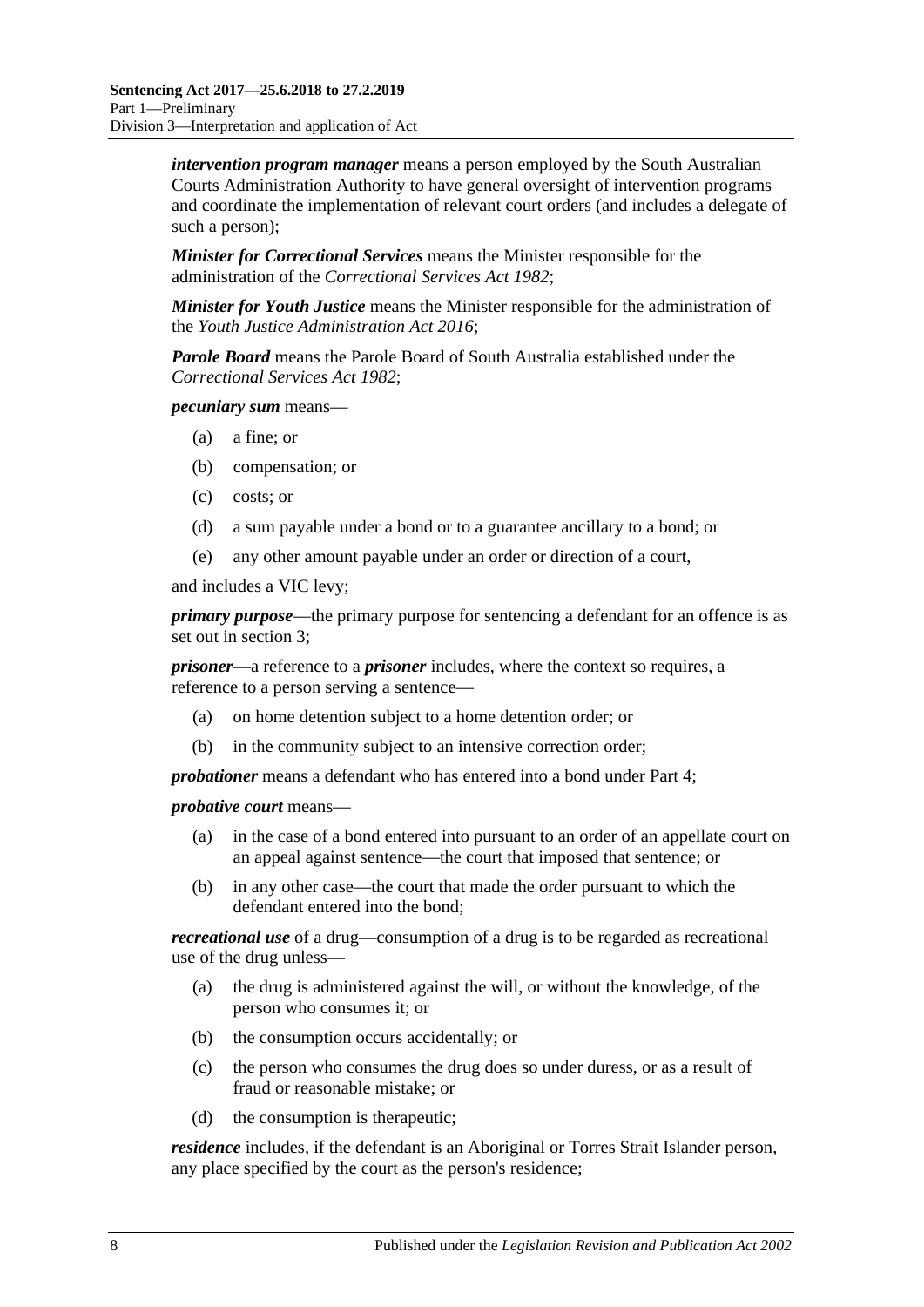*secondary purposes*—the secondary purposes for sentencing a defendant for an offence are as set out in [section](#page-4-5) 4;

*self-induced*—see [subsections \(2\)](#page-8-0) and [\(3\);](#page-8-1)

*sentence* means—

- (a) the imposition of a penalty; or
- (b) the decision of a court to offer a defendant an opportunity to enter into a bond; or
- (c) the fixing, extending or negating of a non-parole period; or
- (d) the making of any other order or direction affecting penalty, including the decision of a court to discharge a defendant—
	- (i) without imposing a penalty; or
	- (ii) without recording a conviction;

*sentence of indeterminate duration* means detention in custody until further order (and see Part [3 Division](#page-46-1) 5);

*spouse*—a person is the spouse of another if they are legally married;

*therapeutic*—the consumption of a drug is to be regarded as therapeutic if—

- (a) the drug is prescribed by, and consumed in accordance with the directions of, a medical practitioner; or
- (b) the drug—
	- (i) is a drug of a kind available, without prescription, from registered pharmacists; and
	- (ii) is consumed for a purpose recommended by the manufacturer and in accordance with the manufacturer's instructions;

*VIC levy* means a levy imposed under the *[Victims of Crime Act](http://www.legislation.sa.gov.au/index.aspx?action=legref&type=act&legtitle=Victims%20of%20Crime%20Act%202001) 2001* or a corresponding previous law;

*working day* means any day other than a Saturday, Sunday or public holiday;

*youth* has the same meaning as in the *[Young Offenders Act](http://www.legislation.sa.gov.au/index.aspx?action=legref&type=act&legtitle=Young%20Offenders%20Act%201993) 1993*;

*Youth Court* means the *Youth Court of South Australia*.

- <span id="page-8-0"></span>(2) Intoxication resulting from the recreational use of a drug is to be regarded as self-induced.
- <span id="page-8-1"></span>(3) If a person becomes intoxicated as a result of the combined effect of the therapeutic consumption of a drug and the recreational use of the same or another drug, the intoxication is to be regarded as self-induced even though in part attributable to therapeutic consumption.
- (4) For the purposes of this Act—
	- (a) a VIC levy imposed on a person will be taken to have been imposed by order of the court that found the person guilty of the offence that gave rise to the levy; and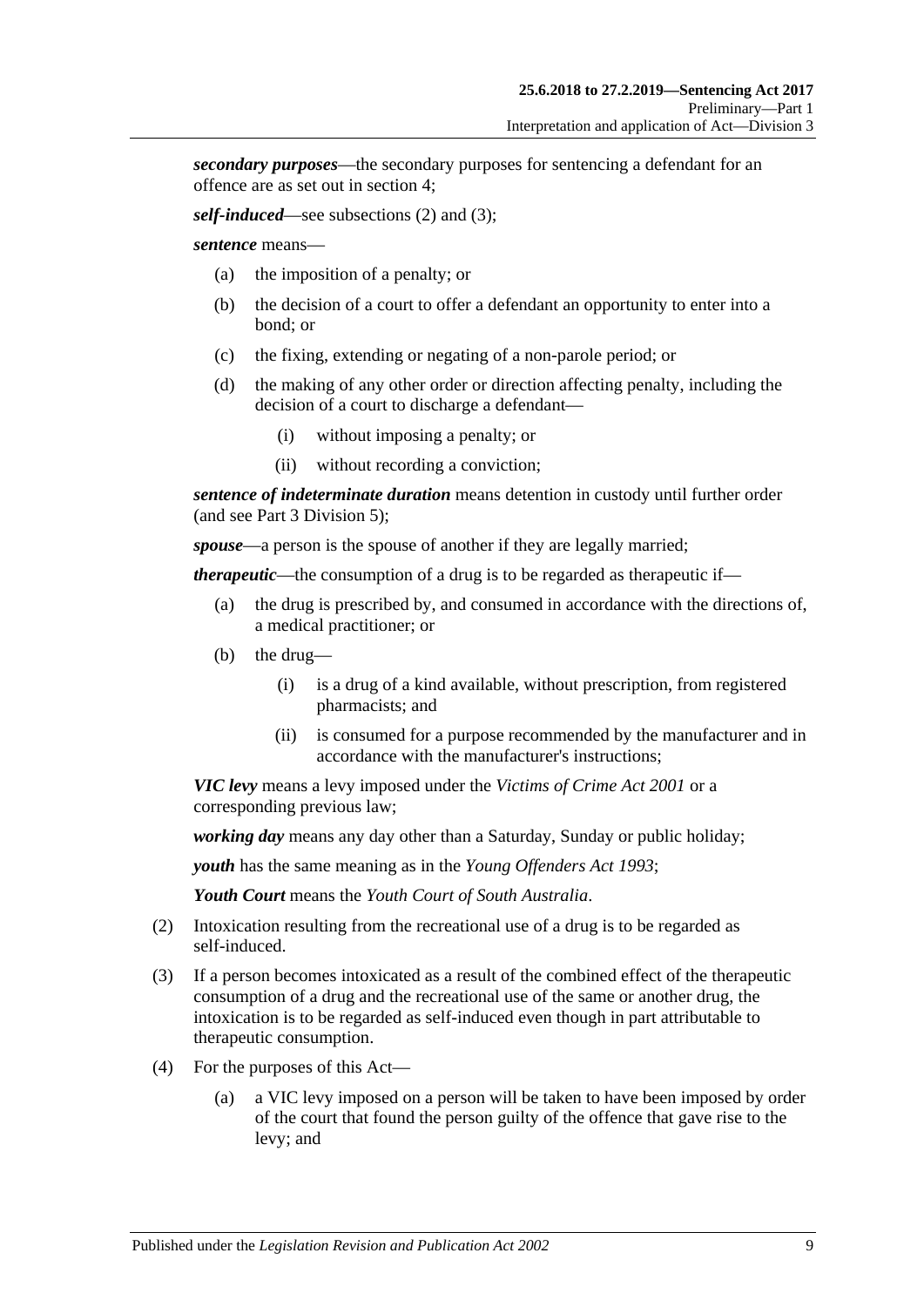- (b) a person who pleads guilty to a charge of an offence will be taken to have been found guilty of the offence unless—
	- (i) the plea is subsequently withdrawn; or
	- (ii) the person is adjudged incompetent to have made the plea.

#### <span id="page-9-0"></span>**6—Application of Act to youths**

- (1) Subject to a provision of this Act to the contrary, this Act applies in relation to the sentencing of a youth and the enforcement of a sentence against a youth.
- (2) However, in the event of conflict between a provision of this Act and a provision of the *[Young Offenders Act](http://www.legislation.sa.gov.au/index.aspx?action=legref&type=act&legtitle=Young%20Offenders%20Act%201993) 1993* or the *[Youth Court Act](http://www.legislation.sa.gov.au/index.aspx?action=legref&type=act&legtitle=Youth%20Court%20Act%201993) 1993*, the latter provision prevails to the extent of that conflict.
- (3) In applying a provision of this Act to a youth who is being or has been dealt with as a youth (and not as an adult)—
	- (a) a reference to imprisonment is to be read as a reference to detention; and
	- (b) a reference to a warrant of commitment is to be read as an order for detention; and
	- (c) a reference to a prison is to be read as a reference to a training centre; and
	- (d) a reference to the CE is to be read as a reference to the chief executive of the administrative unit of the Public Service that is responsible for assisting a Minister in the administration of the *[Youth Justice Administration Act](http://www.legislation.sa.gov.au/index.aspx?action=legref&type=act&legtitle=Youth%20Justice%20Administration%20Act%202016) 2016*; and
	- (e) a reference to a community corrections officer is to be read as a reference to a community youth justice officer under the *[Youth Justice Administration](http://www.legislation.sa.gov.au/index.aspx?action=legref&type=act&legtitle=Youth%20Justice%20Administration%20Act%202016)  Act [2016](http://www.legislation.sa.gov.au/index.aspx?action=legref&type=act&legtitle=Youth%20Justice%20Administration%20Act%202016)*; and
	- (f) a reference to a bond, or to entering into a bond, is to be read as a reference to an order under section 26 of the *[Young Offenders Act](http://www.legislation.sa.gov.au/index.aspx?action=legref&type=act&legtitle=Young%20Offenders%20Act%201993) 1993*, or to becoming subject to such an order; and
	- (g) a reference to a probationer is to be read as a reference to a youth the subject of such an order; and
	- (h) a reference to the Minister for Correctional Services is to be read as a reference to the Minister for Youth Justice.

## <span id="page-9-1"></span>**7—Powers conferred by this Act are additional**

- (1) Subject to this Act, the powers conferred on a court by this Act are in addition to, and do not derogate from, the powers conferred by another Act or law to impose a penalty on, or make an order or give a direction in relation to, a person found guilty of an offence.
- (2) Nothing in this Act affects the powers of a court to punish a person for contempt of that court.

#### <span id="page-9-2"></span>**8—Court may not impose bond except under this Act**

Despite any other Act or law to the contrary, a defendant may not enter into a bond except under this Act.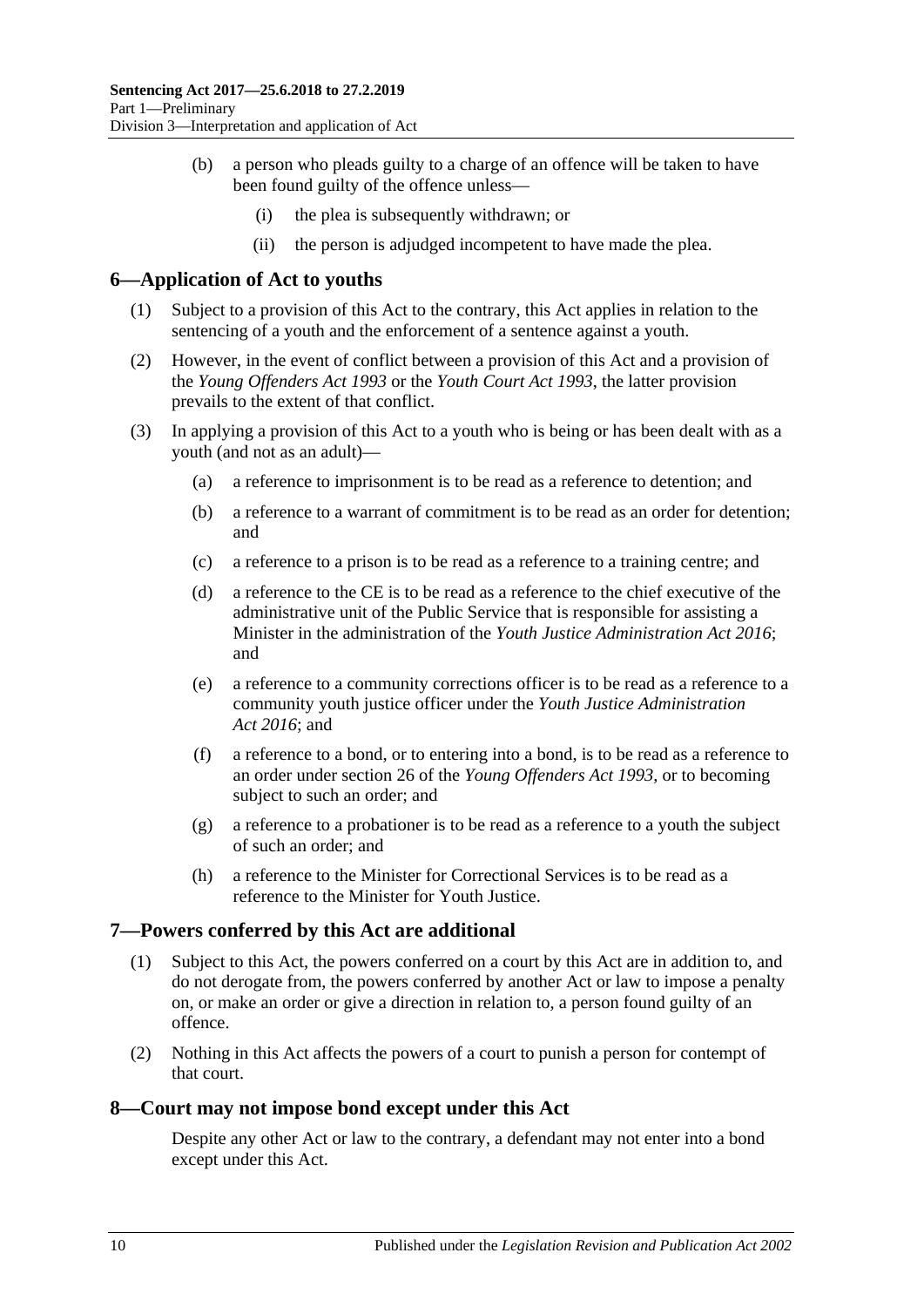# <span id="page-10-0"></span>**Part 2—Sentencing purposes, principles and factors**

# <span id="page-10-1"></span>**Division 1—Purposes, principles and factors**

## <span id="page-10-2"></span>**9—Primary purpose to be considered**

For the avoidance of doubt, the primary purpose for sentencing a defendant for an offence must be the paramount consideration when a court is determining and imposing the sentence.

## <span id="page-10-3"></span>**10—General principles of sentencing**

- (1) Subject to this Act or any other Act, in determining a sentence for an offence, a court must apply (although not to the exclusion of any other relevant principle) the common law concepts reflected in the following principles:
	- (a) proportionality;
	- (b) parity;
	- (c) totality;
	- (d) the rule that a defendant may not be sentenced on the basis of having committed an offence in respect of which the defendant was not convicted.
- (2) Subject to this Act or any other Act, a court must not impose a sentence of imprisonment on a defendant unless the court decides that—
	- (a) the seriousness of the offence is such that the only penalty that can be justified is imprisonment; or
	- (b) it is required for the purpose of protecting the safety of the community (whether as individuals or in general).

# <span id="page-10-5"></span><span id="page-10-4"></span>**11—Individual sentencing factors**

- <span id="page-10-6"></span>(1) In determining a sentence for an offence, a court must take into account such of the factors as are known to the court that relate to the following matters as may be relevant:
	- (a) the nature, circumstances and seriousness of the offence;
	- (b) the personal circumstances and vulnerability of any victim of the offence whether because of the victim's age, occupation, relationship to the defendant, disability or otherwise;
	- (c) the extent of any injury, emotional harm, loss or damage resulting from the offence or any significant risk or danger created by the offence, including any risk to national security;
	- (d) the defendant's character, general background and offending history;
	- (e) the likelihood of the defendant re-offending;
	- (f) the defendant's age, and physical and mental condition (including any cognitive impairment);
	- (g) the extent of the defendant's remorse for the offence, having regard in particular as to whether—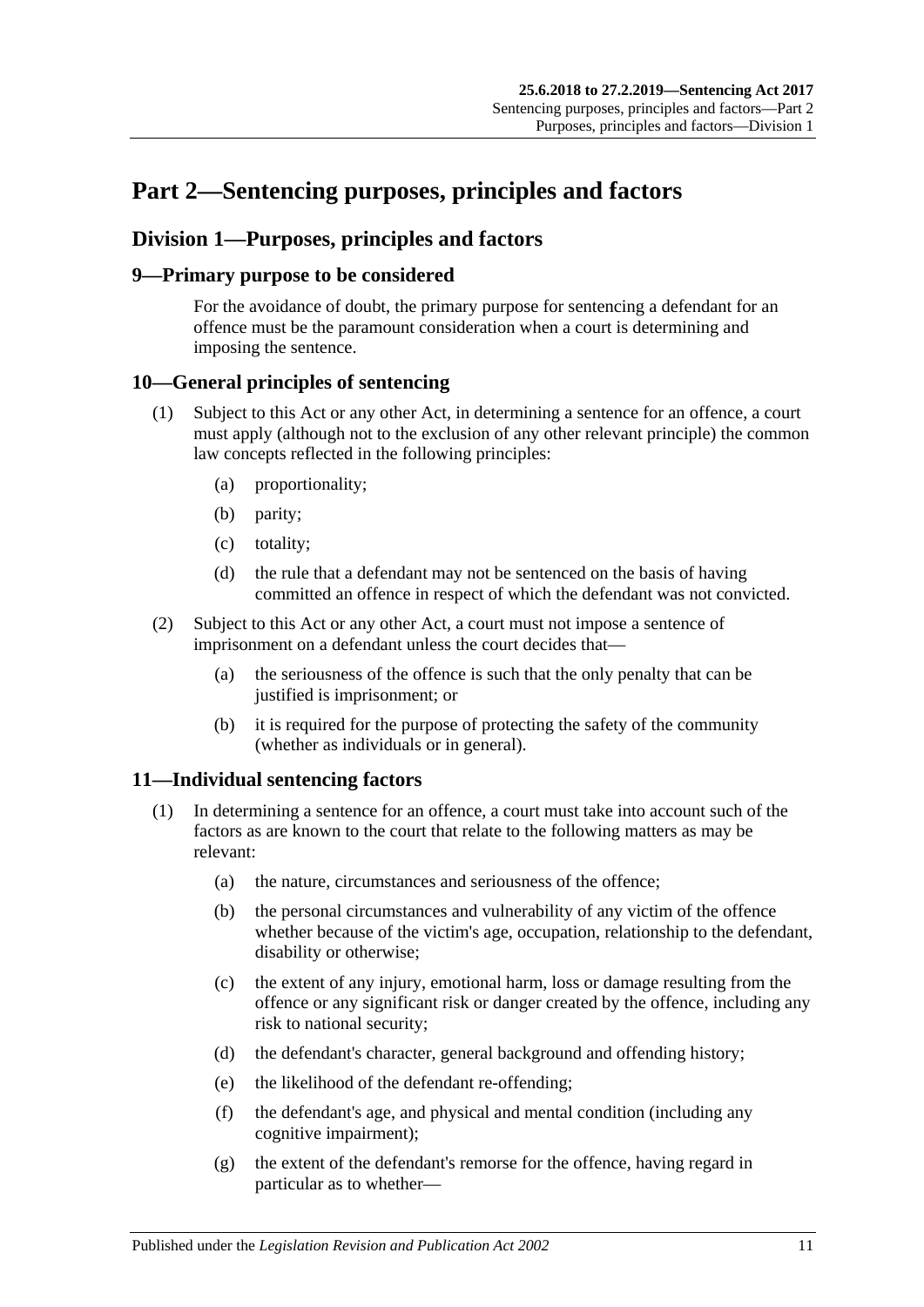- (i) the defendant has provided evidence that the defendant has accepted responsibility for the defendant's actions; and
- (ii) the defendant has acknowledged any injury, loss or damage caused by the defendant's actions, or voluntarily made reparation for any such injury, loss or damage, or both;
- (h) the defendant's prospects of rehabilitation.
- (2) The matters referred to in [subsection](#page-10-5) (1) are in addition to any other matter the court is required or permitted to take into account under this Act or any other Act or law.
- (3) The court must not have regard to any of the factors in sentencing if it would be contrary to an Act or law to do so (and the fact that any such factor is relevant and known to the court does not require the court to increase or reduce the sentence for the offence).
- (4) A court must determine the sentence for an offence without regard to—
	- (a) the fact that this Act or another Act prescribes a mandatory minimum non-parole period in respect of the offence; or
	- (b) any consequences that may arise under the *[Child Sex Offenders Registration](http://www.legislation.sa.gov.au/index.aspx?action=legref&type=act&legtitle=Child%20Sex%20Offenders%20Registration%20Act%202006)  Act [2006](http://www.legislation.sa.gov.au/index.aspx?action=legref&type=act&legtitle=Child%20Sex%20Offenders%20Registration%20Act%202006)*; or
	- (c) the good character or lack of previous convictions of the defendant if—
		- (i) the offence is a class 1 or class 2 offence within the meaning of the *[Child Sex Offenders Registration Act](http://www.legislation.sa.gov.au/index.aspx?action=legref&type=act&legtitle=Child%20Sex%20Offenders%20Registration%20Act%202006) 2006*; and
		- (ii) the court is satisfied that the defendant's alleged good character or lack of previous convictions was of assistance to the defendant in the commission of the offence.
- (5) For the purposes of [subsection](#page-10-6)  $(1)(a)$ , the court must only have regard to the matters personal to the defendant that the court is satisfied are causally connected with, or have materially contributed to, the commission of the offence, including (for example) the defendant's motivation in committing the offence and the degree to which the defendant participated in its commission.
- (6) If a defendant has participated in an intervention program, a court may treat the defendant's participation in the program, and the defendant's achievements in the program, as relevant to sentence.
- (7) However, the fact that a defendant—
	- (a) has not participated in, or has not had the opportunity to participate in, an intervention program; or
	- (b) has performed badly in, or has failed to make satisfactory progress in, such a program,

is not relevant to sentence.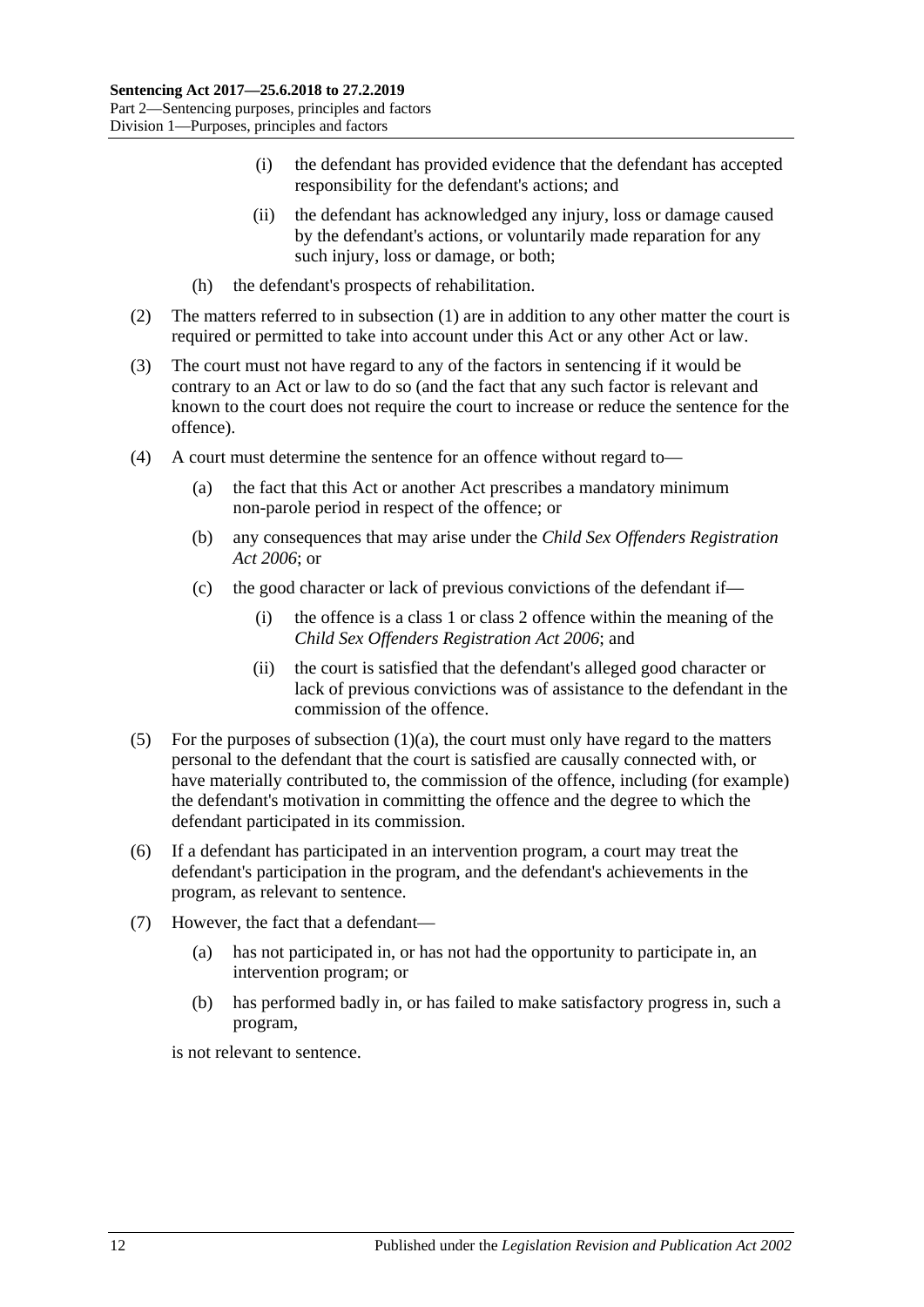# <span id="page-12-1"></span><span id="page-12-0"></span>**Division 2—General sentencing provisions**

## **Subdivision 1—Procedural provisions**

## <span id="page-12-2"></span>**12—Determination of sentence**

For the purpose of determining sentence, a court—

- (a) is not bound by the rules of evidence; and
- (b) may inform itself on matters relevant to the determination as it thinks fit; and
- (c) must act according to equity, good conscience and the substantial merits of the case without regard to technicalities and legal forms.

#### <span id="page-12-3"></span>**13—Prosecutor to provide particulars of victim's injury etc**

- (1) Subject to [subsection](#page-12-5) (2), the prosecutor must, for the purpose of assisting a court to determine sentence for an offence, provide the court with particulars (that are reasonably ascertainable and not already before the court in evidence or a pre-sentence report) of—
	- (a) injury, loss or damage resulting from the offence; and
	- (b) injury, loss or damage resulting from—
		- (i) any other offence that is to be taken into account specifically in the determination of sentence; or
		- (ii) a course of conduct consisting of a series of criminal acts of the same or a similar character of which the offence for which sentence is to be imposed forms part.
- <span id="page-12-5"></span>(2) The prosecutor may refrain from providing the court with particulars of injury, loss or damage suffered by a person if the person has expressed a wish to that effect to the prosecutor.
- (3) If the offence is not an offence in relation to which a victim impact statement may be provided in accordance with [section](#page-12-4) 14, the court must still allow particulars provided under this section to include a victim impact statement unless the court determines that it would not be appropriate in the circumstances of the case (and the other provisions of this Division relating to victim impact statements apply to such a statement as if it were provided under [section](#page-12-4) 14).
- (4) The validity of a sentence is not affected by non-compliance or insufficient compliance with this section.

## <span id="page-12-4"></span>**14—Victim impact statements**

- (1) A person who has suffered injury, loss or damage resulting from an indictable offence or a prescribed summary offence committed by another may provide the sentencing court with a written personal statement (a *victim impact statement*) about the impact of that injury, loss or damage on the person and the person's family.
- (2) Before determining sentence for the offence, the court may, if the person so requested when providing the statement—
	- (a) allow the person an opportunity to read the statement aloud to the court; or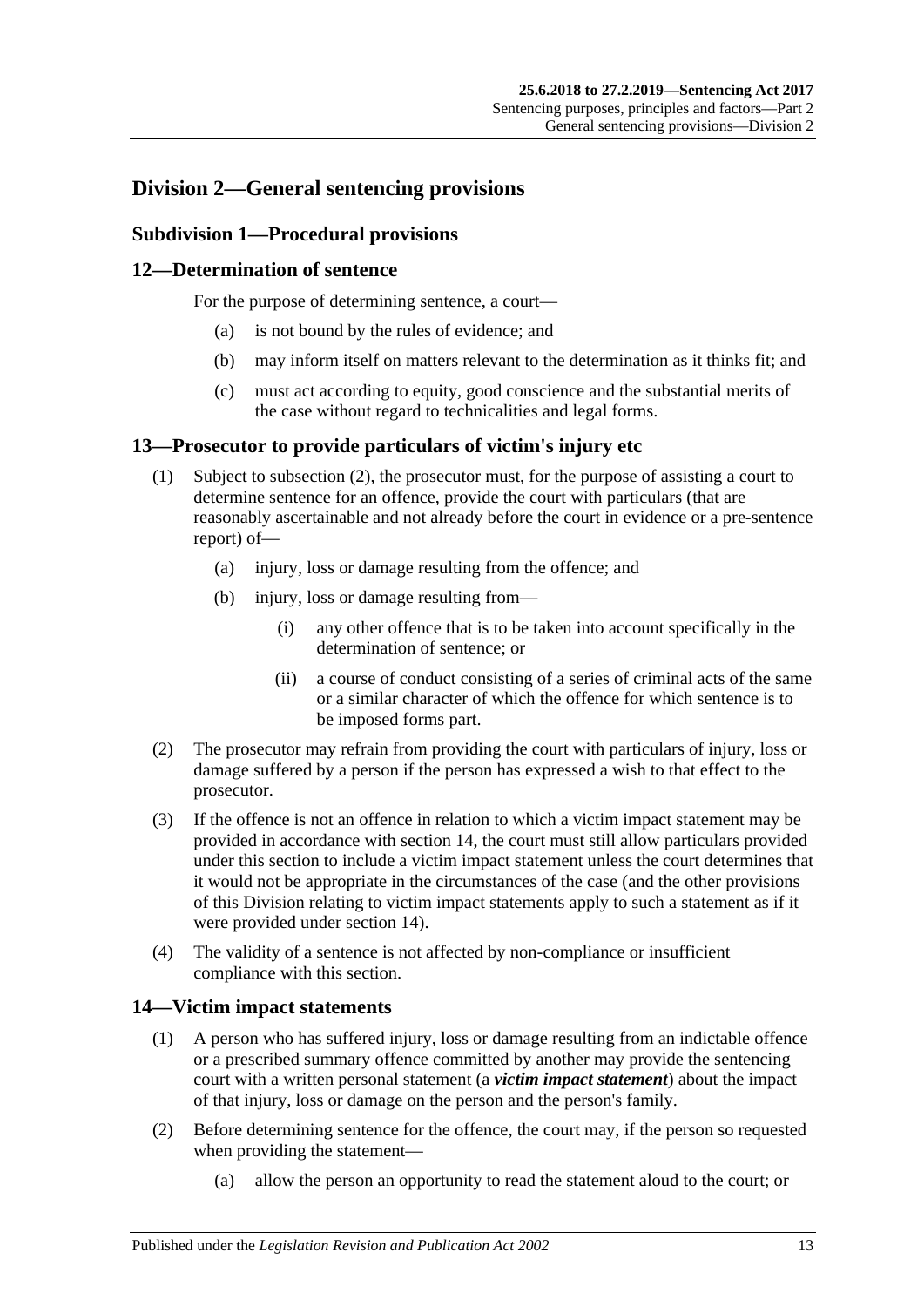- (b) cause the statement to be read aloud to the court; or
- (c) give consideration to the statement without the statement being read aloud to the court.
- (3) If the court considers there is good reason to do so, it may, in order to assist a person who wishes to read aloud a victim impact statement to the court—
	- (a) allow an audio visual record or audio record of the person reading the statement to be played to the court; or
	- (b) exercise any other powers that it has with regard to a vulnerable witness.
- <span id="page-13-1"></span>(4) Subject to [subsection](#page-13-0) (5) (but despite any other provision of this Act), the court must, if the person so requested when providing the statement, ensure that—
	- (a) the defendant; or
	- (b) if the defendant is a body corporate, a director or some other representative of the body corporate satisfactory to the court,

is present when the statement is read aloud to the court.

- <span id="page-13-0"></span>(5) [Subsection](#page-13-1) (4) does not apply if the court is satisfied that special reasons exist which make it inappropriate for the defendant or other person to be present, or that the presence of the defendant or other person may cause a disturbance or a threat to public order and safety (however, in such a case, the court must ensure that the defendant or other person is present by means of an audio visual link or audio link, if such facilities are reasonably available to the court, or that arrangements are otherwise made for an audio visual record of the statement to be made and played to the defendant or other person).
- (6) The validity of a sentence is not affected by non-compliance or insufficient compliance with this section.
- (7) In this section—

#### *prescribed summary offence* means—

- (a) a summary offence that results in the death of a victim or a victim suffering total incapacity; or
- (b) a summary offence (other than a summary offence of assault) that results in a victim suffering serious harm;

#### *serious harm* means—

- (a) harm that endangers a person's life; or
- (b) harm that consists of loss of, or serious and protracted impairment of, a part of the body or a physical or mental function; or
- (c) harm that consists of serious disfigurement;

*total incapacity*—a victim suffers total incapacity if the victim is permanently physically or mentally incapable of independent function.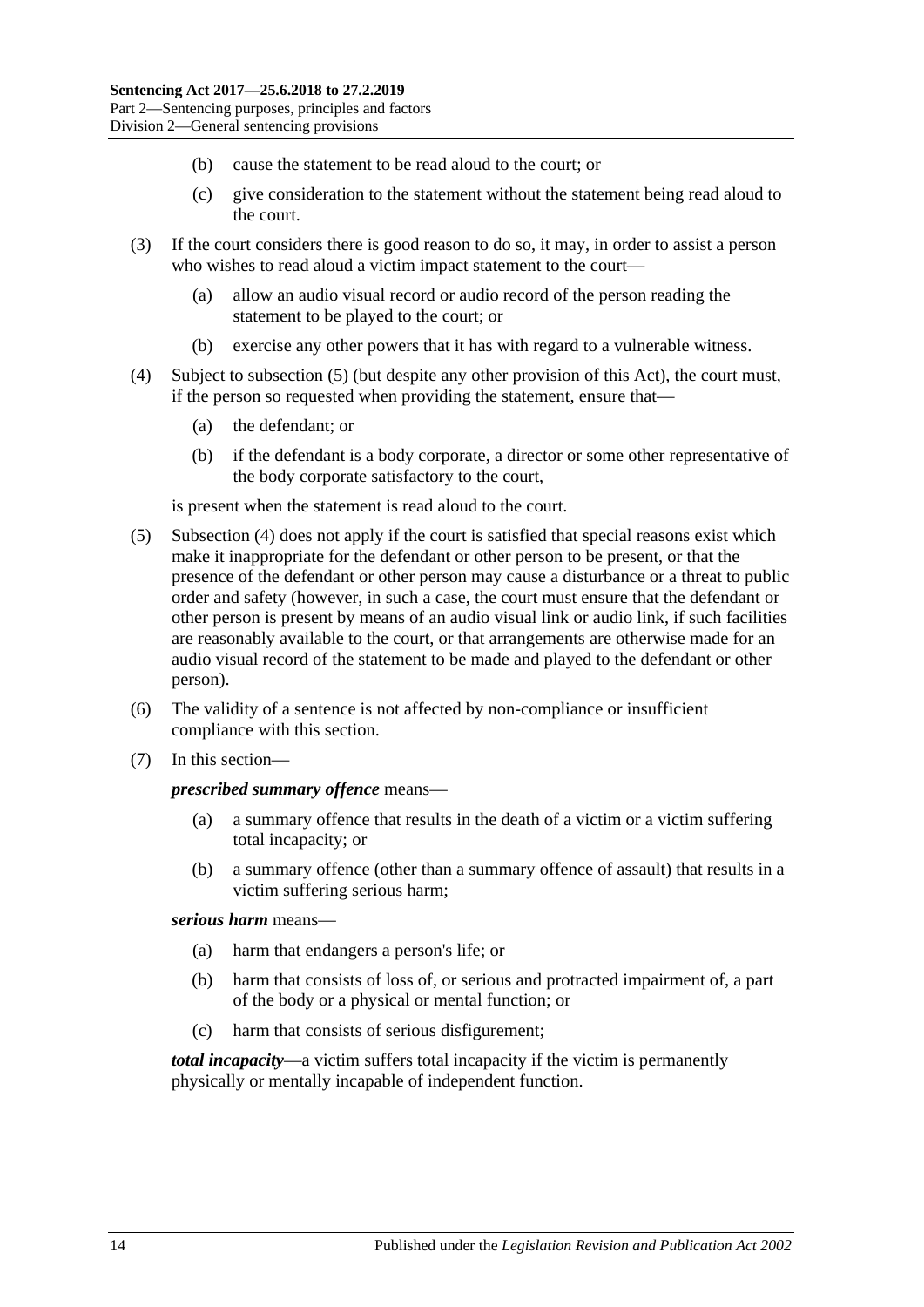#### <span id="page-14-0"></span>**15—Community impact statements**

- (1) Any person may make a submission to the Commissioner for Victims' Rights for the purpose of assisting the Commissioner to compile information which may be included in a statement under this section.
- (2) In proceedings to determine sentence for an offence, the prosecutor or the Commissioner for Victims' Rights may, if they think fit, provide the sentencing court with—
	- (a) a written statement about the effect of the offence, or of offences of the same kind, on people living or working in the location in which the offence was committed (a *neighbourhood impact statement*); or
	- (b) a written statement about the effect of the offence, or of offences of the same kind, on the community generally or on any particular sections of the community (a *social impact statement*).
- (3) Before determining sentence for the offence, the court will cause the statement to be read aloud to the court by the prosecutor, or such other person as the court thinks fit, unless the court determines that it is inappropriate or would be unduly time consuming for the statement to be so read.
- (4) The validity of a sentence is not affected by non-compliance or insufficient compliance with this section.

#### <span id="page-14-1"></span>**16—Statements to be provided in accordance with rules**

- (1) A statement to be provided to a court under [section](#page-12-4) 14 or [15](#page-14-0) must comply with and be provided in accordance with rules of court.
- (2) Nothing prevents a statement to be provided to a court under [section](#page-12-4) 14 or [15](#page-14-0) from containing recommendations relating to the sentence to be determined by the court.
- (3) A copy of a statement to be provided to a court under [section](#page-12-4) 14 or [15](#page-14-0) must be made available for inspection by the defendant or the defendant's counsel in accordance with rules of court and the defendant is entitled to make submissions to the court in relation to the statement.

#### <span id="page-14-2"></span>**17—Pre-sentence reports**

- (1) A court may, if of the opinion that it would assist in determining sentence, order the preparation of a pre-sentence report on any or all of the following matters:
	- (a) the physical or mental condition of the defendant;
	- (b) the personal circumstances and history of the defendant;
	- (c) any other matter that would assist the court in determining sentence.
- (2) However, the court should not order the preparation of a pre-sentence report—
	- (a) if the information sought by the court cannot be provided within a reasonable time; or
	- (b) if the penalty to be imposed is a mandatory penalty for which no other penalty can be substituted and a non-parole period is not in question.
- (3) A pre-sentence report may be given orally or in writing.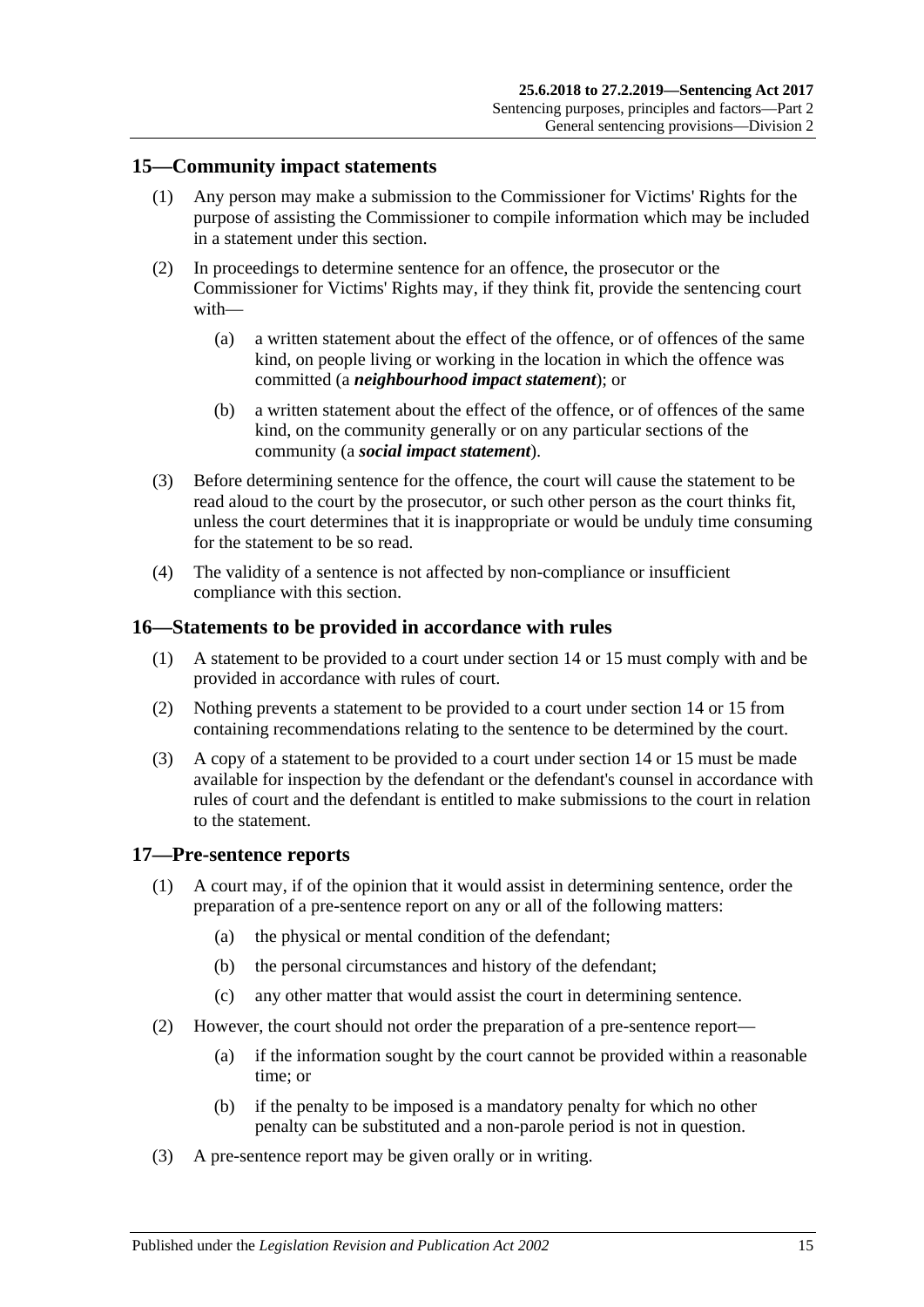- (4) A copy of every written pre-sentence report received by a court must be provided to the prosecutor and to the defendant or the defendant's counsel.
- (5) The person by whom a pre-sentence report is given is liable to be examined or cross-examined on any of the matters contained in the report and, in the case of a written report, must appear before the court for that purpose if requested to do so.
- (6) If a statement of fact or opinion in a pre-sentence report is challenged by the prosecutor or the defendant, the court must disregard the fact or opinion unless it is substantiated on oath.

#### <span id="page-15-0"></span>**18—Expert evidence**

- (1) If a defendant is to be sentenced for an indictable offence and expert evidence is to be presented to the court by the defendant or the defendant's counsel, written notice of intention to introduce the evidence must be given to the DPP—
	- (a) at least 28 days before the date appointed for submissions on sentence; or
	- (b) if the evidence does not become available to the defence until later—as soon as practicable after it becomes available to the defence.
- (2) The notice must—
	- (a) set out the name and qualifications of the expert; and
	- (b) describe the general nature of the evidence and what it tends to establish.
- (3) The court may, on application by a defendant, exempt the defendant from the obligation imposed by this section.
- <span id="page-15-1"></span>(4) If the defence proposes to introduce expert psychiatric evidence or other expert medical evidence relevant to the defendant's mental state or medical condition at the time of an alleged offence, the court may, on application by the prosecutor, require the defendant to submit, at the prosecutor's expense, to an examination by an independent expert approved by the court.
- (5) If a defendant fails to comply with a requirement of or under this section, the evidence will not be admitted without the court's permission (but the court cannot allow the admission of evidence if the defendant fails to submit to an examination by an independent expert under [subsection](#page-15-1) (4)).
- <span id="page-15-2"></span>(6) If the DPP receives notice under this section of an intention to introduce expert evidence less than 28 days before the day appointed for submissions on sentence, the court may, on application by the prosecutor, adjourn the sentencing to allow the prosecution a reasonable opportunity to obtain expert advice on the proposed evidence.
- (7) The court should grant an application for an adjournment under [subsection](#page-15-2) (6) unless there are good reasons to the contrary.
- (8) The court may, on application by the prosecution, require the defendant to provide to the prosecution a copy of any report obtained by the defendant from a person proposed to be called to give expert evidence at the sentencing.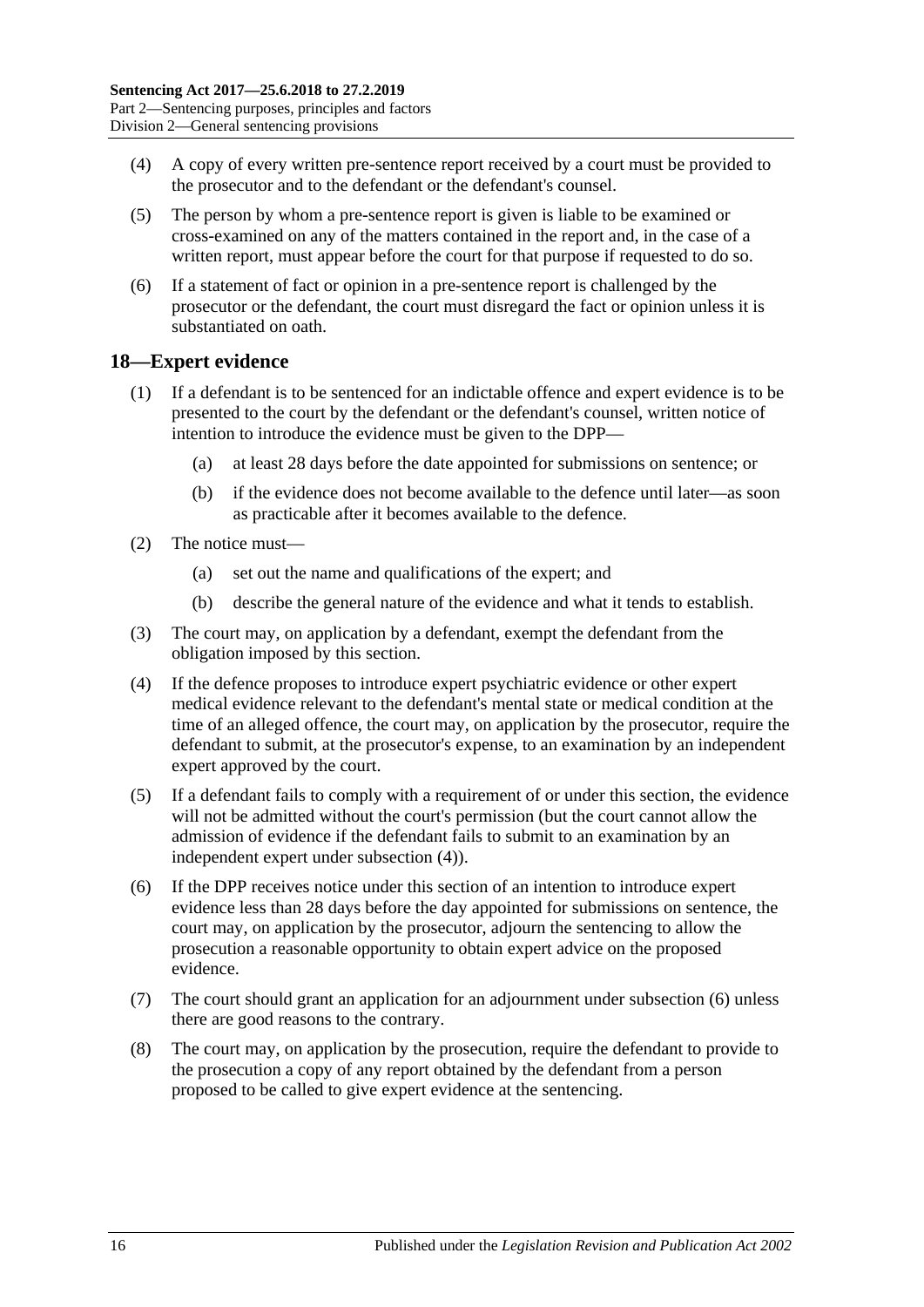#### <span id="page-16-3"></span><span id="page-16-0"></span>**19—Court to inform defendant of reasons etc for sentence**

- (1) A court must, on sentencing a defendant who is present in court (whether in person or by audio visual link or audio link) for an offence or offences, state the sentence that it is imposing for the offence or offences and its reasons for imposing that sentence, including (for example) any reason why a sentence that would otherwise have been imposed for the offence or offences has been reduced.
- (2) Nothing in [subsection](#page-16-3) (1) requires a court to state any information that relates to a person's cooperation, or undertaking to cooperate, with a law enforcement agency.
- (3) The validity of a sentence is not affected by non-compliance or insufficient compliance with this section.

#### <span id="page-16-1"></span>**20—Rectification of sentencing errors**

- (1) A court that imposes, or purports to impose, a sentence on a defendant, or a court of coordinate jurisdiction, may, on its own initiative or on application by the DPP or the defendant, make such orders as the court is satisfied are required to rectify an error of a technical nature made by the sentencing court in imposing, or purporting to impose, the sentence, or to supply a deficiency or remove an ambiguity in the sentencing order.
- (2) The DPP and the defendant are both parties to proceedings under this section.

#### <span id="page-16-2"></span>**21—Presence of defendant during sentencing proceedings**

- (1) Subject to the exceptions set out in [subsection](#page-16-4) (2), a defendant who is to be sentenced for an indictable offence must be present when the sentence is imposed and throughout all proceedings relevant to the determination of sentence.
- <span id="page-16-4"></span>(2) The following exceptions apply:
	- (a) the defendant may, with the court's consent, be absent during the whole or part of the proceedings;
	- (b) if a defendant is in custody prior to sentence and facilities exist for dealing with proceedings by means of an audio visual link or audio link, the court may, if of the opinion that it is appropriate in the circumstances to do so, deal with the proceedings by audio visual link or audio link without requiring the personal attendance of the defendant;
	- (c) the court may exclude the defendant from the courtroom if satisfied that the exclusion is necessary in the interests of safety or for the orderly conduct of the proceedings (however, if such an exclusion is made, the court should (if practicable) make arrangements to enable the defendant to see and hear the proceedings by audio visual link).
- (3) If the defendant is a body corporate, the requirement is satisfied by the presence of a director or some other representative of the body corporate satisfactory to the court (but, in that case, either the prosecutor or the court may waive the requirement).
- (4) A court may make any order necessary to secure compliance with this section and, if necessary, issue a warrant to have the defendant (or, if the defendant is a body corporate, a director or other representative of the defendant) arrested and brought before the court.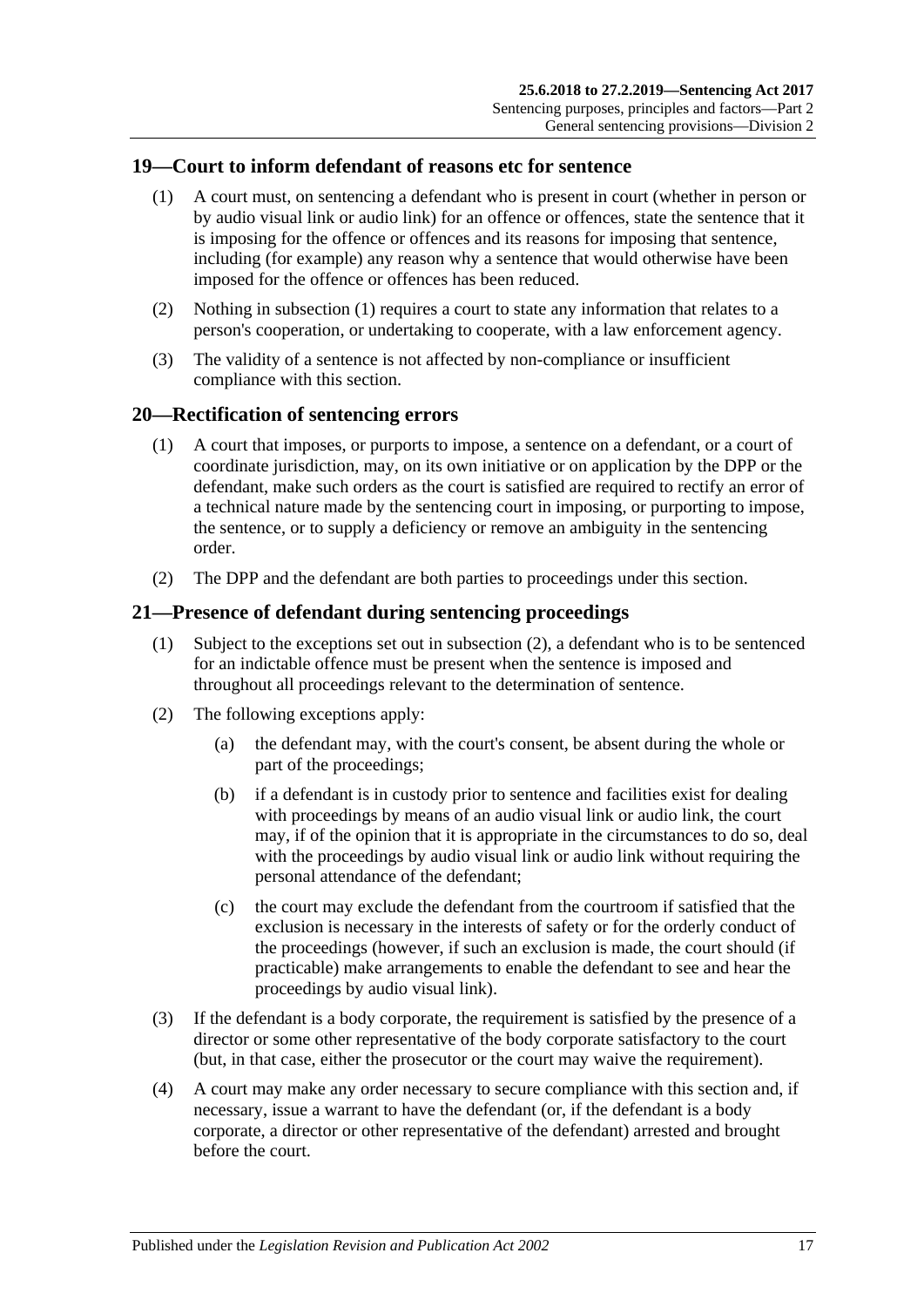- (5) This section—
	- (a) does not prevent the passing of sentence in the absence of the defendant in a case where the defendant cannot be found; and
	- (b) does not invalidate a sentence passed in the absence of the defendant.

## <span id="page-17-1"></span><span id="page-17-0"></span>**22—Sentencing of Aboriginal and Torres Strait Islander defendants**

- (1) Before sentencing an Aboriginal or Torres Strait Islander defendant, the court may, with the defendant's consent, and with the assistance of an Aboriginal and Torres Strait Islander Justice Officer—
	- (a) convene a sentencing conference; and
	- (b) take into consideration views expressed at the conference.
- (2) Nothing in [subsection](#page-17-1) (1) is to be taken to require the court to convene a sentencing conference if the court, after taking into account all relevant sentencing purposes, principles and factors, determines not to convene a sentencing conference.
- (3) A sentencing conference must comprise—
	- (a) the defendant and, if the defendant is a child, the defendant's parent or guardian; and
	- (b) the defendant's legal representative (if any); and
	- (c) the prosecutor; and
	- (d) if the victim chooses to be present at the conference—the victim and, if the victim so desires, a person of the victim's choice to provide assistance and support; and
	- (e) if the victim is a child—the victim's parent or guardian.
- (4) A sentencing conference may also include (if the court thinks the person may contribute usefully to the sentencing process) 1 or more of the following:
	- (a) a person regarded by the defendant, and accepted within the defendant's Aboriginal or Torres Strait Islander community, as an Aboriginal or Torres Strait Islander elder;
	- (b) a person accepted by the defendant's Aboriginal or Torres Strait Islander community as a person qualified to provide cultural advice relevant to sentencing of the defendant;
	- (c) a member of the defendant's family;
	- (d) a person who has provided support or counselling to the defendant;
	- (e) any other person.
- (5) A person will be taken to be an Aboriginal or Torres Strait Islander person for the purposes of this section if—
	- (a) the person is descended from an Aboriginal or Torres Strait Islander; and
	- (b) the person regards themself as an Aboriginal or Torres Strait Islander or, if the person is a young child, at least 1 of the parents regards the child as an Aboriginal or Torres Strait Islander; and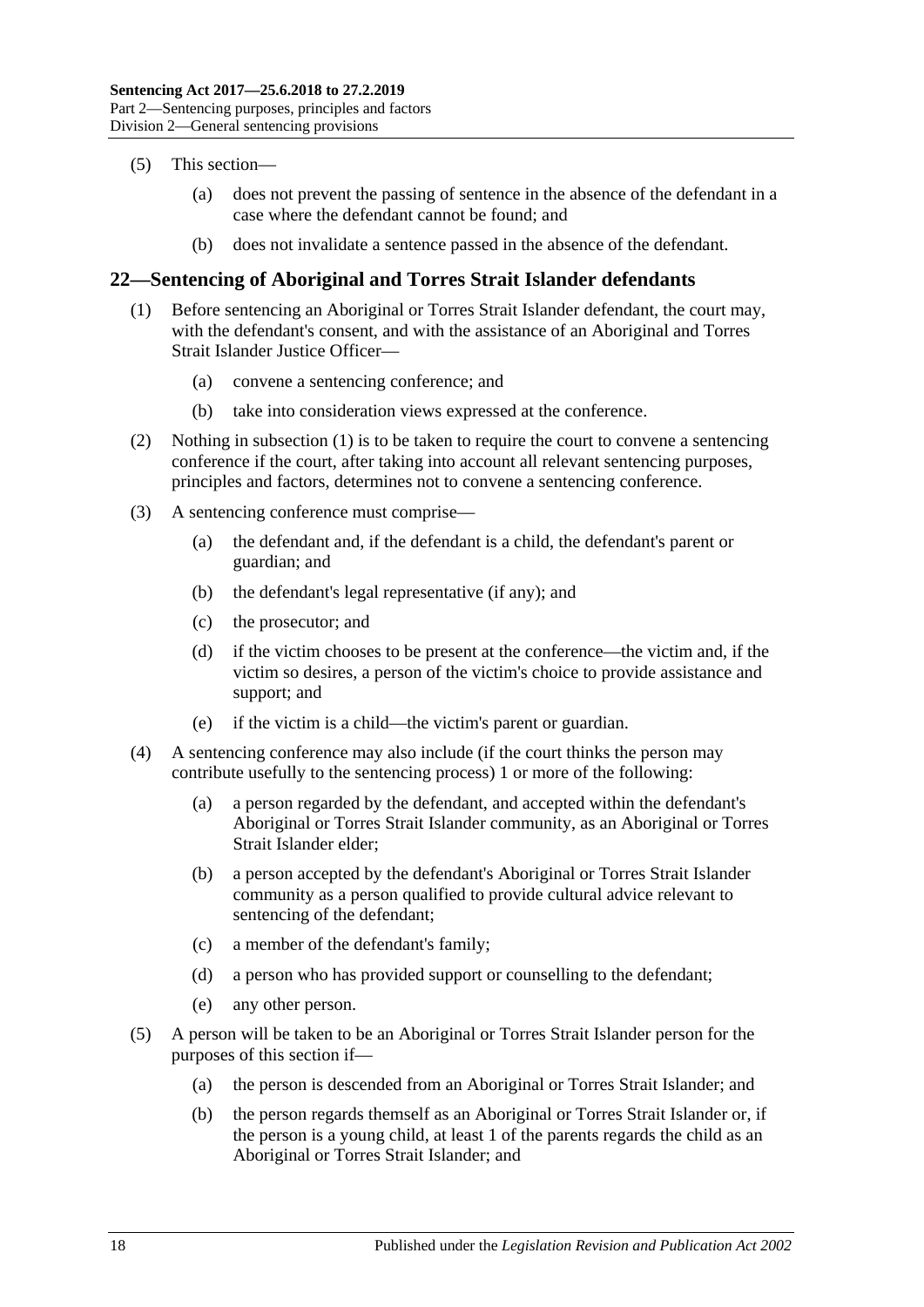- (c) the person is accepted as an Aboriginal or Torres Strait Islander by an Aboriginal or Torres Strait Islander community.
- (6) In this section—

*Aboriginal and Torres Strait Islander Justice Officer* means a person employed by the South Australian Courts Administration Authority whose duties include—

- (a) assisting the court in sentencing Aboriginal or Torres Strait Islander persons by providing advice on Aboriginal or Torres Strait Islander society and culture; and
- (b) assisting the court to convene sentencing conferences under this section; and
- (c) assisting Aboriginal or Torres Strait Islander persons to understand court procedures and sentencing options and to comply with court orders;

#### *family* includes—

- (a) the defendant's spouse or domestic partner; and
- (b) any person to whom the defendant is related by blood; and
- (c) any person who is, or has been, a member of the defendant's household; and
- (d) any person held to be related to the defendant according to Aboriginal or Torres Strait Islander kinship rules and observances.

#### <span id="page-18-0"></span>**Subdivision 2—General sentencing powers**

#### <span id="page-18-1"></span>**23—Discharge without penalty**

- (1) If a court finds a person guilty of an offence but finds the offence so trifling that it is inappropriate to impose a penalty, the court may—
	- (a) without recording a conviction—dismiss the charge; or
	- (b) on recording a conviction—discharge the defendant without penalty.
- (2) If a court finds a person guilty of an offence and—
	- (a) the defendant has spent time in custody in respect of the offence; and
	- (b) the court is satisfied there is good reason not to impose any further penalty on the defendant,

the court may—

- (c) without recording a conviction—dismiss the charge; or
- (d) on recording a conviction—discharge the defendant without further penalty.
- (3) A court may exercise the powers conferred by this section despite any minimum penalty fixed by an Act or statutory instrument.

#### <span id="page-18-2"></span>**24—Imposition of penalty without conviction**

If a court finds a person guilty of an offence for which it proposes to impose a fine, a sentence of community service, or both, and the court is of the opinion—

- (a) that the defendant is unlikely to commit such an offence again; and
- (b) that, having regard to—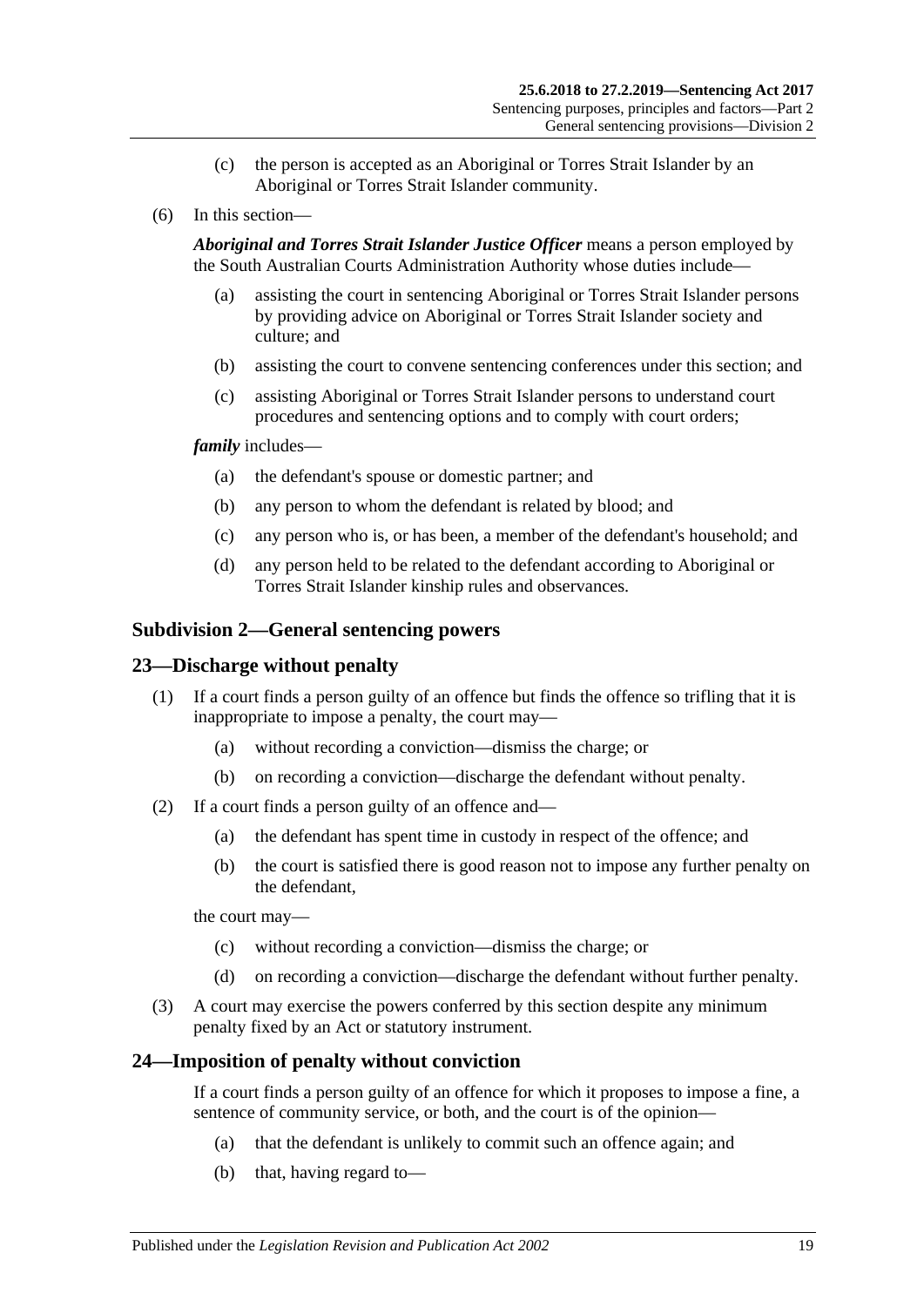- (i) the character, antecedents, age, or physical or mental condition, of the defendant; or
- (ii) the fact that the offence was trifling; or
- (iii) any other extenuating circumstances,

good reason exists for not recording a conviction,

the court may impose the penalty without recording a conviction.

#### <span id="page-19-0"></span>**25—Court may reduce, add or substitute certain penalties**

- (1) Subject to this Act or any other Act that prohibits the substitution or mitigation of a penalty prescribed under the Act, if, on convicting a defendant or finding a defendant guilty of an offence and after having regard to—
	- (a) the character, antecedents, age, or physical or mental condition, of the defendant; or
	- (b) the fact that the offence was trifling; or
	- (c) any other extenuating circumstances,

the court thinks that good reason exists for reducing the penalty below the minimum, the court may so reduce the penalty.

- <span id="page-19-1"></span>(2) Subject to this Act or any other Act that prohibits the substitution or mitigation of a penalty prescribed under the Act, if, on convicting a defendant or finding a defendant guilty of an offence, the court thinks that good reason exists for departing from the penalty provided for the offence under the Act, the court may—
	- (a) impose another type of sentence for the sentence prescribed under the Act for the offence; or
	- (b) impose more than 1 type of sentence as the court thinks appropriate in the circumstances.
- (3) For the purposes of [subsection](#page-19-1) (2)—
	- (a) if the Act prescribes a sentence of imprisonment only for the offence, the court may instead impose—
		- (i) a sentence of imprisonment (including a community based custodial sentence or a suspended sentence); or
		- (ii) a fine; or
		- (iii) a sentence of community service; or
		- (iv) both a fine and a sentence of community service; or
	- (b) if the Act prescribes a sentence of both imprisonment and a fine for the offence, the court may instead impose—
		- (i) a sentence of imprisonment (including a community based custodial sentence or a suspended sentence) only; or
		- (ii) a fine only; or
		- (iii) a sentence of community service; or
		- (iv) both a fine and a sentence of community service; or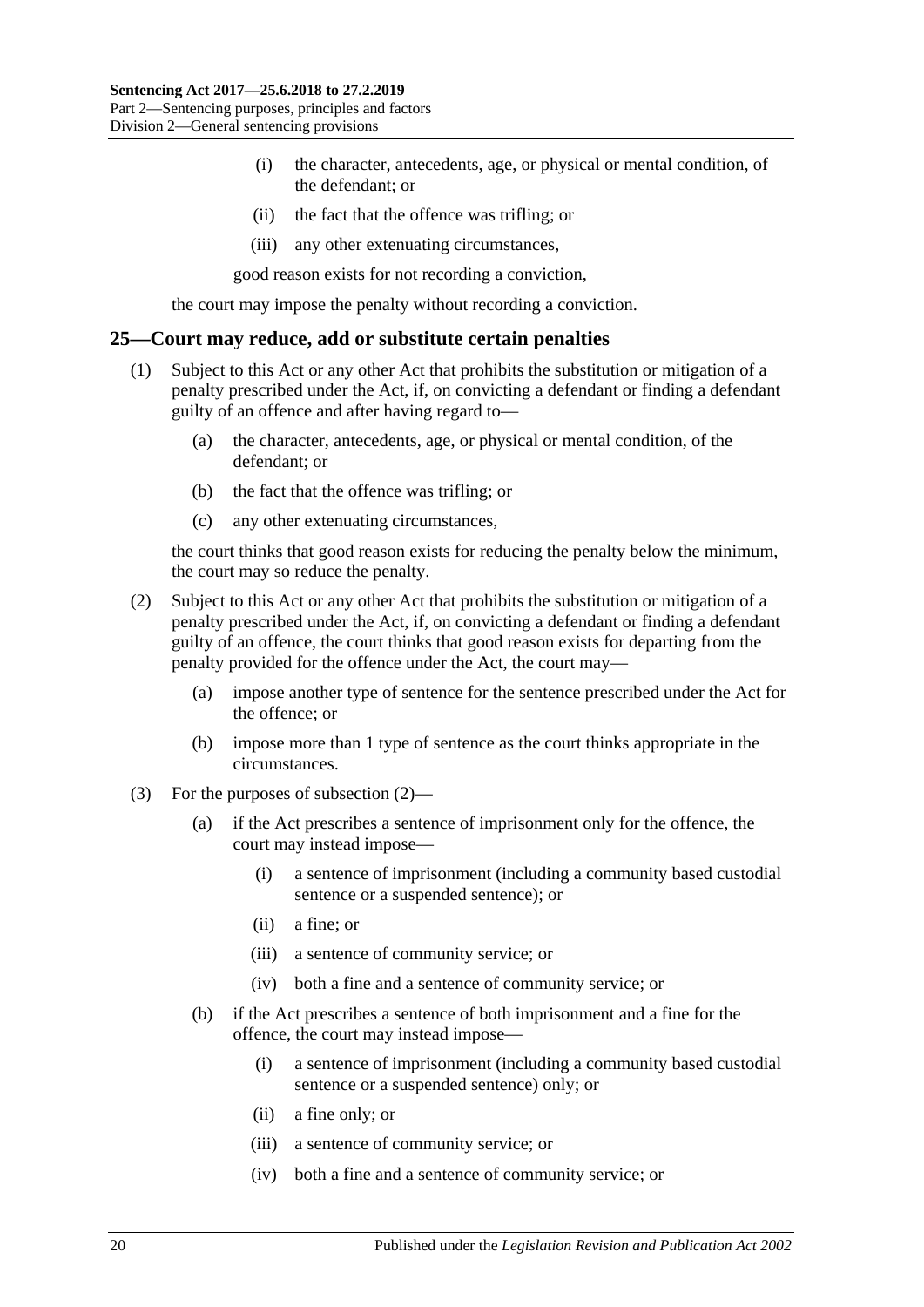- (c) if the Act prescribes a sentence of imprisonment or a fine in the alternative for the offence, the court may instead impose—
	- (i) a sentence of community service; or
	- (ii) both a fine and a sentence of community service; or
- (d) if the Act prescribes a fine only for the offence, the court may instead impose a sentence of community service.
- (4) In this section—

*Act* includes a statutory instrument;

*community based custodial sentence* means—

- (a) a sentence on home detention under a home detention order; or
- (b) a sentence to be served in the community while subject to intensive correction under an intensive correction order;

*suspended sentence* means a sentence of imprisonment that is suspended on condition that the defendant enter into a bond under Part [4 Division](#page-74-0) 2.

## <span id="page-20-2"></span><span id="page-20-0"></span>**26—Sentencing for multiple offences**

- (1) If a person is to be sentenced by a court for a number of offences, the court may sentence the person to the 1 penalty for all or some of those offences, but the sentence cannot exceed the total of the maximum penalties that could be imposed in respect of each of the offences to which the sentence relates.
- (2) However, if any of the offences for which the person is being sentenced is a prescribed designated offence, [subsection](#page-20-2) (1) does not apply to the sentencing of the person for that offence (but nothing in this subsection affects the operation of [subsection](#page-20-2) (1) in respect of the other offences).
- (3) In this section—

*prescribed designated offence* has the same meaning as in [section](#page-74-1) 96.

## <span id="page-20-1"></span>**27—Non-association or place restriction orders may be issued on sentence**

- (1) A court may, on sentencing a person for a prescribed offence, exercise the powers of the Magistrates Court to issue against the defendant a non-association order or a place restriction order under the *[Criminal Procedure Act](http://www.legislation.sa.gov.au/index.aspx?action=legref&type=act&legtitle=Criminal%20Procedure%20Act%201921) 1921* as if a complaint had been made under that Act against the defendant in relation to that conviction (and if the person is already subject to such an order, the court may vary or revoke that order as if an application for variation or revocation of the order had been made under that Act, regardless of whether the order was made by it or by some other court).
- (2) A non-association order or a place restriction order issued or varied under this section on sentencing a person for a prescribed offence—
	- (a) has effect as such an order under the *[Criminal Procedure Act](http://www.legislation.sa.gov.au/index.aspx?action=legref&type=act&legtitle=Criminal%20Procedure%20Act%201921) 1921*; and
	- (b) is not a sentence for the purposes of this Act but may be taken into account in determining the sentence for the prescribed offence.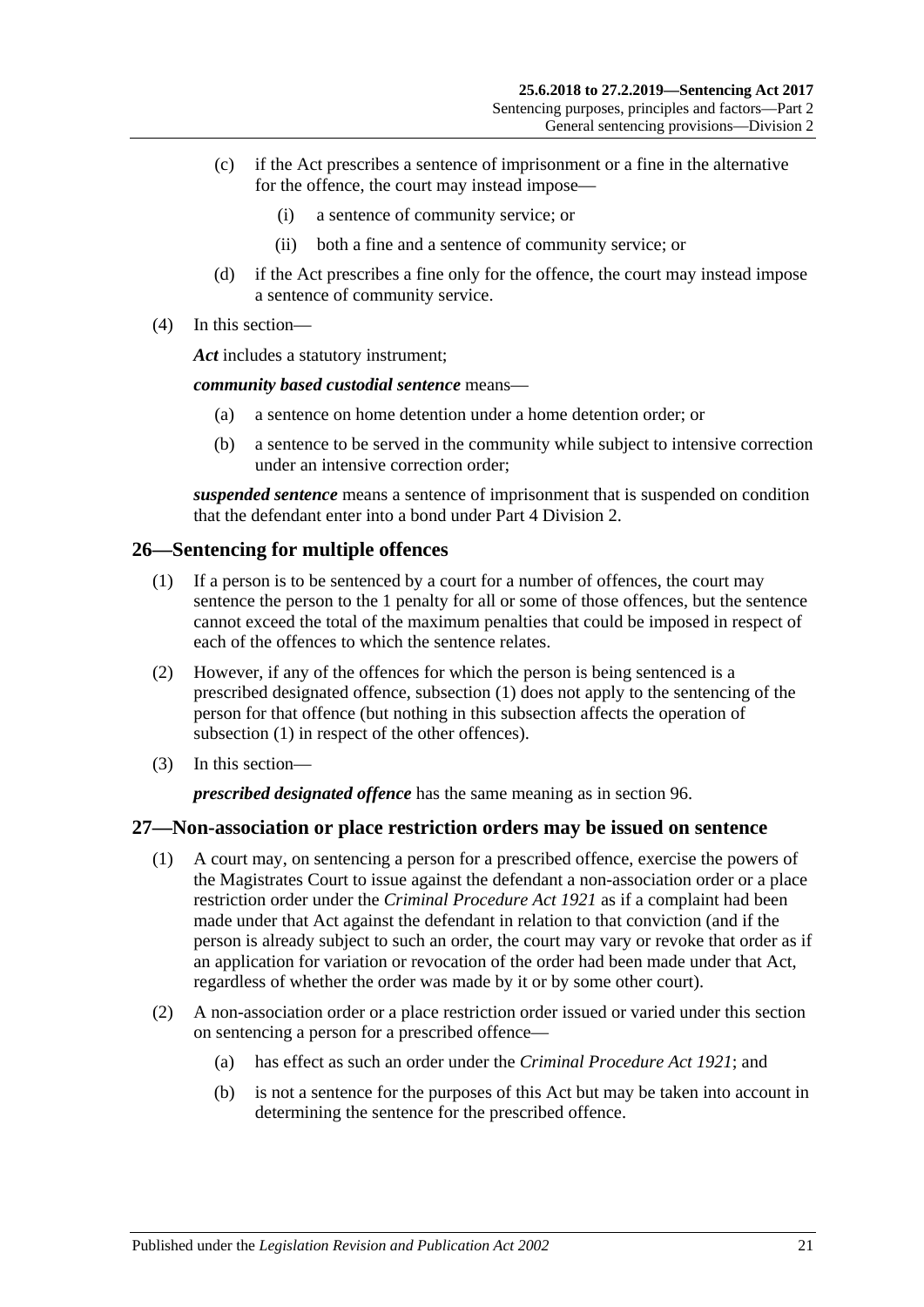(3) In this section—

*prescribed offence* has the same meaning as in Part 4 Division 5 of the *[Criminal](http://www.legislation.sa.gov.au/index.aspx?action=legref&type=act&legtitle=Criminal%20Procedure%20Act%201921)  [Procedure Act](http://www.legislation.sa.gov.au/index.aspx?action=legref&type=act&legtitle=Criminal%20Procedure%20Act%201921) 1921*.

#### <span id="page-21-0"></span>**28—Intervention orders may be issued on finding of guilt or sentencing**

- (1) A court may, on finding a person guilty of an offence or on sentencing a person for an offence, exercise the powers of the Magistrates Court to issue against the defendant a restraining order under the *[Criminal Procedure](http://www.legislation.sa.gov.au/index.aspx?action=legref&type=act&legtitle=Criminal%20Procedure%20Act%201921) Act 1921* or an intervention order under the *[Intervention Orders \(Prevention of Abuse\) Act](http://www.legislation.sa.gov.au/index.aspx?action=legref&type=act&legtitle=Intervention%20Orders%20(Prevention%20of%20Abuse)%20Act%202009) 2009* as if an application had been made under the relevant Act against the defendant in relation to the matters alleged in the proceedings for the offence.
- (2) Before issuing an order under this section, the court must consider whether, if the whereabouts of the person for whose benefit the order would be issued are not known to the defendant, the issuing of the order would be counterproductive.
- (3) If a court, in accordance with this section, determines to exercise the powers of the Magistrates Court to issue a restraining order under section 99AAC of the *[Criminal](http://www.legislation.sa.gov.au/index.aspx?action=legref&type=act&legtitle=Criminal%20Procedure%20Act%201921)  [Procedure Act](http://www.legislation.sa.gov.au/index.aspx?action=legref&type=act&legtitle=Criminal%20Procedure%20Act%201921) 1921*, section 99KA of that Act applies to proceedings relating to the restraining order as if—
	- (a) the court were the Magistrates Court; and
	- (b) the proceedings were child protection restraining order proceedings within the meaning of that section.
- (4) An order issued under this section—
	- (a) has effect—
		- (i) as a restraining order under the *[Criminal Procedure Act](http://www.legislation.sa.gov.au/index.aspx?action=legref&type=act&legtitle=Criminal%20Procedure%20Act%201921) 1921*; or
		- (ii) as a final intervention order issued by the court under the *[Intervention Orders \(Prevention of Abuse\) Act](http://www.legislation.sa.gov.au/index.aspx?action=legref&type=act&legtitle=Intervention%20Orders%20(Prevention%20of%20Abuse)%20Act%202009) 2009*,

as the case may require; and

- (b) is not a sentence for the purposes of this Act.
- (5) A court must, on finding a person guilty of a sexual offence or on sentencing a person for a sexual offence—
	- (a) consider whether or not an order should be issued under this section; and
	- (b) if the court determines that an order should not be issued under this section—give reasons for that determination (and the determination is subject to appeal as if it were an order of the court made on sentence).
- (6) In this section—

*sexual offence* means—

- (a) rape; or
- (b) compelled sexual manipulation; or
- (c) indecent assault; or
- (d) any offence involving unlawful sexual intercourse or an act of gross indecency; or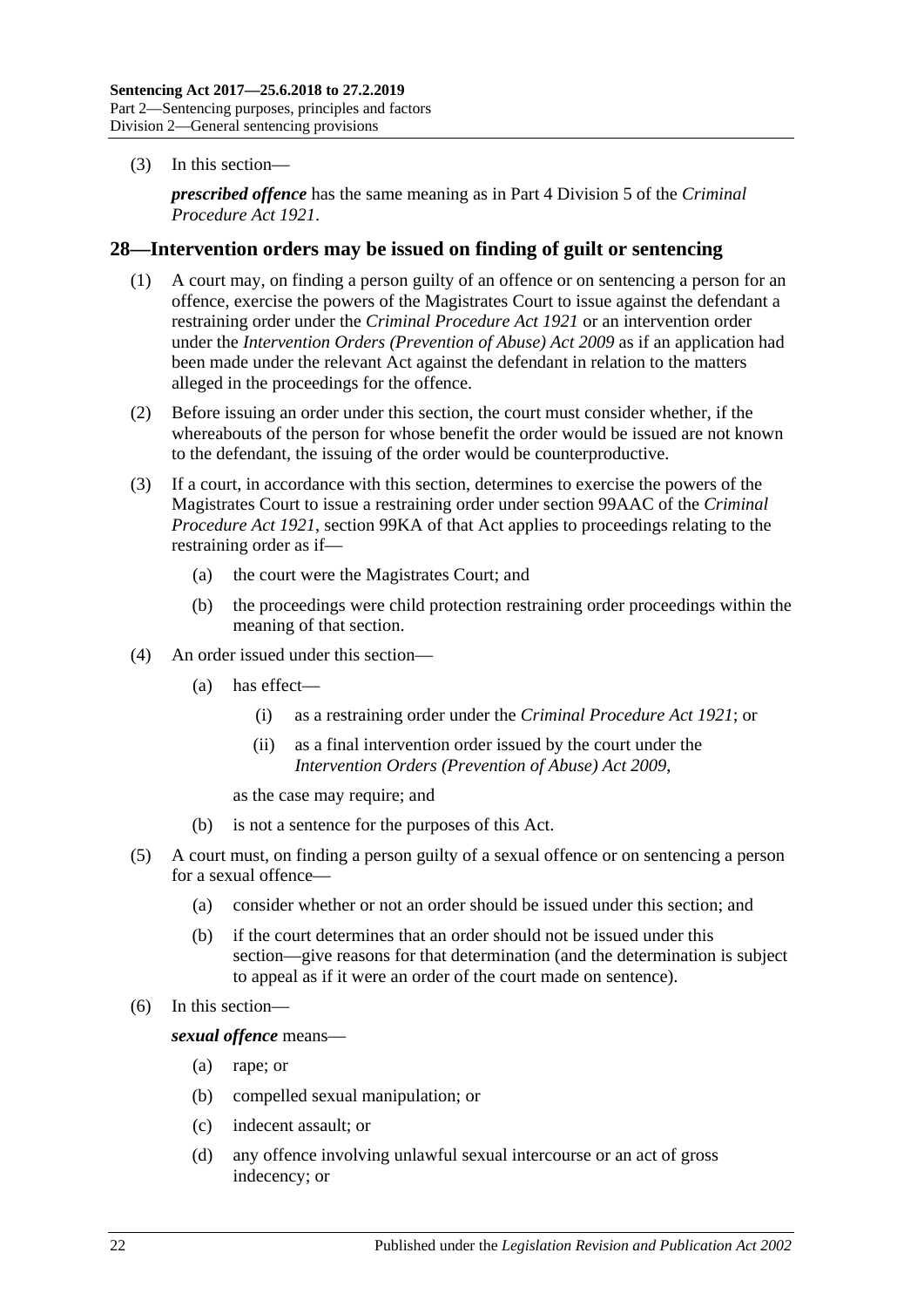- (e) incest; or
- (f) any offence involving sexual exploitation or abuse of a child, or exploitation of a child as an object of prurient interest; or
- (g) an offence of sexual exploitation of a person with a cognitive impairment under section 51 of the *[Criminal Law Consolidation Act](http://www.legislation.sa.gov.au/index.aspx?action=legref&type=act&legtitle=Criminal%20Law%20Consolidation%20Act%201935) 1935*; or
- (h) an attempt to commit, or assault with intent to commit, any of the offences referred to in a preceding paragraph.

#### <span id="page-22-0"></span>**29—Deferral of sentence for rehabilitation and other purposes**

- (1) A court may, on finding a person guilty of an offence (whether or not it proceeds to conviction), make an order adjourning proceedings to a specified date, and granting bail to the defendant in accordance with the *[Bail Act](http://www.legislation.sa.gov.au/index.aspx?action=legref&type=act&legtitle=Bail%20Act%201985) 1985*—
	- (a) for the purpose of assessing the defendant's capacity and prospects for rehabilitation; or
	- (b) for the purpose of allowing the defendant to demonstrate that rehabilitation has taken place; or
	- (c) for the purpose of assessing the defendant's eligibility for participation in an intervention program; or
	- (d) for the purpose of allowing the defendant to participate in an intervention program; or
	- (e) for any other purpose the court considers appropriate in the circumstances.
- (2) As a general rule, proceedings may not be adjourned under this section (whether by a single adjournment or a series of adjournments) for more than 12 months from the date of the finding of guilt (the *usual maximum*).
- (3) A court may adjourn proceedings for a period exceeding the usual maximum if the defendant is, or will be, participating in an intervention program and the court is satisfied that—
	- (a) the defendant has, by participating in, or agreeing to participate in, the intervention program, demonstrated a commitment to addressing the problems out of which the defendant's offending arose; and
	- (b) if the proceedings were not adjourned for such a period—
		- (i) the defendant would be prevented from completing, or participating in, the intervention program; and
		- (ii) the defendant's rehabilitation would be prejudiced.
- (4) In considering whether to adjourn proceedings for a period exceeding the usual maximum, a court is not bound by the rules of evidence and may (in particular) inform itself on the basis of a written or oral report from a person who may be in a position to provide relevant information.
- (5) A person who provides information to the court by way of a written or oral report is liable to be cross-examined on any of the matters contained in the report.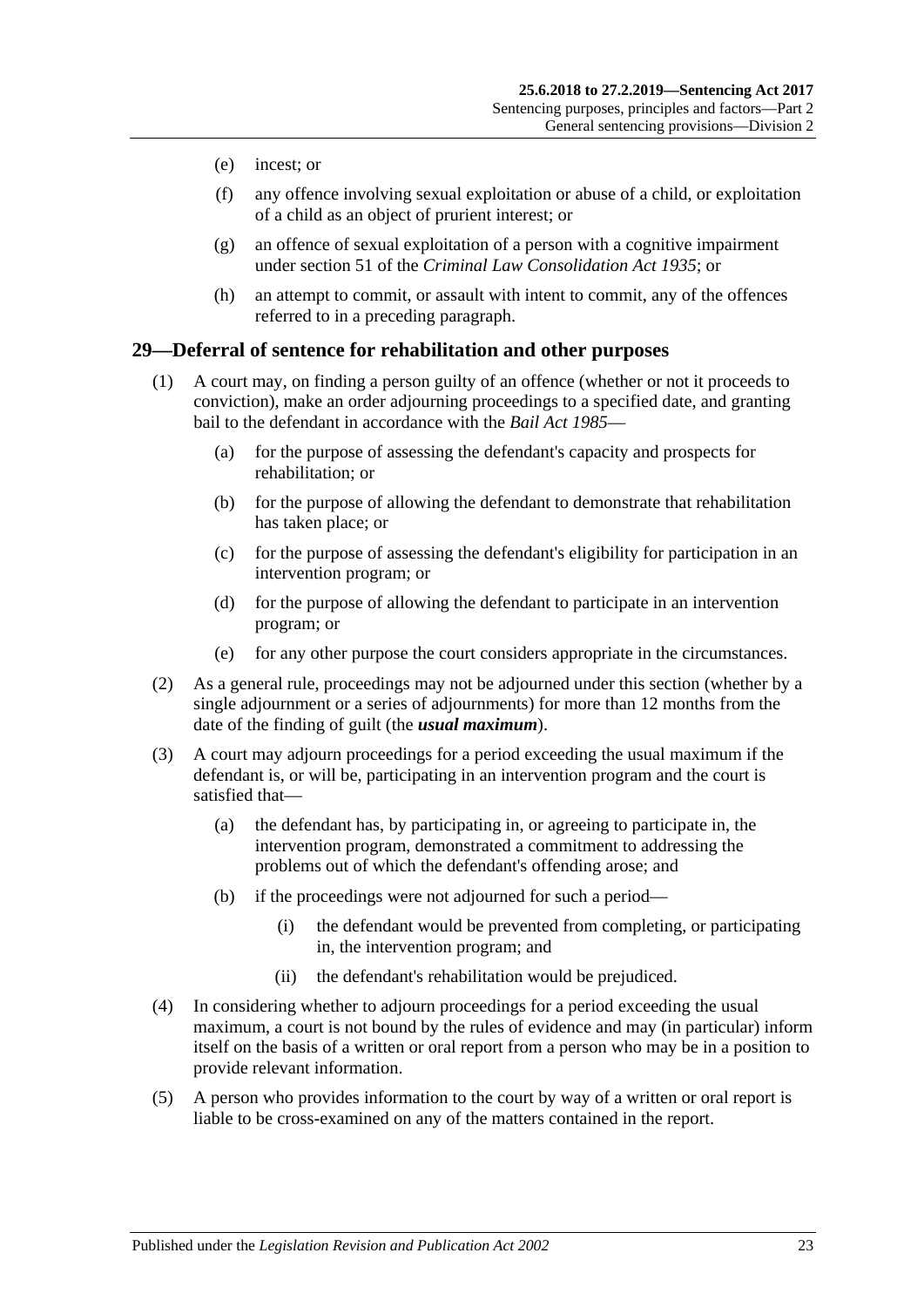- (6) If a statement of fact or opinion in a report is challenged by the prosecutor or the defendant, the court must disregard the fact or opinion unless it is substantiated on oath.
- (7) This section does not limit any power that a court has, apart from this section, to adjourn proceedings or to grant bail in relation to any period of adjournment.

#### <span id="page-23-0"></span>**30—Mental impairment**

- (1) A court that finds a defendant guilty of a summary or minor indictable offence may release the defendant without conviction or penalty if satisfied—
	- (a) that the defendant—
		- (i) suffers from a mental impairment that explains and extenuates, at least to some extent, the conduct that forms the subject matter of the offence; and
		- (ii) has completed, or is participating to a satisfactory extent in, a suitable intervention program; and
		- (iii) recognises that the defendant suffers from the mental impairment and is making a conscientious attempt to overcome behavioural problems associated with it; and
	- (b) that the release of the defendant under this subsection would not involve an unacceptable risk to the safety of a particular person or the community.
- <span id="page-23-1"></span>(2) A court may, at any time before a charge of a summary or minor indictable offence has been finally determined, dismiss the charge if satisfied—
	- (a) that the defendant—
		- (i) suffers from a mental impairment that explains and extenuates, at least to some extent, the conduct that forms the subject matter of the offence; and
		- (ii) has completed, or participated to a satisfactory extent in, a suitable intervention program; and
		- (iii) recognises that the defendant suffers from the mental impairment and is making a conscientious attempt to overcome behavioural problems associated with it; and
	- (b) that dismissal of the charge under this subsection would not involve an unacceptable risk to the safety of a particular person or the community; and
	- (c) that the court would not, if a finding of guilt were made, make an order requiring the defendant to pay compensation for injury, loss or damage resulting from the offence.
- <span id="page-23-2"></span>(3) If the defendant is participating in, but has not completed, an intervention program, the court may, instead of dismissing the charge under [subsection](#page-23-1) (2), release the defendant on an undertaking—
	- (a) to complete the intervention program; and
	- (b) to appear before the court for determination of the charge—
		- (i) after the defendant has completed the intervention program; or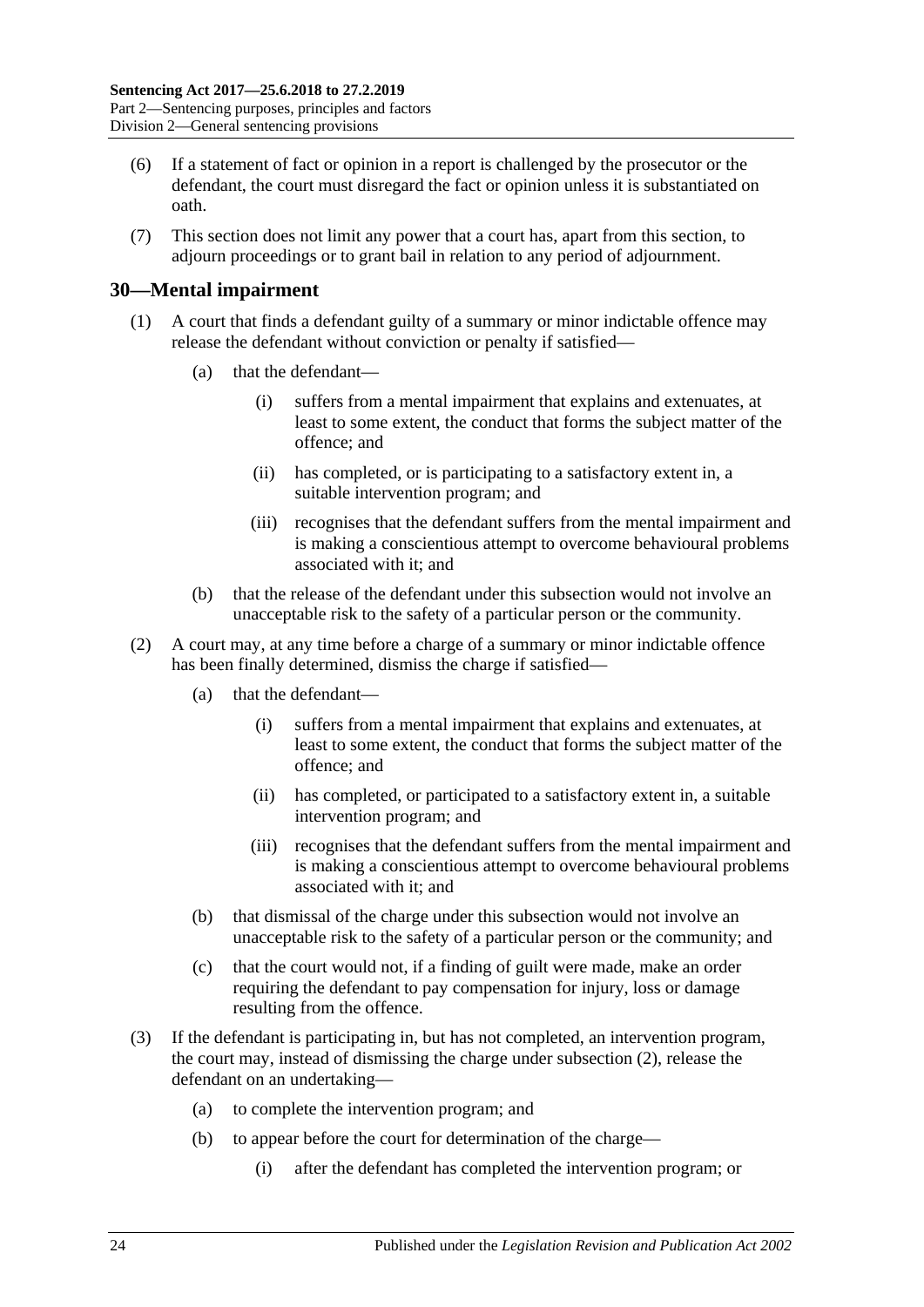- (ii) if the defendant fails to complete the intervention program.
- (4) In deciding whether to exercise its powers under this section, the court—
	- (a) may act on the basis of information that it considers reliable without regard to the rules of evidence; and
	- (b) should, if proposing to dismiss a charge under [subsection](#page-23-1) (2) or release a defendant on an undertaking under [subsection](#page-23-2) (3), consider any information about the interests of possible victims that is before it (but is not obliged to inform itself on the matter).
- (5) In this section—

*court* means—

- (a) the Magistrates Court; or
- (b) the Youth Court; or
- (c) any other court authorised by regulation to exercise the powers conferred by this section;

*mental impairment* means an impaired intellectual or mental function resulting from a mental illness, an intellectual disability, a personality disorder, or a brain injury or neurological disorder (including dementia);

*suitable intervention program*, in respect of a defendant, means an intervention program that, in the opinion of the court, provides—

- (a) supervised treatment; or
- (b) supervised rehabilitation; or
- (c) supervised behaviour management; or
- (d) supervised access to support services; or
- (e) a combination of any 1 or more of the above,

that is suited to address the particular behavioural problems of the defendant relating to the defendant's mental impairment.

## <span id="page-24-0"></span>**Subdivision 3—Taking further offences into account**

#### <span id="page-24-1"></span>**31—Definitions**

For the purposes of this Subdivision—

*further offence* means an offence referred to in a list of additional charges;

*list of additional charges* means a document filed in court by the prosecutor as referred to in [section](#page-25-0) 32;

*principal offence* means an offence the subject of proceedings referred to in [section](#page-25-2) 32(1).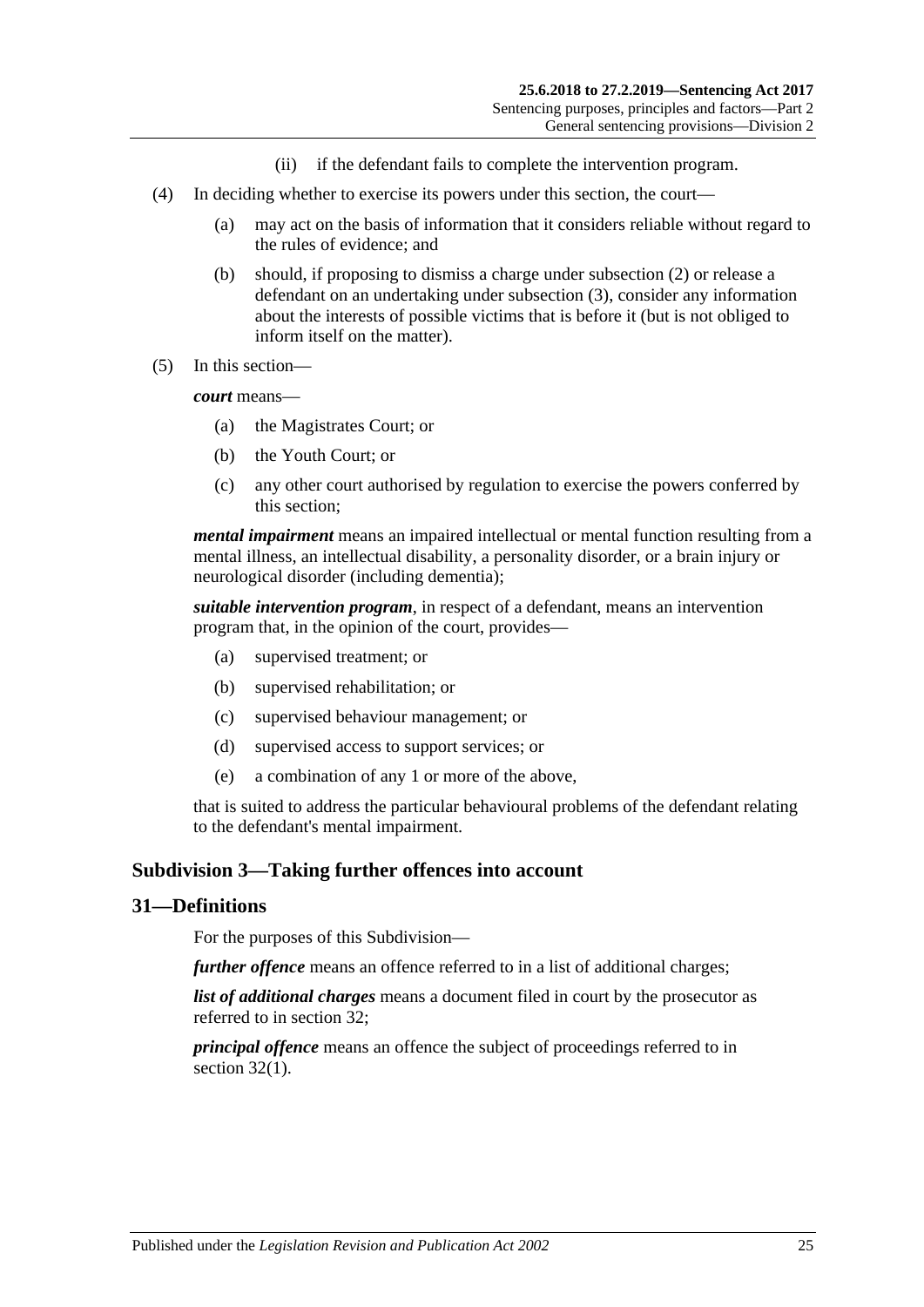## <span id="page-25-2"></span><span id="page-25-0"></span>**32—Prosecutor may file list of additional charges**

- (1) In any proceedings for an offence (the *principal offence*), the prosecutor may file in the court a document that specifies other offences with which the defendant has been charged, but not convicted, being offences that the defendant has indicated are offences that the defendant wants the court to take into account when dealing with the defendant for the principal offence.
- (2) A list of additional charges may be filed at any time—
	- (a) after the court finds the defendant guilty of the principal offence, and
	- (b) before the court deals with the defendant for the principal offence.
- (3) A copy of the list of additional charges, as filed in the court, must be given to the defendant.
- (4) A list of additional charges—
	- (a) must be signed by the defendant; and
	- (b) must be signed by or on behalf of the DPP or by a person, or a person belonging to a class of persons, prescribed by the regulations.
- (5) A failure to comply with the requirements of this section does not invalidate any sentence imposed by the court for the principal offence.

#### <span id="page-25-1"></span>**33—Outstanding charges may be taken into account**

- (1) When dealing with the defendant for the principal offence, the court must ask the defendant whether the defendant wants the court to take any further offences into account in dealing with the defendant for the principal offence.
- (2) The court may take a further offence into account in dealing with the defendant for the principal offence—
	- (a) if the defendant—
		- (i) admits guilt to the further offence; and
		- (ii) indicates that the defendant wants the court to take the further offence into account in dealing with the defendant for the principal offence; and
	- (b) if, in all of the circumstances, the court considers it appropriate to do so.
- (3) If the court takes a further offence into account, the penalty imposed on the defendant for the principal offence must not exceed the maximum penalty that the court could have imposed for the principal offence had the further offence not been taken into account.
- <span id="page-25-3"></span>(4) A court may not take a further offence into account—
	- (a) if the offence is of a kind for which the court has no jurisdiction to impose a penalty; or
	- (b) if the offence is an indictable offence that is punishable with imprisonment for life.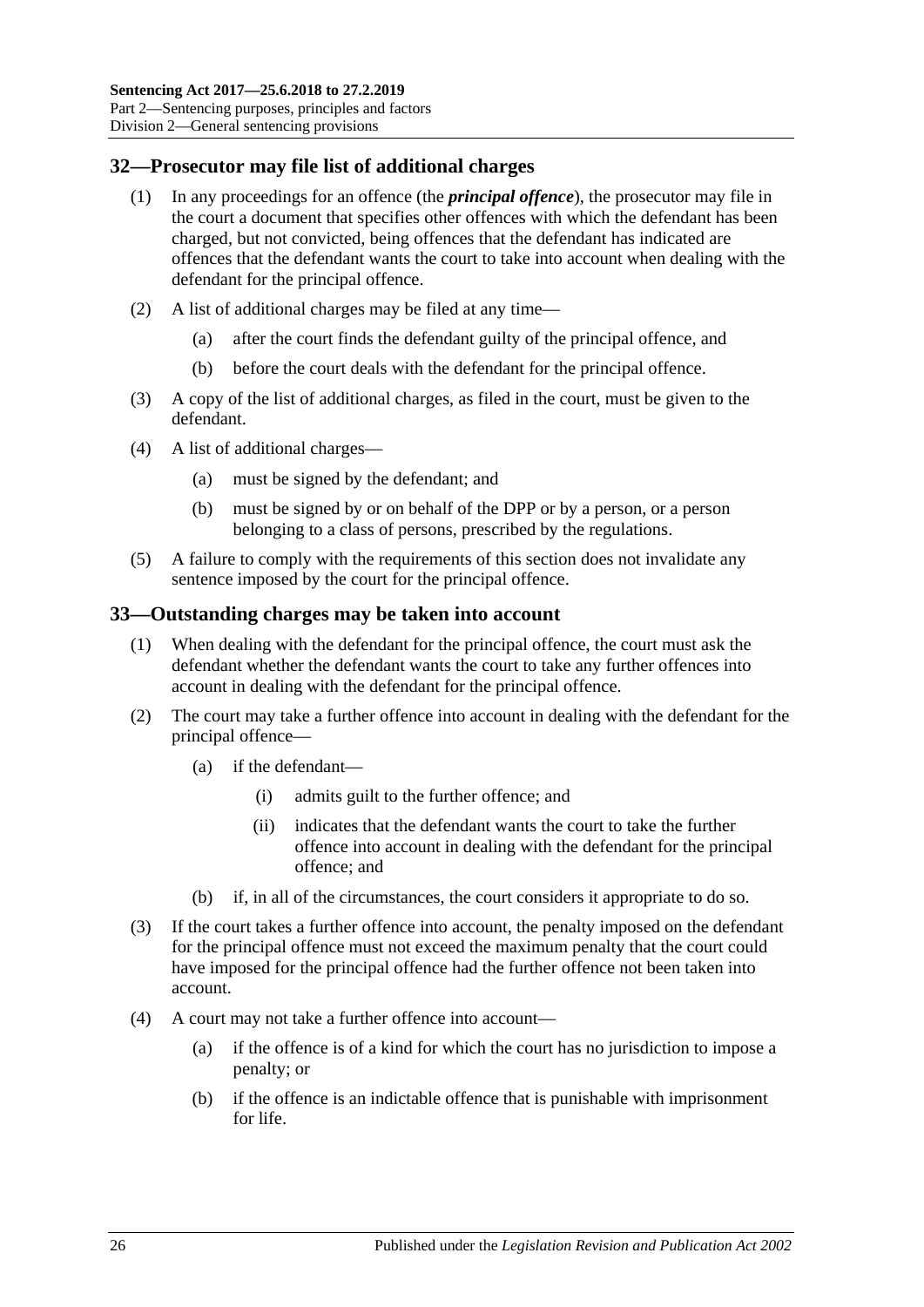- (5) For the purposes of [subsection](#page-25-3)  $(4)(a)$ , a court is taken to have jurisdiction to impose a penalty for an offence even if that jurisdiction may only be exercised with the consent of the defendant.
- (6) Despite [subsection](#page-25-3) (4)(a), the Supreme Court, the Court of Criminal Appeal and the District Court may take a summary offence into account.

## <span id="page-26-0"></span>**34—Ancillary orders relating to offences taken into account**

- (1) If a court takes a further offence into account under this Subdivision, the court may make such ancillary orders as it could have made had it convicted the offender of the offence when it took the offence into account, but may not impose a separate penalty for the offence.
- (2) A defendant with respect to whom an ancillary order is made has the same rights of appeal as the defendant would have had if the order had been made on the conviction of the defendant for the further offence.
- (3) An ancillary order for an offence taken into account lapses, by force of this subsection, if the defendant's conviction for the principal offence is quashed or set aside.
- (4) In this section—

*ancillary order* means an order or direction with respect to restitution, compensation, costs, forfeiture, destruction, disqualification or loss or suspension of a licence or privilege.

#### <span id="page-26-1"></span>**35—Consequences of taking offences into account**

- (1) If a further offence is taken into account under this Subdivision—
	- (a) the court is to certify, on the list of additional charges, that the further offence has been taken into account, and
	- (b) no proceedings may be taken or continued in respect of the further offence unless the conviction for the principal offence is quashed or set aside.
- (2) This section does not prevent a court that has taken a further offence into account when dealing with a defendant for a principal offence from taking the further offence into account if it subsequently imposes a penalty when sentencing or re-sentencing the defendant for the principal offence.
- (3) An admission of guilt made for the purposes of this Subdivision is not admissible in evidence in any proceedings relating to—
	- (a) the further offence in respect of which the admission was made; or
	- (b) any other offence specified in the list of additional charges.
- (4) An offence taken into account under this Subdivision is not, merely because it is taken into account, to be regarded for any purpose as an offence of which a defendant has been convicted.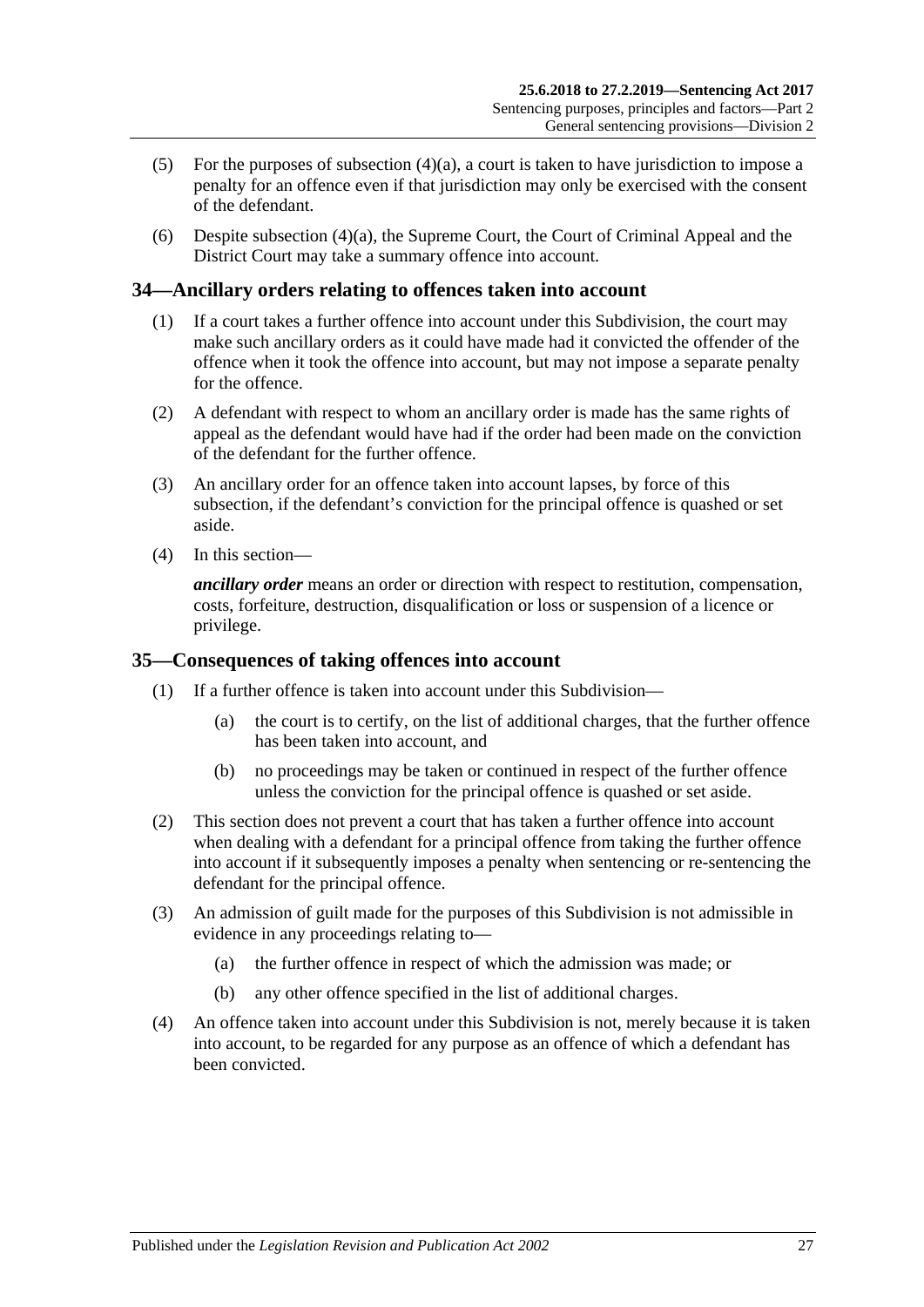- (5) In or in relation to any criminal proceedings, reference may lawfully be made to, or evidence may lawfully be given of, the fact that a further offence has been taken into account under this Subdivision in imposing a penalty for a principal offence of which a defendant has been found guilty if, in or in relation to those proceedings—
	- (a) reference may lawfully be made to, or evidence may lawfully be given of, the fact that the defendant was found guilty or convicted of the principal offence; and
	- (b) had the defendant been found guilty or convicted of the further offence so taken into account, reference could lawfully have been made to, or evidence could lawfully have been given of, the fact that the defendant had been found guilty or convicted of that further offence.
- (6) The fact that a further offence has been taken into account under this Subdivision may be proved in the same manner as the conviction for the principal offence.

## <span id="page-27-0"></span>**Subdivision 4—Sentencing reductions**

#### <span id="page-27-1"></span>**36—Application of Subdivision**

Except where the contrary intention expressly appears, this Subdivision is in addition to, and does not derogate from, a provision of this Act or any other Act—

- (a) that expressly prohibits the reduction, mitigation or substitution of penalties or sentences; or
- (b) that limits or otherwise makes special provision in relation to the way a penalty or sentence for a particular offence under that Act may be imposed.

#### <span id="page-27-3"></span><span id="page-27-2"></span>**37—Reduction of sentences for cooperation etc with law enforcement agency**

- (1) A court may declare a defendant to be a defendant to whom this section applies if the court is satisfied that the defendant has cooperated or undertaken to cooperate with a law enforcement agency and the cooperation—
	- (a) relates directly to combating serious and organised criminal activity; and
	- (b) is provided in exceptional circumstances; and
	- (c) contributes significantly to the public interest.
- (2) In determining sentence for an offence or offences to which a defendant has pleaded guilty or in respect of which a defendant has been found guilty, the court may, if the defendant is the subject of a declaration under [subsection](#page-27-3) (1), reduce the sentence that it would otherwise have imposed by such percentage as the court thinks appropriate in the circumstances.
- (3) In determining the percentage by which a sentence is to be reduced under this section, the court must have regard to such of the following as may be relevant:
	- (a) if the defendant has pleaded guilty to the offence or offences—that fact and the circumstances of the plea;
	- (b) the nature and extent of the defendant's cooperation or undertaking;
	- (c) the timeliness of the cooperation or undertaking;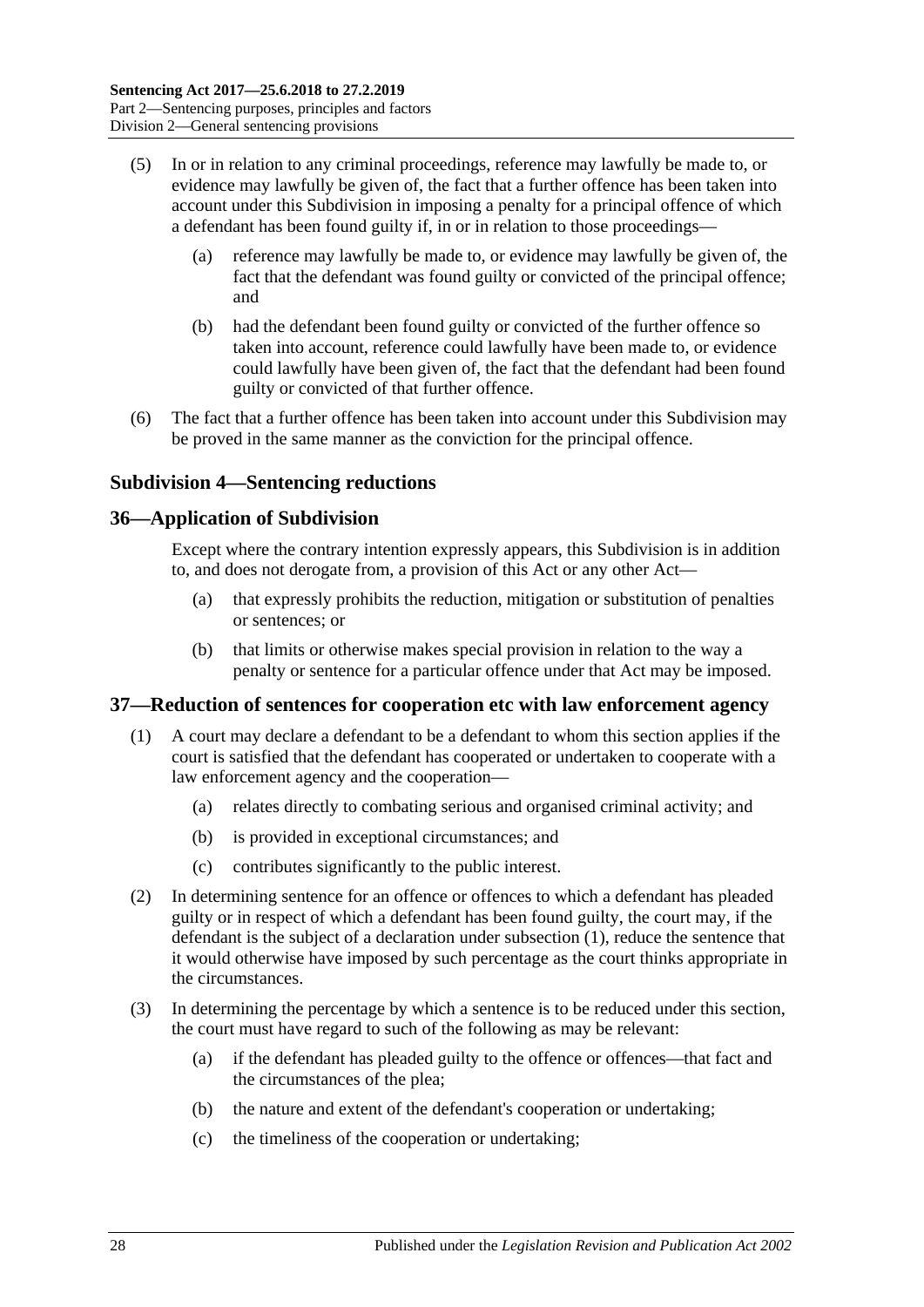- (d) the truthfulness, completeness and reliability of any information or evidence provided by the defendant;
- (e) the evaluation (if any) by the authorities of the significance and usefulness of the defendant's cooperation or undertaking;
- (f) any benefit that the defendant has gained or is likely to gain by reason of the cooperation or undertaking;
- (g) the degree to which the safety of the defendant (or some other person) has been put at risk of violent retribution as a result of the defendant's cooperation or undertaking;
- (h) whether the cooperation or undertaking concerns an offence for which the defendant is being sentenced or some other offence, whether related or unrelated (and, if related, whether the offence forms part of a criminal enterprise);
- (i) whether, as a consequence of the defendant's cooperation or undertaking, the defendant would be likely to suffer violent retribution while serving any term of imprisonment, or be compelled to serve any such term in particularly severe conditions;
- (j) the nature of any steps that would be likely to be necessary to protect the defendant on release from prison;
- (k) the likelihood that the defendant will commit further offences,

and may have regard to any other factor or principle the court thinks relevant.

(4) In this section—

*serious and organised criminal activity* includes any activity that may constitute a serious and organised crime offence within the meaning of the *[Criminal Law](http://www.legislation.sa.gov.au/index.aspx?action=legref&type=act&legtitle=Criminal%20Law%20Consolidation%20Act%201935)  [Consolidation Act](http://www.legislation.sa.gov.au/index.aspx?action=legref&type=act&legtitle=Criminal%20Law%20Consolidation%20Act%201935) 1935*.

## <span id="page-28-0"></span>**38—Reduction of sentences for cooperation with procedural requirements etc**

- (1) If a defendant has not pleaded guilty to an indictable offence but the sentencing court is satisfied that the defendant complied with all statutory or court ordered requirements relating to pre-trial disclosure and procedures and has otherwise conducted the case in a cooperative and expeditious manner, the sentencing court may reduce the sentence that it would otherwise have imposed by up to 10%.
- (2) In determining the percentage by which a sentence for an offence is to be reduced in accordance with this section, the court must have regard to—
	- (a) the impact of the proceedings on any victim of the offence; and
	- (b) the utilitarian benefit to the community of the defendant's conduct in relation to the proceedings,

and may have regard to any factor or principle the court thinks relevant.

#### <span id="page-28-2"></span><span id="page-28-1"></span>**39—Reduction of sentences for guilty plea in Magistrates Court etc**

- (1) This section applies—
	- (a) if the offence is a summary offence; or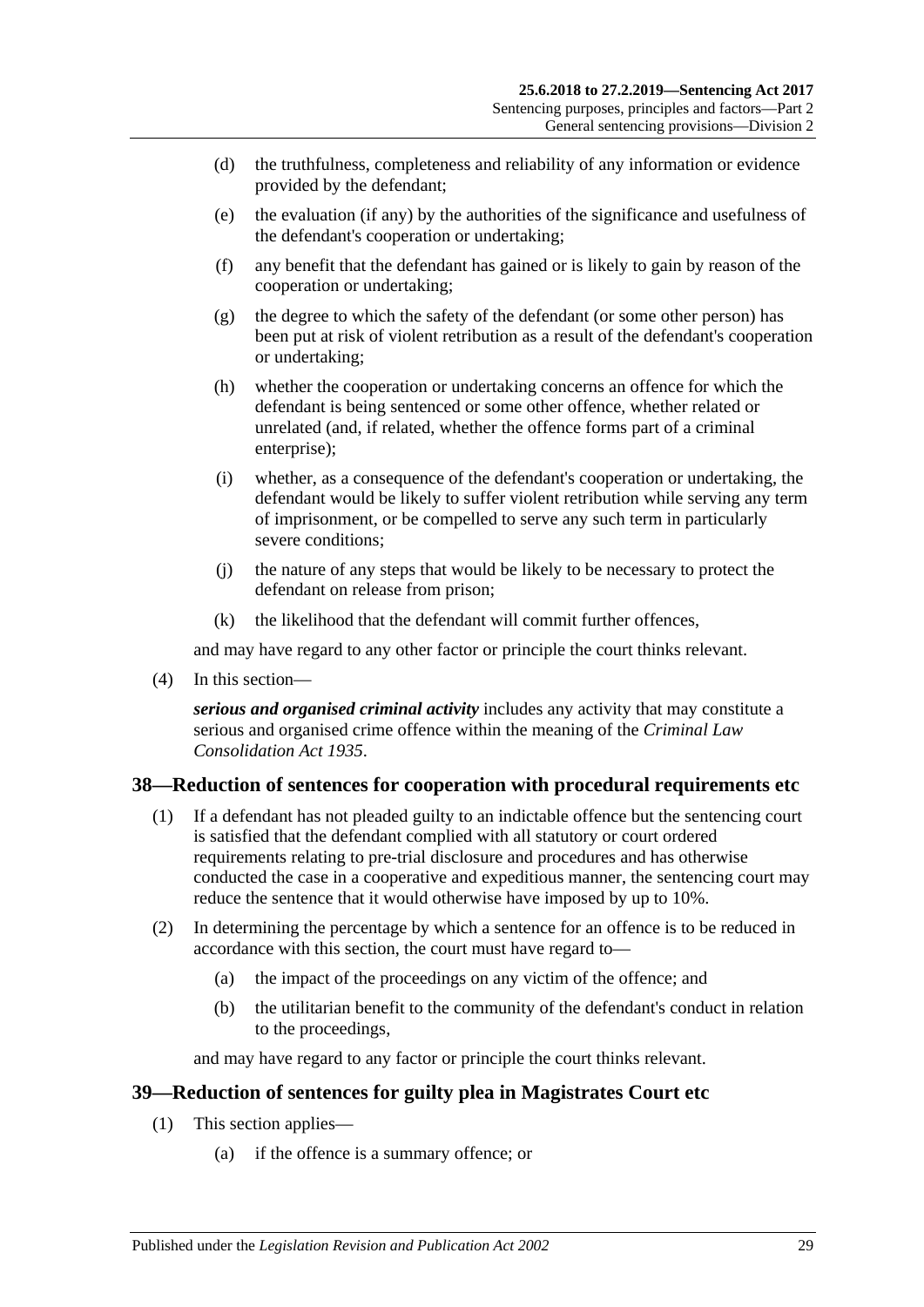- (b) if the sentencing court is sentencing in relation to a minor indictable offence that has been tried in the same way as a summary offence; or
- (c) in any other circumstances prescribed by the regulations.
- <span id="page-29-0"></span>(2) Subject to this section, if a defendant has pleaded guilty to an offence or offences—
	- (a) not more than 4 weeks after the defendant's first court appearance in relation to the relevant offence or offences—the sentencing court may reduce the sentence that it would otherwise have imposed by up to 40%;
	- (b) more than 4 weeks after the defendant's first court appearance in relation to the relevant offence or offences but—
		- (i) if a date has been set for a trial for the offence or offences—not less than 4 weeks before that day; or
		- (ii) in any other case—before the commencement of the trial for the offence or offences,

the sentencing court may reduce the sentence that it would otherwise have imposed by up to 30%;

- (c) less than 4 weeks before the day set for trial for the offence or offences, and if the defendant satisfies the sentencing court that the defendant could not reasonably have pleaded guilty at an earlier stage in the proceedings because of circumstances outside of the defendant's control—the sentencing court may reduce the sentence that it would otherwise have imposed by up to 30%;
- (d) in circumstances other than those referred to in a preceding paragraph—the sentencing court may, if satisfied that there is good reason to do so, reduce the sentence that it would otherwise have imposed by up to 10%.
- $(3)$  If—
	- (a) a maximum reduction available under [subsection](#page-29-0) (2) does not apply in relation to a defendant's plea of guilty because the defendant did not plead guilty within the relevant period; and
	- (b) the court is satisfied that the only reason that the defendant did not plead guilty within the relevant period was because—
		- (i) the court did not sit during that period; or
		- (ii) the court did not sit during that period at a place where the defendant could reasonably have been expected to attend; or
		- (iii) the court did not list the defendant's matter for hearing during that period; or
		- (iv) the court was, for any other reason outside of the control of the defendant, unable to hear the defendant's matter during that period; or
		- (v) the prosecution was, for any reason outside of the control of the defendant, unable to finalise negotiations with the defendant in relation to the plea during that period,

the court may nevertheless reduce the sentence that it would otherwise have imposed as if the defendant had pleaded guilty during the relevant period.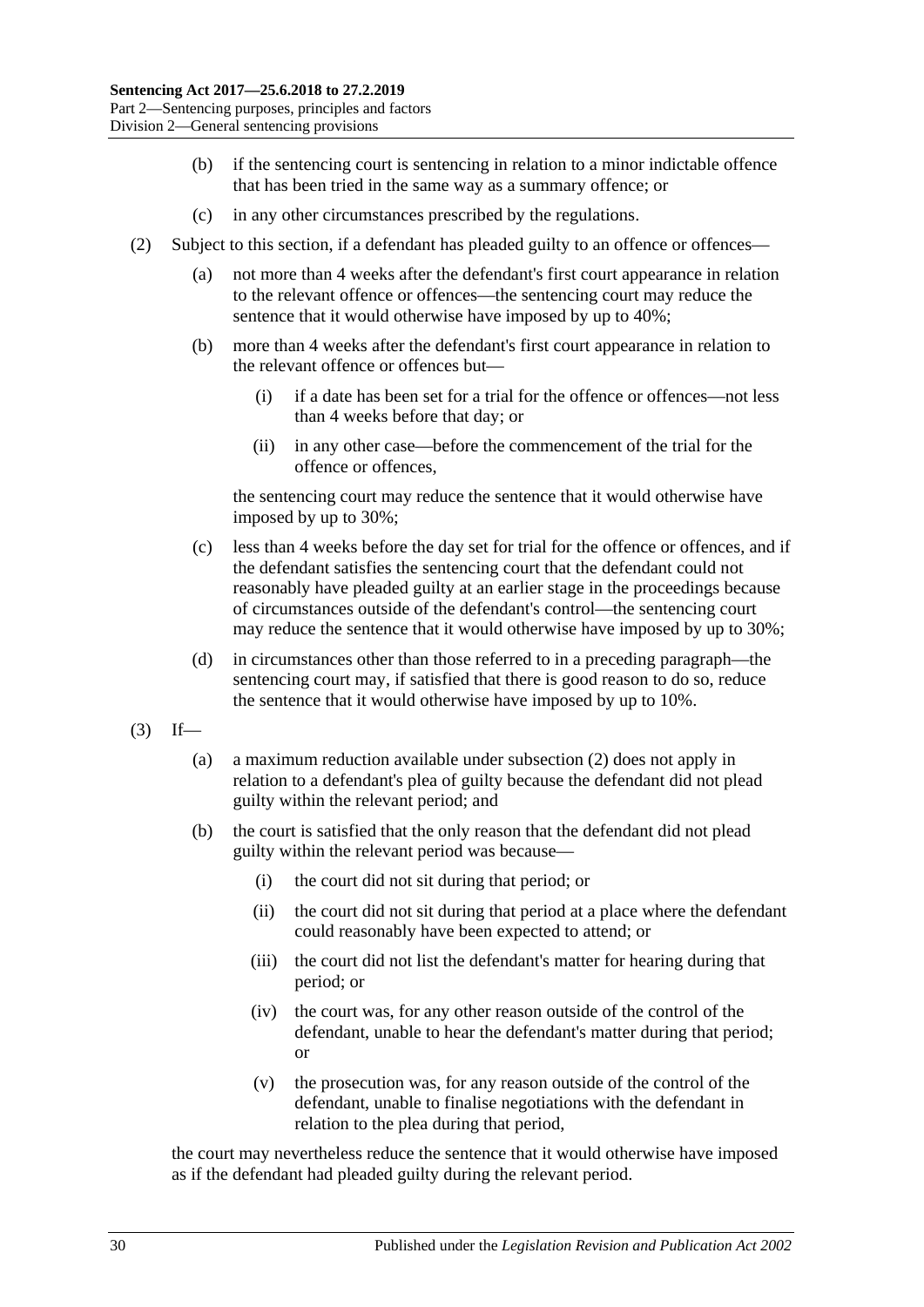- (4) In determining the percentage by which a sentence for an offence is to be reduced in respect of a guilty plea made within a particular period, a court must have regard to such of the following as may be relevant:
	- (a) whether the reduction of the defendant's sentence by the percentage contemplated would be so disproportionate to the seriousness of the offence, or so inappropriate in the case of that particular defendant, that it would, or may, affect public confidence in the administration of justice;
	- (b) the stage in the proceedings for the offence at which the defendant first indicated the defendant's intention to plead guilty (including whether it would, in the opinion of the court, have been reasonable to expect the defendant to have done so at an earlier stage in the proceedings);
	- (c) whether the defendant was initially charged with a different offence in respect of the same conduct and whether (and at what stage in the proceedings) negotiations occurred with the prosecution in relation to the offence charged;
	- (d) in the case where the defendant has been charged with more than 1 offence—whether the defendant pleaded guilty to all of the offences;
	- (e) whether or not the defendant was made aware of any relevant matter that would have enabled the defendant to plead guilty at an earlier stage in the proceedings,

and may have regard to any other factor or principle the court thinks relevant.

(5) For the purposes of this section, a reference to a defendant appearing in a court will be taken to include a reference to a person appearing in a court on behalf of the defendant.

## <span id="page-30-0"></span>**40—Reduction of sentences for guilty pleas in other cases**

- (1) This section applies to a court sentencing a defendant for an offence other than an offence described in [section](#page-28-2) 39(1).
- $(2)$  If
	- (a) a defendant in any proceedings is pleading guilty to more than 1 offence; and
	- (b) this section applies to at least 1 of the offences,

this section will be taken to apply to all of the offences (despite [section](#page-28-2) 39(1)).

- <span id="page-30-1"></span>(3) If a defendant has pleaded guilty to an offence or offences—
	- (a) not more than 4 weeks after the defendant's first court appearance in relation to the relevant offence or offences—the sentencing court may reduce the sentence that it would otherwise have imposed by up to 40%;
	- (b) more than 4 weeks after the defendant's first court appearance in relation to the relevant offence or offences but on the day of, or before, the defendant's committal appearance in relation to the relevant offence or offences—the sentencing court may reduce the sentence that it would otherwise have imposed by up to 30%;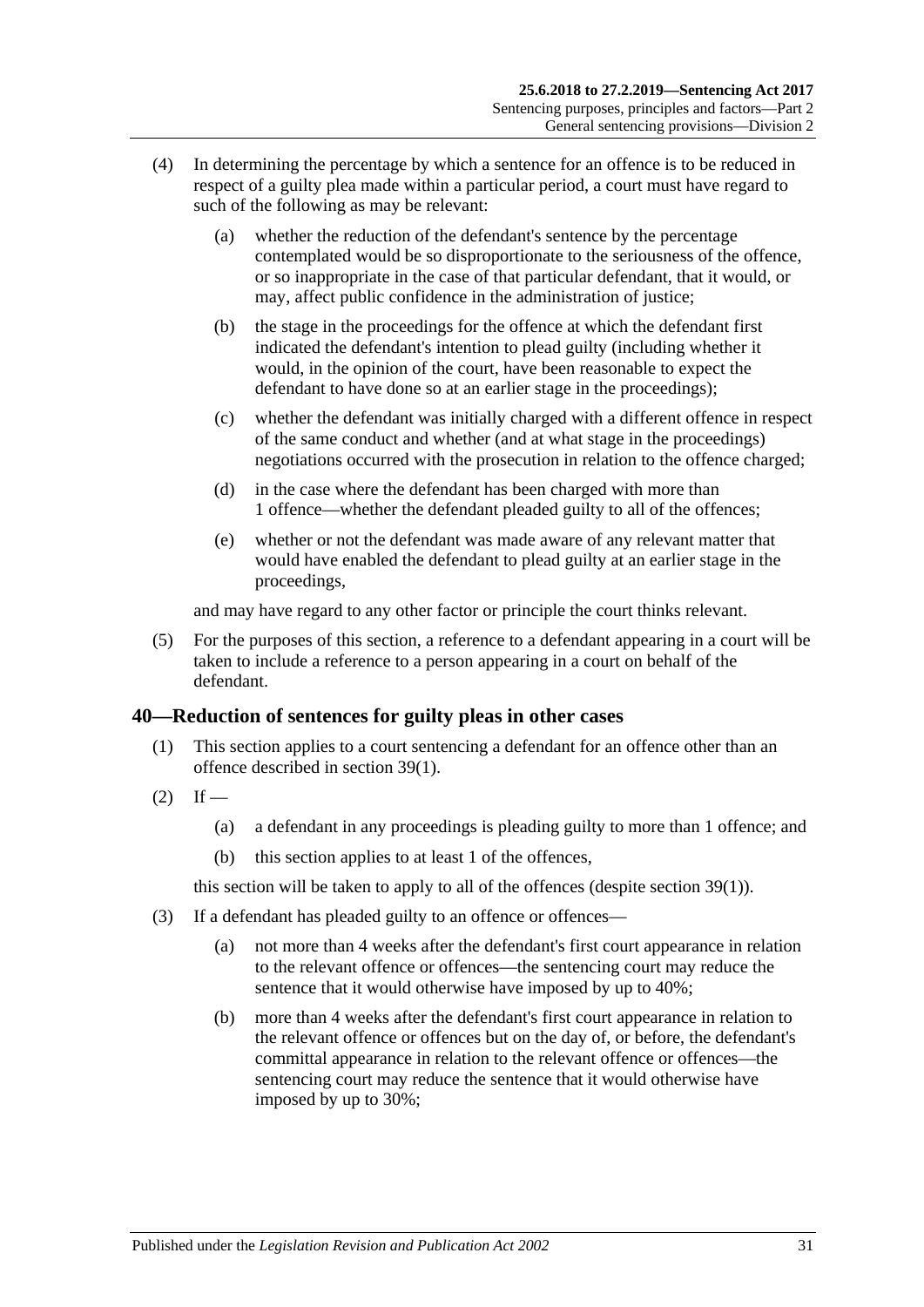(c) during the period commencing on the day after the defendant's committal appearance in relation to the relevant offence or offences and ending immediately before the defendant is committed for trial for the offence or offences—the sentencing court may reduce the sentence that it would otherwise have imposed by up to 20%;

**Note—**

See also section 110(3) of the *[Criminal Procedure Act](http://www.legislation.sa.gov.au/index.aspx?action=legref&type=act&legtitle=Criminal%20Procedure%20Act%201921) 1921*

- (d) during the period commencing immediately after the defendant is committed for trial for the relevant offence or offences and ending immediately after the arraignment appearance of the defendant in a superior court—the sentencing court may reduce the sentence that it would otherwise have imposed by up to 15%;
- (e) during the period commencing immediately after the defendant's arraignment appearance in a superior court in relation to the relevant offence or offences and ending at the commencement of the defendant's trial for the relevant offence or offences—the sentencing court may, if satisfied that there is good reason to do so, reduce the sentence that it would otherwise have imposed by up to 10%.

$$
(4) If
$$

- (a) a maximum reduction available under [subsection](#page-30-1) (3) does not apply in relation to a defendant's plea of guilty because the defendant did not plead guilty within the relevant period; and
- (b) the court is satisfied that the only reason that the defendant did not plead guilty within the relevant period was because—
	- (i) the court did not sit during that period; or
	- (ii) the court did not sit during that period at a place where the defendant could reasonably have been expected to attend; or
	- (iii) the court did not list the defendant's matter for hearing during that period; or
	- (iv) the court was, for any other reason outside of the control of the defendant, unable to hear the defendant's matter during that period; or
	- (v) after the making of the charge determination (within the meaning of section 106 of the *[Criminal Procedure Act](http://www.legislation.sa.gov.au/index.aspx?action=legref&type=act&legtitle=Criminal%20Procedure%20Act%201921) 1921*)—the prosecution was, for any reason outside of the control of the defendant, unable to finalise negotiations with the defendant in relation to the plea during that period,

the court may nevertheless reduce the sentence that it would otherwise have imposed as if the defendant had pleaded guilty during the relevant period.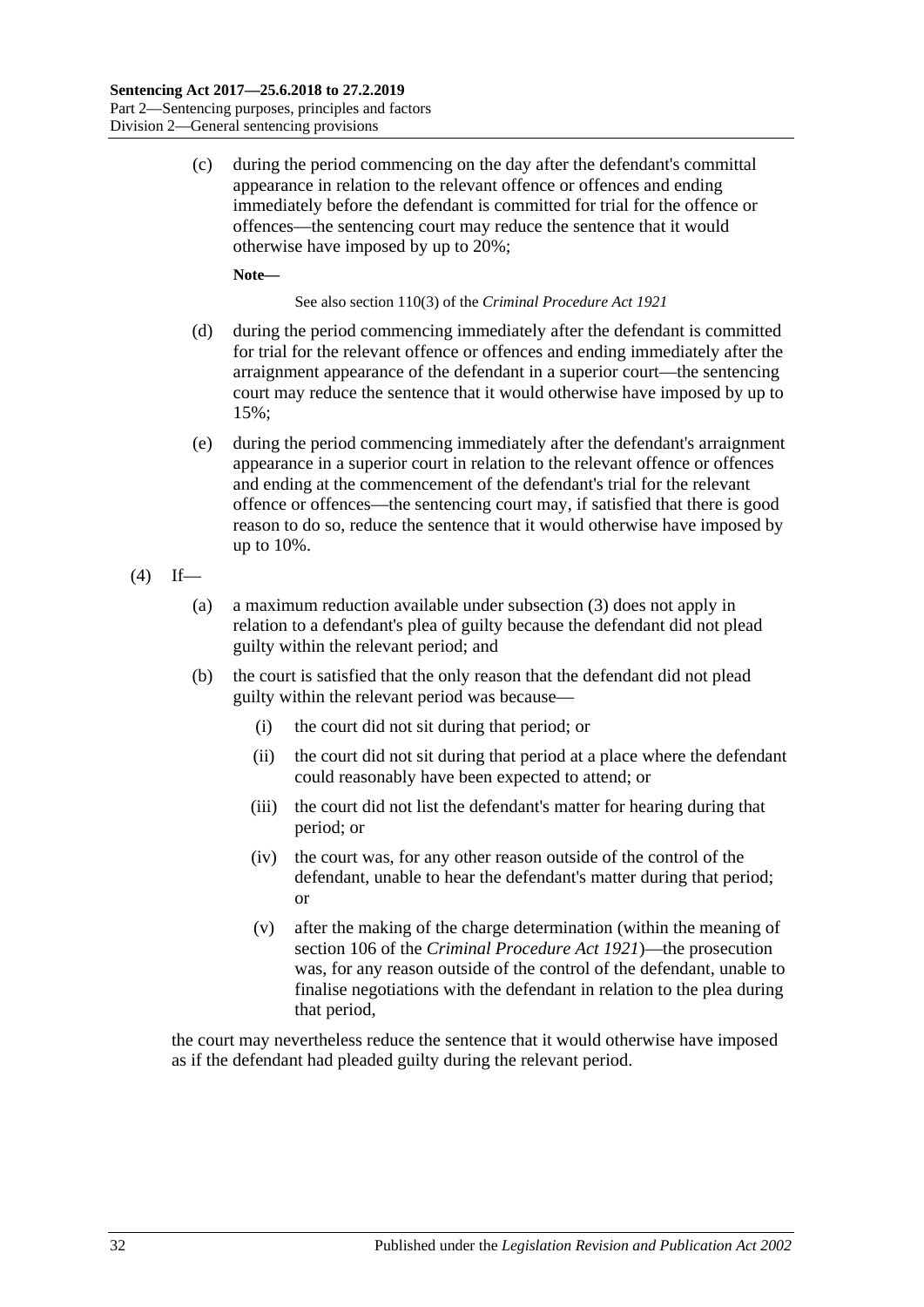- (5) In determining the percentage by which a sentence for an offence is to be reduced in respect of a guilty plea made within a particular period, a court must have regard to such of the following as may be relevant:
	- (a) whether the reduction of the defendant's sentence by the percentage contemplated would be so disproportionate to the seriousness of the offence, or so inappropriate in the case of that particular defendant, that it would, or may, affect public confidence in the administration of justice;
	- (b) the stage in the proceedings for the offence at which the defendant indicated an intention to plead guilty (including whether it would, in the opinion of the court, have been reasonable to expect the defendant to have done so at an earlier stage in the proceedings);
	- (c) whether the defendant was initially charged with a different offence in respect of the same conduct and whether (and at what stage in the proceedings) negotiations occurred with the prosecution in relation to the offence charged;
	- (d) in the case where the defendant has been charged with more than 1 offence—whether the defendant pleaded guilty to all of the offences;
	- (e) if the defendant satisfies the court that the defendant could not reasonably have been expected to plead guilty at an earlier stage in the proceedings because of circumstances outside of the defendant's control—that fact;
	- (f) whether or not the defendant was made aware of any relevant matter that would have enabled the defendant to plead guilty at an earlier stage in the proceedings,

and may have regard to any other factor or principle the court thinks relevant.

- (6) For the purposes of this section, a reference to a defendant appearing in a court will be taken to include a reference to a person appearing in a court on behalf of the defendant.
- (7) Where proceedings have been instituted in a superior court by the DPP laying an information ex officio in accordance with section 103 of the *[Criminal Procedure](http://www.legislation.sa.gov.au/index.aspx?action=legref&type=act&legtitle=Criminal%20Procedure%20Act%201921)  Act [1921](http://www.legislation.sa.gov.au/index.aspx?action=legref&type=act&legtitle=Criminal%20Procedure%20Act%201921)*, this section applies in relation to those proceedings with the modifications prescribed by the regulations.
- (8) In this section—

*committal appearance* has the same meaning as in section 109 of the *[Criminal](http://www.legislation.sa.gov.au/index.aspx?action=legref&type=act&legtitle=Criminal%20Procedure%20Act%201921)  [Procedure Act](http://www.legislation.sa.gov.au/index.aspx?action=legref&type=act&legtitle=Criminal%20Procedure%20Act%201921) 1921*.

## <span id="page-32-4"></span><span id="page-32-0"></span>**41—Application of sentencing reductions**

- <span id="page-32-3"></span><span id="page-32-2"></span><span id="page-32-1"></span>(1) For the purpose of applying [section](#page-27-2) 37, [38,](#page-28-0) [39](#page-28-1) or [40](#page-30-0) in sentencing a defendant for a particular offence, the sentencing court must—
	- (a) first determine the sentence that the court would apply but for the existence of those provisions; and
	- (b) then determine the maximum percentage reduction that is applicable to the sentencing in accordance with those provisions; and
	- (c) then determine the percentage reduction that is, in the opinion of the court, appropriate in the particular case (being not more than the maximum percentage determined in accordance with [paragraph](#page-32-1) (b)); and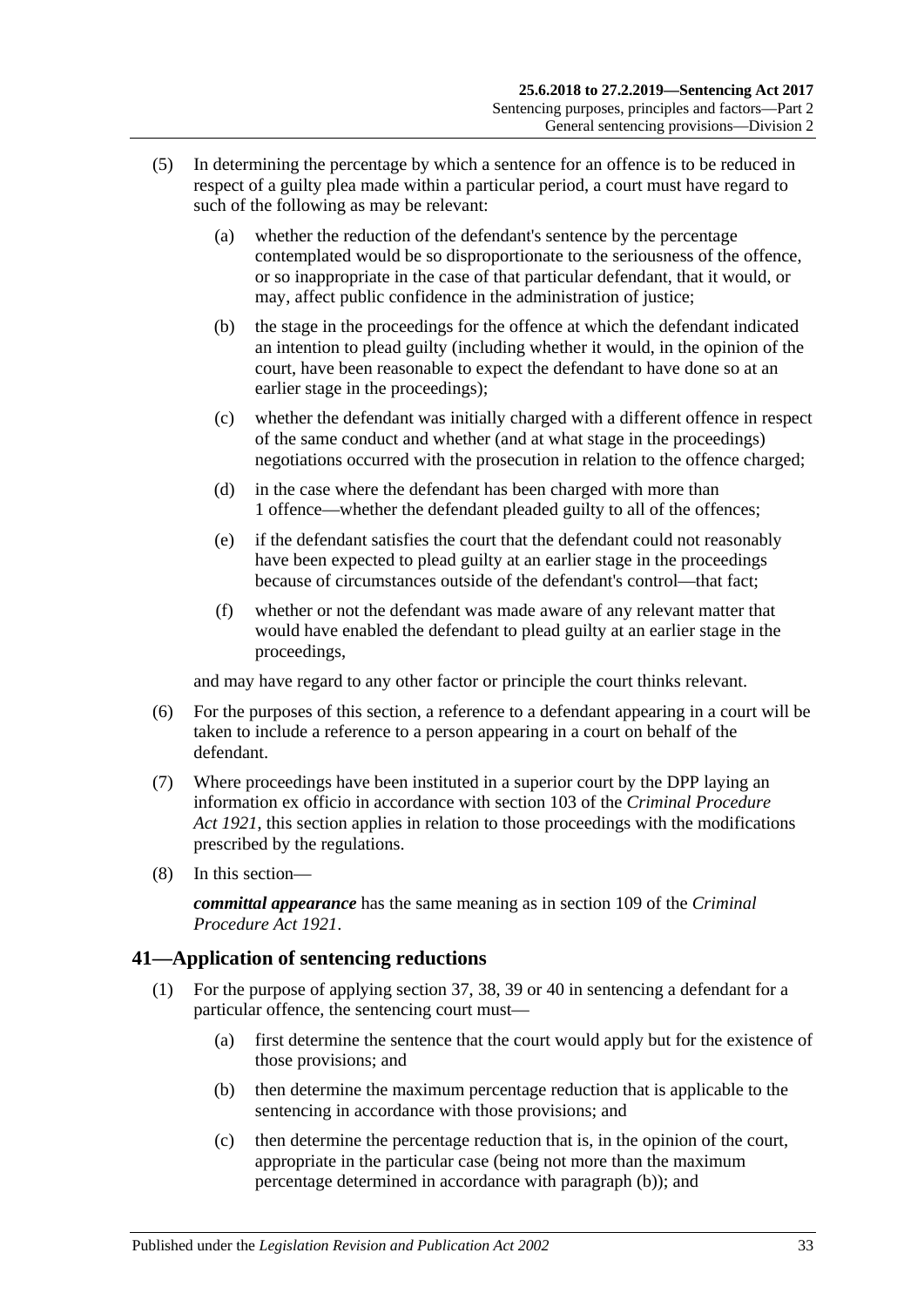- (d) finally, apply the percentage reduction determined in accordance with [paragraph](#page-32-2) (c) to the sentence determined in accordance with [paragraph](#page-32-3) (a).
- (2) A sentencing court that wants to apply [section](#page-20-0) 26 to sentence a defendant to a single penalty for more than 1 offence must, if the court would otherwise be required to apply [section](#page-27-2) 37, [38,](#page-28-0) [39](#page-28-1) or [40](#page-30-0) in sentencing the defendant for any 1 or more of those offences (the *discounted offences*), determine, in accordance with [subsection](#page-32-4) (1), the appropriate sentence for each discounted offence before applying [section](#page-20-0) 26 to determine the total sentence (and for the purposes of [section](#page-20-0) 26, a reference to the maximum penalty that could be imposed in respect of an offence will, in the case of each discounted offence, be a reference to the sentence determined, in accordance with [subsection](#page-32-4) (1), for that discounted offence).
- (3) Nothing in this Subdivision affects the operation of [sections 23,](#page-18-1) [24](#page-18-2) or [25.](#page-19-0)

## <span id="page-33-0"></span>**42—Re-sentencing for failure to cooperate in accordance with undertaking under [section](#page-27-2) 37**

- (1) This section applies if—
	- (a) a person is currently serving a sentence of imprisonment for an offence or offences that was reduced by the sentencing court under [section](#page-27-2) 37 (the *relevant sentence*); and
	- (b) the person has failed to cooperate with a law enforcement agency in accordance with the terms of an undertaking given by the person under that section.
- (2) The DPP may, with the permission of the court that imposed the relevant sentence on the person, apply to the court to have the sentence quashed and a new sentence imposed, taking into account the person's failure to cooperate with the law enforcement agency in accordance with the terms of an undertaking given by the person under [section](#page-27-2) 37.
- (3) The DPP, the chief officer of the law enforcement agency and the person are parties to the proceedings on the application.
- (4) Nothing in this section authorises a court to impose a new sentence that would exceed the sentence that would, but for the reduction given under [section](#page-27-2) 37, have been imposed by the sentencing court under that section.

#### <span id="page-33-1"></span>**43—Re-sentencing for subsequent cooperation with law enforcement agency**

- (1) This section applies to a person if—
	- (a) the person is currently serving a period of imprisonment for an offence or offences (the *relevant sentence*); and
	- (b) the person has cooperated with a law enforcement agency.
- (2) A person to whom this section applies may, with the permission of the court that imposed the relevant sentence, apply to the court to have the sentence quashed and a new sentence imposed, taking into account the person's cooperation with the law enforcement agency in accordance with this section.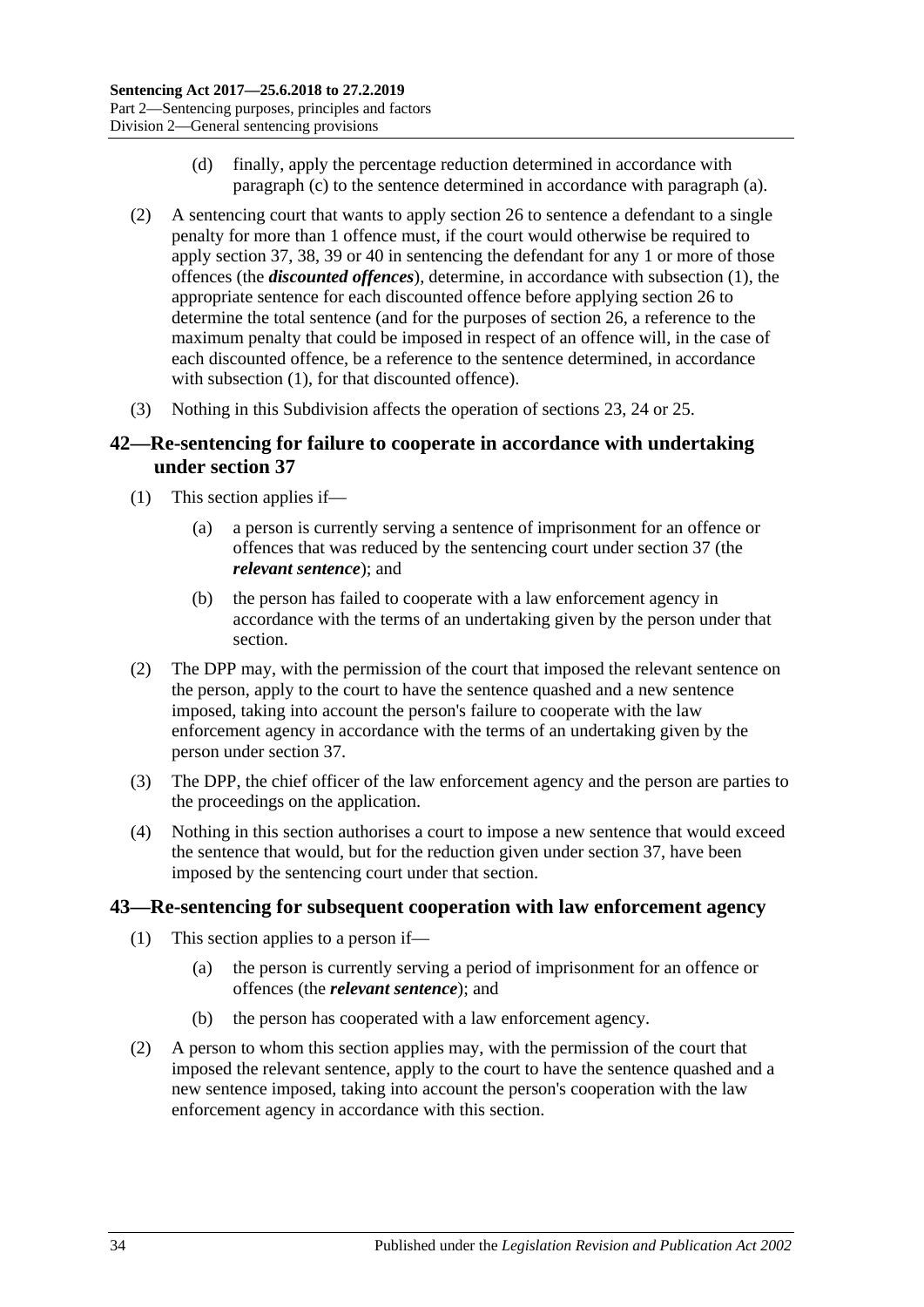- (3) The court may only grant permission to make an application under this section if the court is satisfied that the cooperation relates directly to an offence that is, in the opinion of the court, a serious offence that has been committed or may be committed in the future (whether in this or any other jurisdiction).
- (4) The chief officer of the law enforcement agency, the DPP and the applicant are parties to the proceedings on the application.
- (5) In determining a new sentence on an application under this section, the court must have regard to such of the following as may be relevant:
	- (a) the nature and extent of the person's cooperation;
	- (b) the timeliness of the cooperation;
	- (c) the truthfulness, completeness and reliability of any information or evidence provided by the person;
	- (d) the evaluation (if any) by the authorities of the significance and usefulness of the person's cooperation;
	- (e) any benefit that the person has gained or is likely to gain by reason of the cooperation;
	- (f) the degree to which the safety of the person (or some other person) has been put at risk of violent retribution as a result of the person's cooperation;
	- (g) whether the cooperation concerns the offence for which the person is being sentenced or some other offence, whether related or unrelated;
	- (h) whether, as a consequence of the person's cooperation, the person would be likely to suffer violent retribution while serving any term of imprisonment, or be compelled to serve any such term in particularly severe conditions;
	- (i) the nature of any steps that would be likely to be necessary to protect the person on release from prison;
	- (j) the likelihood that the person will commit further offences,

and may have regard to any other factor or principle the court thinks relevant.

- (6) Except as provided in this section, in determining a new sentence on an application under this section, the court must apply the law that was applicable in relation to the relevant sentence at the time that sentence was imposed (and this subsection applies to an application under this section, whether made or determined before or after the commencement of this subsection).
- (7) On an application by a person under this section, the court must not impose a sentence that is more severe than the relevant sentence, but the court may extend the non-parole period where the court passes a shorter sentence.
- (8) In this section—

*chief officer* of a law enforcement agency means—

- (a) in the case of SA Police—the Commissioner of Police;
- (b) in the case of the Independent Commissioner Against Corruption—the Independent Commissioner Against Corruption;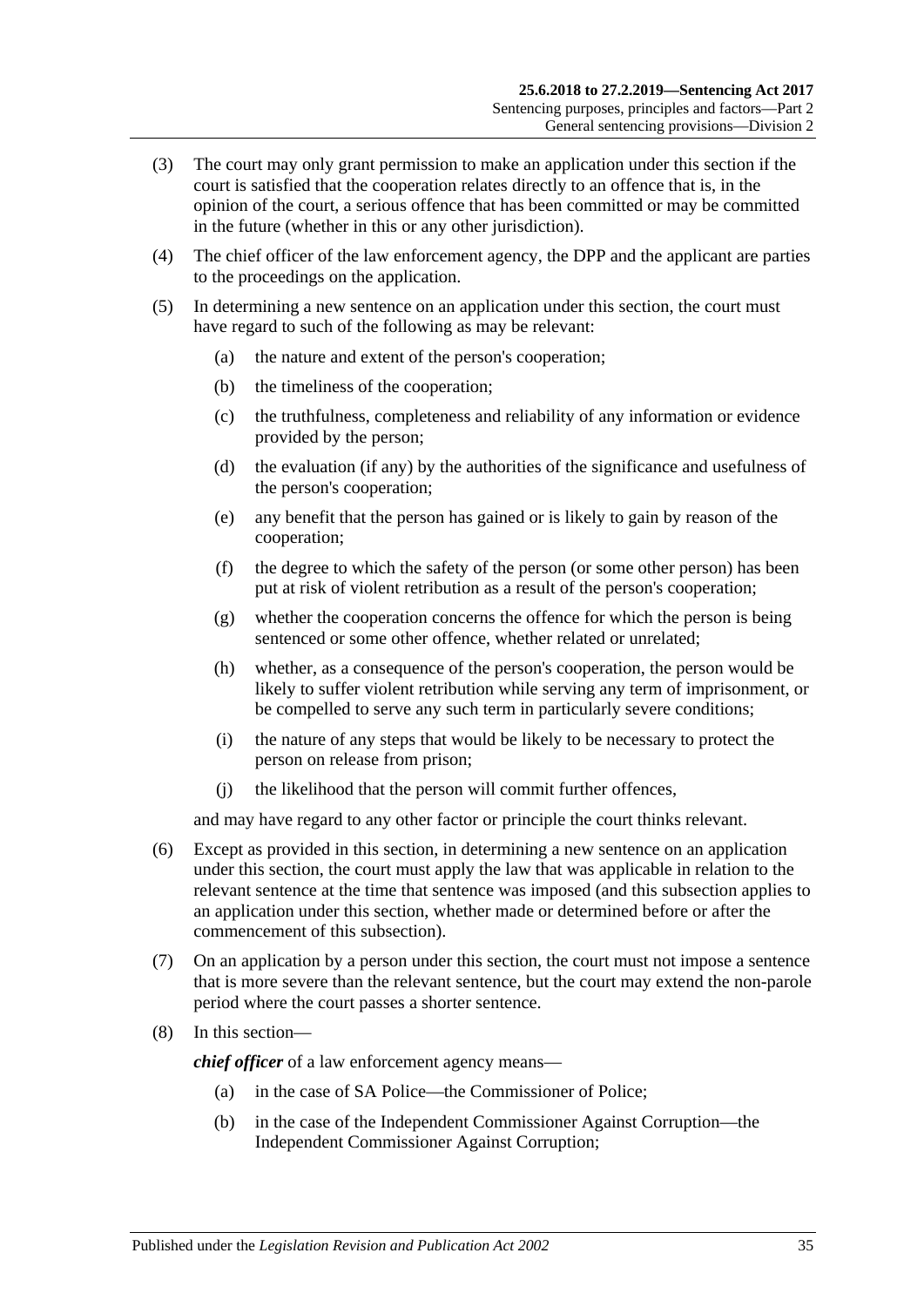(c) in any other case—the person for the time being occupying a position within the agency prescribed by the regulations.

# <span id="page-35-0"></span>**Part 3—Custodial sentences**

# <span id="page-35-1"></span>**Division 1—Imprisonment**

## <span id="page-35-2"></span>**44—Commencement of sentences and non-parole periods**

- (1) If a court imposes a sentence of imprisonment and does not suspend the sentence under Part [4 Division](#page-74-0) 2, the court must specify the date on which, or the time at which, the sentence is to commence or is to be taken to have commenced.
- (2) If a defendant has spent time in custody in respect of an offence for which the defendant is subsequently sentenced to imprisonment, the court may, when sentencing the defendant, take into account the time already spent in custody and—
	- (a) make an appropriate reduction in the term of the sentence; or
	- (b) direct that the sentence will be taken to have commenced—
		- (i) on the day on which the defendant was taken into custody; or
		- (ii) on a date specified by the court that occurs after the day on which the defendant was taken into custody but before the day on which the defendant is sentenced.
- (3) If a court imposes a sentence of imprisonment on a defendant who is not present in court, the court must direct that the sentence is to commence—
	- (a) on the day on which the defendant is taken into custody under the warrant of commitment issued in respect of the sentence; or
	- (b) if the defendant is subject to some other sentence of imprisonment—on the completion of that other sentence of imprisonment or at some earlier time fixed by the court.
- (4) If a court fixes a non-parole period, the court must specify the date on which the non-parole period is to commence or is to be taken to have commenced.
- (5) If a court directs that a sentence of imprisonment is to be taken to have commenced on the day on which the defendant was taken into custody, any non-parole period fixed by the court in respect of that sentence will be taken to have commenced on that day.
- (6) If, on imposing a sentence of imprisonment, the court fails to specify the date on which or the time at which the sentence is to commence or is to be taken to have commenced, the sentence will—
	- (a) in the case of a defendant not then in custody—commence on the day on which the defendant is subsequently taken into custody for the offence; or
	- (b) in the case of a defendant already in custody for the offence—be taken to have commenced on the day on which the defendant was last so taken into custody; or
	- (c) in the case of a defendant in custody for some other offence—commence on the day on which the sentence is imposed, unless the sentence is to be served cumulatively under this Act or any other Act.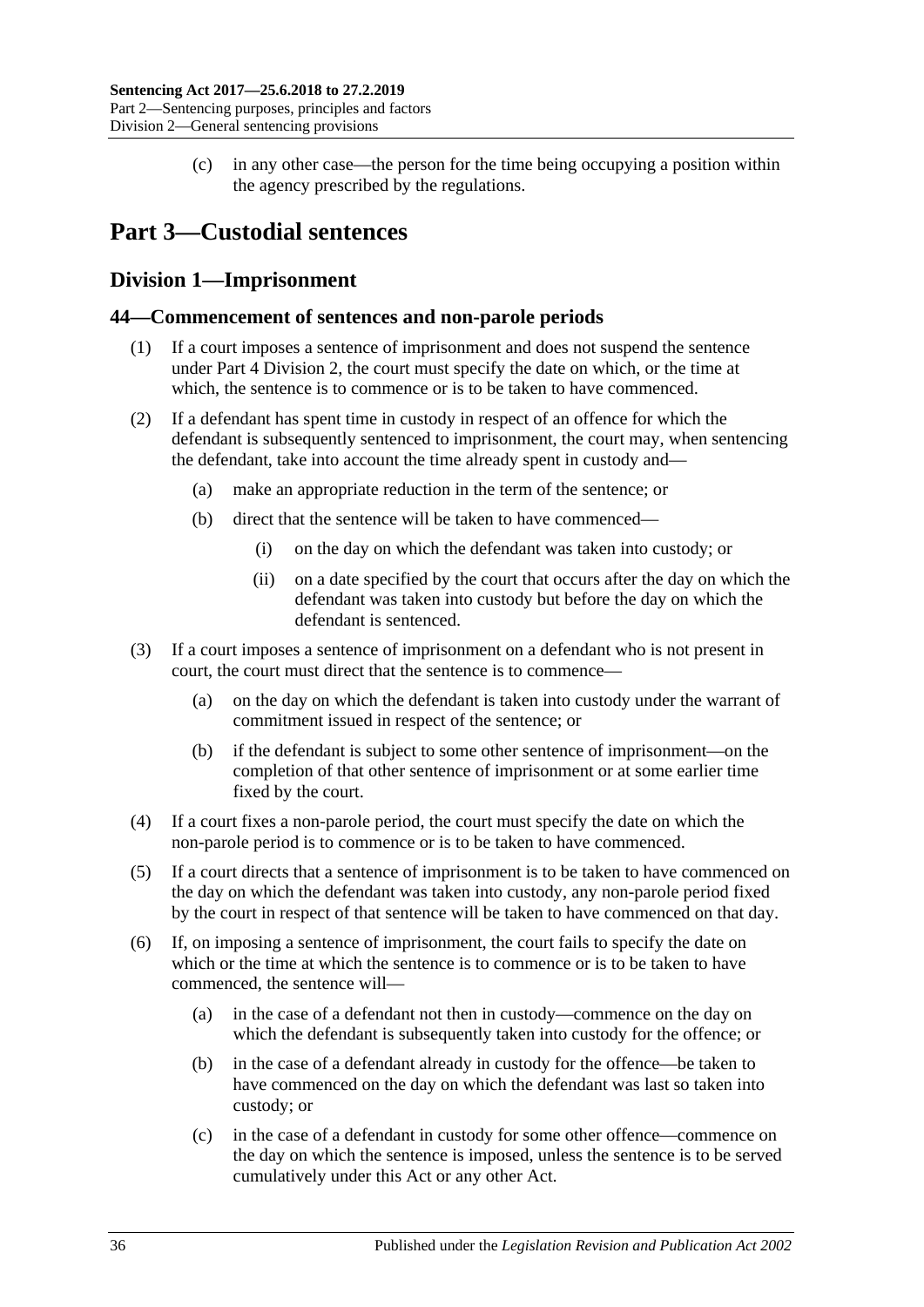### <span id="page-36-1"></span>**45—Cumulative sentences**

- (1) Subject to [subsection](#page-36-0) (2), the court by which a sentence of imprisonment is imposed may direct that the sentence be cumulative on any other sentence, or sentences, of imprisonment or detention in a training centre then being served, or to be served, by the defendant.
- <span id="page-36-0"></span>(2) If a sentence of imprisonment is imposed for an offence committed by the defendant—
	- (a) during a period of release on parole or conditional release; or
	- (b) while serving a period of imprisonment under an order of the Parole Board for breach of parole conditions,

the sentence will (except where 1 of the sentences to which the defendant is subject is life imprisonment) be cumulative on the sentence, or sentences, in respect of which the defendant was on parole.

- (3) A direction may be given under [subsection](#page-36-1) (1) irrespective of the number of cumulative sentences that the defendant is already serving or will, in consequence of the direction, be liable to serve.
- (4) This section does not apply in relation to a youth unless the youth is sentenced as an adult.

# **Division 2—Non-parole periods**

### **46—Application of Division to youths**

- (1) The following provisions of this Division do not apply in relation to a youth unless the youth is sentenced as an adult:
	- (a) section  $47(5)(b)$ ;
	- (b) section  $47(5)(d)$ ;
	- (c) [section](#page-38-0) 47 $(6)$ ;
	- (d) [section](#page-40-0) 48.
- (2) The remaining provisions of this Division do not apply in relation to a youth unless the youth is sentenced as an adult, or is sentenced to detention to be served in a prison, or is otherwise transferred to or ordered to serve a period of detention in a prison.
- (3) [Section](#page-36-2) 47 applies in relation to a person who is serving concurrent sentences of imprisonment and detention in a prison as if the person were serving concurrent sentences of imprisonment.

### <span id="page-36-2"></span>**47—Duty of court to fix or extend non-parole periods**

- <span id="page-36-3"></span>(1) Subject to this section, when a court, on convicting a person of an offence, sentences the person to imprisonment, the court must—
	- (a) if the person is not subject to an existing non-parole period—fix a non-parole period; or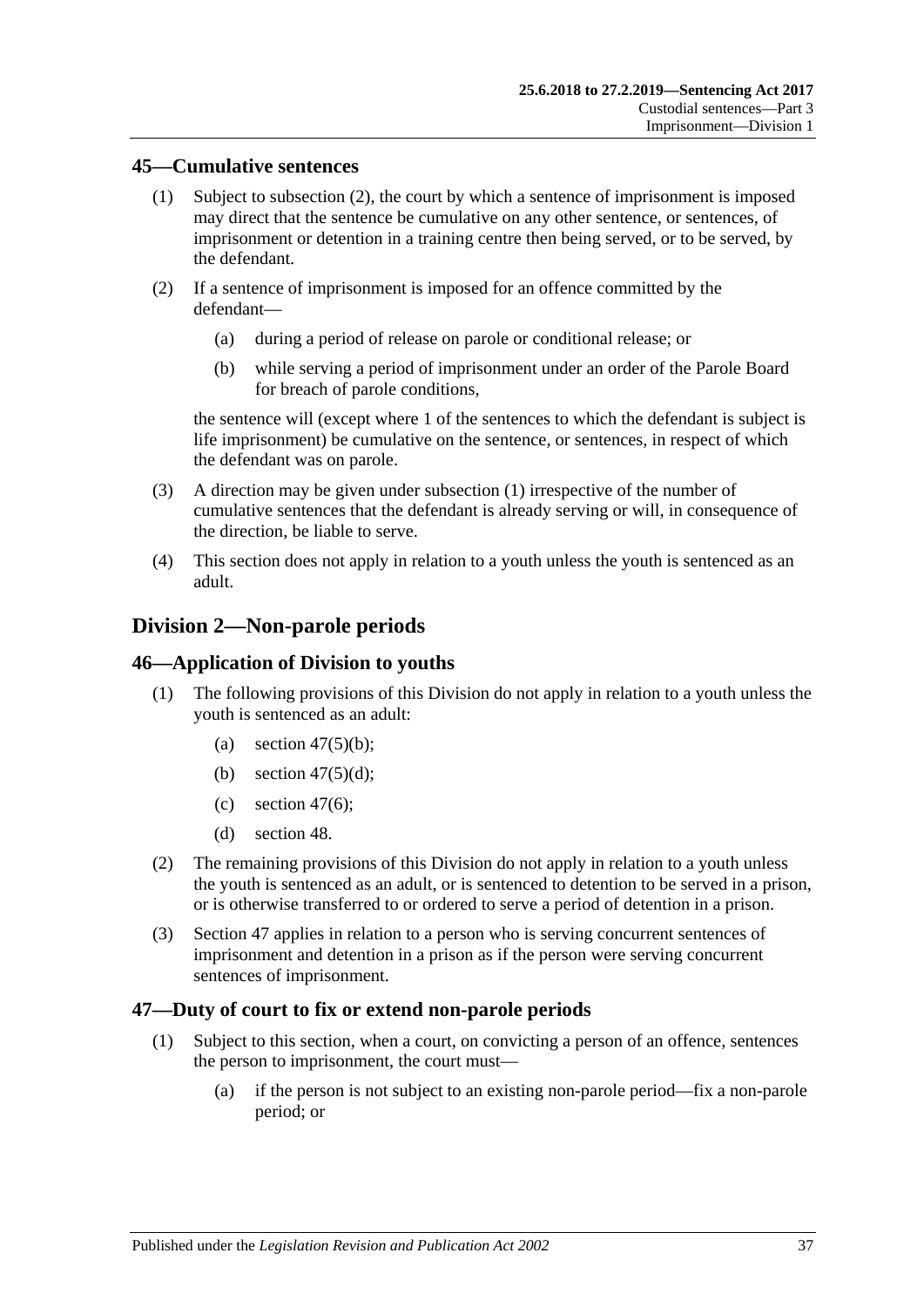- (b) if the person is subject to an existing non-parole period—review the non-parole period and extend it by such period as the court thinks fit (but not so that the period of extension exceeds the period of imprisonment that the person becomes liable to serve by virtue of the sentence, or sentences, imposed by the court); or
- (c) if the person is serving a minimum term imposed in respect of an offence under a law of the Commonwealth or is liable to serve such a term on the expiry of an existing non-parole period—fix a non-parole period in respect of the sentence, or sentences, to be served on the expiry of that minimum term.
- (2) If the sentence of imprisonment is imposed for an offence committed during a period of release on parole or conditional release from a previous sentence of imprisonment or detention, the court, in fixing a non-parole period under [subsection](#page-36-3)  $(1)(a)$ , must have regard to the total period of imprisonment (or detention and imprisonment) that the person is, by virtue of the new sentence and the balance of the previous sentence, liable to serve.
- <span id="page-37-3"></span>(3) If a prisoner is serving a sentence of imprisonment but is not subject to an existing non-parole period, the sentencing court may, subject to [subsection](#page-37-2) (5), fix a non-parole period, on application by the prisoner or the presiding member of the Parole Board.
- (4) The fact that the prisoner has completed a non-parole period previously fixed in respect of the same sentence of imprisonment, or that a court has previously declined to fix a non-parole period in respect of that sentence, does not preclude an application under [subsection](#page-37-3) (3).
- <span id="page-37-2"></span><span id="page-37-1"></span><span id="page-37-0"></span>(5) The above provisions are subject to the following qualifications:
	- (a) a non-parole period may not be fixed—
		- (i) in respect of a person who is liable to serve a total period of imprisonment (or detention and imprisonment) of less than 12 months; or
		- (ii) in respect of a person who is liable to serve a sentence in the community while subject to an intensive correction order;
	- (b) if fixing a non-parole period in respect of a person sentenced to life imprisonment for an offence of murder, the mandatory minimum non-parole period prescribed in respect of the offence is 20 years;
	- (c) if a person who is subject to a sentence of life imprisonment is further sentenced to imprisonment by the Magistrates Court or the Youth Court, the question of whether a non-parole period should be fixed or extended must be referred to the court by which the sentence of life imprisonment was imposed;
	- (d) if fixing a non-parole period in respect of a person sentenced to imprisonment for a serious offence against the person, the mandatory minimum non-parole period prescribed in respect of the offence is four-fifths the length of the sentence;
	- (e) a court may, by order, decline to fix a non-parole period in respect of a person sentenced to imprisonment if the court is of the opinion that it would be inappropriate to fix such a period because of—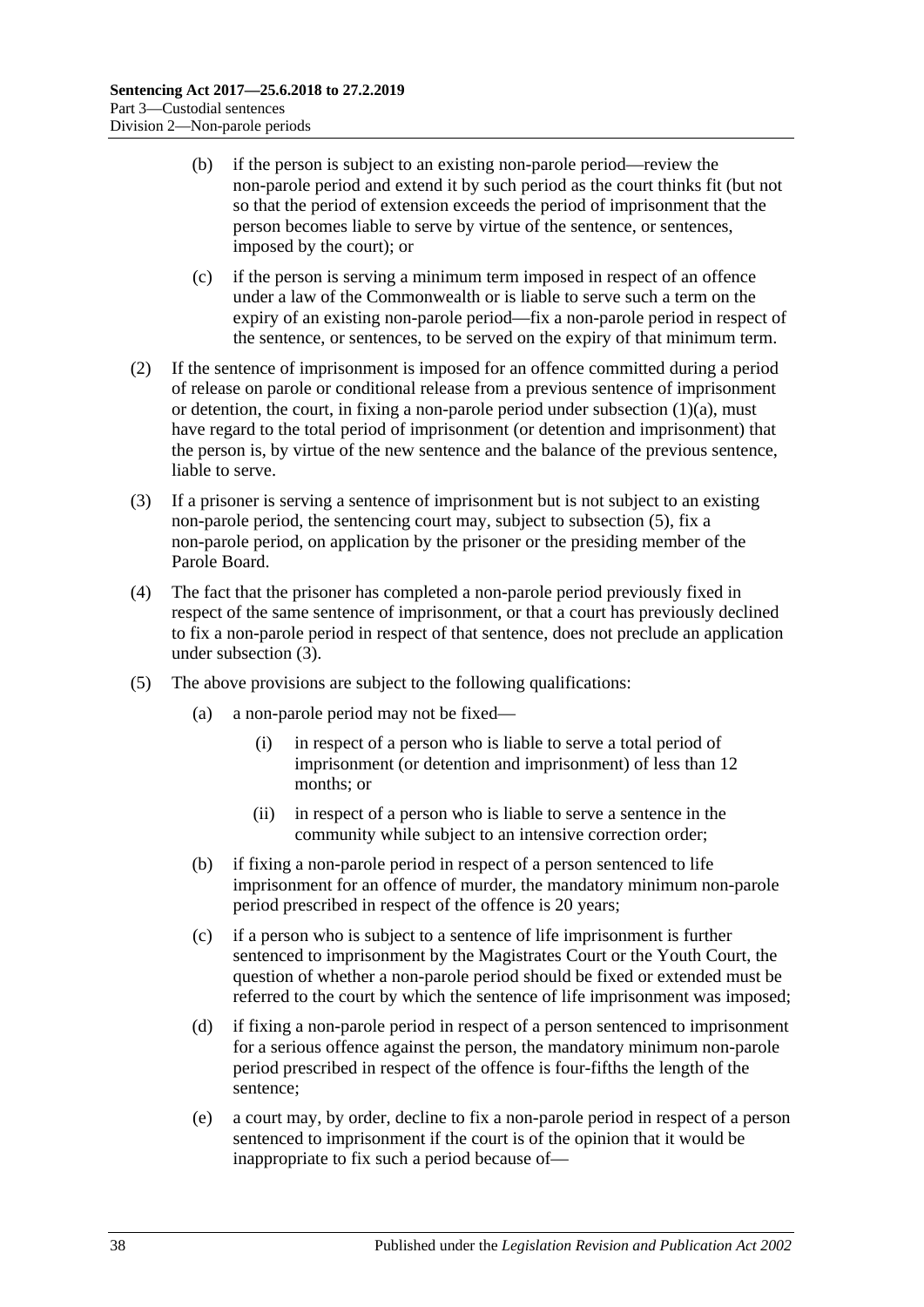- (i) the gravity of the offence or the circumstances surrounding the offence; or
- (ii) the criminal record of the person; or
- (iii) the behaviour of the person during any previous period of release on parole or conditional release; or
- (iv) any other circumstance.
- <span id="page-38-0"></span> $(6)$  If—
	- (a) a court sentences a person under [section](#page-20-0) 26 to the 1 penalty for a number of offences; and
	- (b) a mandatory minimum non-parole period is prescribed (*mandatory period*) in respect of any of those offences,

any non-parole period to be fixed by the court under that section—

- (c) must be a period not less than the mandatory period prescribed in respect of the relevant offence; and
- (d) if there is more than 1 such offence in respect of which a mandatory period is prescribed—must be a period not less than the greater of any such mandatory period; and
- (e) must be commenced or be taken to have commenced on the date specified by the court (which may be the day on which the person was first taken into custody or a later date specified by the court that occurs after the day on which the defendant was taken into custody but before the day on which the person is sentenced).

**Note—**

See PNJ v The Queen [2009] HCA 6.

- <span id="page-38-1"></span>(7) The DPP or the presiding member of the Parole Board or the Training Centre Review Board (as the case may require) may apply to the sentencing court for an order extending a non-parole period fixed in respect of the sentence, or sentences, of a prisoner, whether the non-parole period was fixed before or after the commencement of this Act.
- (8) The DPP must be notified of an application made by the presiding member of the Parole Board or Training Centre Review Board under this section.
- (9) In fixing or extending a non-parole period, the court—
	- (a) must, if the person in respect of whom the non-parole period is to be fixed or extended is in prison or a training centre serving a sentence of imprisonment or detention, take into account the period already served; and
	- (b) in the case of an application by the DPP or the presiding member of the Parole Board or Training Centre Review Board under [subsection](#page-38-1) (7), must have regard to—
		- (i) the likely behaviour of the person the subject of the application should the person be released from custody; and
		- (ii) the necessity (if any) to protect some other person or persons generally should the person be released from custody; and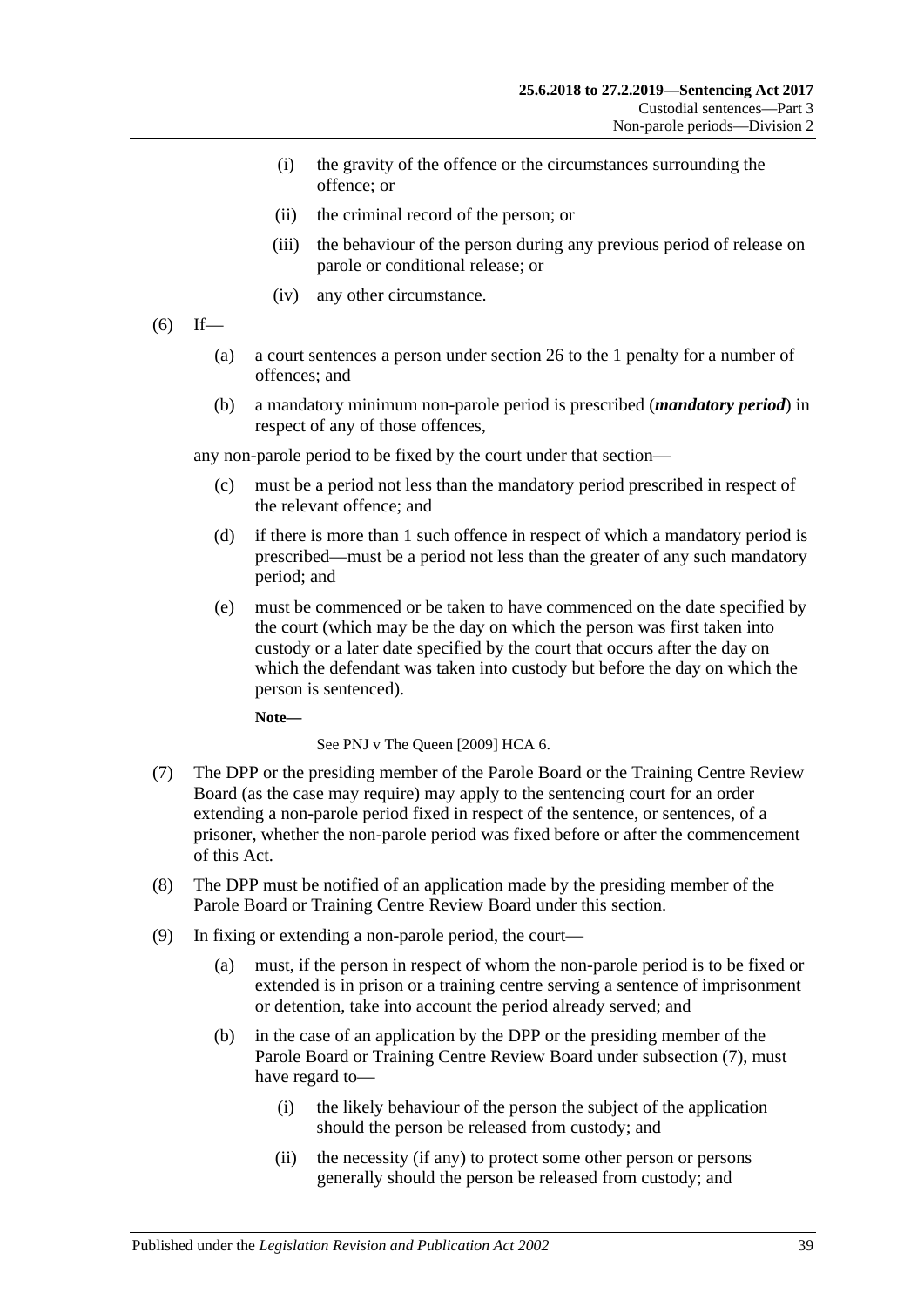- (iii) the behaviour of the person while in custody (but only insofar as it may assist the court to determine how the person is likely to behave should the person be released); and
- (iv) such other matters as the court thinks relevant.
- (10) This section does not apply in relation to a person who is serving, or is liable to serve, a sentence of indeterminate duration.
- (11) The Parole Board or the Training Centre Review Board (as the case may require) must, at the request of a sentencing court, make a report to the court on any person in respect of whom the court proposes to fix or extend a non-parole period.
- <span id="page-39-0"></span>(12) For the purposes of this section—
	- (a) a court that orders a suspended sentence of imprisonment to be carried into effect will be taken to have sentenced the person to whom the order relates to imprisonment; and
	- (b) the person the subject of an application by the DPP or the presiding member of the Parole Board or Training Centre Review Board under this section is a party to the application and the DPP is a party to an application under [subsection](#page-37-3) (3); and
	- (c) a reference to an *offence of murder* includes—
		- (i) an offence of conspiracy to murder; and
		- (ii) an offence of aiding, abetting, counselling or procuring the commission of murder; and
	- (d) the *sentencing court* means—
		- (i) if the prisoner is subject to a single sentence of imprisonment, or a number of sentences imposed by the 1 court or by a number of courts of coordinate jurisdiction—that court, or a court of coordinate jurisdiction; or
		- (ii) if the prisoner is subject to a number of sentences of imprisonment imposed by courts of different jurisdiction—the court of the highest jurisdiction or a court whose jurisdiction is coordinate with the jurisdiction of that court; and
	- (e) a *serious offence against the person* means—
		- (i) a major indictable offence (other than an offence of murder) that results in the death of the victim or the victim suffering total incapacity; or
		- (ii) a conspiracy to commit an offence referred to in [subparagraph](#page-39-0) (i); or
		- (iii) aiding, abetting, counselling or procuring the commission of an offence referred to in [subparagraph](#page-39-0) (i); and
	- (f) a victim suffers *total incapacity* if the victim is permanently physically or mentally incapable of independent function.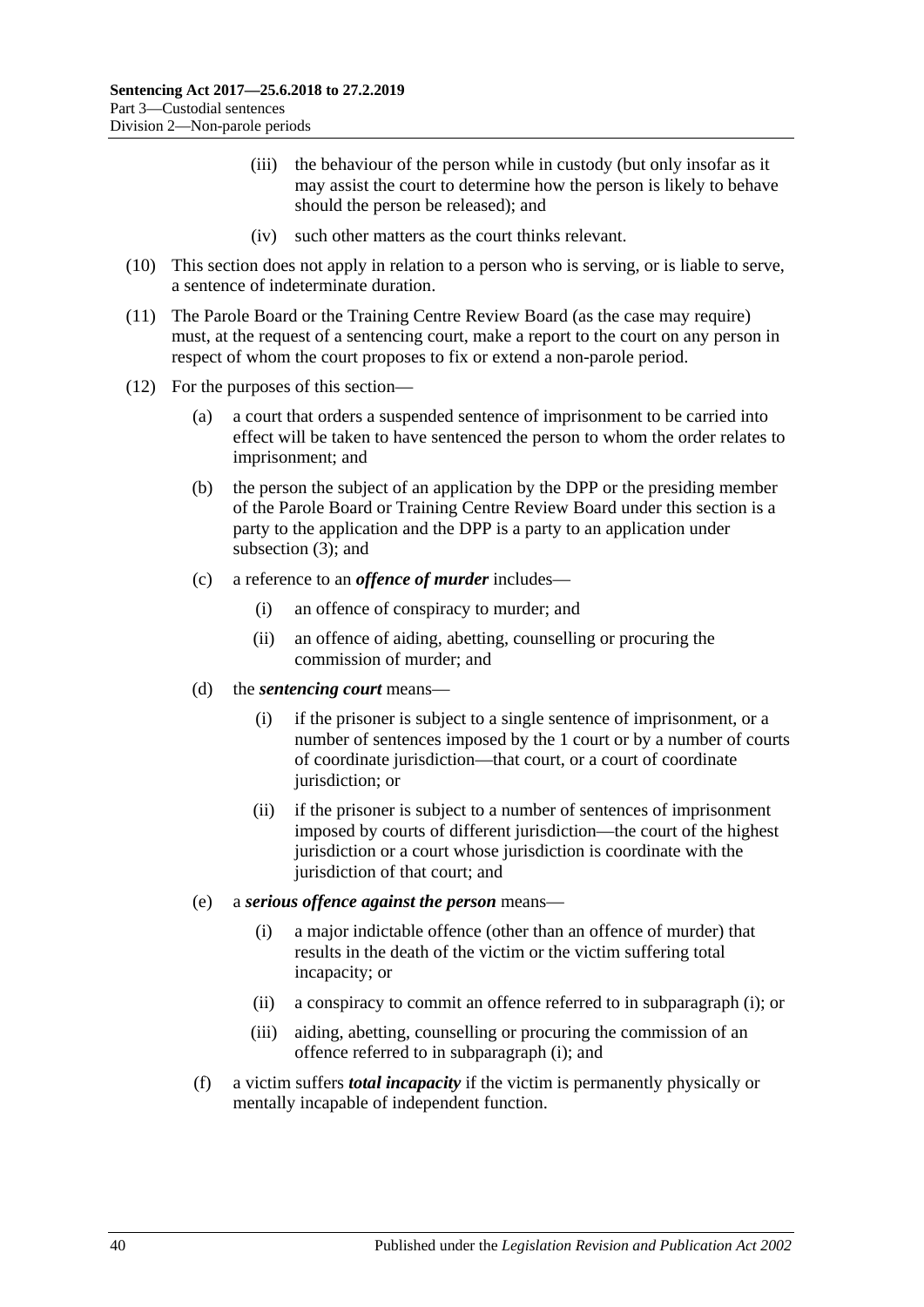# <span id="page-40-0"></span>**48—Mandatory minimum non-parole periods and proportionality**

- (1) If a mandatory minimum non-parole period is prescribed in respect of an offence, the period prescribed represents the non-parole period for an offence at the lower end of the range of objective seriousness for offences to which the mandatory minimum non-parole period applies.
- (2) In fixing a non-parole period in respect of an offence for which a mandatory minimum non-parole period is prescribed, the court may—
	- (a) if satisfied that a non-parole period that is longer than the prescribed period is warranted because of any objective or subjective factors affecting the relative seriousness of the offence, fix such longer non-parole period as it thinks fit; or
	- (b) if satisfied that special reasons exist for fixing a non-parole period that is shorter than the prescribed period, fix such shorter non-parole period as it thinks fit.
- <span id="page-40-1"></span>(3) In deciding whether special reasons exist for the purposes of [subsection](#page-40-1)  $(2)(b)$ , the court must have regard to the following matters and only those matters:
	- (a) the offence was committed in circumstances in which the victim's conduct or condition substantially mitigated the offender's conduct;
	- (b) if the offender pleaded guilty to the charge of the offence—that fact and the circumstances surrounding the plea;
	- (c) the degree to which the offender has cooperated in the investigation or prosecution of that or any other offence and the circumstances surrounding, and likely consequences of, any such cooperation.
- (4) This section applies whether a mandatory minimum non-parole period is prescribed under this Act or some other Act.

# <span id="page-40-2"></span>**Division 3—Serious firearm offenders**

# **49—Interpretation**

(1) In this Division—

*serious drug offence* means an offence under section 32, 33, 33A, 33B, 33C, 33F, 33G, 33H, 33I, 33J, 33K, 33LA or 33LB of the *[Controlled Substances Act](http://www.legislation.sa.gov.au/index.aspx?action=legref&type=act&legtitle=Controlled%20Substances%20Act%201984) 1984*;

*serious firearm offence* means—

- (a) an offence under the *[Criminal Law Consolidation Act](http://www.legislation.sa.gov.au/index.aspx?action=legref&type=act&legtitle=Criminal%20Law%20Consolidation%20Act%201935) 1935* or the *[Firearms](http://www.legislation.sa.gov.au/index.aspx?action=legref&type=act&legtitle=Firearms%20Act%202015)  Act [2015](http://www.legislation.sa.gov.au/index.aspx?action=legref&type=act&legtitle=Firearms%20Act%202015)* involving the use or carriage of—
	- (i) a category H firearm—
		- (A) that is unregistered at the time of the offence or is registered in the name of a person other than the defendant; and
		- (B) for which the defendant does not, at the time of the offence, hold a firearms licence authorising possession of the firearm; or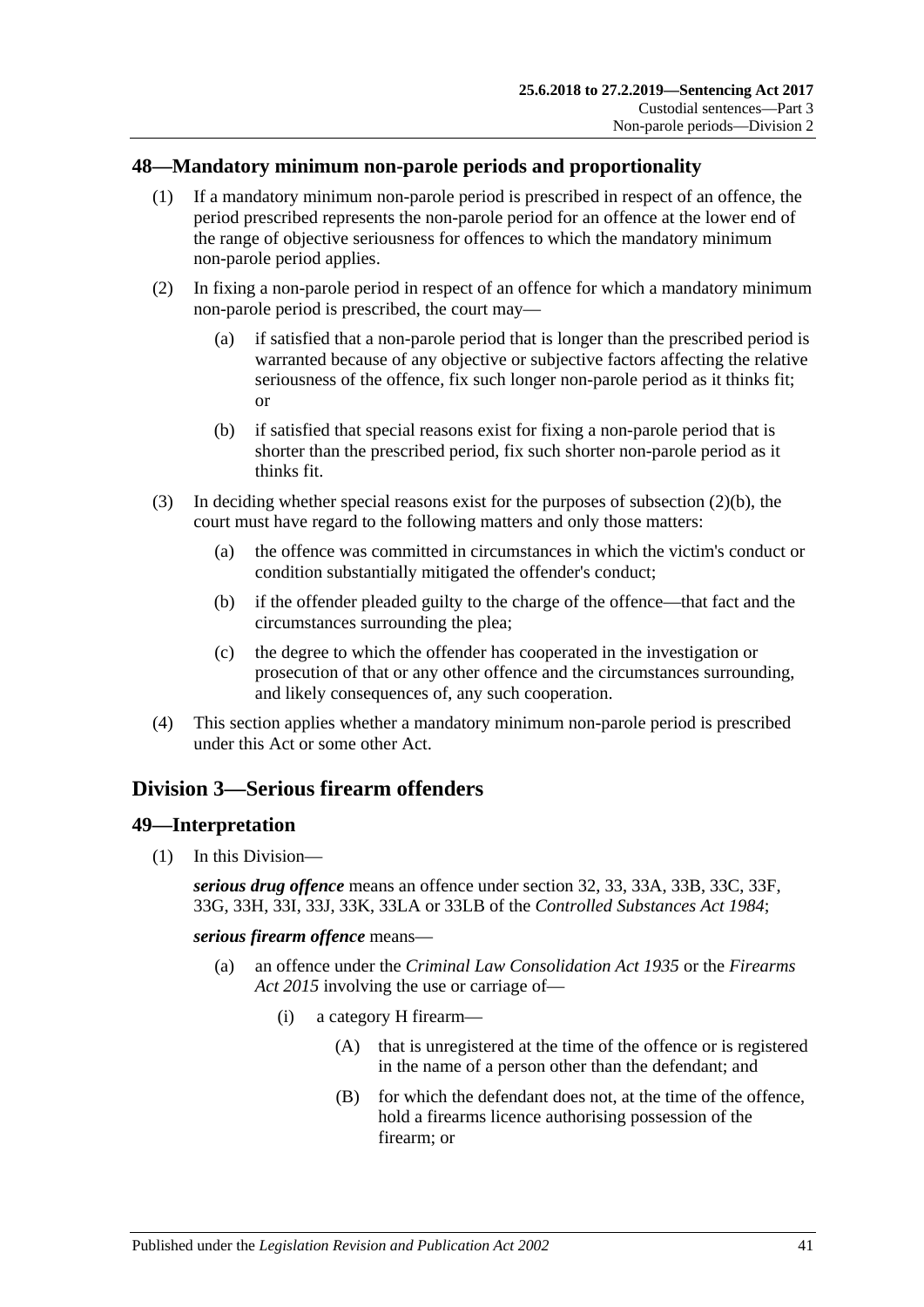- (ii) a category C firearm or category D firearm that is an automatic firearm; or
- (iii) a prescribed firearm (other than a firearm declared by the regulations to be excluded from the ambit of this subparagraph); or
- (iv) any other firearm declared by the regulations to be included in the ambit of this paragraph; or
- (b) an offence under the *[Criminal Law Consolidation Act](http://www.legislation.sa.gov.au/index.aspx?action=legref&type=act&legtitle=Criminal%20Law%20Consolidation%20Act%201935) 1935* or the *[Firearms](http://www.legislation.sa.gov.au/index.aspx?action=legref&type=act&legtitle=Firearms%20Act%202015)  Act [2015](http://www.legislation.sa.gov.au/index.aspx?action=legref&type=act&legtitle=Firearms%20Act%202015)* involving the use or possession of a firearm and committed—
	- (i) while the defendant is the subject of a control order under the *[Serious](http://www.legislation.sa.gov.au/index.aspx?action=legref&type=act&legtitle=Serious%20and%20Organised%20Crime%20(Control)%20Act%202008)  [and Organised Crime \(Control\) Act](http://www.legislation.sa.gov.au/index.aspx?action=legref&type=act&legtitle=Serious%20and%20Organised%20Crime%20(Control)%20Act%202008) 2008*; or
	- (ii) in the circumstances contemplated by section  $5AA(1)(ga)$  of the *[Criminal Law Consolidation Act](http://www.legislation.sa.gov.au/index.aspx?action=legref&type=act&legtitle=Criminal%20Law%20Consolidation%20Act%201935) 1935*; or
	- (iii) while the defendant is the subject of a firearms prohibition order; or
- (c) an offence under section 29A of the *[Criminal Law Consolidation Act](http://www.legislation.sa.gov.au/index.aspx?action=legref&type=act&legtitle=Criminal%20Law%20Consolidation%20Act%201935) 1935*; or
- (d) an offence under the *[Firearms Act](http://www.legislation.sa.gov.au/index.aspx?action=legref&type=act&legtitle=Firearms%20Act%202015) 2015* involving the use or possession of a firearm if the use or possession of the firearm occurred in the course of, or was for a purpose related to, the commission of a serious drug offence; or
- (e) an offence under the *[Firearms Act](http://www.legislation.sa.gov.au/index.aspx?action=legref&type=act&legtitle=Firearms%20Act%202015) 2015* committed while the defendant—
	- (i) is on bail (being bail that was, at the relevant time, subject to the condition imposed by section 11(1)(a) of the *[Bail Act](http://www.legislation.sa.gov.au/index.aspx?action=legref&type=act&legtitle=Bail%20Act%201985) 1985*); or
	- (ii) is the subject of a bond under this or any other Act (being a bond that was, at the relevant time, subject to the condition imposed by section  $96(2)(a)$ , or a condition of a similar kind); or
	- (iii) is serving a sentence on home detention under a home detention order subject to the condition imposed by section [72\(1\)\(e\);](#page-60-0) or
	- (iv) is on release from prison on home detention (being a release subject to the condition imposed by section 37A(3)(ca) of the *[Correctional](http://www.legislation.sa.gov.au/index.aspx?action=legref&type=act&legtitle=Correctional%20Services%20Act%201982)  [Services Act](http://www.legislation.sa.gov.au/index.aspx?action=legref&type=act&legtitle=Correctional%20Services%20Act%201982) 1982*); or
	- (v) is on parole (being parole that was, at the relevant time, subject to the condition imposed by section 68(1)(a)(ia) of the *[Correctional](http://www.legislation.sa.gov.au/index.aspx?action=legref&type=act&legtitle=Correctional%20Services%20Act%201982)  [Services Act](http://www.legislation.sa.gov.au/index.aspx?action=legref&type=act&legtitle=Correctional%20Services%20Act%201982) 1982*); or
	- (vi) is on release on licence from custody under this or any other Act (being a licence that was, at the relevant time, subject to a condition prohibiting the defendant from possessing a firearm, part of a firearm or ammunition); or
- (f) an offence under section 45(9) of the *[Firearms Act](http://www.legislation.sa.gov.au/index.aspx?action=legref&type=act&legtitle=Firearms%20Act%202015) 2015*; or
- (g) an offence under section 22(2)(a) of the *[Firearms Act](http://www.legislation.sa.gov.au/index.aspx?action=legref&type=act&legtitle=Firearms%20Act%202015) 2015*; or
- (h) an offence that was a *serious firearms offence* within the meaning of section 20AA of the *[Criminal Law \(Sentencing\) Act](http://www.legislation.sa.gov.au/index.aspx?action=legref&type=act&legtitle=Criminal%20Law%20(Sentencing)%20Act%201988) 1988* at the time of the commission of the offence;

*serious firearm offender* means a person who is, by virtue of the operation of [section](#page-42-0) 50, a serious firearm offender.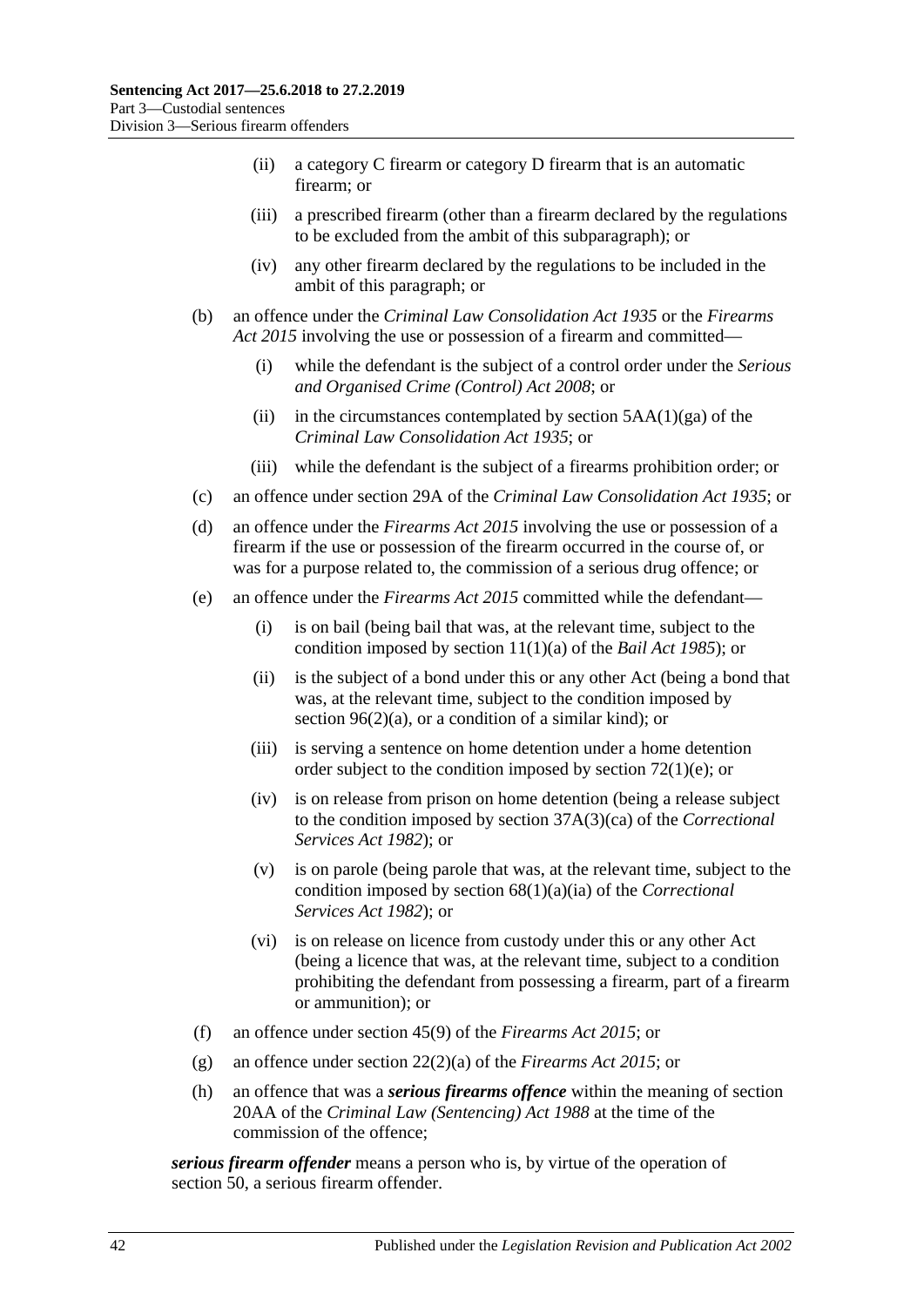- (2) In this Division, the following terms have the same meaning as in the *[Firearms](http://www.legislation.sa.gov.au/index.aspx?action=legref&type=act&legtitle=Firearms%20Act%202015)  Act [2015](http://www.legislation.sa.gov.au/index.aspx?action=legref&type=act&legtitle=Firearms%20Act%202015)*:
	- (a) automatic firearm;
	- (b) category C firearm;
	- (c) category D firearm;
	- (d) category H firearm;
	- (e) firearm;
	- (f) firearms prohibition order;
	- (g) prescribed firearm.
- (3) For the purposes of this Division, a reference to imprisonment includes, in the case of a youth, a reference to detention in a training centre or home detention (within the meaning of the *[Young Offenders Act](http://www.legislation.sa.gov.au/index.aspx?action=legref&type=act&legtitle=Young%20Offenders%20Act%201993) 1993*).

# <span id="page-42-1"></span><span id="page-42-0"></span>**50—Serious firearm offenders**

- (1) A person will, by force of this section, be taken to be a *serious firearm offender* if the person is convicted of a serious firearm offence (whether the offence was committed as an adult or as a youth).
- (2) [Subsection](#page-42-1) (1) does not apply in relation to a conviction of a serious firearm offence if—
	- (a) the defendant was prosecuted and punished as a principal offender in respect of the offence under section 267 of the *[Criminal Law Consolidation](http://www.legislation.sa.gov.au/index.aspx?action=legref&type=act&legtitle=Criminal%20Law%20Consolidation%20Act%201935)  Act [1935](http://www.legislation.sa.gov.au/index.aspx?action=legref&type=act&legtitle=Criminal%20Law%20Consolidation%20Act%201935)*; or
	- (b) the defendant's liability in respect of the offence derives solely from the defendant's involvement in a joint criminal enterprise (however described).

# **51—Sentence of imprisonment not to be suspended**

- (1) Subject to [subsection](#page-42-2) (2), but despite any other provision of this Act or any other Act or law, the following provisions apply in relation to the sentencing of a person who is a serious firearm offender for a serious firearm offence (including where the offence is the serious firearm offence that resulted in the person being a serious firearm offender):
	- (a) if the maximum penalty for the serious firearm offence includes a period of imprisonment—a sentence of imprisonment must be imposed on the person;
	- (b) the sentence of imprisonment cannot be suspended;
	- (c) [section](#page-19-0) 25 does not apply in respect of the sentencing of the person.
- <span id="page-42-3"></span><span id="page-42-2"></span>(2) A court sentencing a person who is a serious firearm offender for a serious firearm offence may declare that [subsection](#page-42-3) (1)(b) does not apply to the person if the person satisfies the court, by evidence given on oath, that—
	- (a) the person's personal circumstances are so exceptional as to outweigh the paramount consideration of protecting the safety of the community (whether as individuals or in general) and personal and general deterrence; and
	- (b) it is, in all the circumstances, appropriate to suspend the sentence.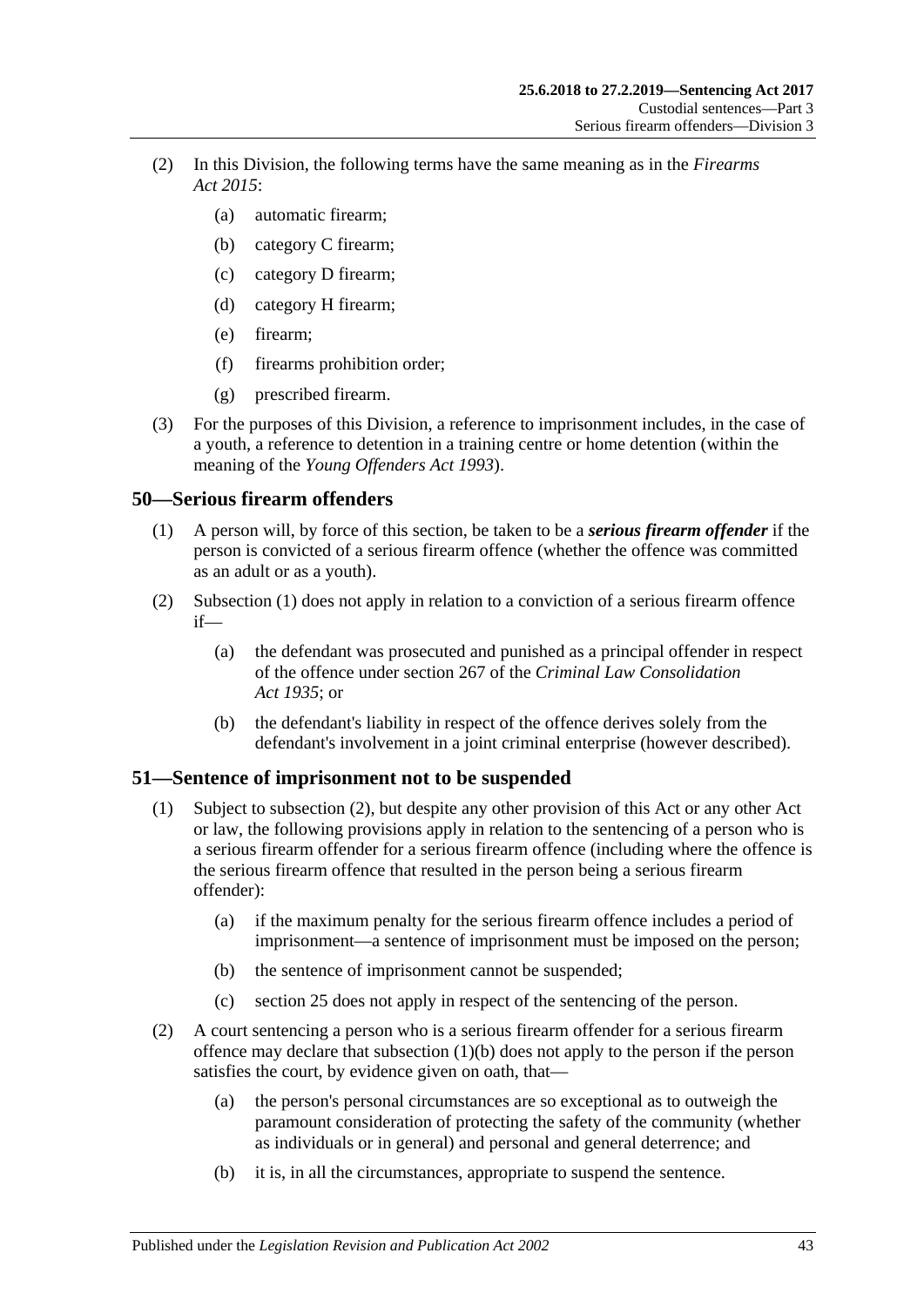# **Division 4—Serious repeat adult offenders and recidivist young offenders**

# **52—Interpretation and application**

(1) In this Division—

*category A serious offence* means any of the following serious offences:

- (a) home invasion;
- (b) a serious and organised crime offence;
- (c) a serious firearm offence;

*home invasion* means a criminal trespass committed in a place of residence while a person is lawfully present in the place and the trespasser knows of the person's presence or is reckless about whether anyone is in the place;

*serious and organised crime offence* has the same meaning as in the *[Criminal Law](http://www.legislation.sa.gov.au/index.aspx?action=legref&type=act&legtitle=Criminal%20Law%20Consolidation%20Act%201935)  [Consolidation Act](http://www.legislation.sa.gov.au/index.aspx?action=legref&type=act&legtitle=Criminal%20Law%20Consolidation%20Act%201935) 1935*;

*serious drug offence* means—

- (a) an offence under Part 5 Division 2 or 3 of the *[Controlled Substances Act](http://www.legislation.sa.gov.au/index.aspx?action=legref&type=act&legtitle=Controlled%20Substances%20Act%201984) 1984* or a substantially similar offence under a corresponding previous enactment; or
- (b) a conspiracy to commit, or an attempt to commit, such an offence;

*serious firearm offence* means a serious firearm offence within the meaning of [Division](#page-40-2) 3;

### *serious offence* means—

- (a) a serious drug offence; or
- (b) an offence under a law of the Commonwealth dealing with the unlawful importation of drugs into Australia; or
- (c) an offence involving a terrorist act (within the meaning of the *Terrorism (Commonwealth Powers) Act 2002*); or
- <span id="page-43-0"></span>(d) one of the following offences:
	- (i) an offence under Part 3 of the *[Criminal Law Consolidation Act](http://www.legislation.sa.gov.au/index.aspx?action=legref&type=act&legtitle=Criminal%20Law%20Consolidation%20Act%201935) 1935*;
	- (ii) an offence of robbery or aggravated robbery;
	- (iii) home invasion;
	- (iv) an offence of damage to property by fire or explosives;
	- (v) an offence of causing a bushfire;
	- (vi) an offence under a corresponding previous enactment substantially similar to an offence referred to in any of the preceding subparagraphs;
	- (vii) a conspiracy to commit, or an attempt to commit, an offence referred to in any of the preceding subparagraphs; or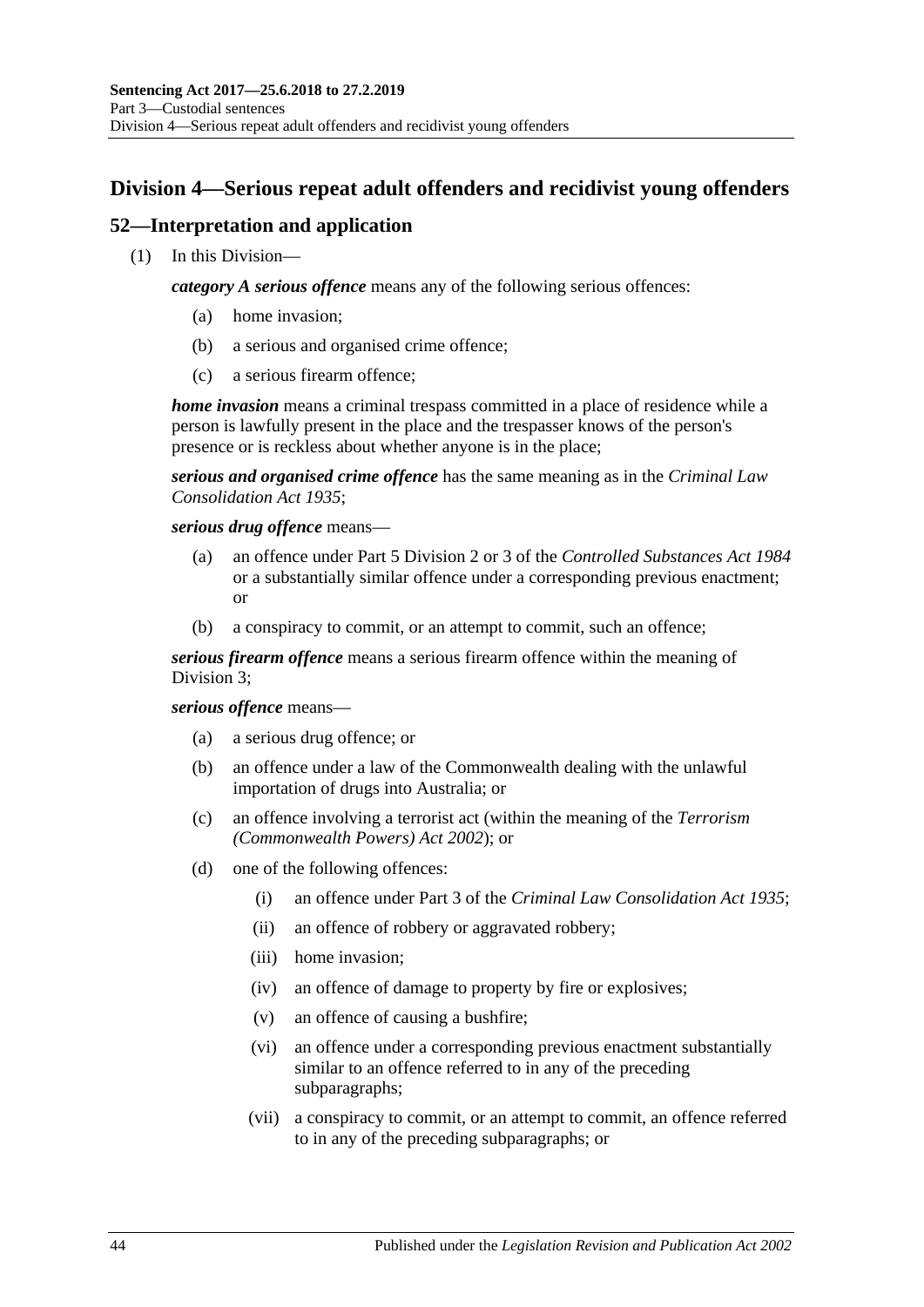**Note—**

A person who acts as an accessary to the commission of an offence described in [paragraph](#page-43-0) (d) is, by virtue of section 267 of the *[Criminal Law Consolidation](http://www.legislation.sa.gov.au/index.aspx?action=legref&type=act&legtitle=Criminal%20Law%20Consolidation%20Act%201935)  Act [1935](http://www.legislation.sa.gov.au/index.aspx?action=legref&type=act&legtitle=Criminal%20Law%20Consolidation%20Act%201935)*, guilty of the principal offence and has, therefore, committed a serious offence.

- (e) an offence that is committed in circumstances in which the offender uses violence or a threat of violence for the purpose of committing the offence, in the course of committing the offence, or for the purpose of escaping from the scene of the offence; or
- (f) a serious firearm offence; or
- (g) a serious and organised crime offence; or
- (h) an offence under the law of another State or a Territory that would, if committed in this State, be a serious offence;

#### *serious repeat offender* means—

- (a) a person who is a serious repeat offender under [section](#page-45-0) 53(1); or
- (b) a person declared to be a serious repeat offender under section 20B of the *[Criminal Law \(Sentencing\) Act](http://www.legislation.sa.gov.au/index.aspx?action=legref&type=act&legtitle=Criminal%20Law%20(Sentencing)%20Act%201988) 1988* as in force immediately before the commencement of section 17 of the *[Statutes Amendment \(Serious Firearm](http://www.legislation.sa.gov.au/index.aspx?action=legref&type=act&legtitle=Statutes%20Amendment%20(Serious%20Firearm%20Offences)%20Act%202012)  [Offences\) Act](http://www.legislation.sa.gov.au/index.aspx?action=legref&type=act&legtitle=Statutes%20Amendment%20(Serious%20Firearm%20Offences)%20Act%202012) 2012*; or
- (c) a person declared to be a serious repeat offender under section 20B of the *[Criminal Law \(Sentencing\) Act](http://www.legislation.sa.gov.au/index.aspx?action=legref&type=act&legtitle=Criminal%20Law%20(Sentencing)%20Act%201988) 1988* as in force immediately before the repeal of that Act;

#### <span id="page-44-1"></span><span id="page-44-0"></span>*serious sexual offence* means—

- (a) any of the following serious offences:
	- (i) an offence under section 48, 48A, 49, 50, 56, 58, 59, 60, 63, 63B, 66, 67, 68 or 72 of the *[Criminal Law Consolidation Act](http://www.legislation.sa.gov.au/index.aspx?action=legref&type=act&legtitle=Criminal%20Law%20Consolidation%20Act%201935) 1935*;
	- (ii) an offence under a corresponding previous enactment substantially similar to an offence referred to in [subparagraph](#page-44-0) (i);
	- (iii) an attempt to commit or an assault with intent to commit any of those offences; or
- (b) an offence under the law of another State or a Territory corresponding to an offence referred to in [paragraph](#page-44-1) (a).
- (2) For the purposes of this Division, an offence (other than a serious firearm offence) will not be regarded as a serious offence unless the maximum penalty prescribed for the offence is, or includes, imprisonment for at least 5 years.
- (3) An offence is one to which this Division applies if the offence is a serious offence and—
	- (a) a sentence of imprisonment (other than a suspended sentence) has been imposed for the offence; or
	- (b) if a penalty is yet to be imposed—a sentence of imprisonment (other than a suspended sentence) is, in the circumstances, the appropriate penalty.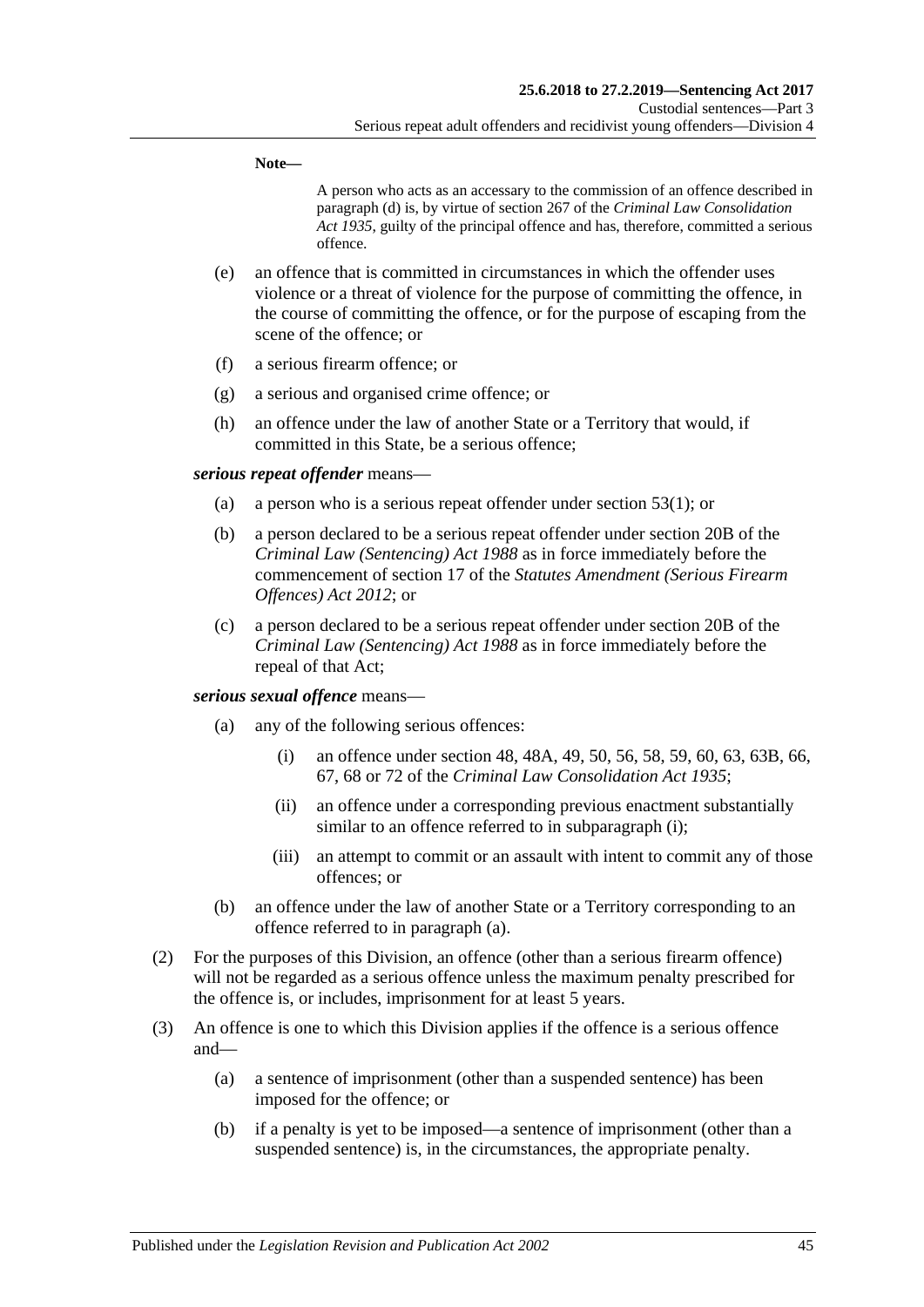# <span id="page-45-0"></span>**53—Serious repeat offenders**

- (1) A person will, by force of this subsection, be taken to be a *serious repeat offender* if—
	- (a) the person (whether as an adult or as a youth)—
		- (i) has committed on at least 3 separate occasions a category A serious offence to which this Division applies (whether or not the same offence on each occasion); and
		- (ii) has been convicted of those offences; or
	- (b) the person (whether as an adult or as a youth)—
		- (i) has committed on at least 3 separate occasions an offence to which this Division applies (whether or not the same offence on each occasion); and
		- (ii) has been convicted of those offences; or
	- (c) the person (whether as an adult or as a youth)—
		- (i) has committed on at least 2 separate occasions a serious sexual offence against a person or persons under the age of 14 years (whether or not the same offence on each occasion); and
		- (ii) has been convicted of those offences; or
	- (d) the person (whether as an adult or as a youth)—
		- (i) has committed on at least 2 separate occasions a category A serious offence (whether or not the same offence on each occasion); and
		- (ii) has been convicted of those offences.
- (2) For the purposes of this section, when determining the number of occasions on which a person has committed a particular kind of offence, the offence for which the person is being sentenced is to be included if it is of the relevant kind.

# <span id="page-45-1"></span>**54—Sentencing of serious repeat offenders**

- (1) The following provisions apply in relation to the sentencing of a person who is a serious repeat offender for an offence (including an offence that resulted in the person being a serious repeat offender):
	- (a) the court sentencing the person is not bound to ensure that the sentence it imposes for the offence is proportional to the offence;
	- (b) any non-parole period fixed in relation to the sentence must be at least four-fifths the length of the sentence.
- (2) However, a court that is sentencing a person who is a serious repeat offender for an offence may declare that [subsection](#page-45-1) (1) does not apply if the person satisfies the court, by evidence given on oath, that—
	- (a) the person's personal circumstances are so exceptional as to outweigh the paramount consideration of protecting the safety of the community (whether as individuals or in general) and personal and general deterrence; and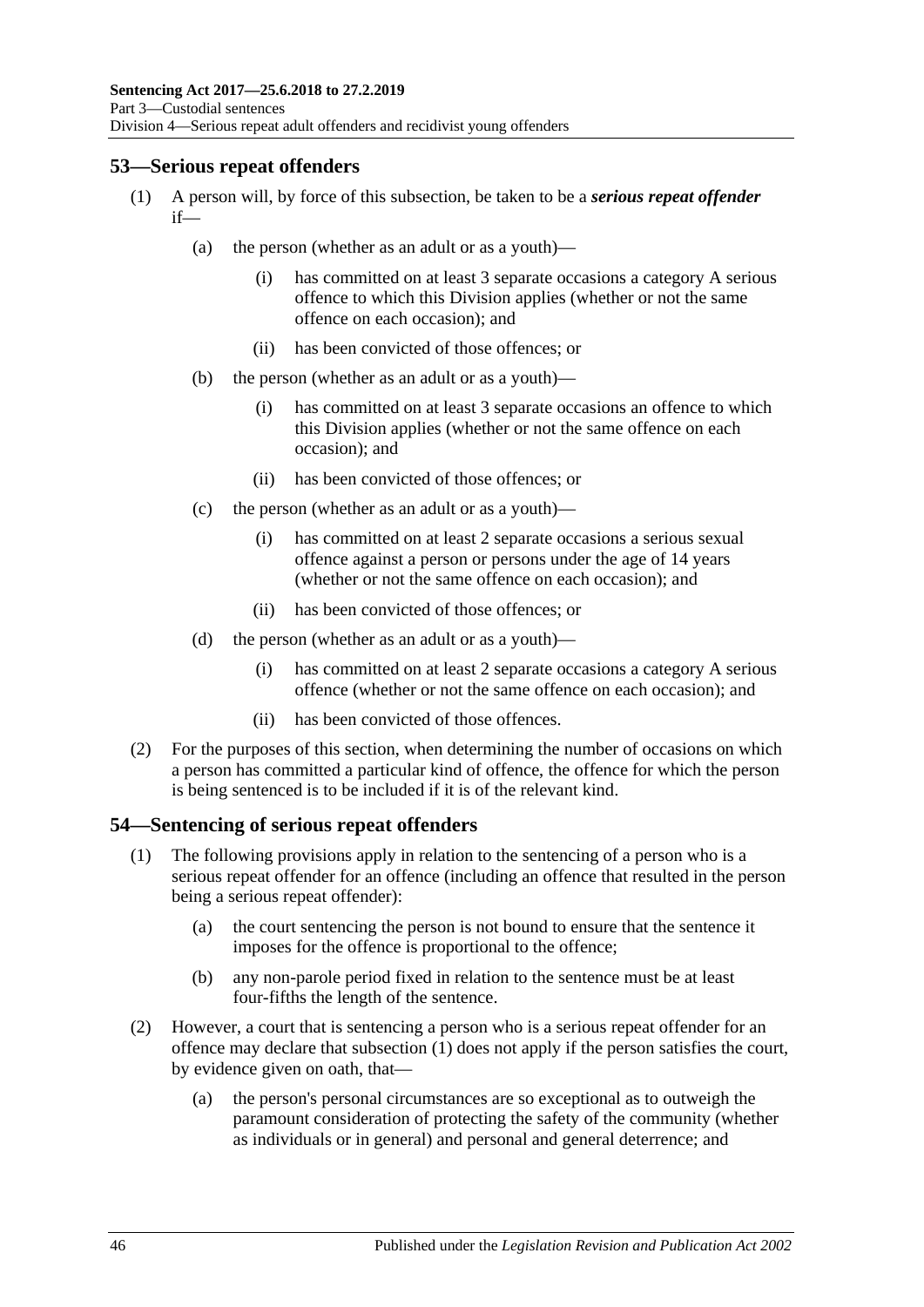(b) it is, in all the circumstances, not appropriate that the person be sentenced as a serious repeat offender.

# **55—Declaration that youth is recidivist young offender**

- (1) A youth is liable to be declared a recidivist young offender if—
	- (a) the youth—
		- (i) has committed on at least 3 separate occasions an offence to which this Division applies (whether or not the same offence on each occasion); and
		- (ii) has been convicted of those offences; or
	- (b) the youth—
		- (i) has committed on at least 2 separate occasions a serious sexual offence against a person or persons under the age of 14 years (whether or not the same offence on each occasion); and
		- (ii) has been convicted of those offences.
- (2) If a court convicts a youth of a serious offence, and the youth is liable, or becomes liable as a result of the conviction, to a declaration that the youth is a recidivist young offender, the court—
	- (a) must consider whether to make such a declaration; and
	- (b) if of the opinion that the youth's history of offending warrants a particularly severe sentence in order to protect the community—should make such a declaration.
- (3) If a court convicts a youth of a serious offence, and the youth is declared (or has previously been declared) to be a recidivist young offender—
	- (a) the court is not bound to ensure that the sentence it imposes for the offence is proportional to the offence (but, in the case of the Youth Court, the limitations relating to a sentence of detention under section 23 of the *[Young](http://www.legislation.sa.gov.au/index.aspx?action=legref&type=act&legtitle=Young%20Offenders%20Act%201993)  [Offenders Act](http://www.legislation.sa.gov.au/index.aspx?action=legref&type=act&legtitle=Young%20Offenders%20Act%201993) 1993* apply to the sentence that may be imposed by the Youth Court on the recidivist young offender); and
	- (b) any non-parole period fixed in relation to the sentence must be at least four-fifths the length of the sentence.

# **Division 5—Offenders incapable of controlling, or unwilling to control, sexual instincts**

# **56—Application of this Division**

- (1) Subject to [subsection](#page-46-0) (2), this Division does not apply in relation to a youth.
- <span id="page-46-0"></span>(2) The Supreme Court may exercise its powers under [section](#page-47-0) 57 in relation to a youth who is sentenced as an adult under the *[Young Offenders Act](http://www.legislation.sa.gov.au/index.aspx?action=legref&type=act&legtitle=Young%20Offenders%20Act%201993) 1993*.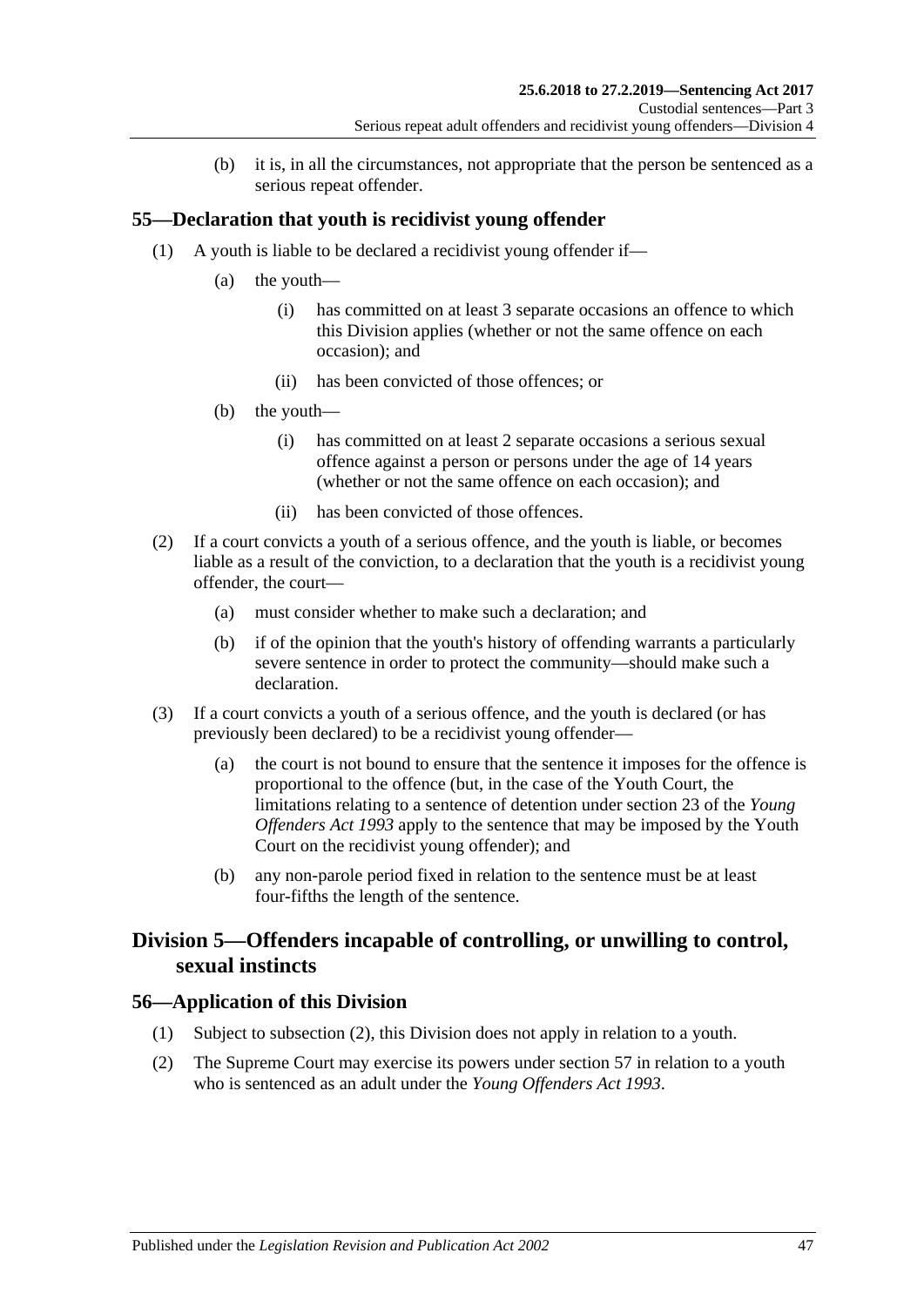# <span id="page-47-0"></span>**57—Offenders incapable of controlling, or unwilling to control, sexual instincts**

(1) In this section—

#### *institution* means—

- (a) a prison; and
- (b) a place declared by the Governor by proclamation to be a place in which persons may be detained under this section; and
- (c) in relation to a youth, includes a training centre;

### *person to whom this section applies* means—

- (a) a person convicted by the Supreme Court of a relevant offence; or
- (b) a person remanded by the District Court or the Magistrates Court under [subsection](#page-47-1) (2) to be dealt with by the Supreme Court under this section; or
- (c) a person who is the subject of an application by the Attorney-General under [subsection](#page-47-2) (3);

*relevant offence* means—

- (a) an offence under section 48, 48A, 49, 50, 56, 58, 59, 63, 63A, 63B, 69 or 72 of the *[Criminal Law Consolidation Act](http://www.legislation.sa.gov.au/index.aspx?action=legref&type=act&legtitle=Criminal%20Law%20Consolidation%20Act%201935) 1935*; or
- (b) an offence under section 23 of the *[Summary Offences Act](http://www.legislation.sa.gov.au/index.aspx?action=legref&type=act&legtitle=Summary%20Offences%20Act%201953) 1953*; or
- (c) an offence under a corresponding previous enactment substantially similar to an offence referred to in either of the preceding paragraphs; or
- (d) any other offence where the evidence indicates that the defendant may be incapable of controlling, or unwilling to control, the defendant's sexual instincts; or
- (e) an offence of failing to comply with a reporting obligation relating to reportable contact with a child without a reasonable excuse where the defendant is a registrable offender within the meaning of the *[Child Sex](http://www.legislation.sa.gov.au/index.aspx?action=legref&type=act&legtitle=Child%20Sex%20Offenders%20Registration%20Act%202006)  [Offenders Registration Act](http://www.legislation.sa.gov.au/index.aspx?action=legref&type=act&legtitle=Child%20Sex%20Offenders%20Registration%20Act%202006) 2006*;

*unwilling*—a person to whom this section applies will be regarded as unwilling to control sexual instincts if there is a significant risk that the person would, given an opportunity to commit a relevant offence, fail to exercise appropriate control of the person's sexual instincts.

- <span id="page-47-1"></span>(2) If, in proceedings before the District Court or Magistrates Court, a person is convicted of a relevant offence and—
	- (a) the court is of the opinion that the defendant should be dealt with under this section; or
	- (b) the prosecutor applies to have the defendant dealt with under this section,

the court will, instead of sentencing the defendant itself, remand the convicted person, in custody or on bail, to appear before the Supreme Court to be dealt with under this section.

<span id="page-47-2"></span>(3) If a person has been convicted of a relevant offence, the Attorney-General may, while the person remains in prison serving a sentence of imprisonment, apply to the Supreme Court to have the person dealt with under this section.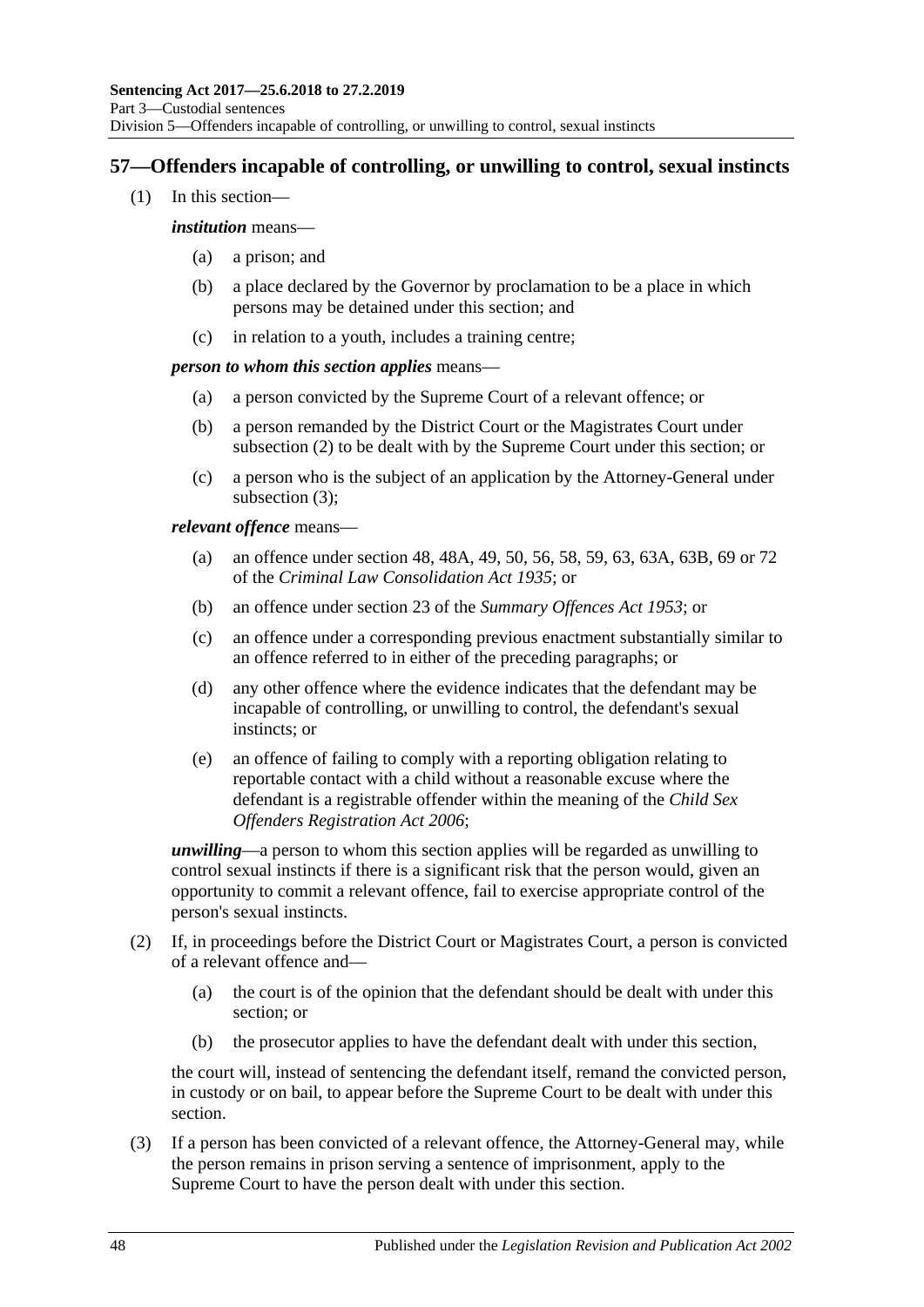- (4) The Attorney-General may make an application under [subsection](#page-47-2) (3) in respect of a person serving a sentence of imprisonment whether or not an application to the Supreme Court to have the person dealt with under this section has previously been made (but, if a previous application has been made, a further application cannot be made more than 12 months before the person is eligible to apply for release on parole).
- (5) The Supreme Court may, if the Attorney-General has made an application under [subsection](#page-47-2) (3) in respect of a person who is in prison serving a sentence of imprisonment, make an interim order that the person is to remain in custody pending determination by the Supreme Court as to whether to make an order under this section that the person be detained in custody until further order.
- <span id="page-48-0"></span>(6) The Supreme Court must, before determining whether to make an order that a person to whom this section applies be detained in custody until further order, direct that at least 2 legally qualified medical practitioners (to be nominated by a prescribed authority for the purpose) inquire into the mental condition of a person to whom this section applies and report to the Court on whether the person is incapable of controlling, or unwilling to control, the person's sexual instincts.
- (7) The Supreme Court may order that a person to whom this section applies be detained in custody until further order if satisfied that the order is appropriate.
- (8) The paramount consideration of the Supreme Court in determining whether to make an order that a person to whom this section applies be detained in custody until further order must be to protect the safety of the community (whether as individuals or in general).
- <span id="page-48-1"></span>(9) The Supreme Court must also take the following matters into consideration in determining whether to make an order that a person to whom this section applies be detained in custody until further order:
	- (a) the reports of the medical practitioners (as directed and nominated under [subsection](#page-48-0) (6)) provided to the Court;
	- (b) any relevant evidence or representations that the person may desire to put to the Court;
	- (c) any report required by the Court under [section](#page-54-0) 61;
	- (d) any other matter that the Court thinks relevant.
- (10) A copy of a report provided to the Supreme Court under [subsection](#page-48-1) (9) must be given to each party to the proceedings or to counsel for those parties.
- (11) If a person to whom this section applies refuses to cooperate with an inquiry or examination for the purposes of this section, the Supreme Court may, if satisfied that the order is appropriate, order that the person be detained in custody until further order having given—
	- (a) paramount consideration to protecting the safety of the community (whether as individuals or in general); and
	- (b) consideration to any relevant evidence and representations that the person may desire to put to the Court.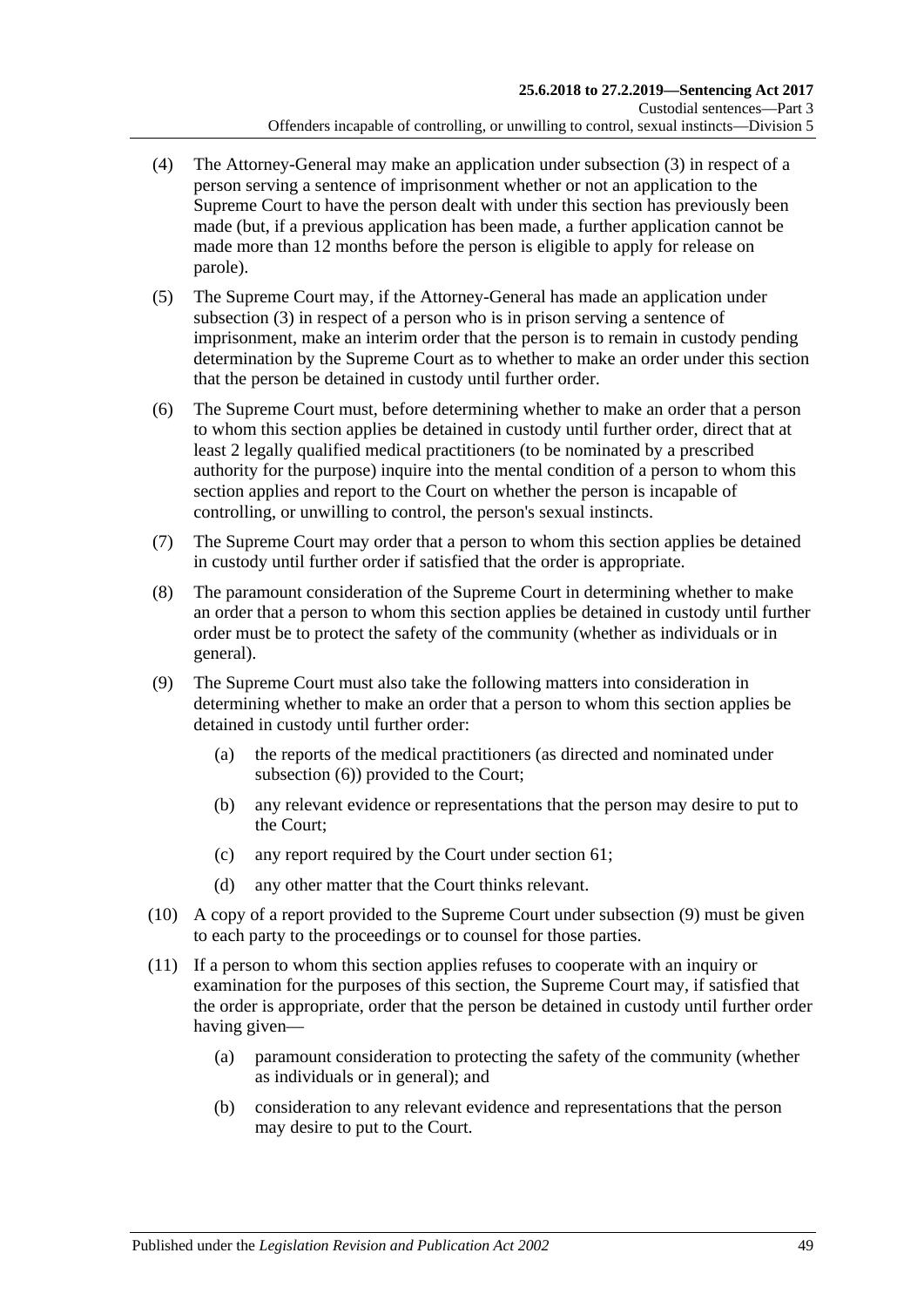- (12) If a person to whom this section applies has not been sentenced for a relevant offence, the Supreme Court will deal with the question of sentence at the same time as it deals with the question whether an order is to be made under this section and, if the Court decides to make such an order, the order may be made in addition to, or instead of, a sentence of imprisonment.
- (13) If the detention is in addition to a sentence of imprisonment, the detention will commence on the expiration of the term of imprisonment, or of all terms of imprisonment, that the person is liable to serve.
- (14) A person detained in custody under this section will be detained—
	- (a) if the defendant is under 18 years of age—in such institution (not being a prison) as the Minister for Youth Justice from time to time directs;
	- (b) in any other case—in such institution as the Minister for Correctional Services from time to time directs.
- <span id="page-49-0"></span>(15) The progress and circumstances of a person subject to an order under this section must be reviewed at least once in each period of 12 months—
	- (a) if the person is detained in, or released on licence from, a training centre—by the Training Centre Review Board; or
	- (b) in any other case—by the Parole Board,

for the purpose of making a recommendation about whether the person is—

- (c) if the person is in custody—suitable for release on licence under [section](#page-50-0) 59; or
- (d) if the person has been authorised to be released, or has been released, on licence under [section](#page-50-0) 59—suitable to be so released.
- (16) The results of a review under [subsection](#page-49-0) (15), including the recommendation of the relevant Board, must be embodied in a written report, a copy of which must be provided to the person the subject of the report, the Attorney-General and—
	- (a) in the case of a report of the Training Centre Review Board—the Minister for Youth Justice;
	- (b) in the case of a report of the Parole Board—the Minister for Correctional Services.

# **58—Discharge of detention order under [section](#page-47-0) 57**

- (1) Subject to this Act, a person subject to an order for detention under [section](#page-47-0) 57 will not be released from detention under that section until the Supreme Court, on application by the DPP or the person, discharges the order for detention.
- (1a) An order for detention under [section](#page-47-0) 57 cannot be discharged unless the person subject to the order satisfies the Supreme Court that—
	- (a) the person is both capable of controlling and willing to control the person's sexual instincts; or
	- (b) the person no longer presents an appreciable risk to the safety of the community (whether as individuals or in general) due to the person's advanced age or permanent infirmity.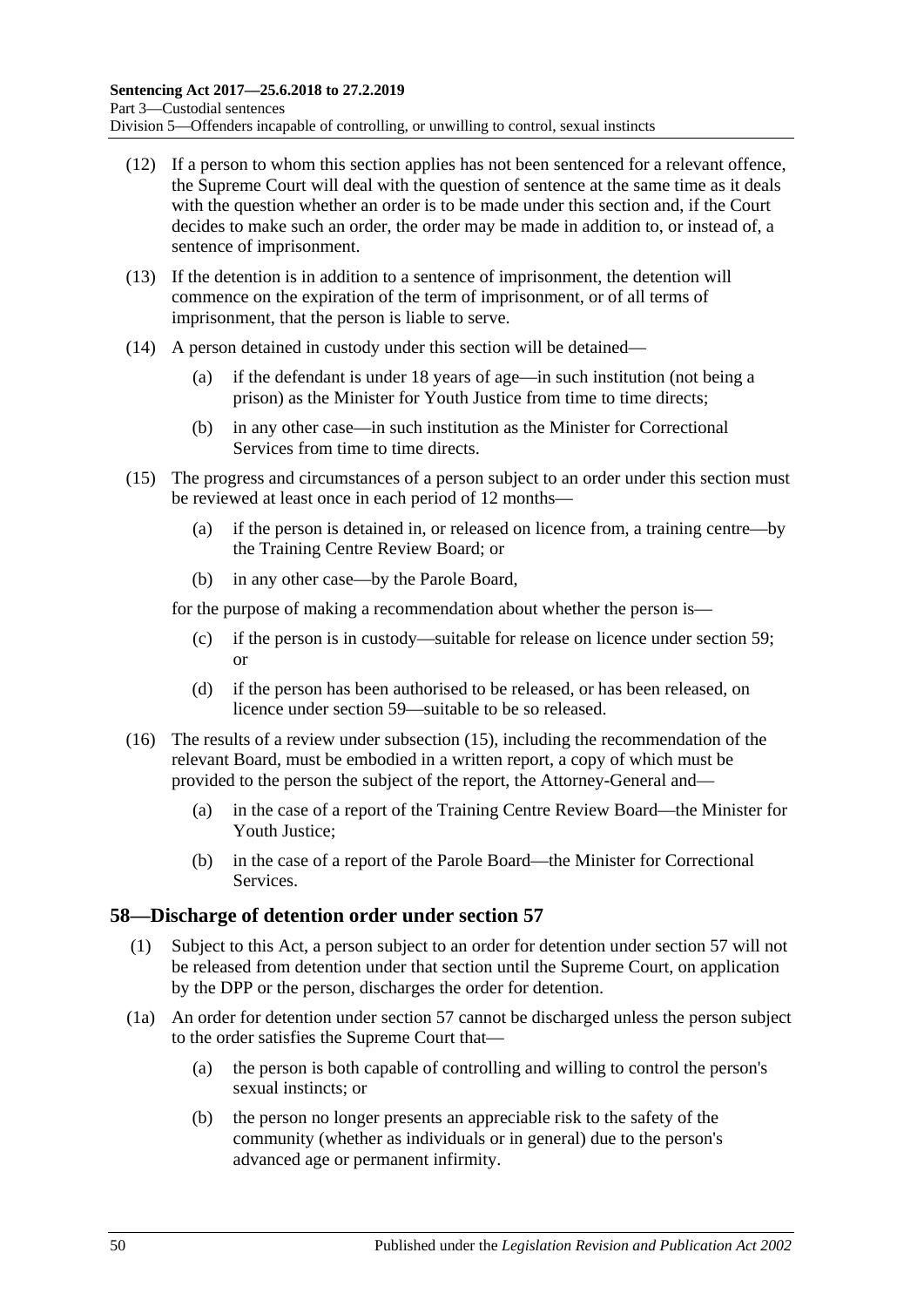- <span id="page-50-1"></span>(2) The Supreme Court must, before determining an application under this section for the discharge of an order for detention under [section](#page-47-0) 57, direct that at least 2 legally qualified medical practitioners (to be nominated by a prescribed authority for the purpose) inquire into the mental condition of the person subject to the order and report to the Court on whether the person is incapable of controlling, or unwilling to control, the person's sexual instincts.
- (3) The paramount consideration of the Supreme Court when determining an application for the discharge of an order for detention under [section](#page-47-0) 57 must be to protect the safety of the community (whether as individuals or in general).
- <span id="page-50-2"></span>(4) The Supreme Court must also take the following matters into consideration when determining an application for the discharge of an order for detention under [section](#page-47-0) 57:
	- (a) the reports of the medical practitioners (as directed and nominated under [subsection](#page-50-1) (2)) provided to the Court;
	- (b) any relevant evidence or representations that the person may desire to put to the Court;
	- (c) a report provided to the Court by the Training Centre Review Board or Parole Board (as the case may be) in accordance with the direction of the Court for the purposes of assisting the Court to determine the application, including—
		- (i) any opinion that the relevant Board may have about the effect the discharge of the order may have on the safety of the community; and
		- (ii) a report as to the probable circumstances of the person if the order is discharged; and
		- (iii) the recommendation of the relevant Board about whether the order should be discharged;
	- (d) the reports resulting from the periodic reviews under [section](#page-49-0)  $57(15)$  on the progress and circumstances of the person tendered to the Court;
	- (e) any other report required by the Court under [section](#page-54-0) 61;
	- (f) any other matter that the Court thinks relevant.
- (4a) The Supreme Court, when determining an application under this section, must not have regard to the length of time that the person subject to the order may spend in custody if the order is not discharged.
- (5) A copy of a report provided to the Supreme Court under [subsection](#page-50-2) (4) must be given to each party to the proceedings or to counsel for those parties.
- (6) If the discharge of an order for detention would result in the immediate release of a person subject to the order from custody, the Supreme Court may order that the discharge is not to take effect for such time as it considers necessary for the purpose of enabling the person to undergo a suitable pre-release program.

# <span id="page-50-3"></span><span id="page-50-0"></span>**59—Release on licence**

(1) The Supreme Court may, on application by the DPP or the person, authorise the release on licence of a person detained in custody under this Division.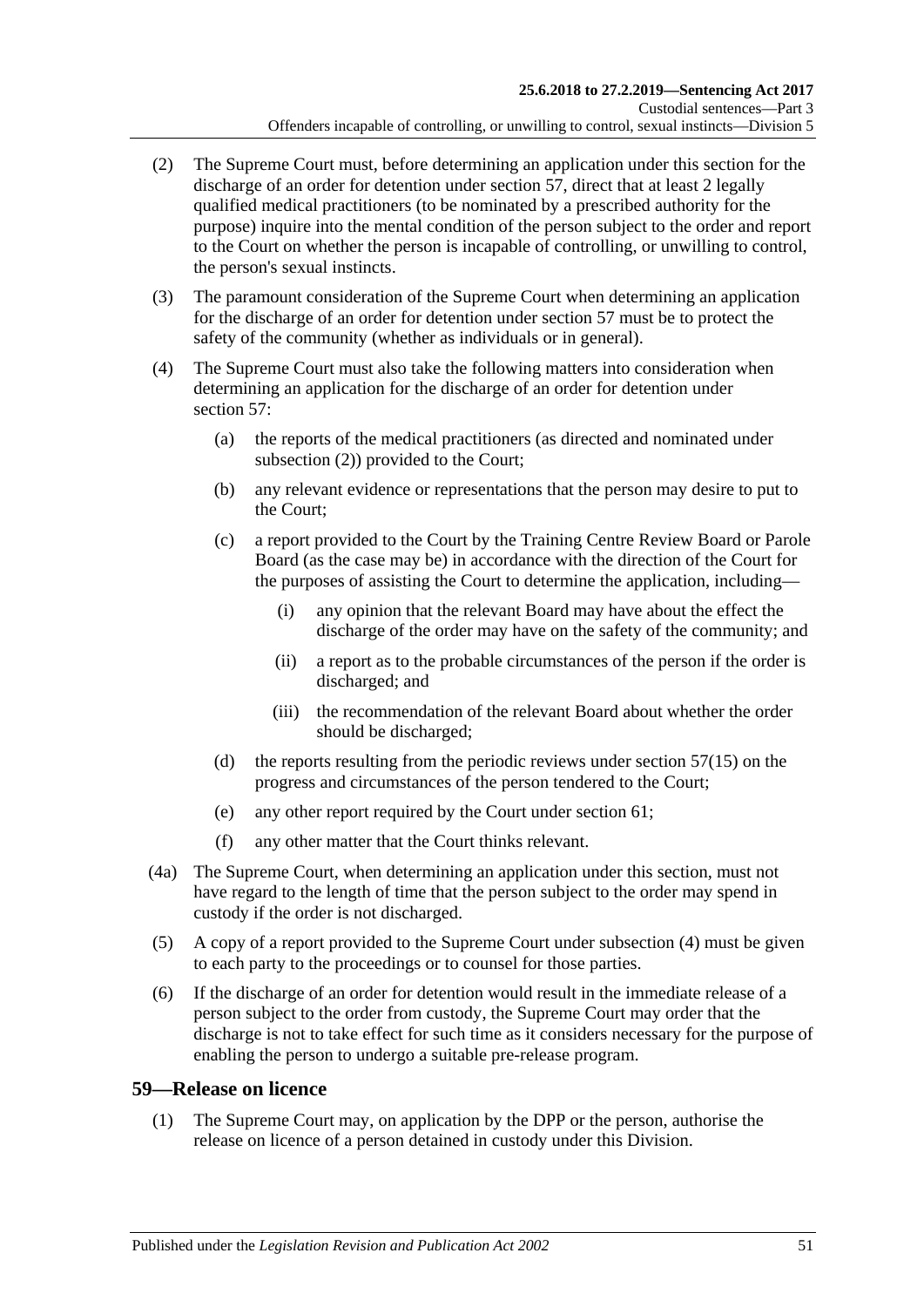- (1a) A person detained in custody under this Division cannot be released on licence unless the person satisfies the Supreme Court that—
	- (a) the person is both capable of controlling and willing to control the person's sexual instincts; or
	- (b) the person no longer presents an appreciable risk to the safety of the community (whether as individuals or in general) due to the person's advanced age or permanent infirmity.
- <span id="page-51-2"></span><span id="page-51-0"></span>(2) The Supreme Court must, before determining an application under this section for the release on licence of a person detained in custody under this Division, direct that at least 2 legally qualified medical practitioners (to be nominated by a prescribed authority for the purpose) inquire into the mental condition of the person and report to the Court on whether the person is incapable of controlling, or unwilling to control, the person's sexual instincts.
- (3) The paramount consideration of the Supreme Court when determining an application under this section for the release on licence of a person detained in custody under this Division must be to protect the safety of the community (whether as individuals or in general).
- <span id="page-51-1"></span>(4) The Supreme Court must also take the following matters into consideration when determining an application under this section for the release on licence of a person detained in custody under this Division:
	- (a) the reports of the medical practitioners (as directed and nominated under [subsection](#page-51-0) (2)) provided to the Court;
	- (b) any relevant evidence or representations that the person may desire to put to the Court;
	- (c) a report provided to the Court by the appropriate board in accordance with the direction of the Court for the purposes of assisting the Court to determine the application, including—
		- (i) any opinion of the appropriate board on the effect that the release on licence of the person would have on the safety of the community; and
		- (ii) a report as to the probable circumstances of the person if the person is released on licence; and
		- (iii) the recommendation of the appropriate board as to whether the person should be released on licence;
	- (d) evidence tendered to the Court of the estimated costs directly related to the release of the person on licence;
	- (e) the reports resulting from the periodic reviews under [section](#page-49-0)  $57(15)$  on the progress and circumstances of the person tendered to the Court;
	- (f) any other report required by the Court under [section](#page-54-0) 61;
	- (g) any other matter that the Court thinks relevant.
- (4a) The Supreme Court, when determining an application under this section, must not have regard to the length of time that the person has spent in custody or may spend in custody if the person is not released on licence.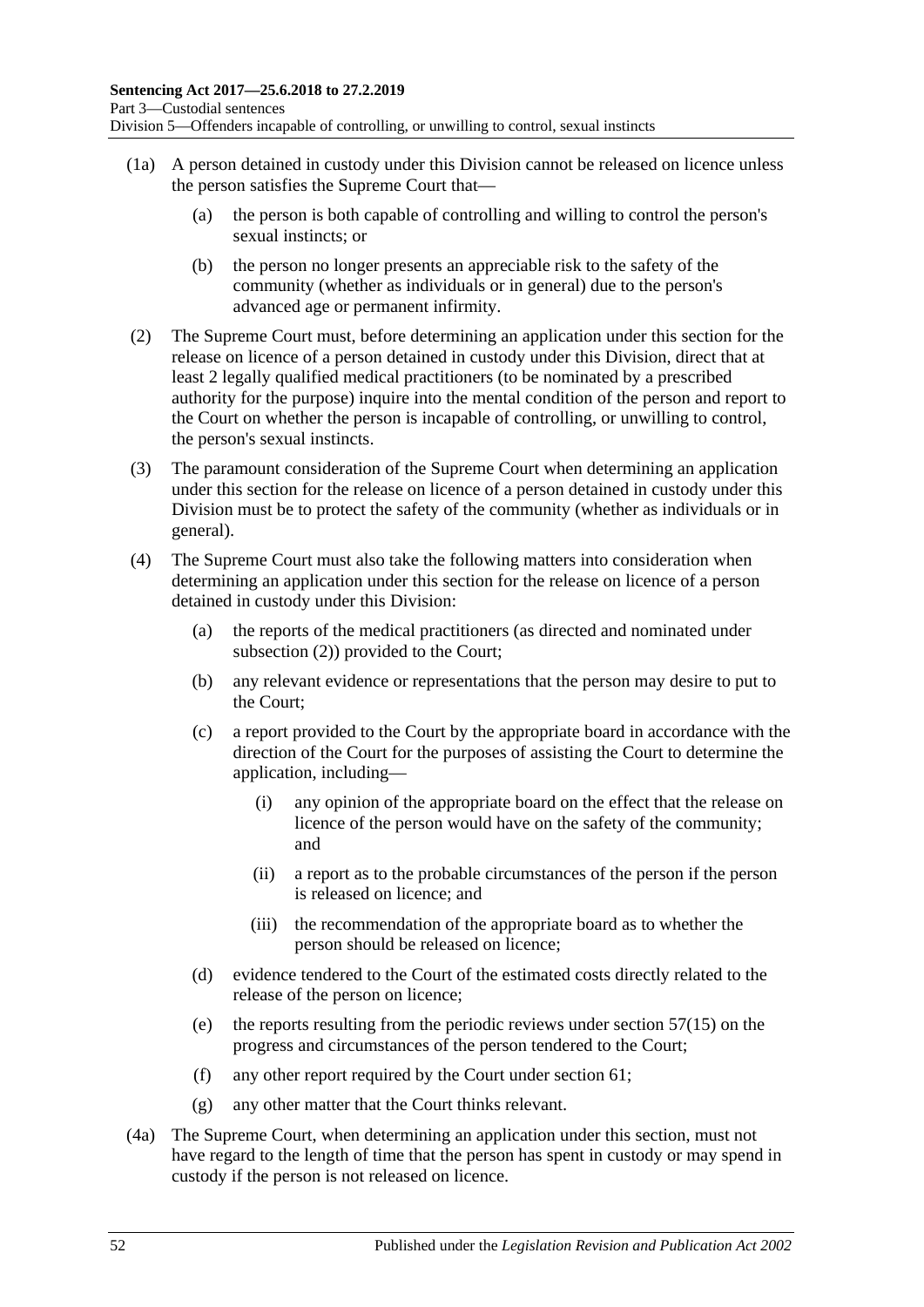- (5) A copy of any report provided to the Supreme Court under [subsection](#page-51-1) (4) must be given to each party to the proceedings or to counsel for those parties.
- (6) On the Supreme Court authorising the release of a person under [subsection](#page-50-3) (1), the appropriate board must order the release of the person on licence on the day specified by the Court.
- <span id="page-52-2"></span><span id="page-52-0"></span>(7) Subject to this Act, every release of a person on licence under this section is subject to the following conditions:
	- (a) a condition prohibiting the person from possessing a firearm or ammunition or any part of a firearm;
	- (b) a condition requiring the person to submit to such tests (including testing without notice) for gunshot residue as may be reasonably required by a person or class of persons or body specified by the appropriate board.
- (8) Without limiting [subsection](#page-52-0) (7), the release of a person on licence under this section will be subject to such conditions as the appropriate board thinks fit and specifies in the licence (including a condition that the person be monitored by use of an electronic device approved under section 4 of the *[Correctional Services Act](http://www.legislation.sa.gov.au/index.aspx?action=legref&type=act&legtitle=Correctional%20Services%20Act%201982) 1982*).
- (9) If the Supreme Court has refused a person's application for release on licence, the person may not further apply for release for a period of 6 months, or such lesser or greater period as the Court may have directed on refusing the application.
- <span id="page-52-1"></span>(10) The appropriate board may—
	- (a) on application by the DPP or the person, or on its own initiative, vary or revoke a condition of a licence or impose further conditions; or
	- (b) on application by the DPP, or on its own initiative, cancel the release of a person on licence, if satisfied that—
		- (i) in the case of a person released on licence on the ground referred to in [subsection](#page-51-2) (1a)(b)—there is evidence suggesting that the person may now present an appreciable risk to the safety of the community (whether as individuals or in general); or
		- (ii) in any case—the person has contravened, or is likely to contravene, a condition of the licence.
- (11) A board cannot exercise its powers under [subsection](#page-52-1) (10) on its own initiative in relation to a person released on licence unless the person and the Crown have been afforded a reasonable opportunity to make submissions to the board on the matter, and the board has considered any submissions so made.
- (12) The appropriate board may only vary or revoke the conditions imposed by [subsection](#page-52-0) (7) on the release of a person on licence if the board is satisfied that—
	- (a) there are cogent reasons to do so; and
	- (b) the possession of a firearm, ammunition or part of a firearm by the person does not represent an undue risk to the safety of the public.
- (13) For the purposes of proceedings under [subsection](#page-52-1) (10), a member of the appropriate board may—
	- (a) summon the person the subject of the proceedings to appear before the board; or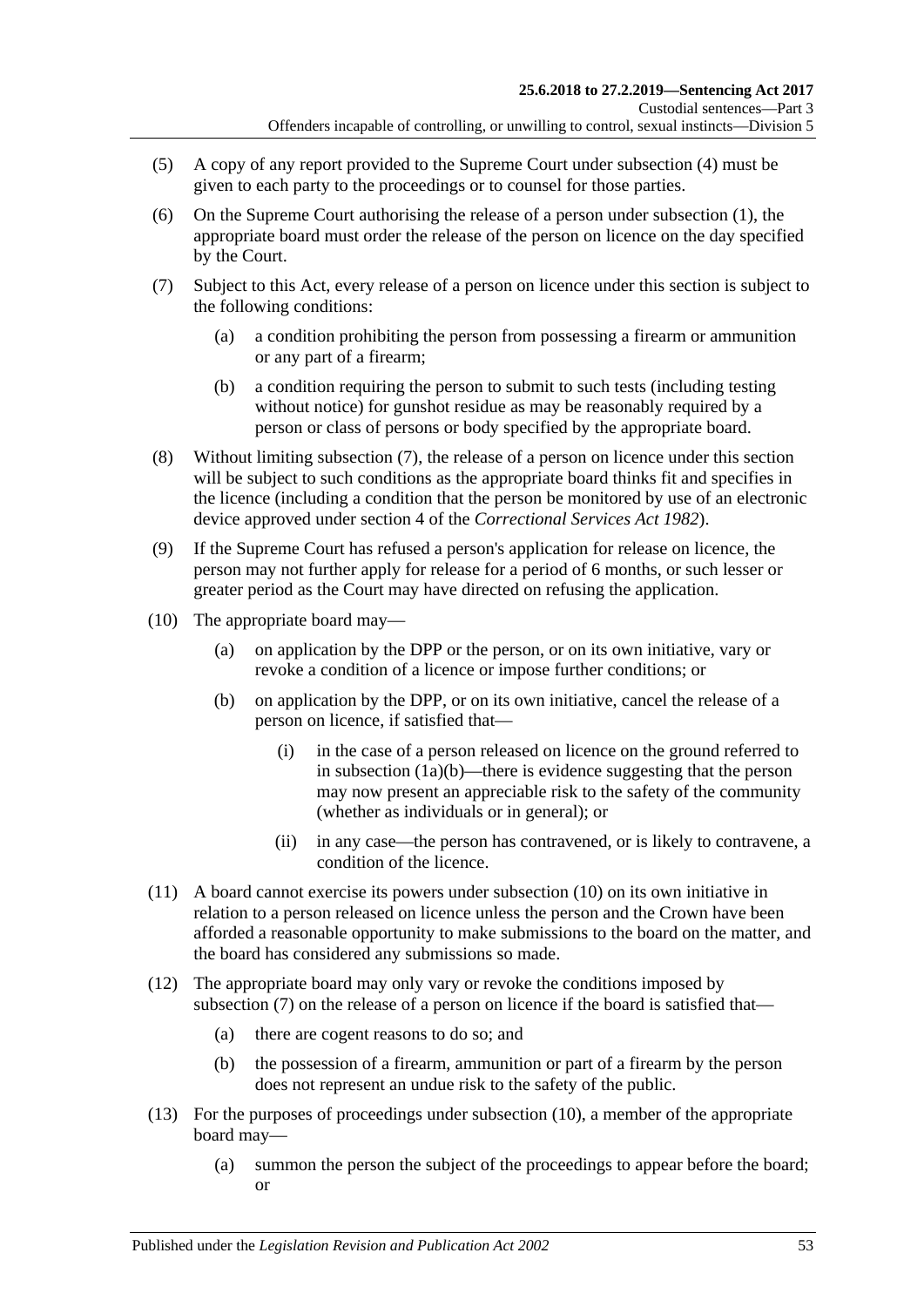- (b) in the case of proceedings for cancellation of release—
	- (i) with the concurrence of a second member of the board—issue a warrant for the apprehension and detention of the person pending determination of the proceedings; or
	- (ii) apply to a magistrate for a warrant for the apprehension and detention of the person pending determination of the proceedings.
- (14) If a person who has been summoned to appear before the appropriate board fails to attend in compliance with the summons, the board may—
	- (a) determine the proceedings in the person's absence; or
	- (b) direct a member of the board to—
		- (i) issue a warrant; or
		- (ii) apply to a magistrate for a warrant,

for the apprehension and detention of the person for the purpose of bringing the person before the board.

- (15) A member of the appropriate board may apply to a magistrate for a warrant for the apprehension and return to custody of a person whose release on licence has been cancelled by the board.
- (16) A magistrate must, on application under this section, issue a warrant for the apprehension and detention of a person or for the apprehension and return to custody of a person, as the case may require, unless it is apparent, on the face of the application, that no reasonable grounds exist for the issue of the warrant.
- (17) The appropriate board may, if it thinks good reason exists for doing so, cancel a warrant issued under this section at any time before its execution.
- (18) If a person who has been released on licence commits an offence while subject to that licence and is sentenced to imprisonment for the offence, the release on licence is, by virtue of this subsection, cancelled.
- (20) For the purposes of this section, the *appropriate board*, in relation to proceedings under this section, means—
	- (a) if the person the subject of the proceedings is being detained in a training centre, or has been released on licence from a training centre—the Training Centre Review Board;
	- (b) in any other case—the Parole Board.

### <span id="page-53-0"></span>**60—Appropriate board may direct person to surrender firearm etc**

- (1) The appropriate board may, in relation to the release of a person on licence under [section](#page-50-0) 59 that is subject to the condition imposed by section  $59(7)(a)$ , direct the person to immediately surrender at a police station specified by the appropriate board any firearm, ammunition or part of a firearm owned or possessed by the person.
- (2) A person who refuses or fails to comply with a direction under [subsection](#page-53-0) (1) is guilty of an offence.

Maximum penalty: \$10 000 or imprisonment for 2 years.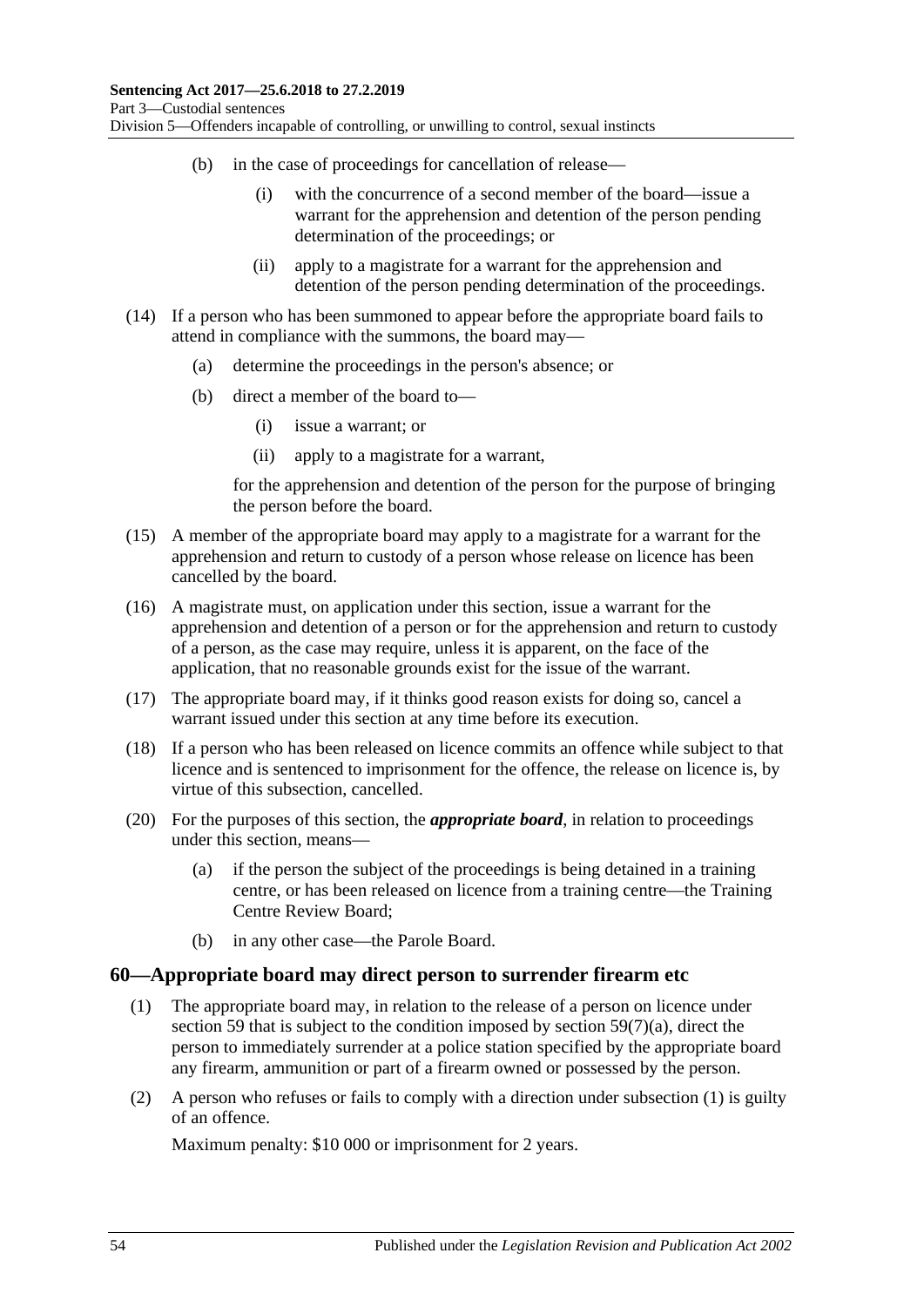- (3) No criminal liability attaches to a person to the extent that the person is complying with a direction under this section.
- (4) The Commissioner of Police must deal with any surrendered firearm, ammunition or part of a firearm in accordance with the scheme set out in the regulations.
- (5) No compensation is payable by the Crown or any other person in respect of the exercise of a function or power under this section.
- (6) The regulations may provide for the payment, recovery or waiver of fees in respect of this section.
- (7) In this section—

*appropriate board* has the same meaning as in [section](#page-50-0) 59.

# <span id="page-54-1"></span><span id="page-54-0"></span>**61—Court may obtain reports**

- (1) A court may, for the purpose of obtaining assistance in making a determination under this Division or [Schedule 2,](#page-97-0) require the Parole Board, the Training Centre Review Board or any other body or person to provide the court with a report on any matter.
- (2) A copy of a report provided to a court under [subsection](#page-54-1) (1) must be given to each party to the proceedings or to counsel for those parties.

# **62—Inquiries by medical practitioners**

If, for the purposes of this Division or [Schedule 2,](#page-97-0) the Supreme Court directs that at least 2 legally qualified medical practitioners (to be nominated by a prescribed authority) inquire into the mental condition of a person and report to the Court on whether the person is incapable of controlling, or unwilling to control, the person's sexual instincts, each medical practitioner so nominated—

- (a) must carry out an independent personal examination of the person; and
- (b) may have access to any evidence before the court by which the person was convicted; and
- (c) may obtain the assistance of a psychologist, social worker, community corrections officer or any other person.

# **63—Parties**

Both the DPP and the person to whom an application under this Division or [Schedule](#page-97-0) 2 relates are parties to the application.

# **64—Service on guardian**

If the person to whom an application under this Division or [Schedule 2](#page-97-0) relates is under 18 years of age, a copy of the application must be served on a guardian of the child, unless—

- (a) it is not practicable to do so; or
- (b) the whereabouts of all of the guardians of the child cannot, after reasonable inquiries, be ascertained.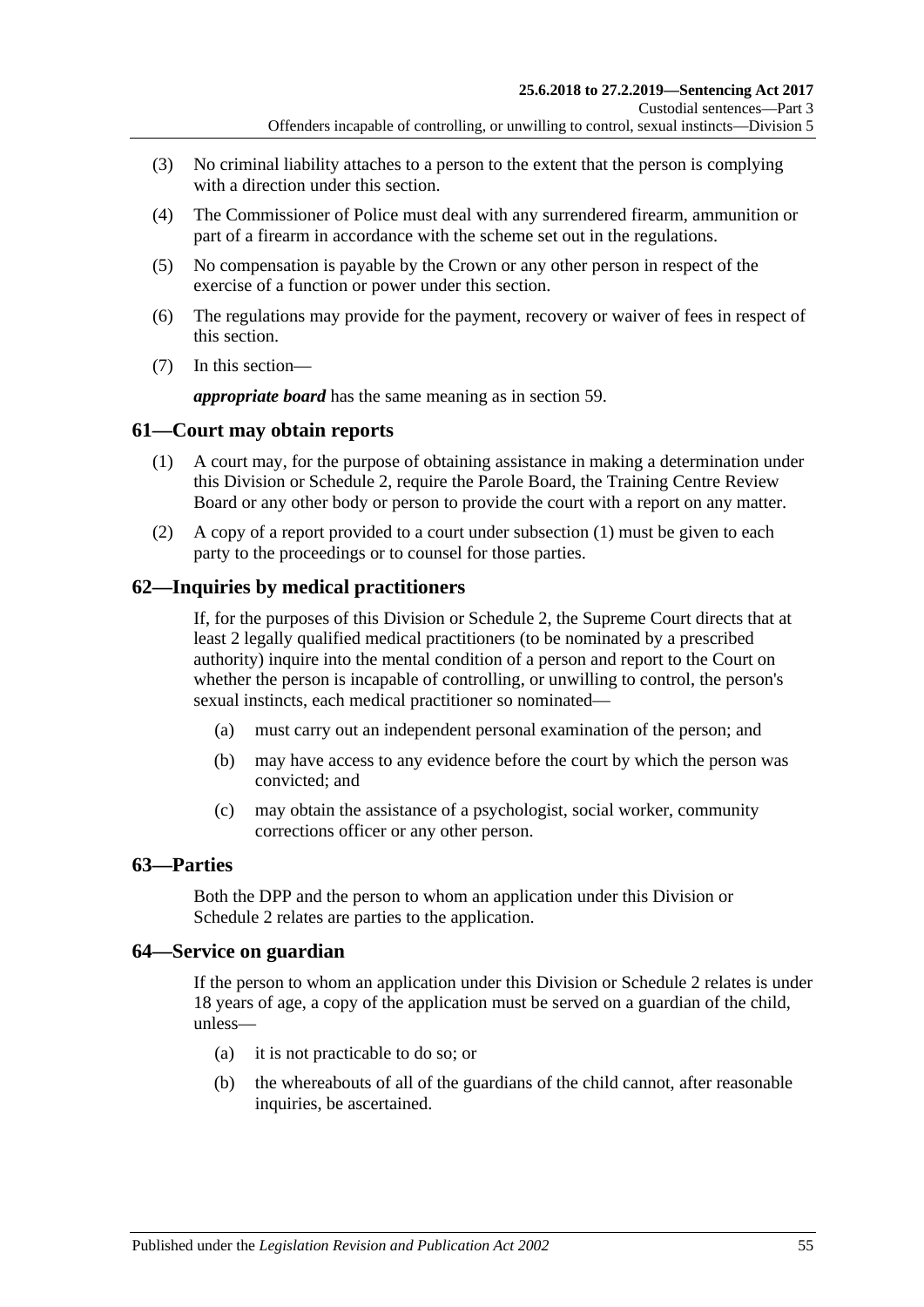# **65—Appeals**

- (1) An appeal lies to the Full Court against—
	- (a) a decision of the Supreme Court on an application to discharge an order for detention under this Division;
	- (b) a decision of the Supreme Court on an application to release a person on licence under this Division.
- (2) An appeal under this section may be instituted by the DPP or by the person to whom the particular decision relates.
- (3) Subject to a contrary order of the Full Court, an appeal cannot be commenced after 10 days from the date of the decision against which the appeal lies.
- (4) On an appeal, the Full Court may—
	- (a) confirm, reverse or annul the decision subject to appeal;
	- (b) make any order that it considers should have been made in the first instance;
	- (c) make any consequential or ancillary orders.
- <span id="page-55-1"></span>(5) Subject to [subsection](#page-55-0) (6), if—
	- (a) the Supreme Court decides—
		- (i) to discharge an order for detention under this Division; or
		- (ii) to release a person on licence under this Division; and
	- (b) counsel appearing on behalf of the DPP gives immediate notice that an appeal against the decision will be instituted,

the decision has no force or effect pending the outcome of the appeal.

<span id="page-55-0"></span>(6) If the DPP gives notice under [subsection](#page-55-1) (5) of an appeal against a decision of the Supreme Court but then a person acting on behalf of the DPP subsequently files with the Supreme Court a notice that the DPP does not desire to proceed with the appeal, the decision will take effect.

### **66—Proclamations**

The Governor may, by proclamation, vary or revoke a proclamation under this Division.

### **67—Regulations**

The Governor may make regulations—

- (a) providing for the care, treatment, rights and duties of a person detained in custody under this Division in consequence of being found to be incapable of controlling the person's sexual instincts;
- (b) providing for the granting of periods of leave for a person so detained;
- (c) providing for any other related matter.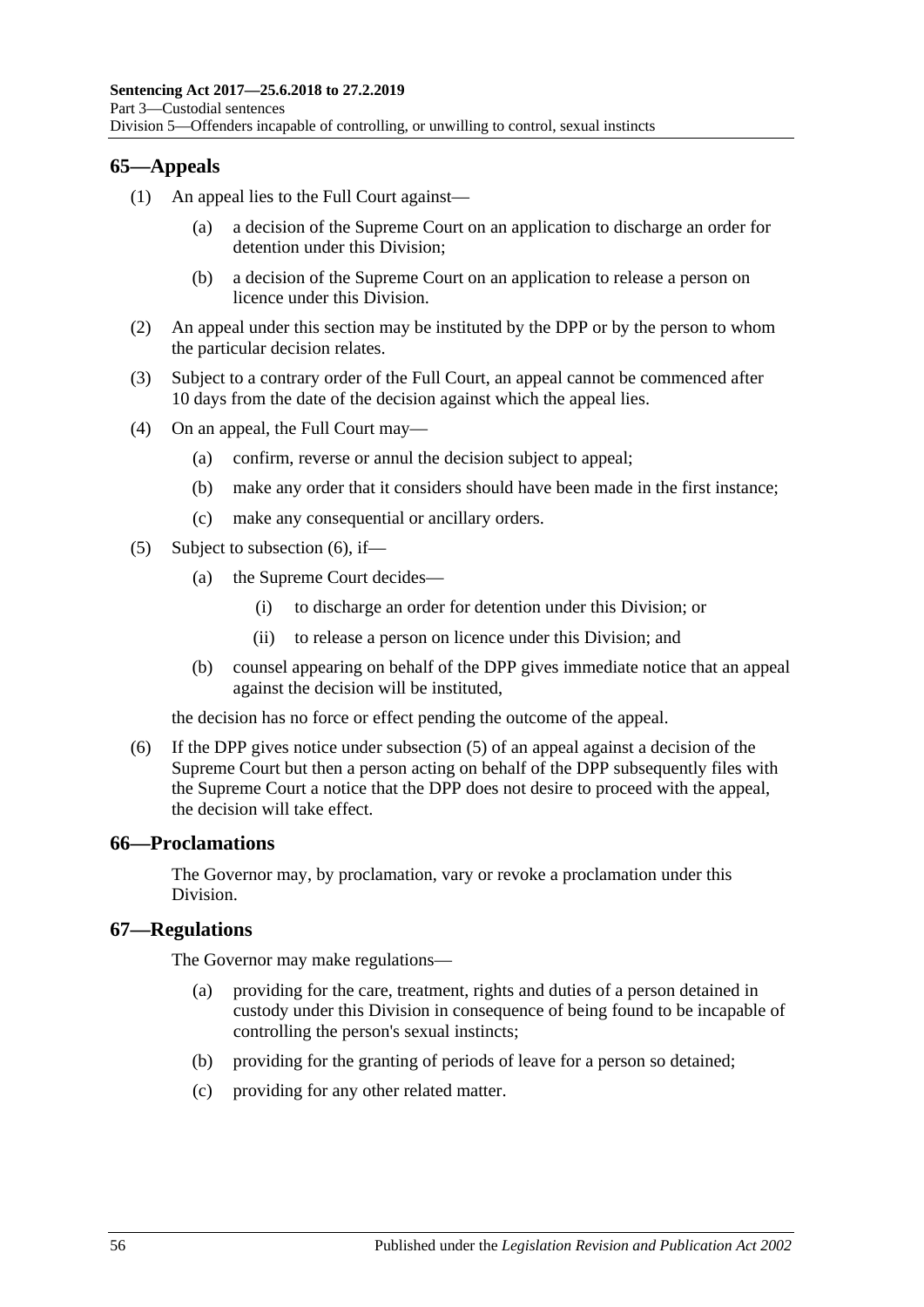# **Division 6—Sentencing standards for offences involving paedophilia**

# **68—Sentencing standards for offences involving paedophilia**

- (1) The Parliament declares that—
	- (a) the 1997 amendment of sentencing standards reflected an emerging recognition by the judiciary and the community generally of the inherent seriousness of offences involving paedophilia; and
	- (b) the reformed standards should be applied to offences involving paedophilia committed before or after the enunciation of the 1997 amendment of sentencing standards (or committed in part before, and in part after, the enunciation of the 1997 amendment of sentencing standards).
- (2) In this section—

*1997 amendment of sentencing standards* means the change to sentencing standards enunciated in *R v D* (1997) 69 SASR 413;

*offences involving paedophilia* means all offences to which the 1997 amendment of sentencing standards is applicable, whether individual sentences for the offences have been, or are to be, imposed or a global sentence covering a series of offences (see [section](#page-20-0) 26) or a course of conduct involving a number of criminal incidents (see section 74 of the *[Criminal Law Consolidation Act](http://www.legislation.sa.gov.au/index.aspx?action=legref&type=act&legtitle=Criminal%20Law%20Consolidation%20Act%201935) 1935*);

*reformed standards* means sentencing standards as changed by the 1997 amendment of sentencing standards.

# **Division 7—Community based custodial sentences**

# **Subdivision 1—Home detention**

### **69—Purpose of home detention**

- (1) The purpose of a home detention order is to allow a court to impose a custodial sentence but direct that the sentence be served on home detention.
- (2) The paramount consideration of the court when determining whether to make a home detention order must be to protect the safety of the community (whether as individuals or in general).

# **70—Home detention not available for certain offences**

- (1) The powers vested in a court by this Subdivision—
	- (a) are exercisable despite the fact that an Act prescribes a minimum penalty; but
	- (b) are not exercisable in relation to—
		- (i) a defendant who is serving or is liable to serve a sentence of indeterminate duration and who has not had a non-parole period fixed; or
		- (ii) a defendant who is being sentenced for—
			- (A) an offence of murder; or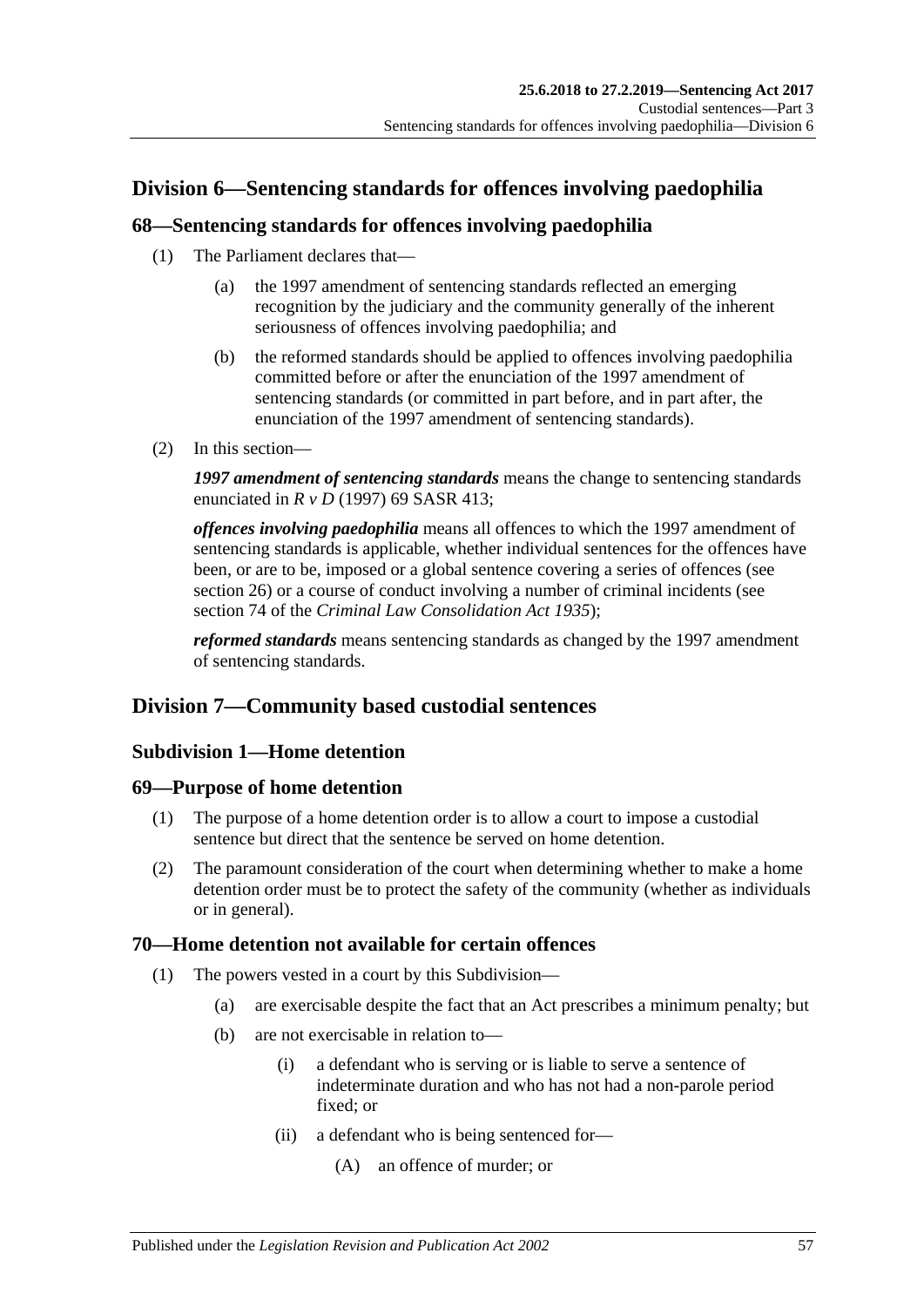- (B) treason; or
- (C) an offence involving a terrorist act; or
- (D) any other offence in respect of which an Act expressly prohibits the reduction, mitigation or substitution of penalties or sentences.
- (2) In this section—

*Act* includes a statutory instrument;

*terrorist act* has the same meaning as in the *[Terrorism \(Commonwealth Powers\)](http://www.legislation.sa.gov.au/index.aspx?action=legref&type=act&legtitle=Terrorism%20(Commonwealth%20Powers)%20Act%202002)  Act [2002](http://www.legislation.sa.gov.au/index.aspx?action=legref&type=act&legtitle=Terrorism%20(Commonwealth%20Powers)%20Act%202002)*.

- (3) For the purposes of this Division, a reference to an *offence of murder* includes—
	- (a) an offence of conspiracy to murder; and
	- (b) an offence of aiding, abetting, counselling or procuring the commission of murder.

### **71—Home detention orders**

- (1) Subject to this section, if—
	- (a) a court has imposed a sentence of imprisonment on a defendant; and
	- (b) the court considers that the sentence should not be suspended under [Part](#page-74-1) 4 [Division](#page-74-1) 2; and
	- (c) the court considers that the defendant is a suitable person to serve the sentence on home detention,

the court may order that the defendant serve the sentence on home detention (a *home detention order*).

- <span id="page-57-0"></span>(2) The following provisions apply to a home detention order:
	- (a) a home detention order must not be made if the court considers that the making of such an order would, or may, affect public confidence in the administration of justice;
	- (b) a home detention order must not be made if the defendant is being sentenced—
		- (i) as an adult to a period of imprisonment with a non-parole period of 2 years or more for a prescribed designated offence; or
		- (ii) as an adult for a serious sexual offence unless the court is satisfied that special reasons exist for the making of a home detention order; or
		- (iii) as an adult for a serious and organised crime offence or specified offence against police; or
		- (iv) as an adult for a designated offence and, during the 5 year period immediately preceding the date on which the relevant offence was committed, a court has sentenced the defendant to imprisonment (other than where the sentence is suspended) or home detention for a designated offence;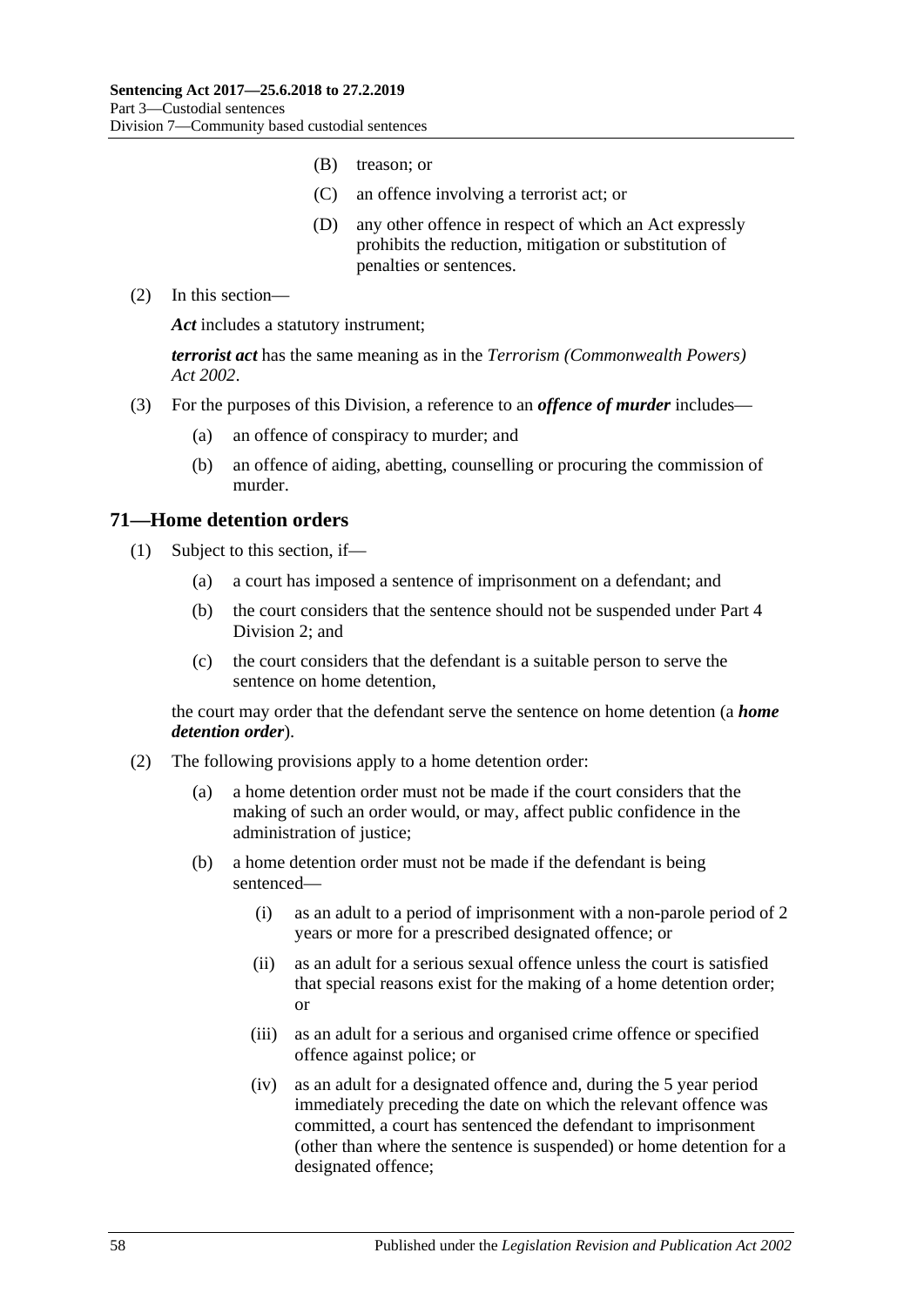- (c) a home detention order must not be made unless the court is satisfied that the residence the court proposes to specify in its order is suitable and available for the detention of the defendant and that the defendant will be properly maintained and cared for while detained in that place;
- (d) a home detention order must not be made if the home detention is to be served concurrently with a term of imprisonment then being served, or about to be served, by the defendant;
- (e) a home detention order should not be made unless the court is satisfied that adequate resources exist for the proper monitoring of the defendant while on home detention by a home detention officer.
- (3) The court must take the following matters into consideration when determining whether to make a home detention order:
	- (a) the impact that the home detention order is likely to have on—
		- (i) any victim of the offence for which the defendant is being sentenced; and
		- (ii) any spouse or domestic partner of the defendant; and
		- (iii) any person residing at the residence at which the prisoner would, if released, be required to reside;
	- (b) the pre-sentence report (if any) ordered by the court;
	- (c) any other matter the court thinks relevant.
- (4) In deciding whether special reasons exist for the purposes of [subsection](#page-57-0)  $(2)(b)(ii)$ , the court must have regard to both of the following matters and only those matters:
	- (a) whether the defendant's advanced age or infirmity means that the defendant no longer presents an appreciable risk to the safety of the community (whether as individuals or in general);
	- (b) whether the interest of the community as a whole would be better served by the defendant serving the sentence on home detention rather than in custody.
- (5) In this section—

*designated offence* means any of the following offences under the *[Criminal Law](http://www.legislation.sa.gov.au/index.aspx?action=legref&type=act&legtitle=Criminal%20Law%20Consolidation%20Act%201935)  [Consolidation Act](http://www.legislation.sa.gov.au/index.aspx?action=legref&type=act&legtitle=Criminal%20Law%20Consolidation%20Act%201935) 1935*:

- (a) an offence under section 12, 12A, 13 or 13A;
- (b) an offence under section 19;
- (c) an offence under section 19AA;
- (d) an offence under section 19AC;
- (e) an offence under section 19A;
- (f) an offence under section 23 or 24;
- (g) an offence under section 29A;
- (h) an offence under section 39;
- (i) an offence under section 137;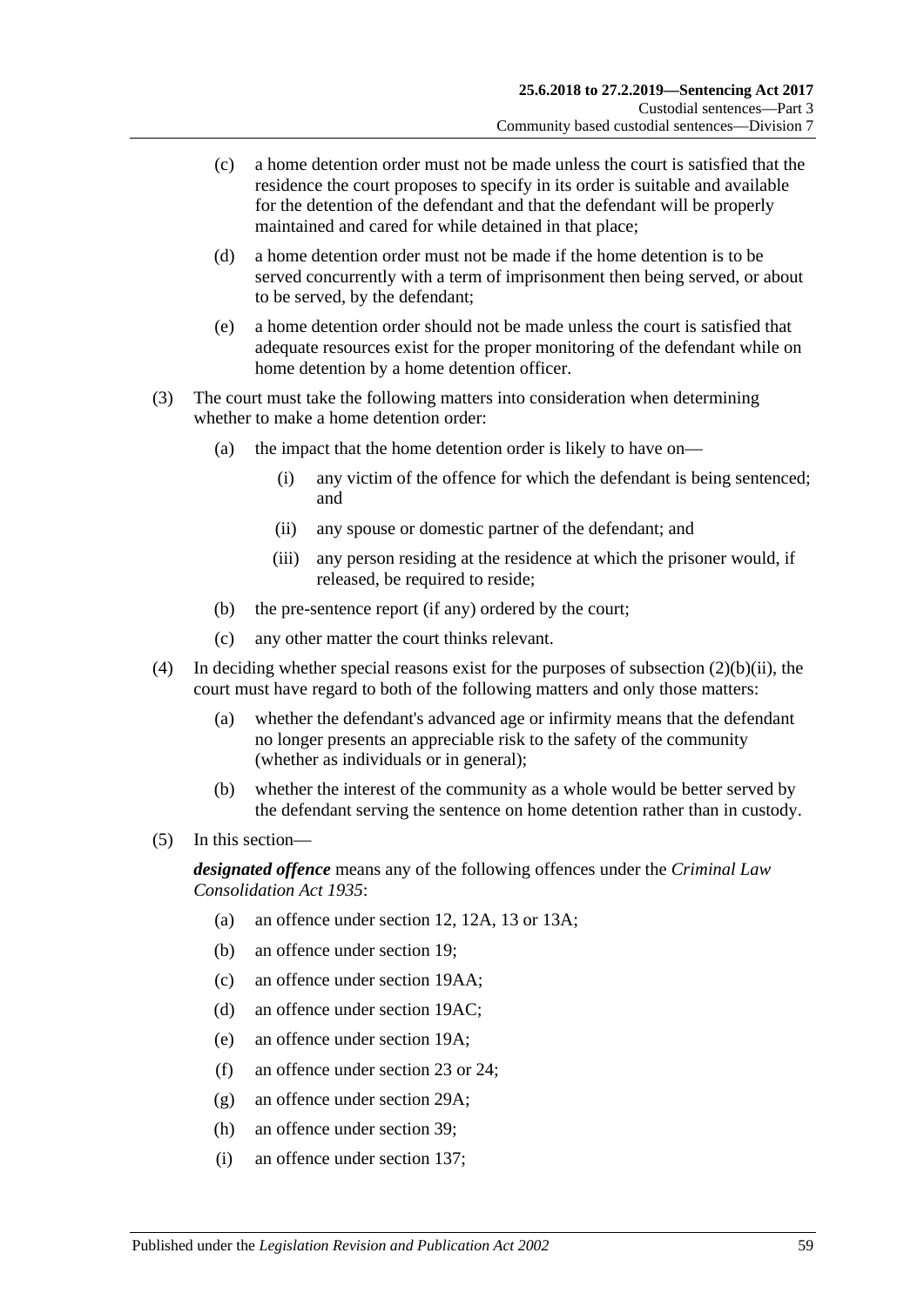- (j) an offence under section 170;
- (k) an offence under section 270B if the offence against the person to which that section applies is a relevant offence referred to in a preceding paragraph;

*prescribed designated offence* means an offence under section 13 or 23 of the *[Criminal Law Consolidation Act](http://www.legislation.sa.gov.au/index.aspx?action=legref&type=act&legtitle=Criminal%20Law%20Consolidation%20Act%201935) 1935*;

*serious and organised crime offence* means—

- (a) any of the following offences under the *[Criminal Law Consolidation](http://www.legislation.sa.gov.au/index.aspx?action=legref&type=act&legtitle=Criminal%20Law%20Consolidation%20Act%201935)  Act [1935](http://www.legislation.sa.gov.au/index.aspx?action=legref&type=act&legtitle=Criminal%20Law%20Consolidation%20Act%201935)*:
	- (i) an offence under section 83E;
	- (ii) an aggravated offence under section 172 or 251, where the aggravating circumstances of the offence are the circumstances referred to in section  $5AA(1)(ga)(i)$  or (ii) of that Act;
	- (iii) an offence under section 244 or 245; or
- (b) any of the following offences under the *[Controlled Substances Act](http://www.legislation.sa.gov.au/index.aspx?action=legref&type=act&legtitle=Controlled%20Substances%20Act%201984) 1984*:
	- (i) an offence under section 32(1);
	- (ii) an aggravated offence under section  $32(2)$ ,  $32(2a)$  or  $32(3)$ ;
	- (iii) an offence under section 33(1);
	- (iv) an aggravated offence under section  $33(2)$  or  $33(3)$ ;
	- (v) an aggravated offence under section 33A(1), 33A(2), 33A(3), 33A(4) or 33A(5);

<span id="page-59-1"></span>*serious sexual offence* means any of the following offences where the maximum penalty prescribed for the offence is, or includes, imprisonment for at least 5 years:

- <span id="page-59-0"></span> $(a)$
- (i) an offence under section 48, 48A, 49, 50, 51, 56, 58, 59, 60, 63, 63B, 66, 67, 68 or 72 of the *[Criminal Law Consolidation Act](http://www.legislation.sa.gov.au/index.aspx?action=legref&type=act&legtitle=Criminal%20Law%20Consolidation%20Act%201935) 1935*;
- (ii) an offence against a corresponding previous enactment substantially similar to an offence referred to in [subparagraph](#page-59-0) (i);
- (iii) an attempt to commit or an assault with intent to commit any of the offences referred to in either of the preceding subparagraphs;
- (b) an offence against the law of another State or a Territory corresponding to an offence referred to in [paragraph](#page-59-1) (a);

#### *specified offence against police* means—

- (a) an aggravated offence under section 23(1) or 23(3) of the *[Criminal Law](http://www.legislation.sa.gov.au/index.aspx?action=legref&type=act&legtitle=Criminal%20Law%20Consolidation%20Act%201935)  [Consolidation Act](http://www.legislation.sa.gov.au/index.aspx?action=legref&type=act&legtitle=Criminal%20Law%20Consolidation%20Act%201935) 1935* where the aggravating circumstances of the offence are the circumstances referred to in section 5AA(1)(c) of that Act and the victim is a police officer; or
- (b) an offence of attempted murder or attempted manslaughter under the *[Criminal Law Consolidation Act](http://www.legislation.sa.gov.au/index.aspx?action=legref&type=act&legtitle=Criminal%20Law%20Consolidation%20Act%201935) 1935* where the victim is a police officer and the offender committed the offence—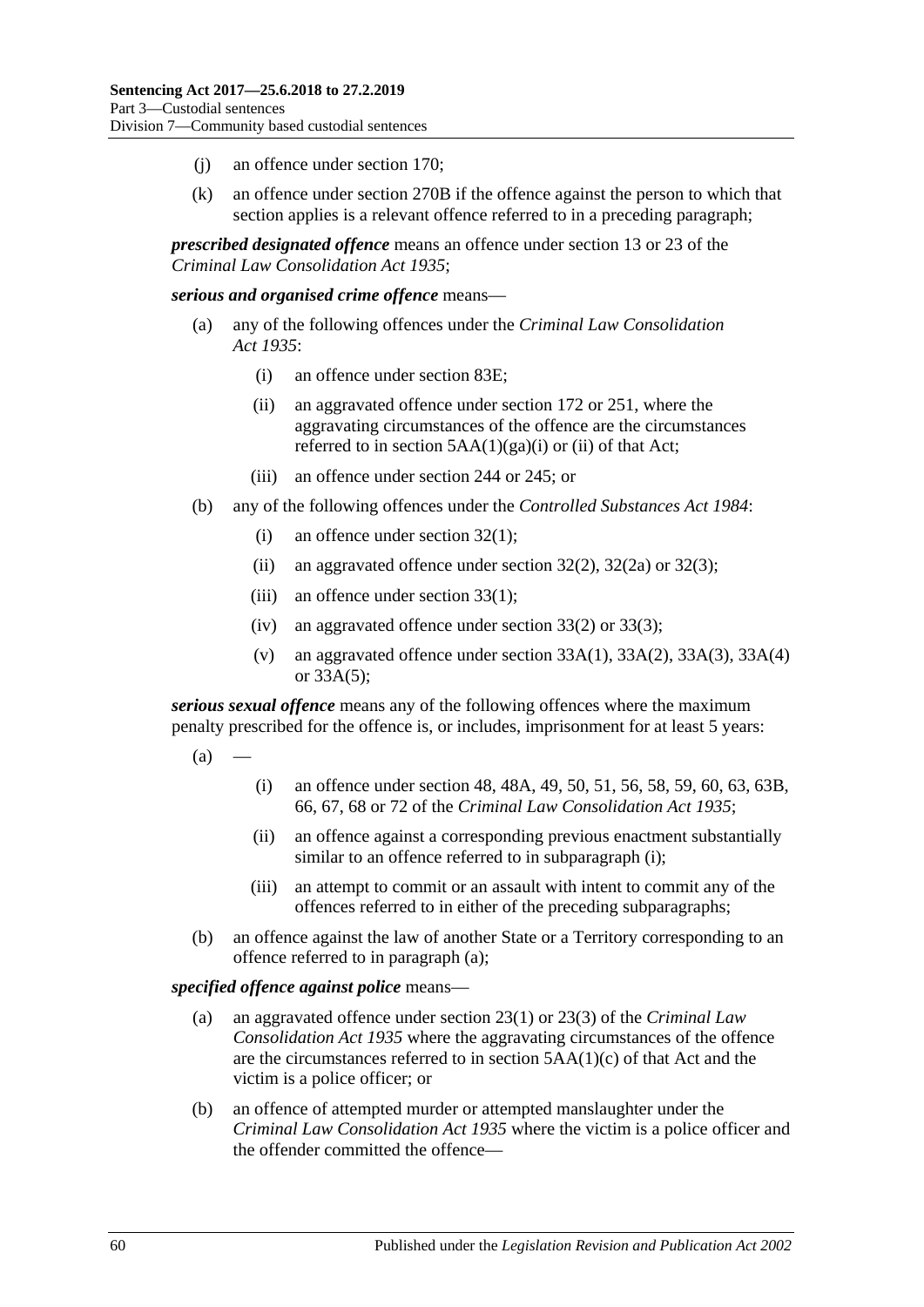- (i) knowing the victim to be acting in the course of the victim's official duty; or
- (ii) in retribution for something the offender knows or believes to have been done by the victim in the course of the victim's official duty.

### **72—Conditions of home detention order**

- (1) A home detention order is subject to the following conditions:
	- (a) a condition requiring the person subject to the order to remain at the residence specified by the court throughout the period of the home detention order and not to leave that residence at any time during that period except for the following purposes:
		- (i) attendance at such remunerated employment at such times and places as approved from time to time by the home detention officer to whom the person is assigned during the period of the home detention order;
		- (ii) urgent medical or dental treatment for the person;
		- (iii) attendance at—
			- (A) a place for the purpose of undergoing assessment or treatment (or both) relating to the person's mental or physical condition; or
			- (B) an intervention program; or
			- (C) any other course of education, training or instruction, or other activity,

as approved or directed by the home detention officer to whom the person is assigned;

- (iv) any other purposes as approved or directed by the home detention officer to whom the person is assigned;
- (b) a condition requiring the person to be of good behaviour;
- (c) a condition requiring the person to be under the supervision of a home detention officer:
- (d) a condition requiring the person to obey the lawful directions of the home detention officer to whom the person is assigned;
- <span id="page-60-0"></span>(e) a condition prohibiting the person from possessing a firearm or ammunition or any part of a firearm;
- (f) a condition relating to the use of drugs by the person other than for therapeutic purposes;
- <span id="page-60-1"></span>(g) a condition requiring the person to submit to such tests (including testing without notice)—
	- (i) for gunshot residue; or
	- (ii) relating to drug use,

as a home detention officer may reasonably require;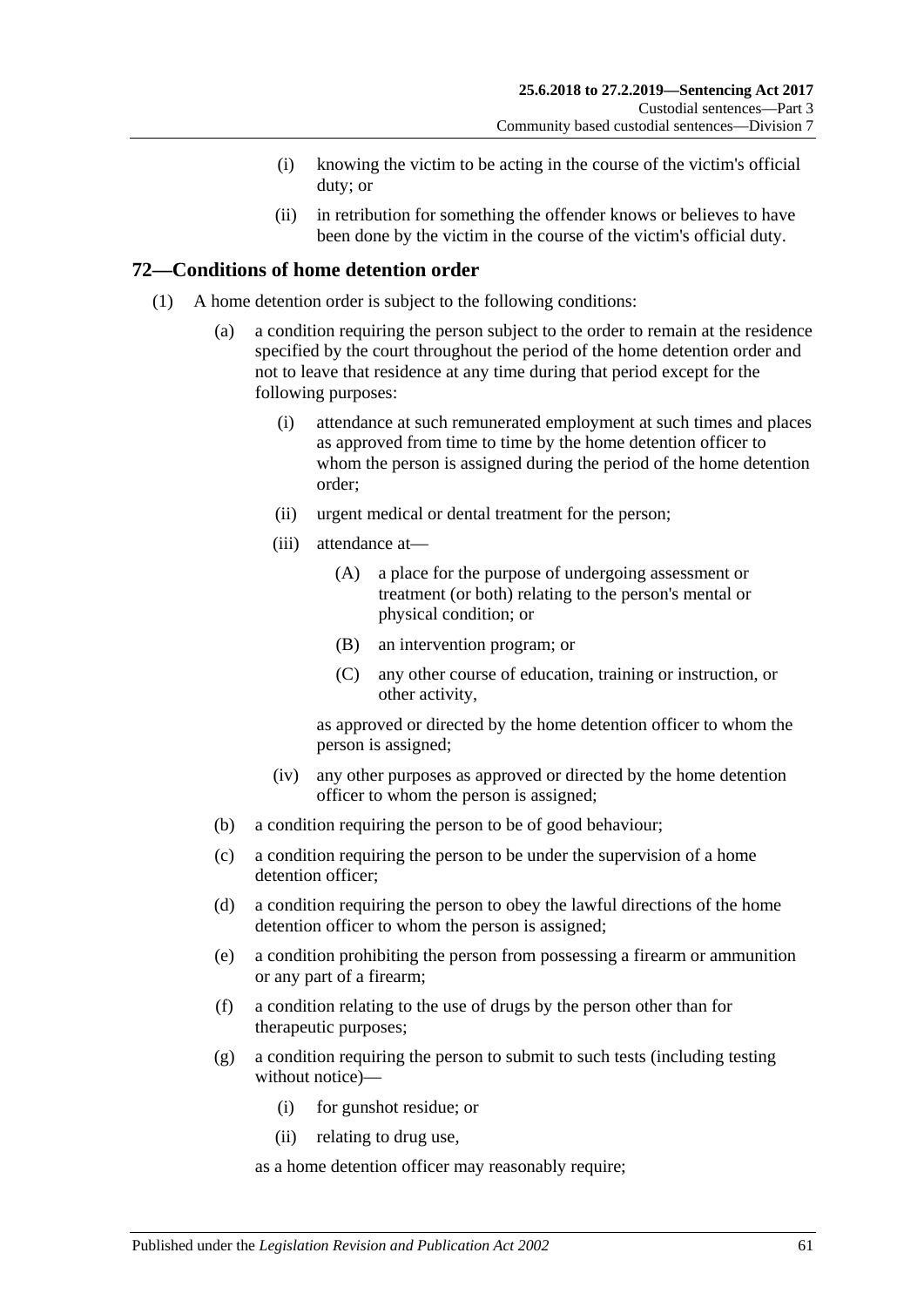- <span id="page-61-1"></span>(h) a condition that the person be monitored by use of an electronic device approved under section 4 of the *[Correctional Services Act](http://www.legislation.sa.gov.au/index.aspx?action=legref&type=act&legtitle=Correctional%20Services%20Act%201982) 1982*;
- (i) such other conditions as the court thinks appropriate and specifies in the order.
- (2) A person subject to a home detention order will, unless the home detention order is earlier revoked, remain on home detention—
	- (a) in the case of a person subject to a non-parole period—until the person is released on parole; or
	- (b) in the case of any other person—in accordance with Part 4 Division 7 of the *[Correctional Services Act](http://www.legislation.sa.gov.au/index.aspx?action=legref&type=act&legtitle=Correctional%20Services%20Act%201982) 1982*.
- (3) Subject to [subsection](#page-61-0) (4), the court may vary or revoke a condition imposed under this section.
- <span id="page-61-0"></span>(4) The court may only vary or revoke the following conditions in the following circumstances:
	- (a) the conditions imposed by [subsection](#page-60-0) (1)(e) and [\(g\)\(i\)—](#page-60-1)if the court is satisfied, by evidence given on oath, that—
		- (i) there are cogent reasons to do so; and
		- (ii) the possession of a firearm, ammunition or part of a firearm by the person does not represent an undue risk to the safety of the public;
	- (b) the condition imposed by [subsection](#page-61-1)  $(1)(h)$ —if the court is satisfied, by evidence given on oath, that removal of the electronic device is necessary for medical reasons.

# <span id="page-61-4"></span>**73—Orders that court may make on breach of condition of home detention order etc**

- <span id="page-61-3"></span><span id="page-61-2"></span>(1) Subject to this section, if the court that imposed a home detention order on a person is satisfied that—
	- (a) a person subject to a home detention order has breached a condition of the order; or
	- (b) the residence specified by the court at which the person is required to remain throughout the period of the home detention order is no longer suitable for the person and no other suitable residence is available for the person's detention,

the court must revoke the home detention order and order that the balance of the sentence the person was serving on home detention be served in custody.

- (2) Despite [subsection](#page-61-2) (1)(a), if the court is satisfied that the failure of the person to comply with the conditions of the home detention order was trivial or there are proper grounds on which the failure should be excused, the court—
	- (a) may refrain from revoking the order; and
	- (b) may impose a further condition on, or revoke or vary a condition of, the order.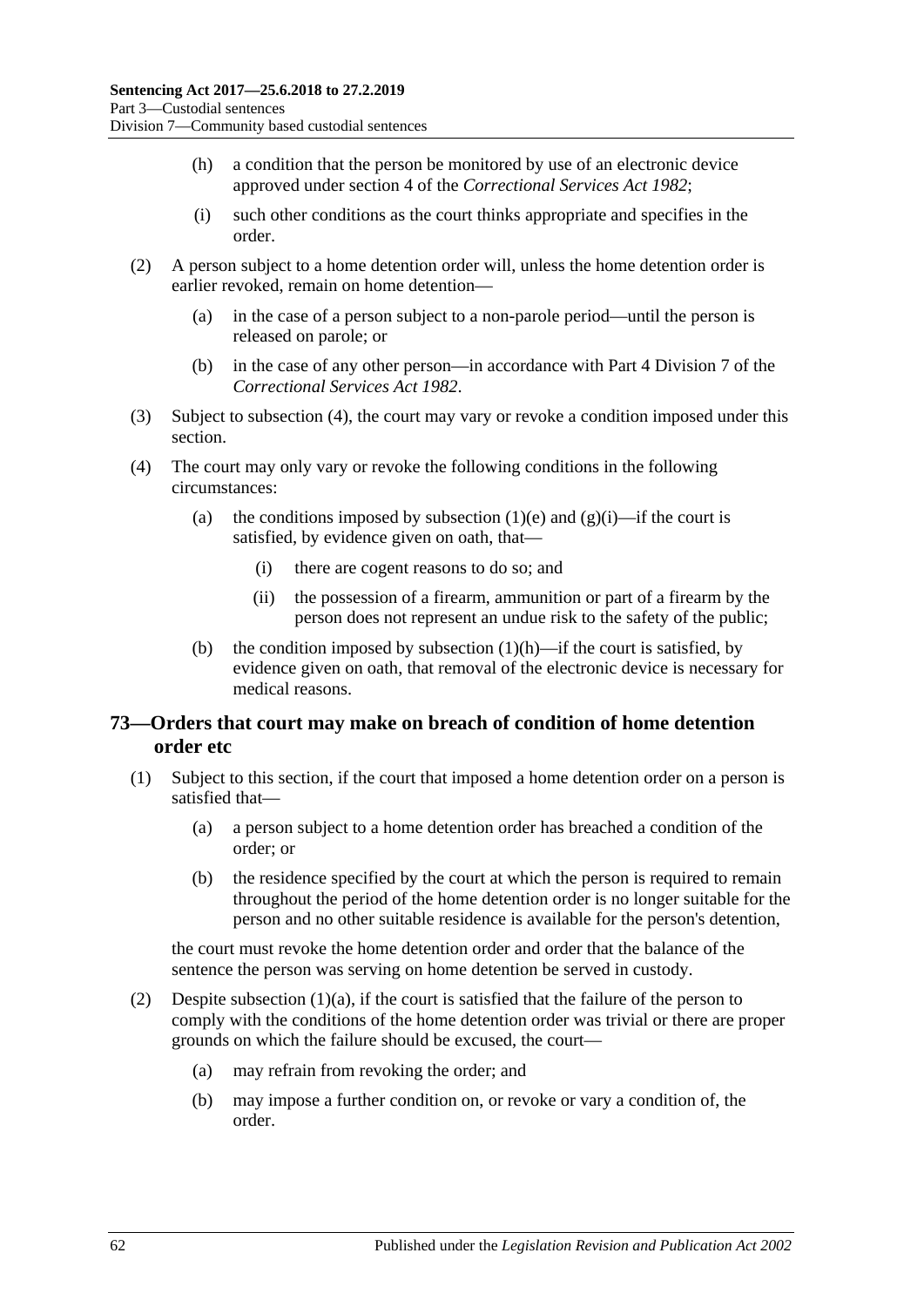- (3) A person subject to a home detention order is not in breach of a condition requiring the person to remain at the person's residence if the person leaves the residence for the purpose of averting or minimising a serious risk of death or injury (either to the person or some other person).
- (4) If a court revokes a home detention order and orders that the balance of the sentence be served in custody under [subsection](#page-61-3) (1), the court—
	- (a) must take the following periods into account:
		- (i) the period of compliance by the person with the conditions of the home detention order;
		- (ii) the period spent by the person on home detention or in custody pending determination of the proceedings under this section; and
	- (b) may, if it considers that there are special circumstances justifying it in so doing, reduce the term of the sentence of imprisonment; and
	- (c) may direct that the sentence be cumulative on any other sentence, or sentences, of imprisonment then being served, or to be served, by the person.
- (5) The court may, if it thinks it is necessary to do so for the purpose of proceedings under this section—
	- (a) issue a summons to a person subject to a home detention order requiring the person to appear before the court at the time and place specified in the summons; or
	- (b) issue a warrant for the person's arrest.
- (6) A person who appears before the court as required by a summons issued under this section may be remanded in custody pending determination of the proceedings.
- (7) If a person fails to appear before the court as required by a summons issued under this section, the court may issue a warrant for the person's arrest.
- <span id="page-62-0"></span>(8) If a person is arrested pursuant to a warrant issued under this section, the person must be brought before the court or the Magistrates Court not later than the next working day and may be remanded in custody pending determination of the proceedings.
- (9) A warrant issued under this section authorises the detention of the person in custody pending appearance before the court.
- <span id="page-62-1"></span>(10) The obligations of a person subject to a home detention order are suspended during any period the person is in custody.
- (11) If a person subject to a home detention order is found guilty of an offence by a court of a superior jurisdiction to that of the court that made the order, being an offence committed during the period of the home detention order, any proceedings for breach of condition arising out of the offence are to be taken in the court of superior jurisdiction.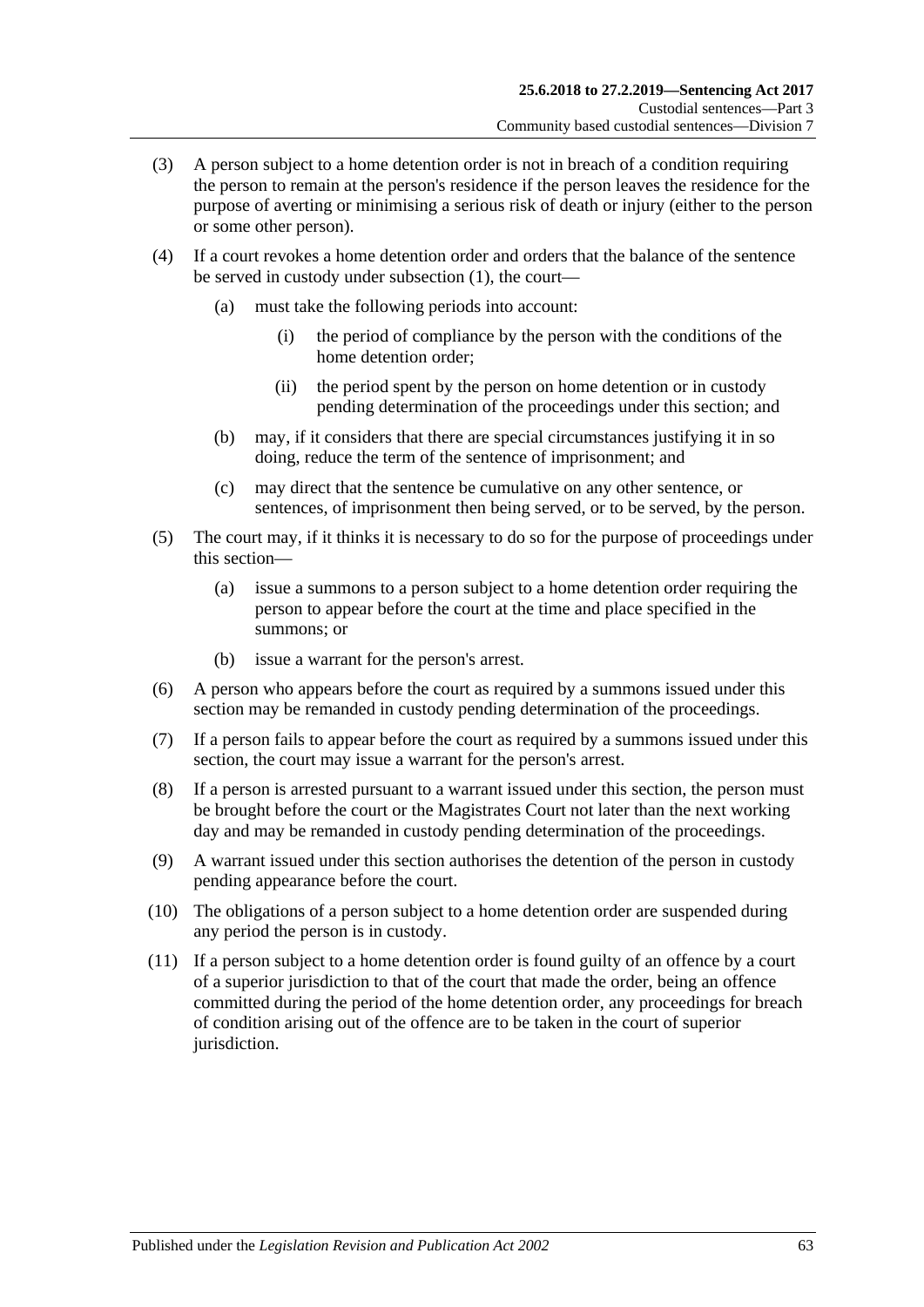- (12) If a person subject to a home detention order is found guilty of an offence by a court of an inferior jurisdiction to that of the court that made the order, being an offence committed during the period of the home detention order, the court of inferior jurisdiction must-
	- (a) sentence the person for the offence and remand the person to the court that made the home detention order to be dealt with for breach of condition of the order; or
	- (b) remand the person to the court that made the home detention order to be sentenced for the offence and dealt with for breach of condition of the order.
- (13) The court dealing with a person for breach of condition of a home detention order must hear any evidence adduced tending to establish that the person has failed to comply with a condition of the order and any evidence or representations that the person may wish to adduce or make in reply.
- (14) In this section—

### *court of an inferior jurisdiction* means—

- (a) if the court that made the home detention order is the Supreme Court—the District Court or the Magistrates Court;
- (b) if the court that made the home detention order is the District Court—the Magistrates Court;

### *court of a superior jurisdiction* means—

- (a) if the court that made the home detention order is the Magistrates Court—the Supreme Court or the District Court;
- (b) if the court that made the home detention order is the District Court—the Supreme Court.

# **74—Court to provide CE with copy of home detention order**

If a home detention order is made in respect of a person, or the order or conditions of the order are varied or revoked, or a further order is made in respect of the person, the court must notify the CE of the terms of the order, variation, revocation or further order, as the case may require.

# **75—CE must assign home detention officer**

- (1) The CE must, on receiving a copy of a home detention order (and may after then from time to time) assign the person to whom the order relates to a home detention officer.
- (2) The CE must ensure that the person is notified in writing of the name of the home detention officer to whom the person has been assigned and, if necessary, of the place and time at which the person must first report to that officer.
- (3) It is the duty of a home detention officer to endeavour to ensure that any person assigned to the officer complies with the conditions of the order.

# **76—Powers of home detention officers**

- (1) A home detention officer may, at any time—
	- (a) enter or telephone the residence of a person to whom the officer has been assigned; or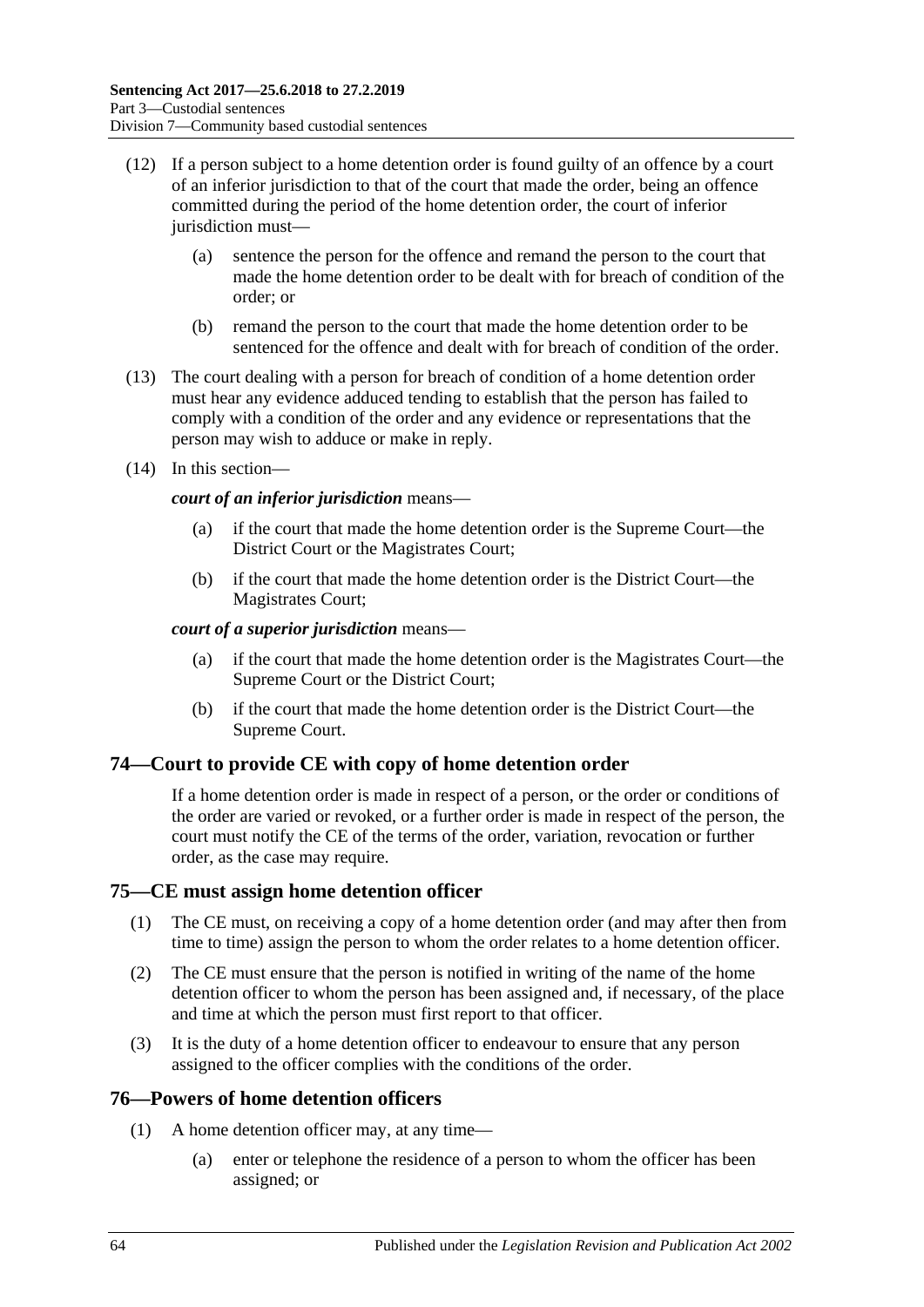- (b) telephone the person's place of employment or any other place at which the person is permitted or required to attend; or
- (c) question any person who is at that residence or place as to the whereabouts of the person to whom the officer has been assigned,

for the purposes of ascertaining whether or not the person is complying with a condition of the home detention order.

- (2) A person must not—
	- (a) hinder a home detention officer in the exercise of powers under this section; or
	- (b) fail to answer truthfully any question put to the person by a home detention officer under those powers.

Maximum penalty: \$2 500.

# **77—Apprehension and detention of person subject to home detention order without warrant**

- (1) If the CE suspects on reasonable grounds that a person subject to a home detention order has breached a condition of the order, the person may be apprehended, without warrant, by a police officer or home detention officer and detained in custody for the purposes of proceedings relating to the suspected breach under [section](#page-61-4) 73 before the court that imposed the order.
- (2) [Section](#page-62-0) 73(8) to [\(10\)](#page-62-1) (inclusive) apply to a person apprehended under this section as if the person were arrested pursuant to a warrant issued under [section](#page-61-4) 73.

# **78—Offence to contravene or fail to comply with condition of home detention order**

A person subject to a home detention order who contravenes or fails to comply with a condition of the order is guilty of an offence.

Maximum penalty: \$10 000 or imprisonment for 2 years.

### **Subdivision 2—Intensive correction**

### **79—Purpose of intensive correction order**

- (1) The purpose of an intensive correction order is to provide a court with an alternative sentencing option for a defendant where the court—
	- (a) is considering imposing a sentence of imprisonment of 12 months or less; and
	- (b) considers there is a genuine risk that the defendant will re-offend if not provided with a suitable intervention program for rehabilitation purposes.
- (2) The court should not impose an intensive correction order on a defendant unless the court considers that, given the short custodial sentence that the court would otherwise have imposed, rehabilitation of the defendant is more likely to be achieved by allowing the defendant to serve the sentence in the community while subject to strict conditions of intensive correction.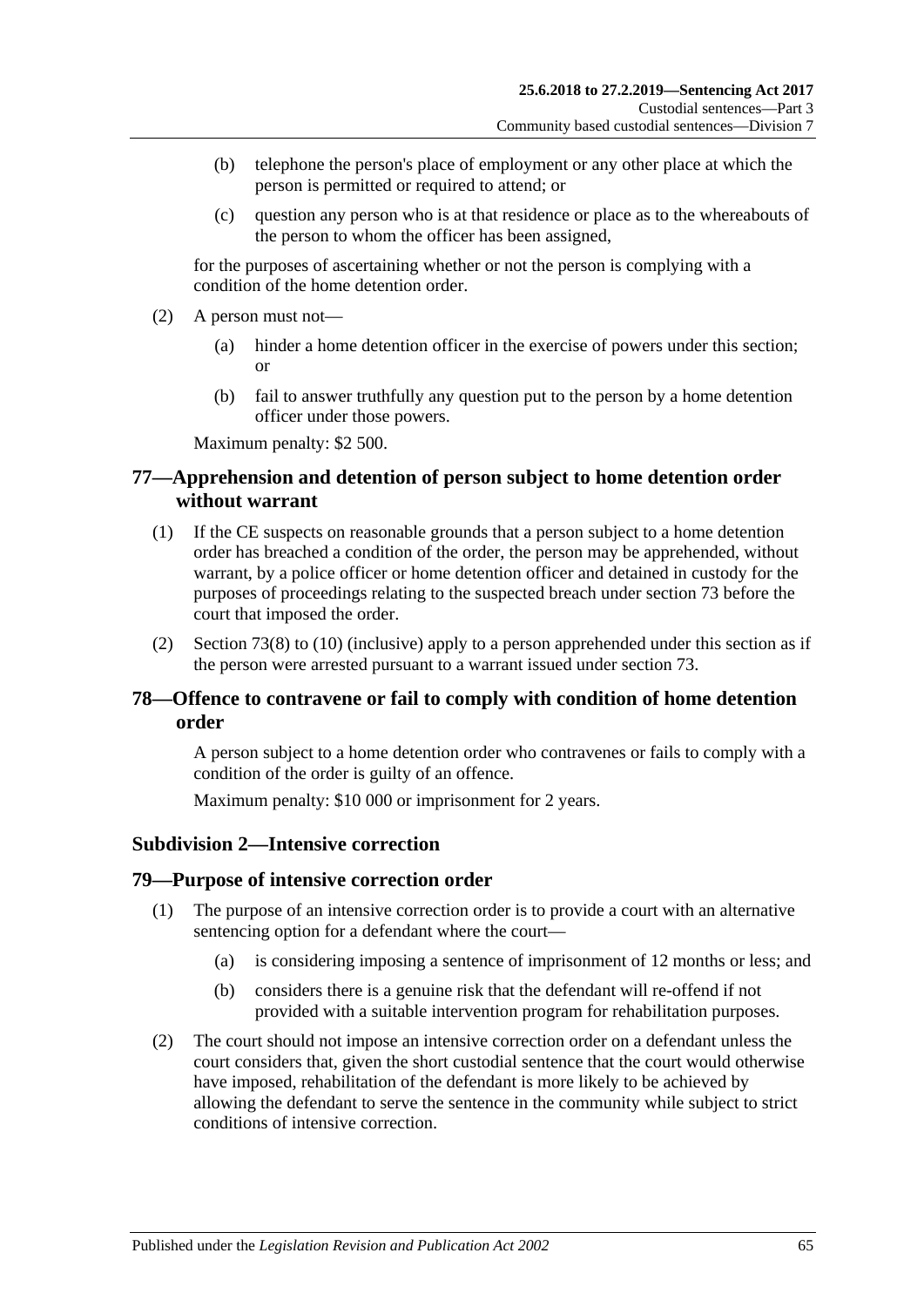(3) Despite the preceding subsections, the paramount consideration of the court when determining whether to make an intensive correction order must be to protect the safety of the community (whether as individuals or in general).

### **80—Intensive correction not available for certain offences**

- (1) The powers vested in a court by this Subdivision—
	- (a) are exercisable despite the fact that an Act prescribes a minimum penalty; but
	- (b) are not exercisable in relation to any offence in respect of which an Act expressly prohibits the reduction, mitigation or substitution of penalties or sentences.
- (2) In this section—

*Act* includes a statutory instrument.

### **81—Intensive correction orders**

- (1) Subject to this section, if—
	- (a) a court has imposed a sentence of imprisonment on a defendant of a term that is 2 years or less; and
	- (b) the court considers that the sentence should not be suspended under [Part](#page-74-1) 4 [Division](#page-74-1) 2; and
	- (c) the court determines that there is good reason for the defendant to serve the sentence in the community while subject to intensive correction,

<span id="page-65-0"></span>the court may order that the defendant serve the sentence in the community while subject to intensive correction (an *intensive correction order*).

- (2) For the purposes of [subsection](#page-65-0) (1)(c), the court may determine that, even though a custodial sentence is warranted and there is a moderate to high risk of the defendant re-offending, any rehabilitation achieved during the period that would be spent in prison is likely to be limited compared to the likely rehabilitative effect if the defendant were instead to spend that period in the community while subject to intensive correction.
- (3) The following provisions apply to an intensive correction order:
	- (a) an intensive correction order must not be made if the sentence is to be served concurrently with a term of imprisonment then being served, or about to be served, by the defendant;
	- (b) an intensive correction order should not be made if the court is not satisfied that adequate resources exist for the proper monitoring of the defendant while subject to an intensive correction order by a community corrections officer.
- (4) The court must take the following matters into consideration when determining whether to make an intensive correction order:
	- (a) the impact that the intensive correction order is likely to have on—
		- (i) any victim of the offence for which the defendant is being sentenced; and
		- (ii) any spouse or domestic partner of the defendant; and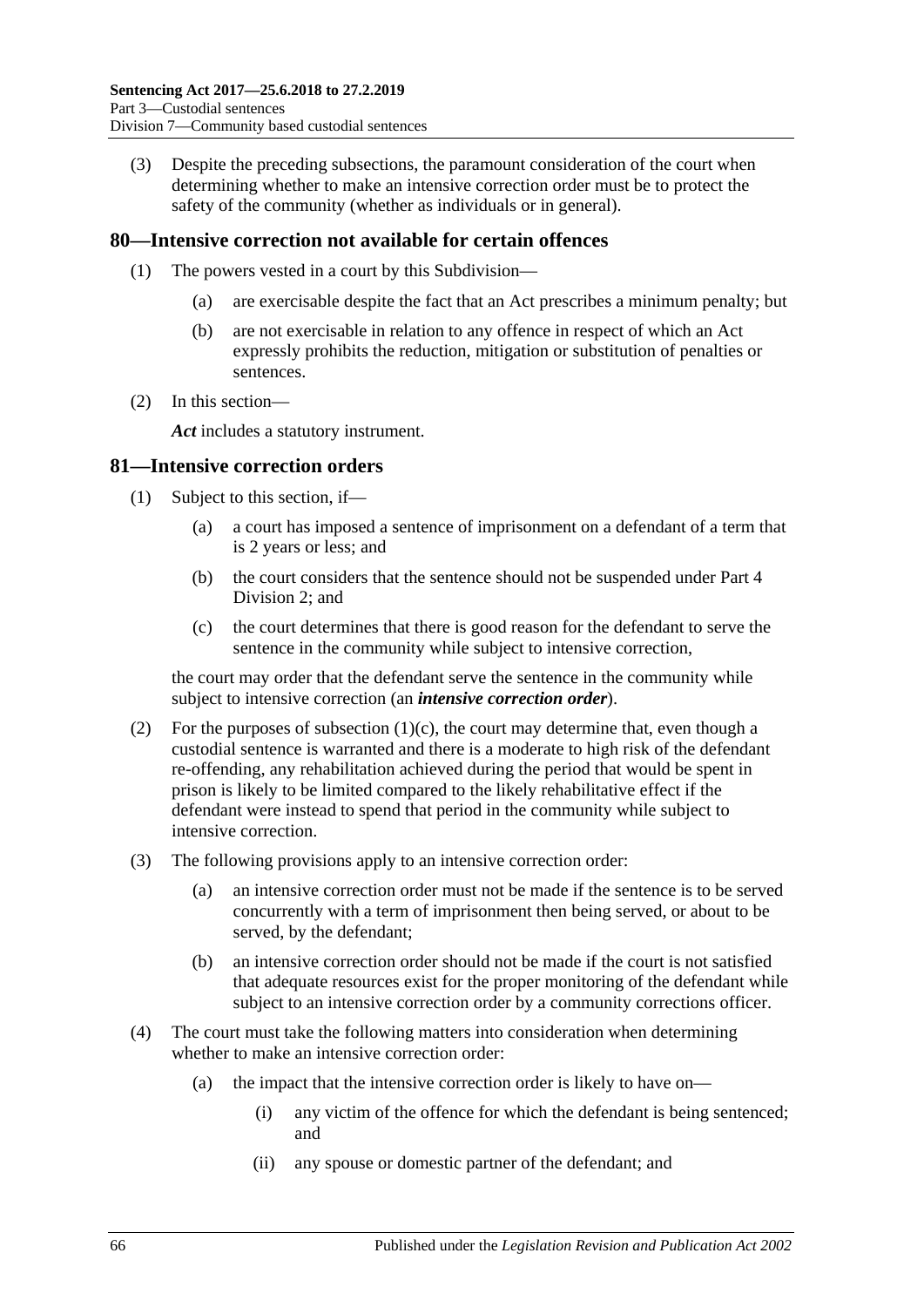- (iii) any person residing at the residence at which the defendant may, if released, reside;
- (b) the pre-sentence report (if any) ordered by the court;
- (c) any other matter the court thinks relevant.

### **82—Conditions of intensive correction order**

- <span id="page-66-3"></span><span id="page-66-2"></span>(1) An intensive correction order is subject to the following conditions:
	- (a) a condition requiring the person to be of good behaviour;
	- (b) a condition requiring the person to be under the supervision of a community corrections officer;
	- (c) a condition requiring the person to obey the lawful directions of the community corrections officer to whom the person is assigned;
	- (d) a condition requiring the person to report to a specified place not later than 2 working days after the date of the order unless, within that period, the defendant receives a notice from the CE to the contrary;
	- (e) a condition prohibiting the person from possessing a firearm or ammunition or any part of a firearm;
	- (f) a condition requiring the person to submit to such tests (including testing without notice) for gunshot residue as a community corrections officer may reasonably require;
	- (g) a condition that the person undergo assessment or treatment (or both) relating to the person's mental or physical condition;
	- (h) a condition requiring the person to report to the community corrections officer to whom the person is assigned any change of address or employment, not later than 2 working days after the date of the change;
	- (i) a condition that the person must not leave the State for any reason except in accordance with the written permission of the CE;
	- (j) if the defendant is unemployed—a condition requiring the person to perform a specified number of hours of community service;
	- (k) a condition requiring the person to comply with the following:
		- (i) regulations made for the purposes of this section;
		- (ii) the lawful directions of the CE;
	- (l) such other conditions as the court thinks appropriate and specifies in the order.
- <span id="page-66-1"></span><span id="page-66-0"></span>(2) Without limiting the generality of [subsection](#page-66-0) (1)(l), an intensive correction order may (for example) be subject to any of the following conditions:
	- (a) a condition that the person subject to the order reside at specified premises;
	- (b) a condition that the defendant be monitored by use of an electronic device approved under section 4 of the *[Correctional Services Act](http://www.legislation.sa.gov.au/index.aspx?action=legref&type=act&legtitle=Correctional%20Services%20Act%201982) 1982*;
	- (c) a condition requiring the defendant to abstain from drugs of a specified class (including alcohol);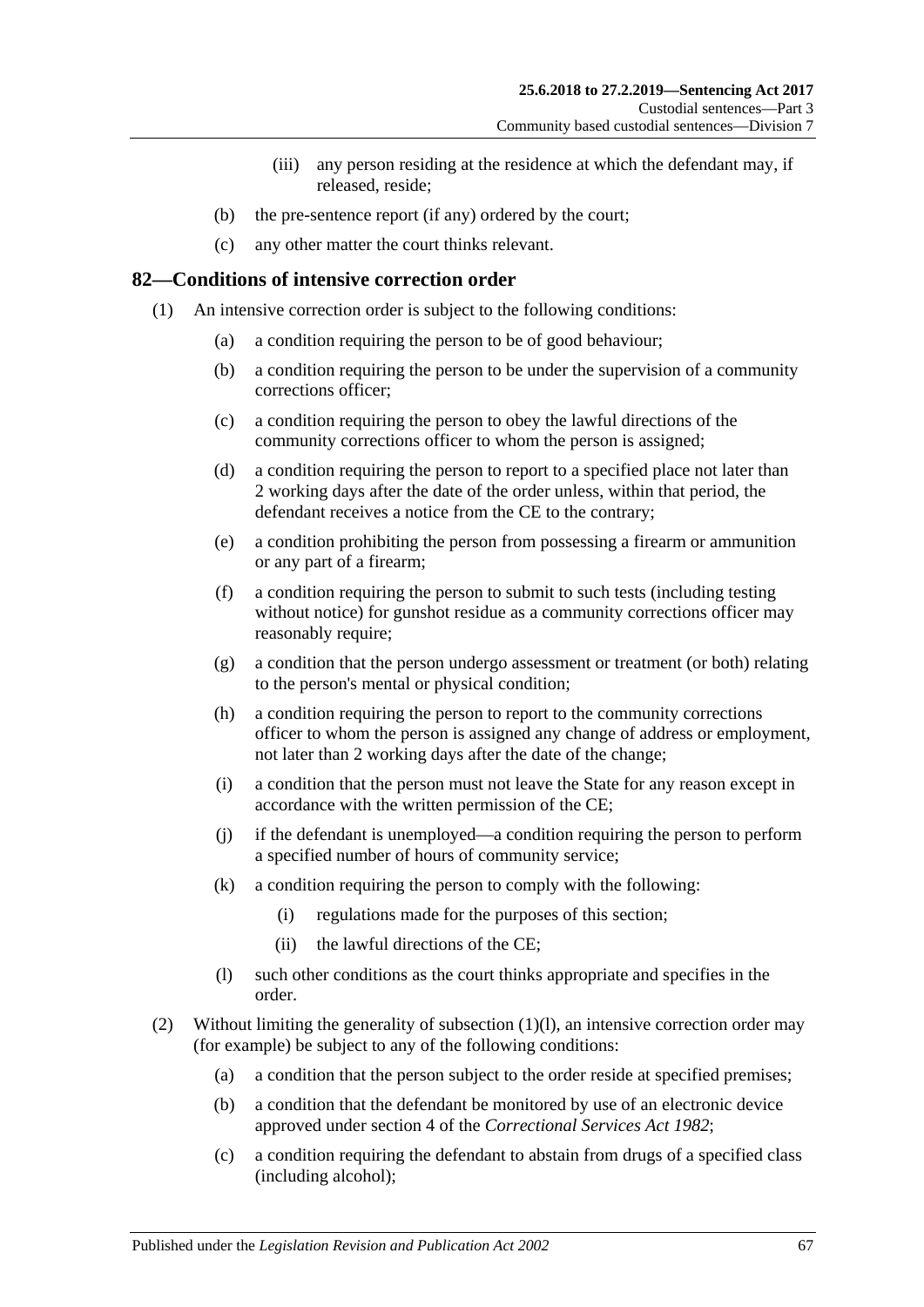- (d) a condition requiring the defendant to undertake an intervention program;
- (e) a condition requiring the person to submit to such tests (including testing without notice) relating to drug use, as a community corrections officer may reasonably require;
- (f) a condition that the person contribute financially to any course or treatment program that the person is required to undertake;
- (g) any other condition that the court thinks fit.
- (3) Without limiting the generality of [subsection](#page-66-1)  $(1)(k)(ii)$ , the CE may (for example) direct the person subject to the order to do 1 or more of the following during the period of the order:
	- (a) reside at specified premises;
	- (b) be monitored (for a period not exceeding 28 days) by use of an electronic device approved under section 4 of the *[Correctional Services Act](http://www.legislation.sa.gov.au/index.aspx?action=legref&type=act&legtitle=Correctional%20Services%20Act%201982) 1982*;
	- (c) submit to such tests (including testing without notice) relating to drug use, as a community corrections officer may reasonably require;
	- (d) if the defendant is unemployed—perform a specified number of hours of community service per week (which must be at least 12 hours but not more than 20 hours per week).
- (4) A person subject to an intensive correction order will, unless the intensive correction order is earlier revoked, remain subject to intensive correction in the community until the expiry of the order.
- (5) Subject to [subsection](#page-67-0) (6), the court may vary or revoke a condition imposed under this section.
- <span id="page-67-0"></span>(6) The court may only vary or revoke the conditions imposed by [subsection](#page-66-2)  $(1)(e)$  and  $(f)$ if the court is satisfied, by evidence given on oath, that—
	- (a) there are cogent reasons to do so; and
	- (b) the possession of a firearm, ammunition or part of a firearm by the person does not represent an undue risk to the safety of the public.

# **83—Orders that court may make on breach of condition of intensive correction order etc**

- <span id="page-67-1"></span>(1) Subject to this section, if the court that imposed an intensive correction order on a person is satisfied that a person subject to an intensive correction order has breached a condition of the order, the court must revoke the intensive correction order and order that the balance of the sentence the person was serving in the community be served in custody.
- (2) Despite [subsection](#page-67-1) (1), if the court is satisfied that the failure of the person to comply with the conditions of the intensive correction order was trivial or there are proper grounds on which the failure should be excused, the court—
	- (a) may refrain from revoking the order; and
	- (b) may vary the order (including by extending the term of the order but not so that the order would exceed in aggregate a period of 2 years or imposing a condition of home detention); and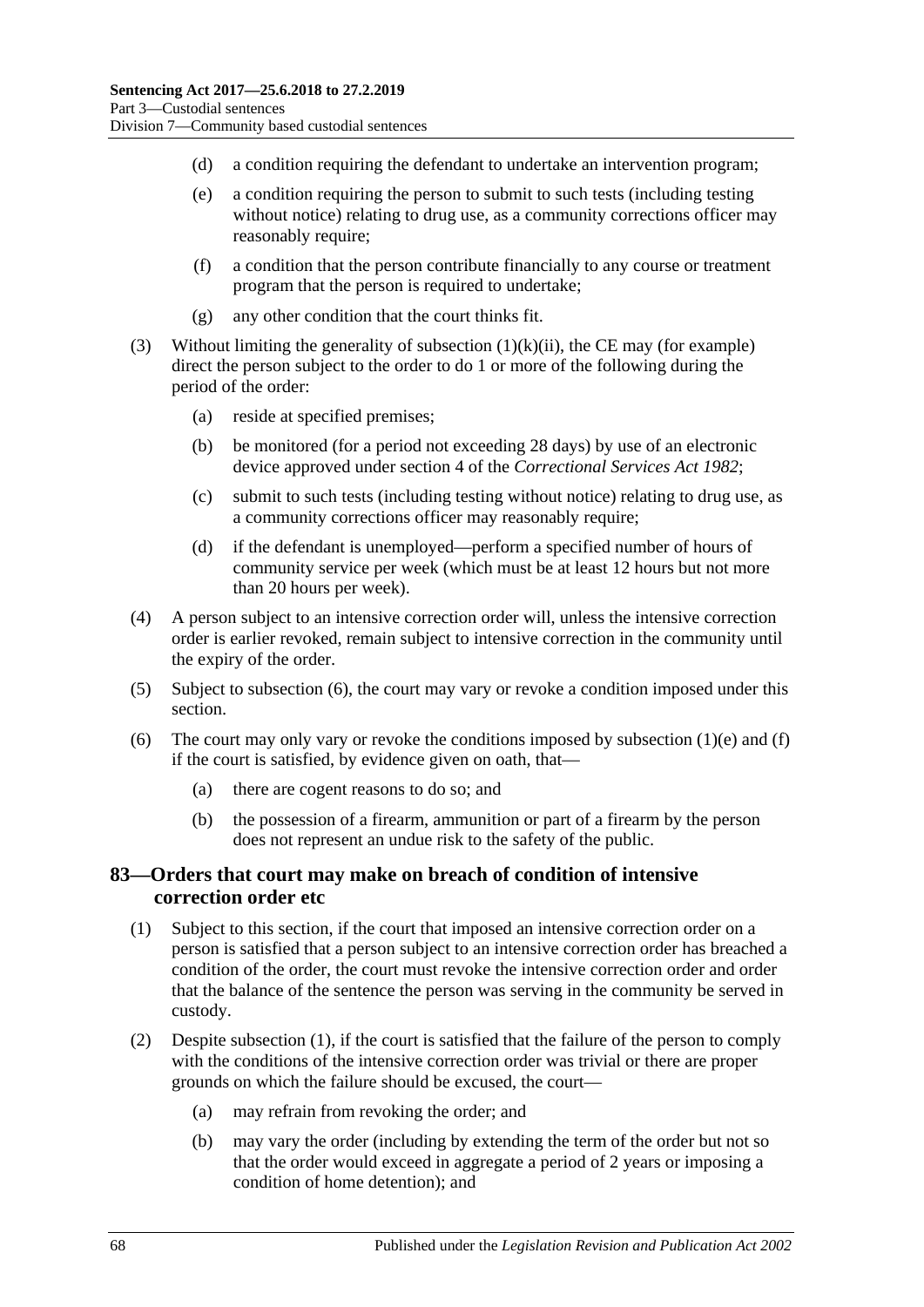- (c) may impose a further condition on, or revoke or vary a condition of, the order.
- (3) If a court revokes an intensive correction order and orders that the balance of the sentence be served in custody under [subsection](#page-67-1) (1), the court—
	- (a) must take the following periods into account:
		- (i) the period of compliance by the person with the conditions of the intensive correction order;
		- (ii) the period spent by the person in custody or in the community subject to intensive correction pending determination of the proceedings under this section; and
	- (b) may, if it considers that there are special circumstances justifying it in so doing, reduce the term of the sentence of imprisonment; and
	- (c) may direct that the sentence be cumulative on any other sentence, or sentences, of imprisonment then being served, or to be served, by the person.
- (4) If the court imposes a condition of home detention, the terms of the condition require the defendant to reside in a specified place and to remain at that place for a specified period (which may not exceed the balance of the term of the sentence), not leaving it except for 1 of the following purposes:
	- (a) remunerated employment;
	- (b) necessary medical or dental treatment for the defendant;
	- (c) averting or minimising a serious risk of death or injury (whether to the defendant or some other person);
	- (d) any other purpose approved or directed by the community corrections officer to whom the defendant is assigned.
- (5) The court may, if it thinks it is necessary to do so for the purpose of proceedings under this section—
	- (a) issue a summons to a person subject to an intensive correction order requiring the person to appear before the court at the time and place specified in the summons; or
	- (b) issue a warrant for the person's arrest.
- (6) A person who appears before the court as required by a summons issued under this section may be remanded in custody pending determination of the proceedings.
- (7) If a person fails to appear before the court as required by a summons issued under this section, the court may issue a warrant for the person's arrest.
- (8) If a person is arrested pursuant to a warrant issued under this section, the person must be brought before the court or the Magistrates Court not later than the next working day and may be remanded in custody pending determination of the proceedings.
- (9) A warrant issued under this section authorises the detention of the person in custody pending appearance before the court.
- (10) The obligations of a person subject to an intensive correction order are suspended during any period the person is in custody.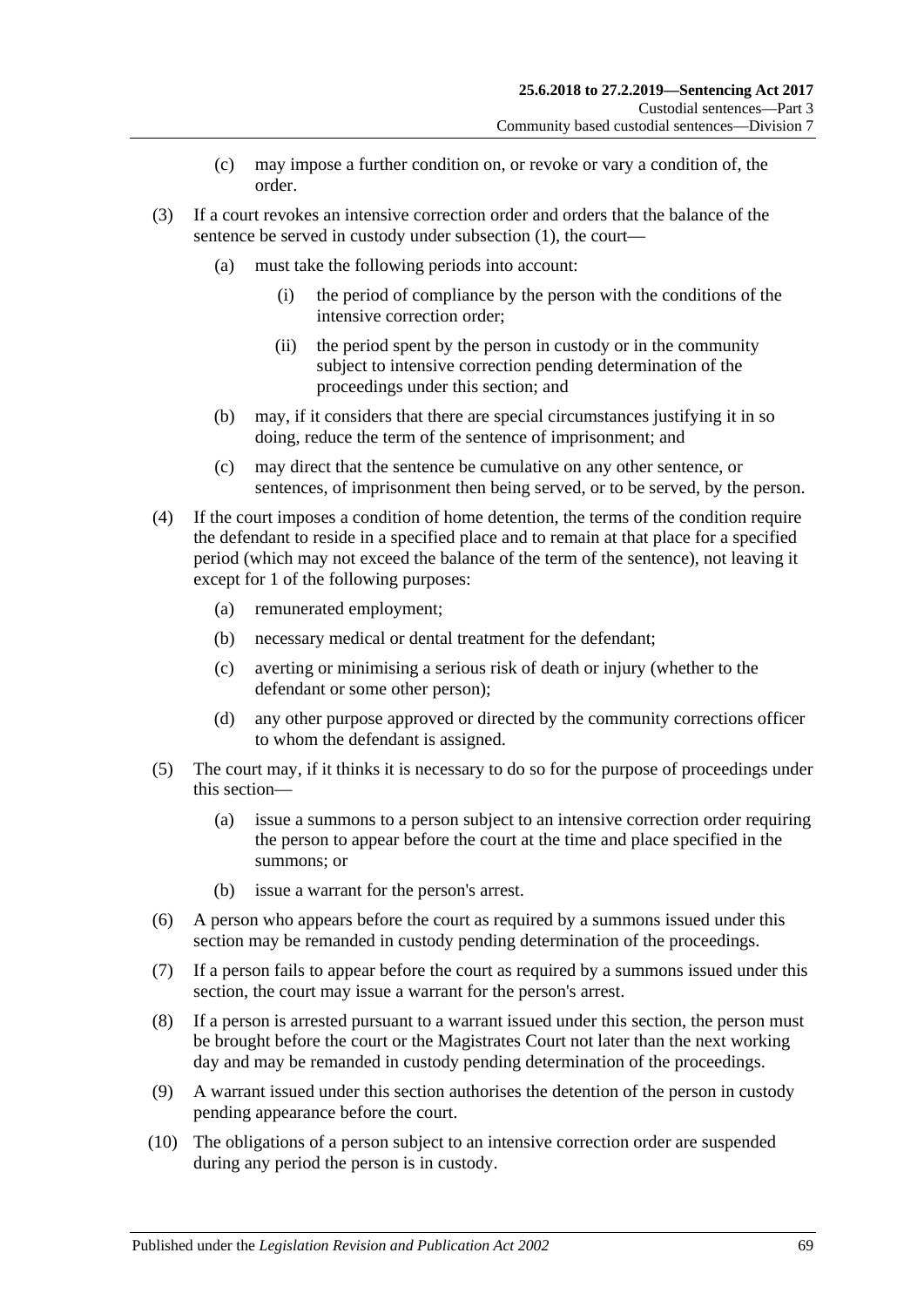- (11) If a person subject to an intensive correction order is found guilty of an offence by a court of a superior jurisdiction to that of the court that made the order, being an offence committed during the period of the intensive correction order, any proceedings for breach of condition arising out of the offence are to be taken in the court of superior jurisdiction.
- (12) If a person subject to an intensive correction order is found guilty of an offence by a court of an inferior jurisdiction to that of the court that made the order, being an offence committed during the period of the intensive correction order, the court of inferior jurisdiction must—
	- (a) sentence the person for the offence and remand the person to the court that made the intensive correction order to be dealt with for breach of condition of the order; or
	- (b) remand the person to the court that made the intensive correction order to be sentenced for the offence and dealt with for breach of condition of the order.
- (13) The court dealing with a person for breach of condition of an intensive correction order must hear any evidence adduced tending to establish that the person has failed to comply with a condition of the order and any evidence or representations that the person may wish to adduce or make in reply.
- (14) In this section—

*court of an inferior jurisdiction* means—

- (a) if the court that made the intensive correction order is the Supreme Court—the District Court or the Magistrates Court;
- (b) if the court that made the intensive correction order is the District Court—the Magistrates Court;

### *court of a superior jurisdiction* means—

- (a) if the court that made the intensive correction order is the Magistrates Court—the Supreme Court or the District Court;
- (b) if the court that made the intensive correction order is the District Court—the Supreme Court.

# **84—Court to provide CE with copy of intensive correction order**

If an intensive correction order is made in respect of a person, or the order or conditions of the order are varied or revoked, or a further order is made in respect of the person, the court must notify the CE of the terms of the order, variation, revocation or further order, as the case may require.

# **85—CE must assign community corrections officer**

- (1) The CE must, on receiving a copy of an intensive correction order (and may after then from time to time) assign the person to whom the order relates to a community corrections officer.
- (2) The CE must ensure that the person is notified in writing of the name of the community corrections officer to whom the person has been assigned and, if necessary, of the place and time at which the person must first report to that officer.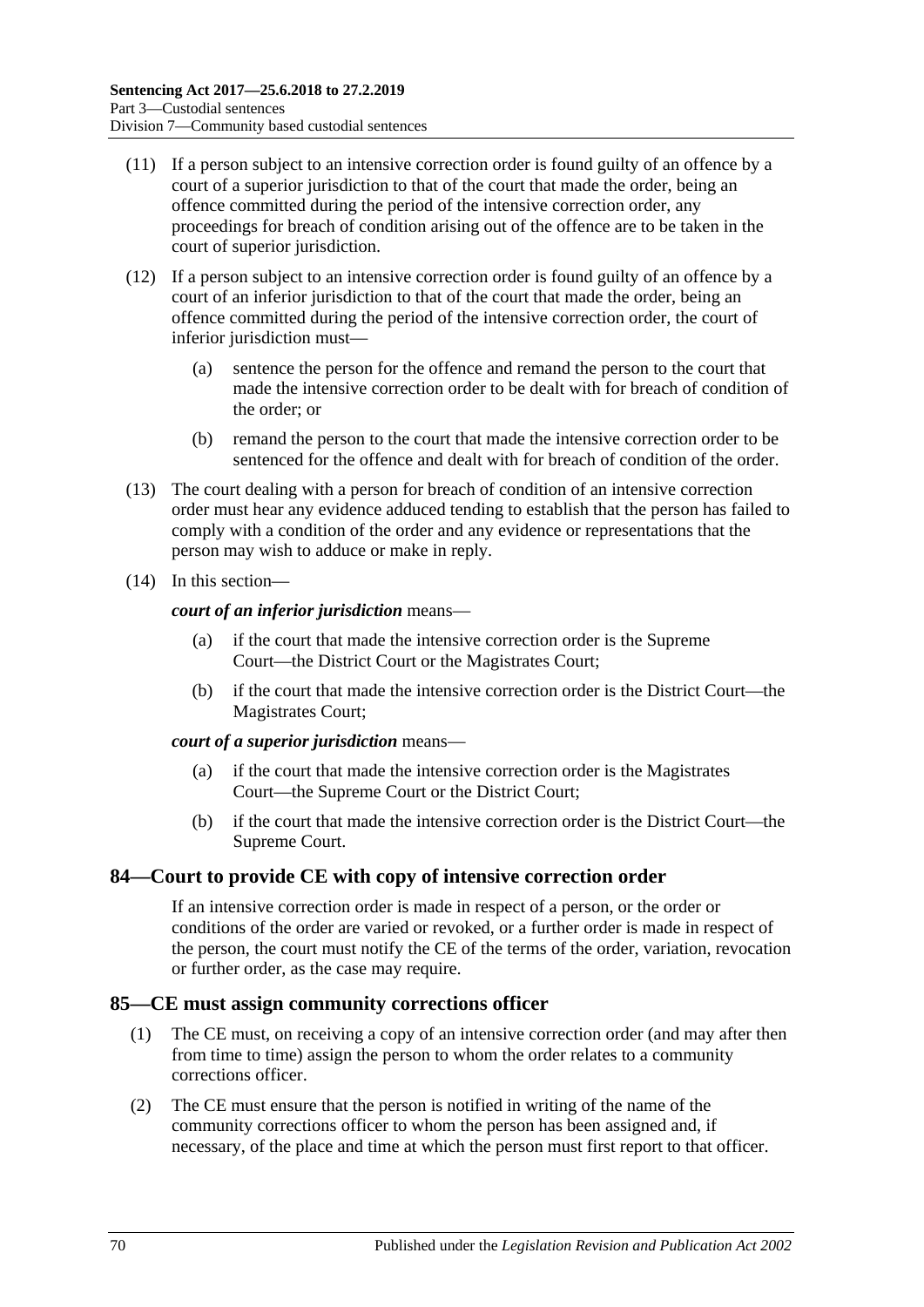(3) It is the duty of a community corrections officer to endeavour to ensure that any person assigned to the officer complies with the conditions of the order.

# **86—Provisions relating to community service**

- (1) The following provisions apply to an intensive correction order that includes a condition requiring the performance of community service:
	- (a) the court must specify the number of hours of community service to be performed by the person to whom the sentence relates, being not less than 15 or more than 300;
	- (b) the court must not specify a number of hours of community service to be performed by a person who is already performing, or is liable to perform, community service, where the aggregate of that number and the number of hours previously specified would exceed 300;
	- (c) the court must specify a period, not exceeding 18 months, within which the community service is to be performed;
	- (d) the person is required to report to a specified place not later than 2 working days after the date of the order unless, within that period, the person receives a notice from the CE to the contrary;
	- (e) the person is required to perform community service for not less than 4 hours each week and on such day, or days, as the community corrections officer to whom the person is assigned may direct;
	- (f) the person may not, except in circumstances approved by the Minister for Correctional Services, be required to perform community service for a continuous period exceeding 7.5 hours;
	- (g) if on any day a period of community service is to exceed 4 continuous hours, the next hour must be a meal break;
	- (h) the person may not be required to perform community service at a time that would interfere with the person's remunerated employment or with a course of training or instruction relating to, or likely to assist the person to obtain, remunerated employment, or that would cause unreasonable disruption of the person's commitments in caring for the person's dependants;
	- (i) the person may not be required to perform community service at a time that would cause the person to offend against a rule of a religion that the person practises;
	- (j) the attendance of the person at any educational or recreational course of instruction approved by the Minister for Correctional Services will be taken to be performance of community service;
	- (k) the person will not be remunerated for the performance of community service under the order;
	- (l) the person must obey the lawful directions of the community corrections officer to whom the person is assigned.
- (2) This section does not apply in relation to the performance of community service by a youth.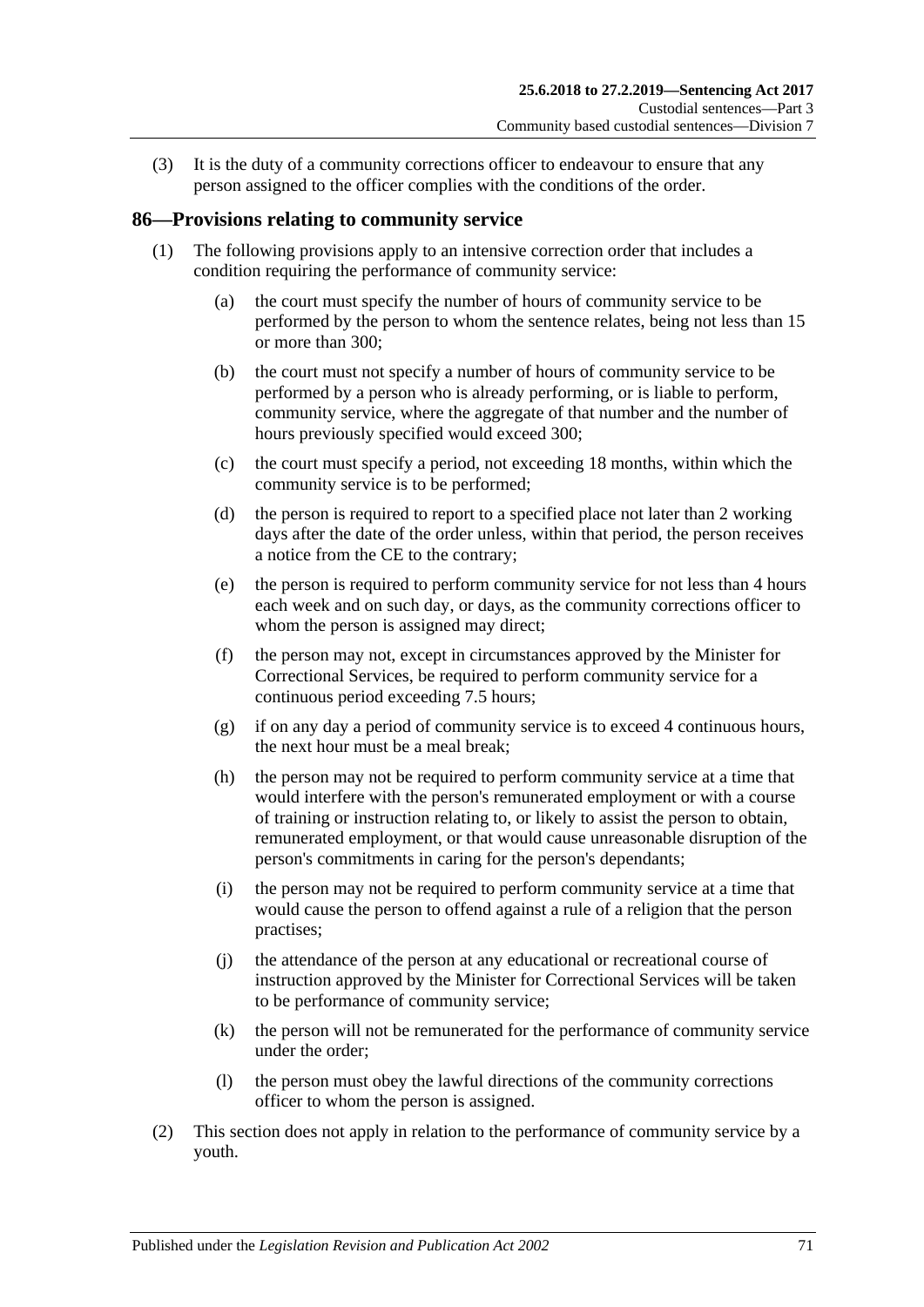# <span id="page-71-0"></span>**87—Court to be notified if suitable community service placement not available**

- (1) If the CE, on being notified that a court has included in an intensive correction order a condition requiring the performance of community service, is of the opinion that suitable community service work cannot be found for the defendant, whether because of the defendant's physical or mental disability, the location of the defendant, or for some other reason, the CE must notify the court in writing of that fact.
- (2) On receiving a notification under [subsection](#page-71-0) (1), the court may revoke the condition or discharge the intensive correction order (as the case may be) and may require the defendant to appear before the court for further order.

# **88—Community corrections officer to give reasonable directions**

- (1) A community corrections officer responsible for supervising a person in the community under this Subdivision—
	- (a) must give reasonable directions to the person requiring the person to report to the officer on a regular basis; and
	- (b) may give reasonable directions to the person—
		- (i) requiring the person to notify the officer of any change in the person's place of residence or employment; or
		- (ii) requiring the person to reside, or not to reside, in any particular place or area or with any particular person; or
		- (iii) requiring the person to take up, or not to take up, any particular employment, to be punctual in reporting to work or not to give up some particular employment; and
	- (c) may give the person other directions of a kind authorised by the Minister for Correctional Services, either generally or in relation to that person.
- (2) If the person is required to perform community service as a condition of an intensive correction order, the community corrections officer may also give reasonable directions to the person—
	- (a) requiring the person to report to a community service centre or other place at certain times; or
	- (b) requiring the person to perform certain projects or tasks as community service; or
	- (c) requiring the person to undertake or participate in courses of instruction at a community service centre or other place; or
	- (d) requiring the person to behave in a particular manner while undertaking community service.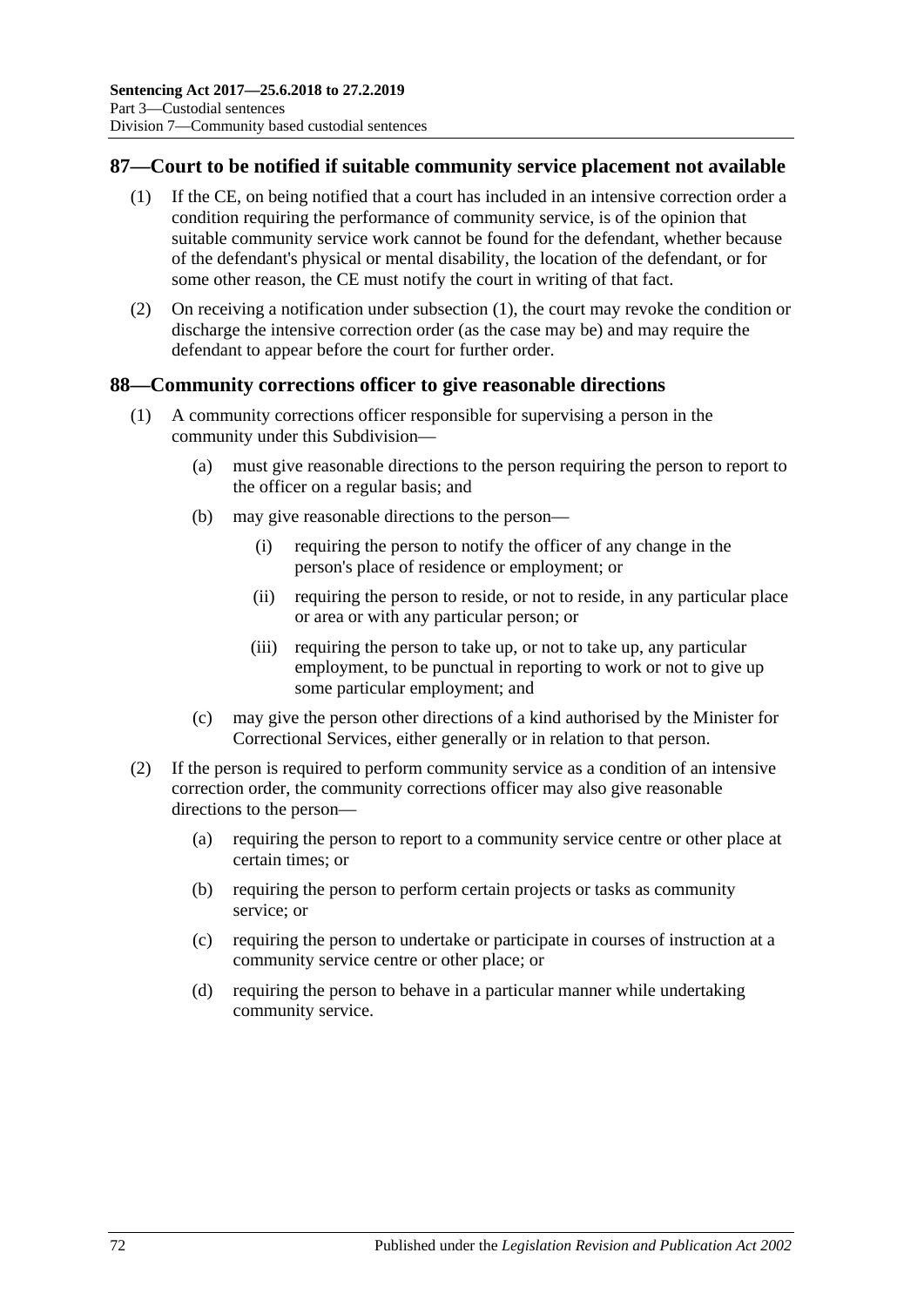## **89—Power of Minister in relation to default in performance of community service**

- <span id="page-72-0"></span>(1) If the Minister for Correctional Services is satisfied that a person who is required to perform community service as a condition of an intensive correction order has failed to obey a direction given by the community corrections officer to whom the person is assigned, the Minister may, instead of commencing proceedings for breach of order, by notice in writing served personally, increase the number of hours of community service that the person is required to perform.
- (2) If the Minister increases the hours of community service to be performed under a condition of an intensive correction order, the order will be taken to have been amended accordingly.
- (3) The number of hours of community service may not be increased under [subsection](#page-72-0) (1) by more than 24 in aggregate, but such an increase may be made despite the fact that its effect is to increase the total number of hours to be performed beyond the normal limit.
- (4) If the Minister for Correctional Services is satisfied that a person has failed to comply with a condition of an intensive correction order requiring performance of community service, the Minister may, by notice in writing served personally or by post, suspend the operation of the order until proceedings for breach of the intensive correction order have been determined.

## **90—Apprehension and detention of person subject to intensive correction order without warrant**

- (1) If the CE suspects on reasonable grounds that a person subject to an intensive correction order has breached a condition of the order, the person may be apprehended, without warrant, by a police officer or community corrections officer and detained in custody for the purposes of proceedings relating to the suspected breach under [section](#page-67-0) 83 before the court that imposed the order.
- (2) [Section](#page-68-0) 83(9) to [\(11\)](#page-69-0) (inclusive) apply to a person apprehended under this section as if the person were arrested pursuant to a warrant issued under [section](#page-67-0) 83.

## **91—Offence to contravene or fail to comply with condition of intensive correction order**

A person subject to an intensive correction order who contravenes or fails to comply with a condition of the order is guilty of an offence.

Maximum penalty: \$2 500 or imprisonment for 6 months.

### **Subdivision 3—General**

### **92—Court may direct person to surrender firearm etc**

- (1) This section applies to the following persons:
	- (a) a person subject to a home detention order under [Subdivision](#page-56-0) 1;
	- (b) a person subject to an intensive correction order under [Subdivision](#page-64-0) 2.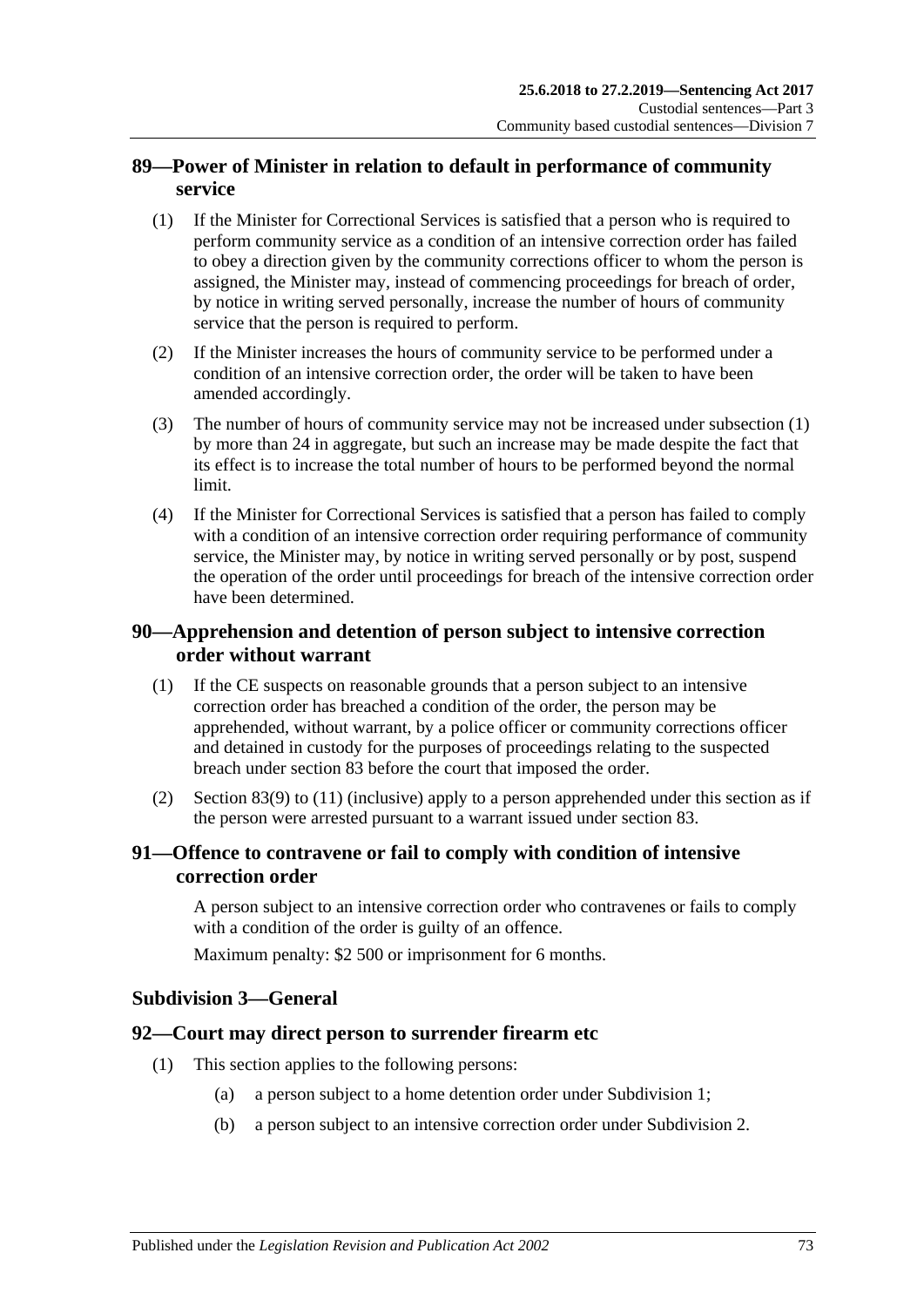- (2) A court may, when imposing a sentence on a person to whom this section applies, direct the person to immediately surrender at a police station specified by the court any firearm, ammunition or part of a firearm owned or possessed by the person.
- (3) No criminal liability attaches to a person to the extent that the person is complying with a direction under this section.
- (4) The Commissioner of Police must deal with any surrendered firearm, ammunition or part of a firearm in accordance with the scheme set out in the regulations.
- (5) No compensation is payable by the Crown or any other person in respect of the exercise of a function or power under this section.
- (6) The regulations may provide for the payment, recovery or waiver of fees in respect of this section.

## **Division 8—Effect of imprisonment for contempt**

### **93—Effect of imprisonment for contempt**

If a person is imprisoned for contempt of court—

- (a) any sentence of imprisonment that the person has not yet begun to serve (and any non-parole period in respect of that sentence) will not commence until the expiry of the period of imprisonment for contempt; and
- (b) any sentence of imprisonment that the person is then serving (and any non-parole period in respect of that sentence) ceases to run for the period of imprisonment for contempt.

## **Part 4—Other community based sentences**

## **Division 1—Purpose, interpretation and application**

### **94—Purpose of Part**

The purpose of this Part is to provide a court with an option to impose a non-custodial community based sentence on a defendant.

### **95—Interpretation and application of Part**

- (1) In this Part, a reference to a *bond under this Act* is a reference to a bond under [section](#page-74-0) 96 or [97,](#page-77-0) as the case requires.
- <span id="page-73-0"></span>(2) The powers vested in a court by this Part—
	- (a) are exercisable despite the fact that an Act prescribes a minimum penalty; but
	- (b) are not exercisable in relation to—
		- (i) murder or treason; or
		- (ii) any other offence in respect of which an Act expressly prohibits the reduction, mitigation or substitution of penalties or sentences.
- (3) In [subsection](#page-73-0) (2)—

*Act* includes a statutory instrument.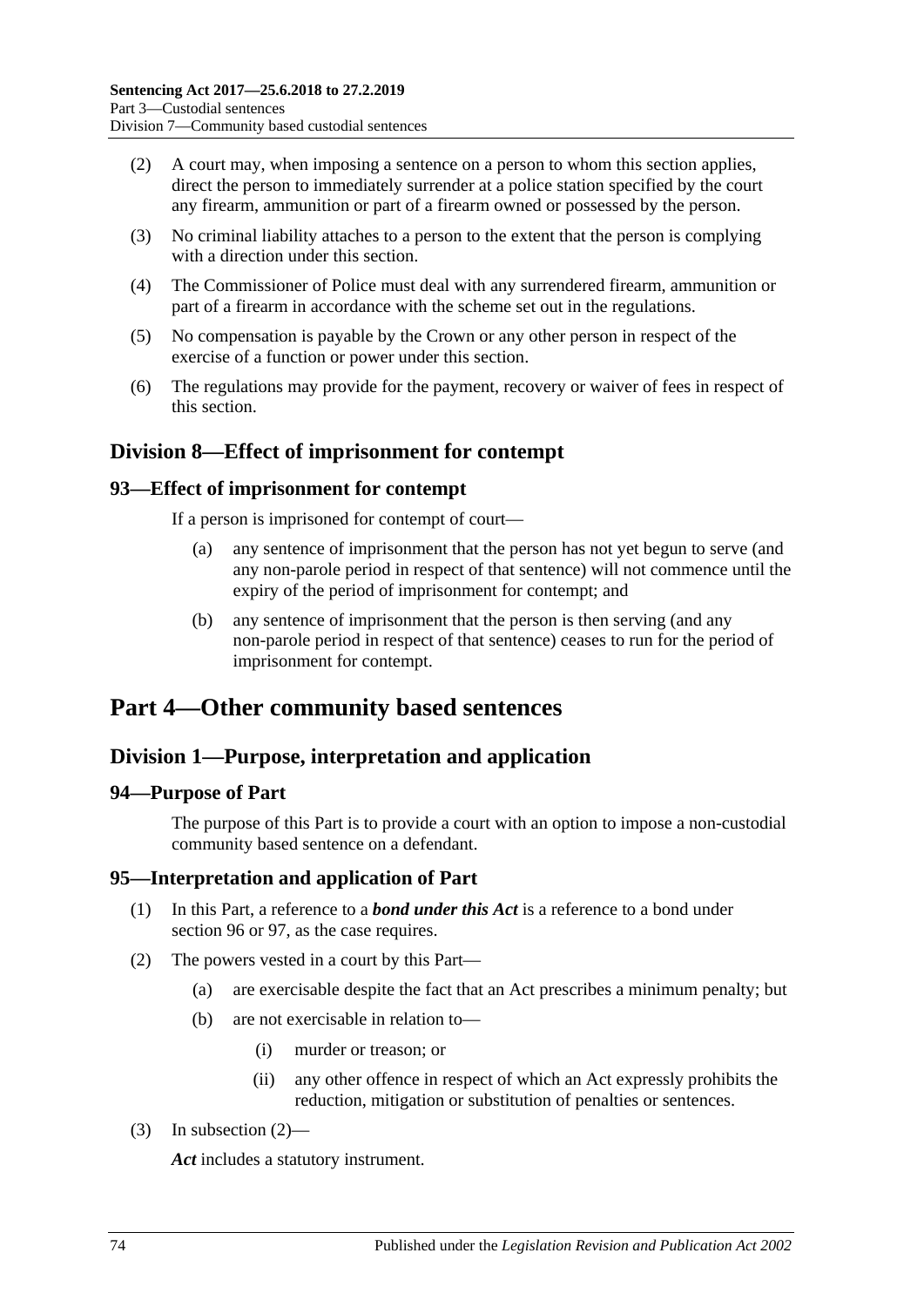## **Division 2—Bonds, community service and supervision in community**

### <span id="page-74-3"></span><span id="page-74-0"></span>**96—Suspension of imprisonment on defendant entering into bond**

- (1) Subject to this section, if a court has imposed a sentence of imprisonment on a defendant, the court may, if it thinks that good reason exists for doing so, suspend the sentence on condition that the defendant enter into a bond—
	- (a) to be of good behaviour; and
	- (b) to comply with the conditions of the bond referred to in [subsection](#page-74-1) (2); and
	- (c) to comply with any other conditions of the bond as the court thinks appropriate and specifies in the bond.
- <span id="page-74-8"></span><span id="page-74-1"></span>(2) Subject to this Act, a bond under this section is subject to the following conditions:
	- (a) a condition prohibiting the defendant from possessing a firearm or ammunition or any part of a firearm;
	- (b) a condition requiring the defendant to submit to such tests (including testing without notice) for gunshot residue as may be reasonably required by a person or class of persons or body specified by the court.
- <span id="page-74-4"></span><span id="page-74-2"></span>(3) A sentence of imprisonment may not be suspended under this section if the defendant is being sentenced—
	- (a) to a sentence of imprisonment that is to be served cumulatively on another term of imprisonment, or concurrently with another term of imprisonment then being served, or about to be served, by the defendant; or
	- (b) as an adult to a period of imprisonment of 2 years or more for a prescribed designated offence; or
	- (c) as an adult for a serious and organised crime offence or specified offence against police; or
	- (d) as an adult for a designated offence and, during the 5 year period immediately preceding the date on which the relevant offence was committed, a court has suspended a sentence of imprisonment or period of detention imposed on the defendant for a designated offence.
- <span id="page-74-7"></span><span id="page-74-6"></span><span id="page-74-5"></span>(4) Despite [subsection](#page-74-2)  $(3)(a)$ , if the period of imprisonment to which a defendant is liable under 1 or more sentences is more than 3 months but less than 12 months, the sentencing court may, by order—
	- (a) direct that the defendant serve a specified period (being not less than 1 month) of the imprisonment in prison; and
	- (b) suspend the remainder of the sentence on condition that the defendant enter into a bond of a kind described in [subsection](#page-74-3) (1) that will have effect on the defendant's release from prison.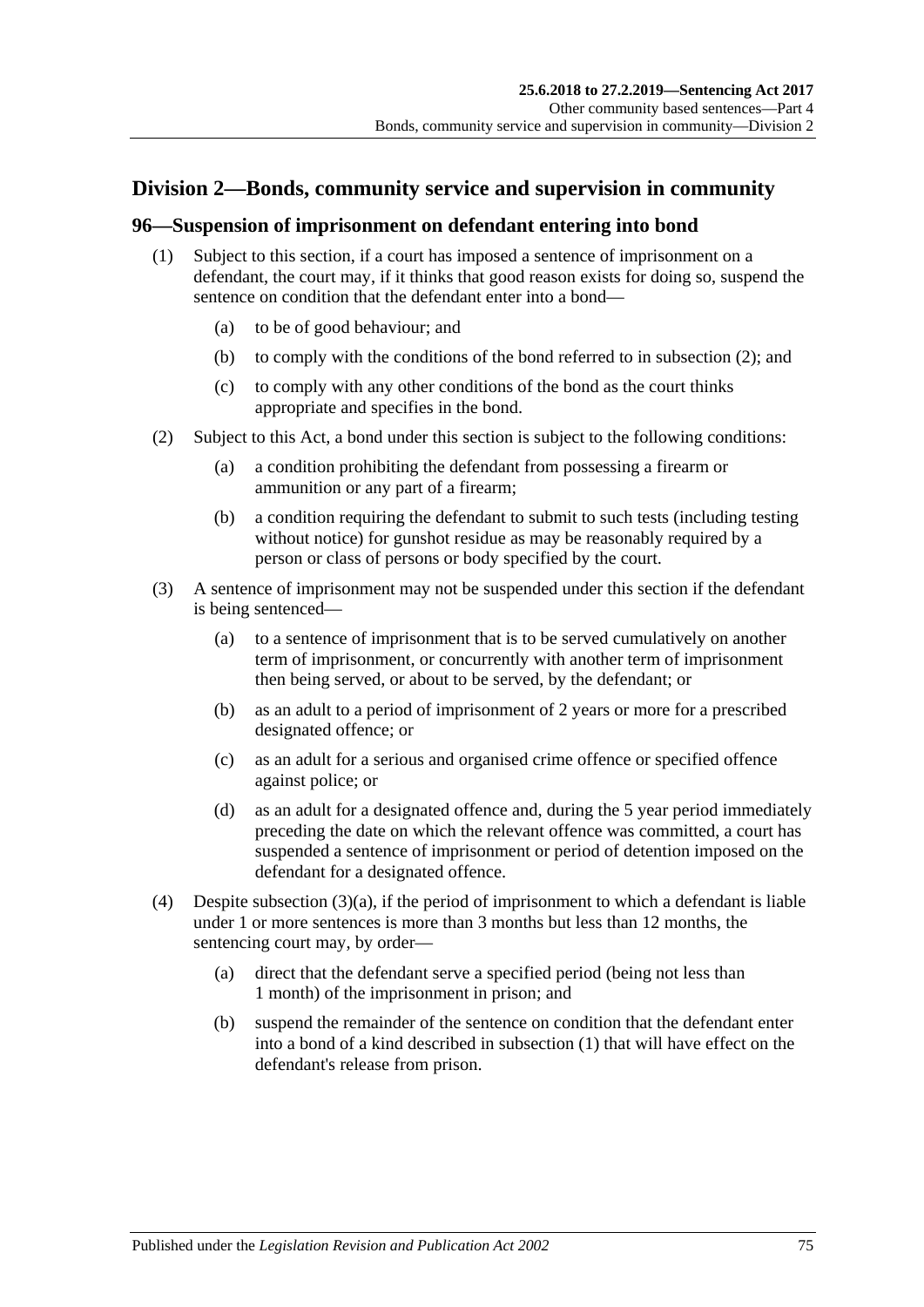- <span id="page-75-0"></span>(5) Despite [subsection](#page-74-4) (3)(b), if a defendant is being sentenced as an adult to a period of imprisonment of 2 years or more for a prescribed designated offence, the sentencing court may, by order—
	- (a) direct that the defendant serve a specified period of the imprisonment in prison (which, if a non-parole period has been fixed in respect of the defendant, must be a period that is one-fifth of the non-parole period fixed); and
	- (b) suspend the remainder of the sentence on condition that the defendant enter into a bond of a kind described in [subsection](#page-74-3) (1) that will have effect on the defendant's release from prison.
- (6) Despite [subsection](#page-74-5)  $(3)(c)$  and  $(d)$ , the court may, if satisfied that exceptional circumstances exist for doing so—
	- (a) suspend a sentence of imprisonment imposed on a defendant for a serious and organised crime offence or specified offence against police, or for a designated offence in the circumstances described in [subsection](#page-74-6) (3)(d), on condition that the defendant enter into a bond of a kind described in [subsection](#page-74-3) (1); or
	- (b) make an order under [subsection](#page-74-7) (4) in respect of a defendant being sentenced for a serious and organised crime offence or specified offence against police, or for a designated offence in the circumstances described in [subsection](#page-74-6)  $(3)(d)$ , if the period of imprisonment to which the defendant is liable under 1 or more sentences is more than 3 months but less than 12 months.
- (7) If the court suspends a sentence of imprisonment under this section on the ground that, because of the defendant's ill health, disability or frailty, it would be unduly harsh for the defendant to serve any time in prison, the court may, in addition to any other conditions included in the bond, include a condition (a *home detention condition*) requiring the defendant to reside in a specified place and to remain at that place for a specified period of no more than 12 months, not leaving it except for 1 of the following purposes:
	- (a) remunerated employment;
	- (b) necessary medical or dental treatment for the defendant;
	- (c) averting or minimising a serious risk of death or injury (whether to the defendant or some other person);
	- (d) any other purpose approved or directed by the community corrections officer to whom the defendant is assigned,

(and if the court includes a home detention condition it must also include a condition requiring the defendant to be under the supervision of a community corrections officer for at least the same period).

(8) If a probationer under a bond entered into under this section complies with the conditions of the bond, the sentence of imprisonment is, on the expiration of the bond, wholly extinguished.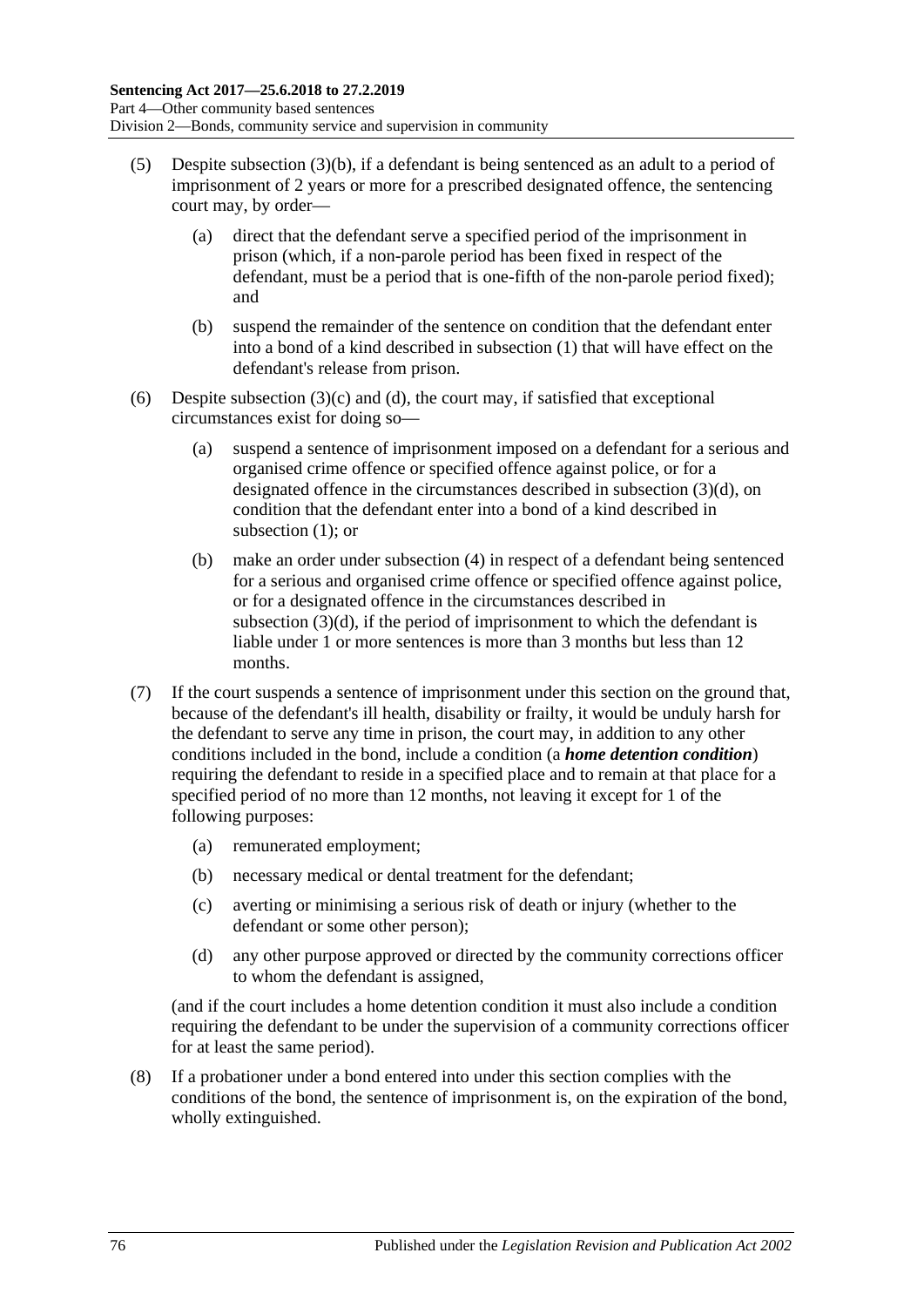(9) In this section—

*designated offence* means any of the following offences under the *[Criminal Law](http://www.legislation.sa.gov.au/index.aspx?action=legref&type=act&legtitle=Criminal%20Law%20Consolidation%20Act%201935)  [Consolidation Act](http://www.legislation.sa.gov.au/index.aspx?action=legref&type=act&legtitle=Criminal%20Law%20Consolidation%20Act%201935) 1935*:

- (a) an offence under section 12, 12A, 13 or 13A;
- (b) an offence under section 19;
- (c) an offence under section 19AA;
- (d) an offence under section 19AC;
- (e) an offence under section 19A;
- (f) an offence under section 23 or 24;
- (g) an offence under section 29A;
- (h) an offence under section 39;
- (i) an offence under section 48, 48A, 49, 50, 56, 58 or 59;
- (j) an offence under section 137;
- (k) an offence under section 170;
- (l) an offence under section 270B if the offence against the person to which that section applies is a relevant offence referred to in a preceding paragraph;

*prescribed designated offence* means an offence under section 13 or 23 of the *[Criminal Law Consolidation Act](http://www.legislation.sa.gov.au/index.aspx?action=legref&type=act&legtitle=Criminal%20Law%20Consolidation%20Act%201935) 1935*;

*serious and organised crime offence* means—

- (a) any of the following offences under the *[Criminal Law Consolidation](http://www.legislation.sa.gov.au/index.aspx?action=legref&type=act&legtitle=Criminal%20Law%20Consolidation%20Act%201935)  Act [1935](http://www.legislation.sa.gov.au/index.aspx?action=legref&type=act&legtitle=Criminal%20Law%20Consolidation%20Act%201935)*:
	- (i) an offence under section 83E;
	- (ii) an aggravated offence under section 172 or 251, where the aggravating circumstances of the offence are the circumstances referred to in section  $5AA(1)(ga)(i)$  or (ii) of that Act;
	- (iii) an offence under section 244 or 245; or
- (b) any of the following offences under the *[Controlled Substances Act](http://www.legislation.sa.gov.au/index.aspx?action=legref&type=act&legtitle=Controlled%20Substances%20Act%201984) 1984*:
	- (i) an offence under section 32(1);
	- (ii) an aggravated offence under section  $32(2)$ ,  $32(2a)$  or  $32(3)$ ;
	- (iii) an offence under section  $33(1)$ ;
	- (iv) an aggravated offence under section  $33(2)$  or  $33(3)$ ;
	- (v) an aggravated offence under section  $33A(1)$ ,  $33A(2)$ ,  $33A(3)$ ,  $33A(4)$ or 33A(5);

#### *specified offence against police* means—

(a) an aggravated offence under section 23(1) or 23(3) of the *[Criminal Law](http://www.legislation.sa.gov.au/index.aspx?action=legref&type=act&legtitle=Criminal%20Law%20Consolidation%20Act%201935)  [Consolidation Act](http://www.legislation.sa.gov.au/index.aspx?action=legref&type=act&legtitle=Criminal%20Law%20Consolidation%20Act%201935) 1935* where the aggravating circumstances of the offence are the circumstances referred to in section 5AA(1)(c) of that Act and the victim is a police officer; or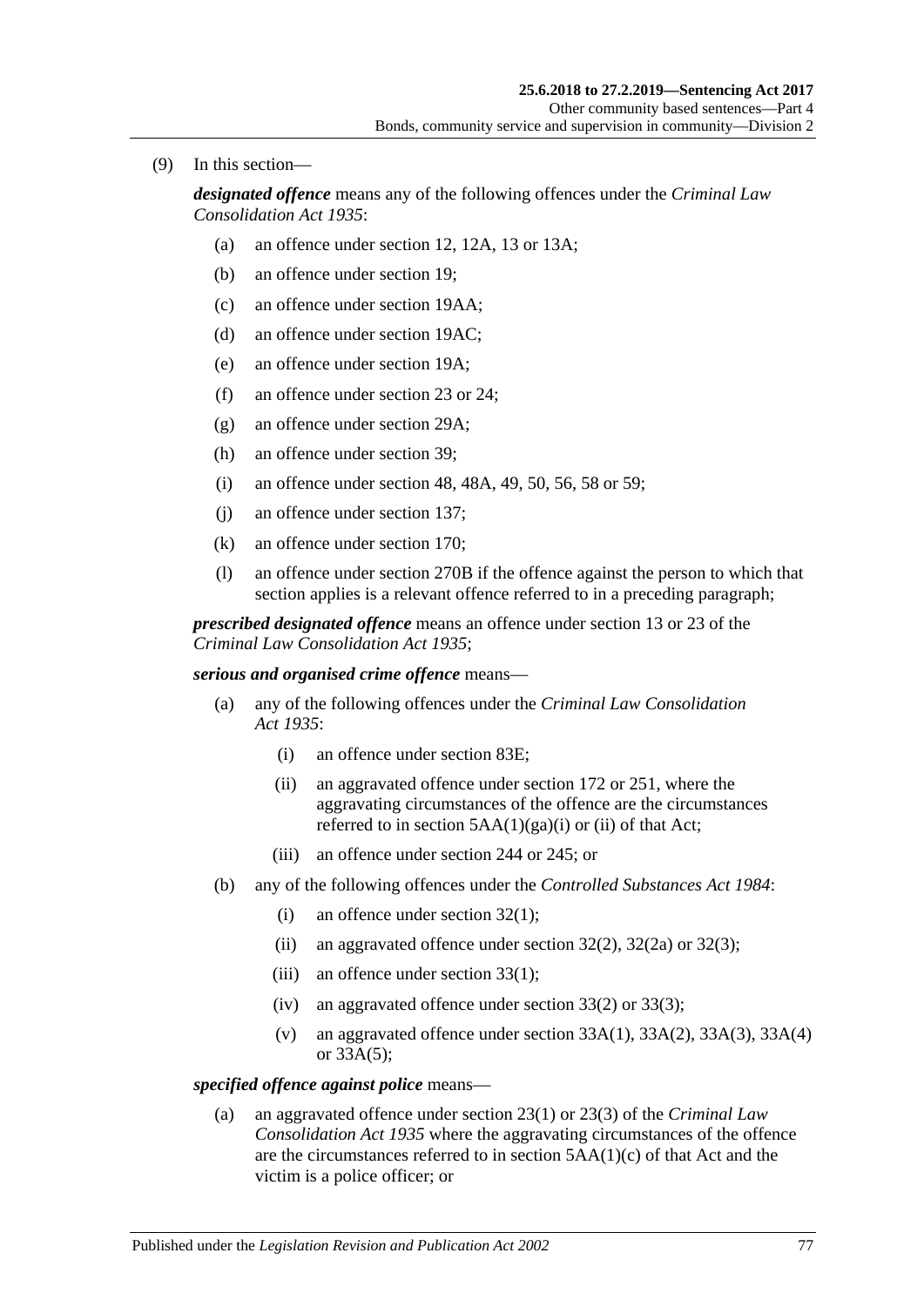- (b) an offence of attempted murder or attempted manslaughter under the *[Criminal Law Consolidation Act](http://www.legislation.sa.gov.au/index.aspx?action=legref&type=act&legtitle=Criminal%20Law%20Consolidation%20Act%201935) 1935* where the victim is a police officer and the offender committed the offence—
	- (i) knowing the victim to be acting in the course of the victim's official duty; or
	- (ii) in retribution for something the offender knows or believes to have been done by the victim in the course of the victim's official duty.

## <span id="page-77-0"></span>**97—Discharge of other defendants on entering into good behaviour bond**

- <span id="page-77-1"></span>(1) If a court finds a person guilty of an offence, the court may, if it thinks that good reason exists for doing so, discharge the defendant with or without recording a conviction, and without imposing any other penalty, on condition that the defendant enter into a bond—
	- (a) to be of good behaviour; and
	- (b) to comply with the other conditions (if any) included in the bond; and
	- (c) if the terms of the bond so require, to appear before the court for sentence, or conviction and sentence, if the defendant fails during the term of the bond to comply with a condition of the bond.
- (2) However, if the defendant is not to be so required to appear before the court, the court cannot impose any conditions under [subsection](#page-77-1) (1)(b).
- (3) If a defendant is discharged on a bond under this section—
	- (a) no fresh prosecution may be commenced in respect of the offence; and
	- (b) the defendant will only be liable to sentence, or conviction and sentence, if the defendant fails to comply with a condition of the bond and the terms of the bond require the defendant to appear before the court for sentencing in that event.

### **98—Conditions of bonds under this Act**

- (1) Subject to this Act, a bond under this Act may include such of the following conditions as the court thinks appropriate and directs be included:
	- (a) a condition requiring the defendant to be under the supervision of a community corrections officer for a specified period;
	- (b) a condition requiring the defendant to reside with a specified person or in a specified place or area;
	- (c) a condition requiring the defendant not to reside with a specified person or in a specified place or area;
	- (d) a condition requiring the defendant to perform a specified number of hours of community service;
	- (e) a condition requiring the defendant to undertake an intervention program;
	- (f) a condition requiring the defendant to undergo medical or psychiatric treatment in accordance with the terms of the bond;
	- (g) a condition requiring the defendant to abstain from drugs of a specified class (including alcohol);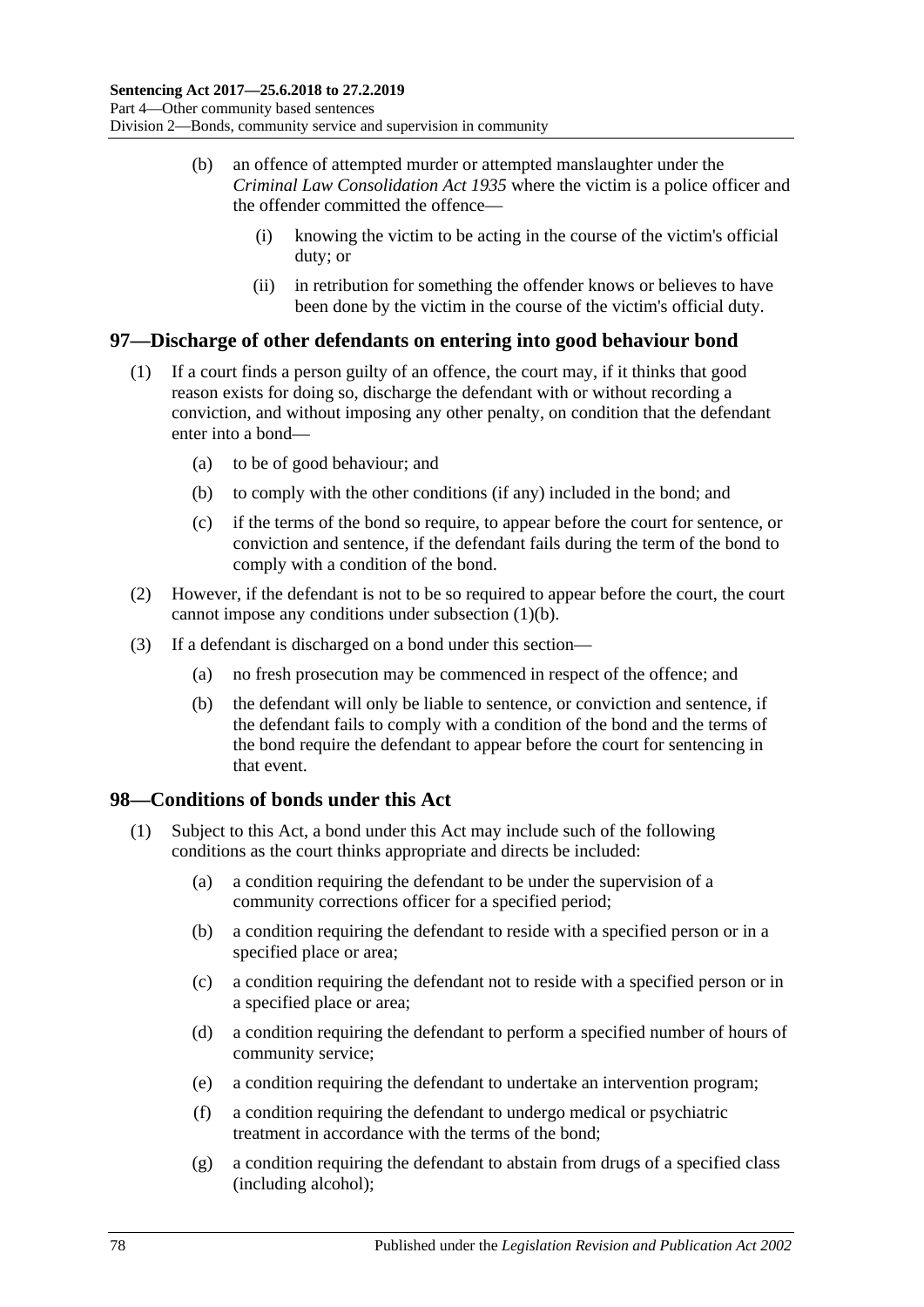- (h) a condition requiring the person to submit to such tests (including testing without notice) relating to drug use as a community corrections officer may reasonably require;
- (i) a condition requiring the defendant—
	- (i) to restore misappropriated property to any person apparently entitled to possession of it; or
	- (ii) to pay compensation of a specified amount to any person for injury, loss or damage resulting from the offence;
- (j) a condition requiring the defendant to attend and complete, within the term of the bond or such lesser period as the court may specify, a specified education program approved by the Attorney-General for the offence of which the defendant has been found guilty;
- (k) a condition requiring the defendant to comply with—
	- (i) regulations (if any) made for the purposes of this section; or
	- (ii) the lawful directions of the CE;
- (l) any other condition that the court thinks appropriate and specifies in the bond.
- (2) A court must not include a condition (whether under this or any other section) requiring the defendant to reside with a specified person or in a specified place unless the court is satisfied that accommodation is available for the defendant with that person or in that place and that the accommodation is suitable in all the circumstances.
- (3) A court must not include a condition requiring the defendant to undergo specified medical or psychiatric treatment unless it is satisfied that treatment of the nature specified in the bond has been recommended for the defendant by a legally qualified medical practitioner and is available to the defendant.
- (4) The following provisions apply in relation to an education program approved or to be approved for the purposes of this section:
	- (a) the Attorney-General may approve such a program unconditionally or subject to such conditions as the Attorney-General thinks fit and specifies in the instrument of approval;
	- (b) the Attorney-General may, by written notice to the program provider, revoke an approval or vary the conditions of an approval;
	- (c) any fees for undertaking an approved education program are to be borne by the defendant, subject to any relief from payment given by the program provider in accordance with conditions imposed by the Attorney-General under this subsection.
- (5) Before the court imposes a condition requiring a defendant to undertake an intervention program, the court must satisfy itself that—
	- (a) the defendant is eligible for the services to be included on the program in accordance with applicable eligibility criteria (if any); and
	- (b) the services are available for the defendant at a suitable time and place.
- (6) The court may make appropriate orders for assessment of a defendant to determine—
	- (a) a form of intervention program that is appropriate for the defendant; and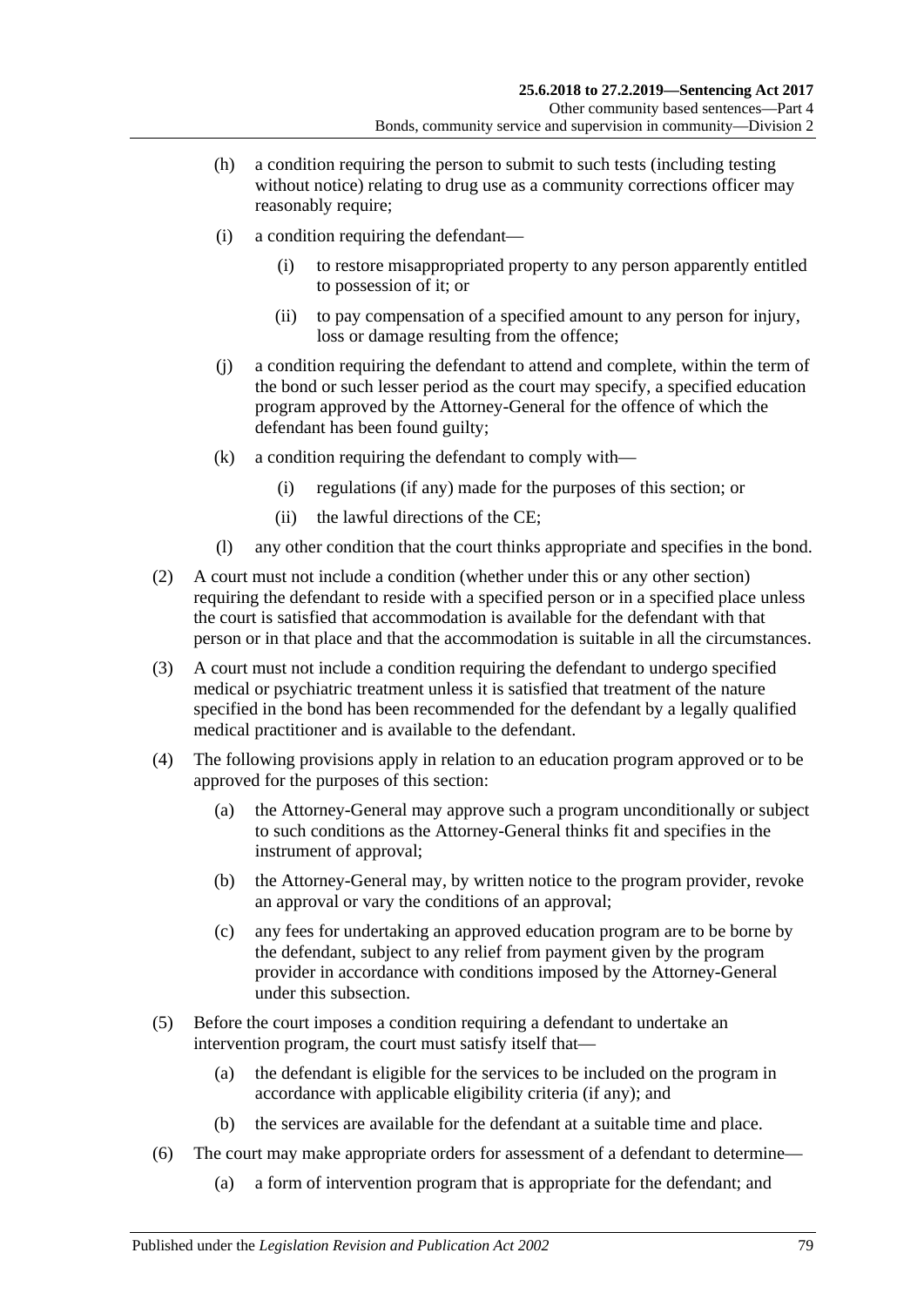(b) the defendant's eligibility for the services included on the program,

and may release the defendant on bail on condition that the defendant undertake the assessment as ordered.

- (7) A certificate apparently signed by—
	- (a) an intervention program manager as to—
		- (i) whether the services to be included on an intervention program are available for a particular person and, if so, when and where they will be available; or
		- (ii) whether a particular person is eligible for the services to be included on the program; or
	- (b) a case manager as to whether a particular person has complied with conditions regulating the person's participation in an intervention program,

is admissible as evidence of the matter so certified.

#### **99—Term of bond**

Subject to this Act, a bond under this Act is effective for the term that is specified in the bond.

#### **100—Guarantors etc**

- (1) If the court thinks it appropriate—
	- (a) a bond under this Act may oblige the defendant to pay a sum specified in the bond in the event of non-compliance with a condition of the bond; and
	- (b) the court may require the defendant to find 1 or more guarantors of such an obligation.
- $(2)$  A court—
	- (a) may require a defendant to find 1 or more persons to guarantee the defendant's compliance with the conditions of the bond; and
	- (b) if such a requirement is made, must specify the amount that any such guarantor will be liable to pay in the event of the defendant's non-compliance with a condition of the bond.

#### **101—Court may direct person to surrender firearm etc**

- (1) A probative court may, in relation to a bond that is subject to the condition imposed by section [96\(2\)\(a\),](#page-74-8) direct the probationer to immediately surrender at a police station specified by the court any firearm, ammunition or part of a firearm owned or possessed by the probationer.
- (2) No criminal liability attaches to a person to the extent that the person is complying with a direction under this section.
- (3) The Commissioner of Police must deal with any surrendered firearm, ammunition or part of a firearm in accordance with the scheme set out in the regulations.
- (4) No compensation is payable by the Crown or any other person in respect of the exercise of a function or power under this section.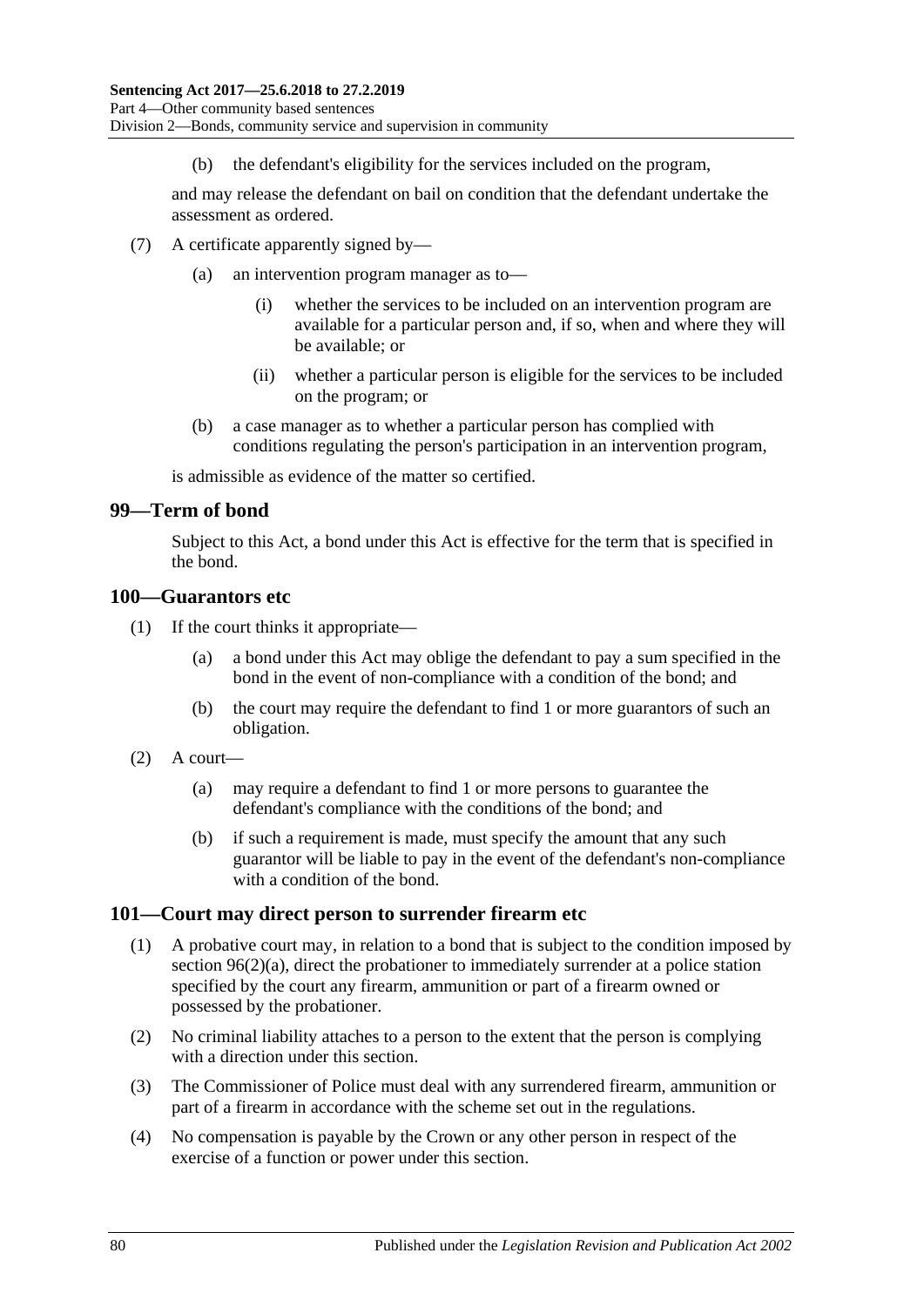(5) The regulations may provide for the payment, recovery or waiver of fees in respect of this section.

## **102—Court to provide CE with copy of court order**

If a defendant enters into a bond under this Act, the conditions of a bond are varied, the term of a bond is extended, or a bond is discharged, the court must notify the CE of the terms of the bond, variation or extension, or of the discharge, as the case may require.

### <span id="page-80-0"></span>**103—Variation or discharge of bond**

- (1) A probative court may, on the application of a probationer or the Minister for Correctional Services, vary or revoke a condition of a bond under this Act.
- (2) If, on an application for variation under [subsection](#page-80-0) (1), a probative court extends, beyond the term of the bond, the period within which community service is to be performed by the probationer, the term of the bond is extended accordingly, despite the fact that the term, as so extended, exceeds 3 years.
- (3) A probative court cannot extend the period within which community service is to be performed by more than 6 months.
- (4) A probative court may only vary or revoke the conditions imposed by [section](#page-74-1) 96(2) on a bond if the court is satisfied, by evidence given on oath, that—
	- (a) there are cogent reasons to do so; and
	- (b) the possession of a firearm, ammunition or part of a firearm by the probationer does not represent an undue risk to the safety of the public.
- (5) Subject to [subsection](#page-80-1) (6), if the Minister for Correctional Services is satisfied, on the application of a probationer—
	- (a) that it is no longer necessary for the probationer to remain under supervision; and
	- (b) that it would not be in the best interests of the probationer to remain under supervision,

the Minister may, by instrument in writing, waive the obligation of the probationer to comply any further with the condition requiring supervision.

- <span id="page-80-1"></span>(6) The Minister for Correctional Services must, before deciding whether to waive the obligation of a probationer to comply any further with a condition requiring supervision, take into account the likely impact on a victim to which this subsection applies if the probationer is no longer required to remain under supervision.
- (7) [Subsection](#page-80-1) (6) applies to a victim in respect of whom a victim impact statement was provided to the sentencing court when the probationer was sentenced.
- (8) If a probative court is satisfied, on the application of a probationer, that it is no longer necessary for the probationer to remain subject to the bond, the court may, by order, discharge the bond.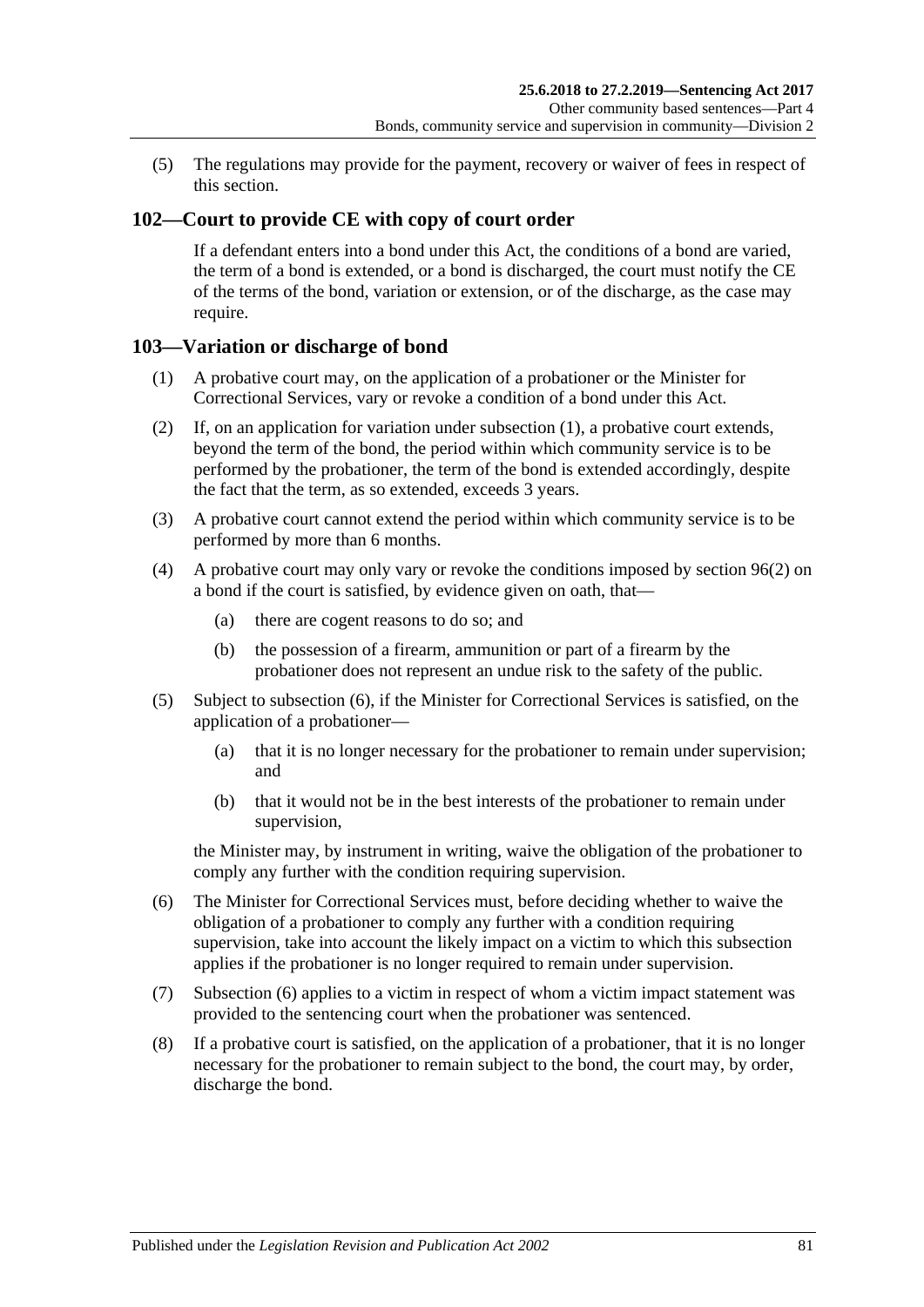## **104—Court to be notified if suitable community service placement not available**

- <span id="page-81-0"></span>(1) If the CE, on being notified that a court has made an order for community service or included in a bond a condition requiring the performance of community service, is of the opinion that suitable community service work cannot be found for the defendant, whether because of the defendant's physical or mental disability, the location of the defendant, or for some other reason, the CE must notify the court in writing of that fact.
- (2) On receiving a notification under [subsection](#page-81-0) (1), the court may discharge the community service order or revoke the condition (as the case may be) and may require the defendant to appear before the court for further order.

### <span id="page-81-1"></span>**105—Provisions relating to community service**

- (1) The following provisions apply if a court imposes a sentence of community service, or includes in a bond a condition requiring the performance of community service:
	- (a) the court must specify the number of hours of community service to be performed by the person to whom the sentence relates, being not less than 15 or more than 300;
	- (b) the court must not specify a number of hours of community service to be performed by a person who is already performing, or is liable to perform, community service, where the aggregate of that number and the number of hours previously specified would exceed 300;
	- (c) the court must specify a period, not exceeding 18 months, within which the community service is to be performed;
	- (d) the person is required to report to a specified place not later than 2 working days after the date of the order unless, within that period, the person receives a notice from the CE to the contrary;
	- (e) the person is required to perform community service for not less than 4 hours each week and on such day, or days, as the community corrections officer to whom the person is assigned may direct;
	- (f) the person may not, except in circumstances approved by the Minister for Correctional Services, be required to perform community service for a continuous period exceeding 7.5 hours;
	- (g) if on any day a period of community service is to exceed 4 continuous hours, the next hour must be a meal break;
	- (h) the person may not be required to perform community service at a time that would interfere with the person's remunerated employment or with a course of training or instruction relating to, or likely to assist the person to obtain, remunerated employment, or that would cause unreasonable disruption of the person's commitments in caring for the person's dependants;
	- (i) the person may not be required to perform community service at a time that would cause the person to offend against a rule of a religion that the person practises;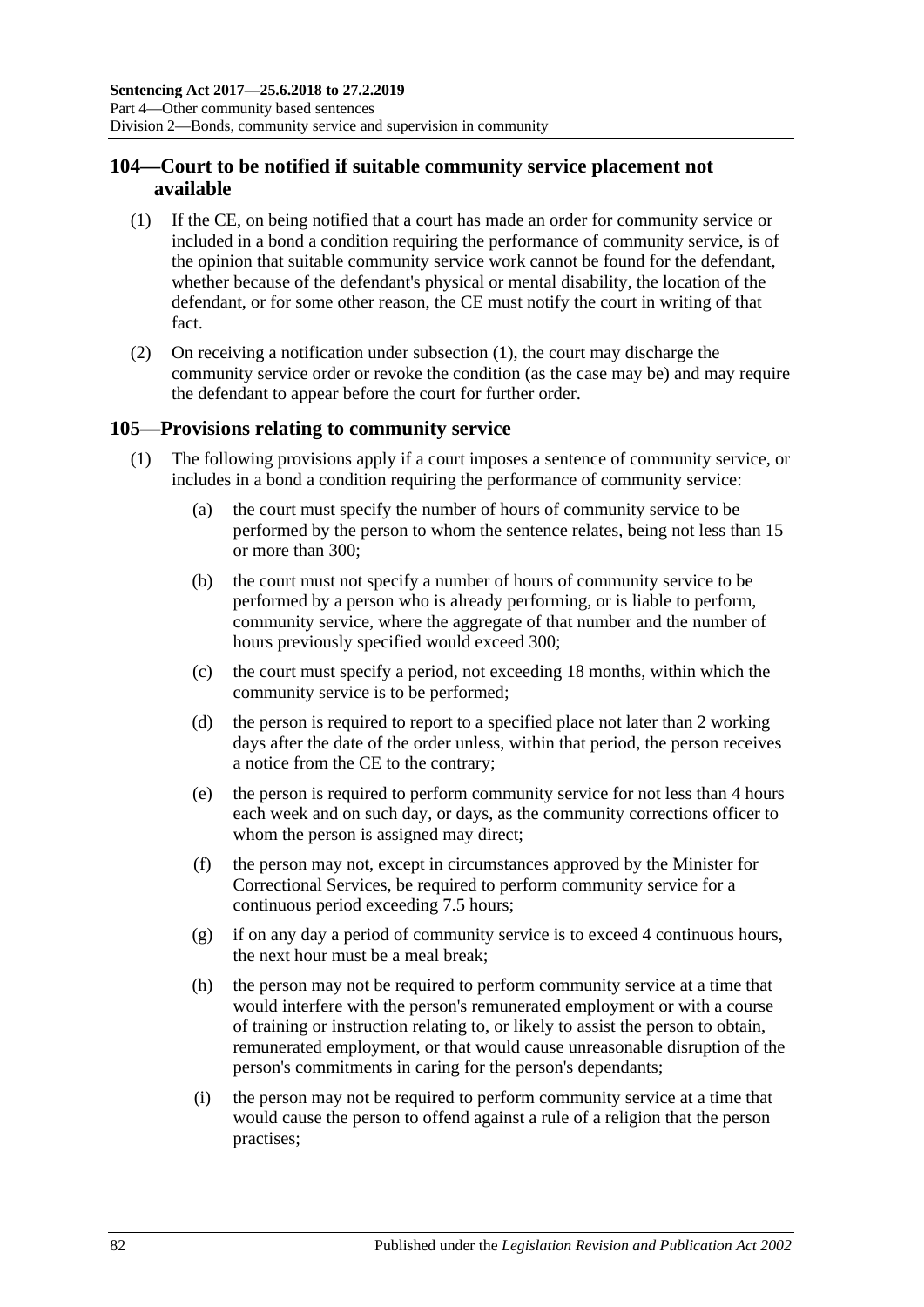- (j) the attendance of the person at any educational or recreational course of instruction approved by the Minister for Correctional Services will be taken to be performance of community service;
- (k) the person will not be remunerated for the performance of community service under the order;
- (l) the person must obey the lawful directions of the community corrections officer to whom the person is assigned.
- (2) This section does not apply in relation to the performance of community service by a youth.

### **106—Provisions relating to supervision in the community**

- (1) A court may, in addition to sentencing a defendant to community service—
	- (a) order that the defendant be under the supervision of a community corrections officer for the duration of the sentence; and
	- (b) make such other orders as the court thinks necessary for securing compliance with this Part.
- (2) The following provisions apply if a court makes an order, or includes a condition in a bond, requiring the person to whom the order or bond relates to be under the supervision of a community corrections officer:
	- (a) the court must, in the case of a probationer, specify the period during which the probationer is to be under supervision;
	- (b) except in the case of a bond with a home detention condition, the person is required to report to a specified place not later than 2 working days after the date of the order or bond unless, within that period, the defendant receives a notice from the CE to the contrary;
	- (c) the person must obey the lawful directions of the community corrections officer to whom the person is assigned;
	- (d) the person must not, during the period of supervision, leave the State for any reason except in accordance with the written permission of the CE.

#### **107—CE must assign community corrections officer**

- (1) The CE must, on receiving a copy of an order or a bond requiring supervision or the performance of community service (and may, after then, from time to time) assign the person to whom the bond or order relates to a community corrections officer.
- (2) The CE must ensure that the person is notified in writing of the name of the community corrections officer to whom the person has been assigned and, if necessary, of the place and time at which the person must first report to that officer.
- (3) It is the duty of a community corrections officer to endeavour to ensure that any person assigned to the officer complies with the conditions of the bond or order.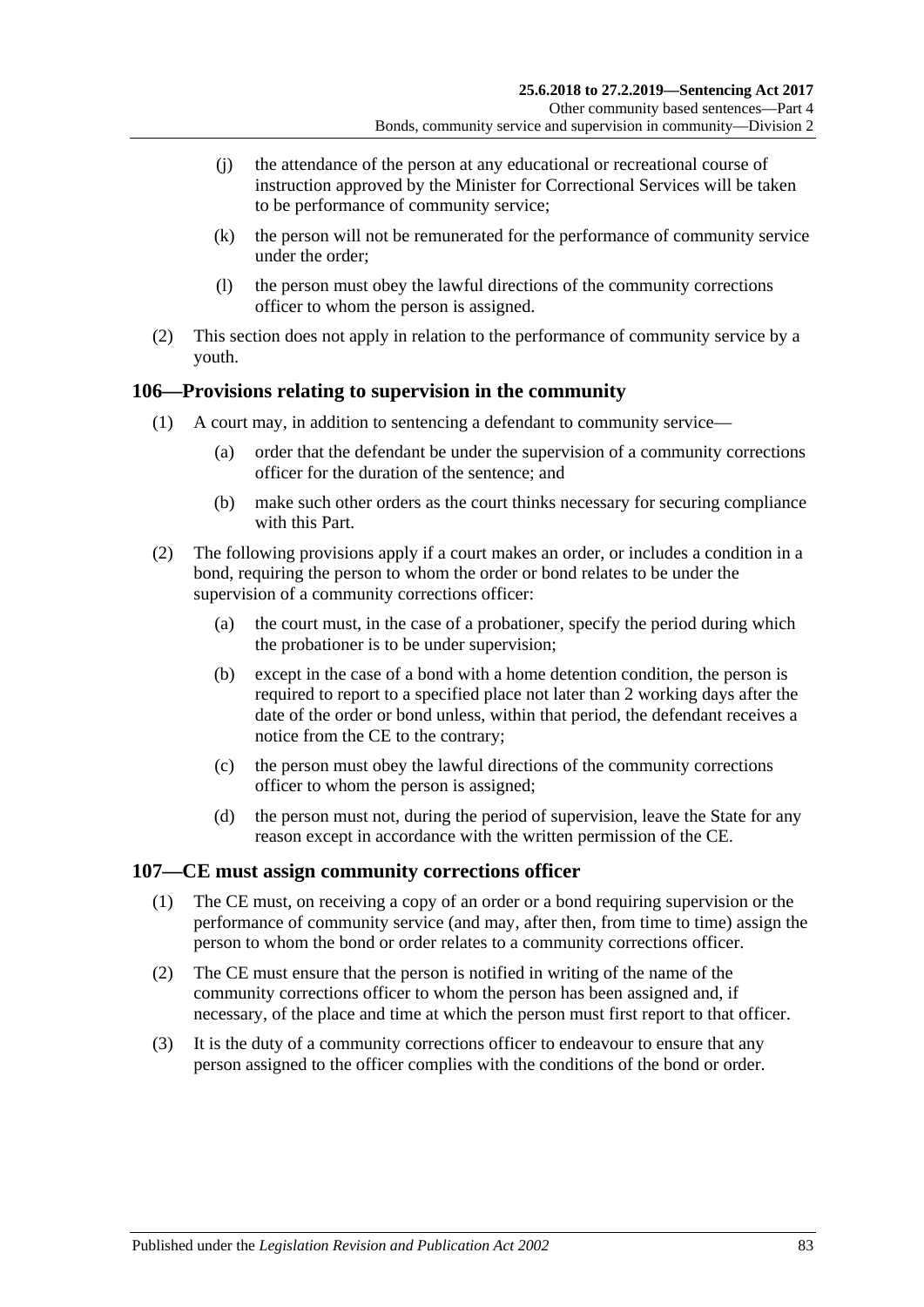### **108—Community corrections officer to give reasonable directions**

- (1) A community corrections officer responsible for supervising a person in the community—
	- (a) must give reasonable directions to the person requiring the person to report to the officer on a regular basis; and
	- (b) may give reasonable directions to the person—
		- (i) requiring the person to notify the officer of any change in the person's place of residence or employment; or
		- (ii) requiring the person to reside, or not to reside, in any particular place or area or with any particular person; or
		- (iii) requiring the person to take up, or not to take up, any particular employment, to be punctual in reporting to work or not to give up some particular employment; and
	- (c) may give the person other directions of a kind authorised by the Minister for Correctional Services, either generally or in relation to that person.
- (2) If the person is required to perform community service, the community corrections officer may also give reasonable directions to the person—
	- (a) requiring the person to report to a community service centre or other place at certain times; or
	- (b) requiring the person to perform certain projects or tasks as community service; or
	- (c) requiring the person to undertake or participate in courses of instruction at a community service centre or other place; or
	- (d) requiring the person to behave in a particular manner while undertaking community service.

### **109—Powers of community corrections officer relating to probationers on home detention**

- (1) A community corrections officer may, at any time—
	- (a) enter or telephone the residence of a probationer who is subject to a bond with a home detention condition; or
	- (b) telephone the probationer's place of employment or any other place at which the probationer is permitted or required to attend; or
	- (c) question any person who is at that residence or place as to the whereabouts of the probationer,

for the purposes of ascertaining whether or not the probationer is complying with the home detention condition.

- (2) A person must not—
	- (a) hinder a community corrections officer in the exercise of powers under this section; or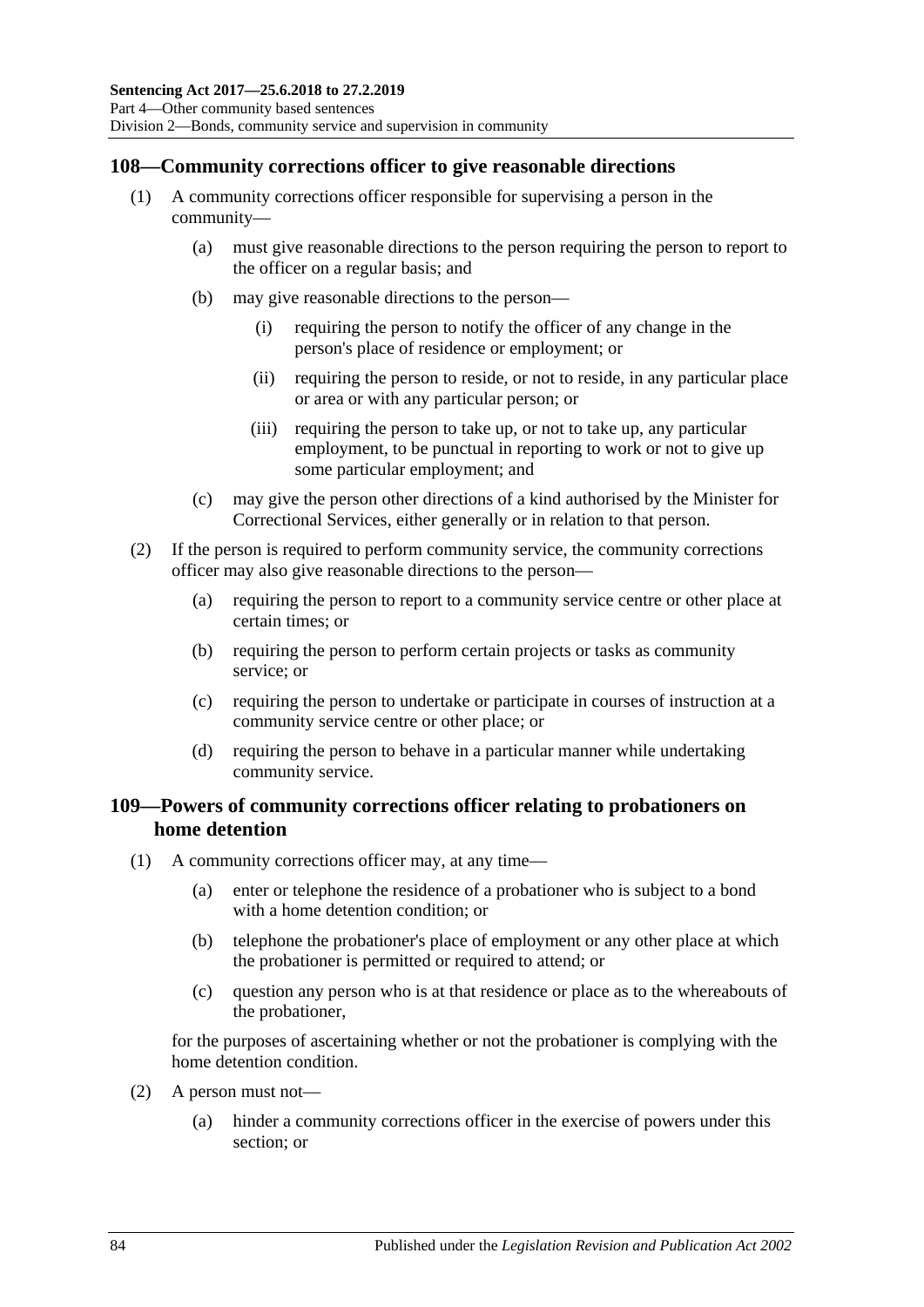(b) fail to answer truthfully any question put to the person by a community corrections officer under those powers.

Maximum penalty: \$2 500.

- <span id="page-84-0"></span>(3) A community corrections officer or a police officer who believes on reasonable grounds that a probationer who is subject to a bond with a home detention condition is contravening, has contravened, or is about to contravene, that condition of the bond may arrest the probationer without warrant and take the probationer to the nearest police station at which facilities are continuously available for the probationer's care and custody.
- (4) A probationer arrested under [subsection](#page-84-0) (3) must be brought as soon as practicable before the sentencing court to be dealt with for breach of bond.

## <span id="page-84-1"></span>**110—Variation of community service order**

- (1) If, on the application of a person required to perform community service under a bond or an order of a court, the Minister for Correctional Services is satisfied that—
	- (a) the person will not complete the community service in the time provided for in the order or the bond; and
	- (b) sufficient reason exists for the person not being able to complete the community service in the required time,

the Minister may, by instrument in writing, extend the period within which the person must complete the performance of the community service.

- (2) The court that ordered a person to perform community service, or a court of coordinate jurisdiction, may, on application by the person or the Minister for Correctional Services, vary the terms of the order for community service, or vary or revoke an ancillary order.
- (3) The period within which community service must be performed cannot be extended under this section, whether by the Minister or the court, by a period exceeding 6 months, or periods that, in aggregate, exceed 6 months.
- (4) If the Minister extends the period within which a person must complete the performance of community service under an order or a bond, the order or bond will be taken to have been amended accordingly.
- (5) The Minister must notify the probative or sentencing court of any exercise of powers under [subsection](#page-84-1) (1).

### <span id="page-84-2"></span>**111—Power of Minister to cancel unperformed hours of community service**

- (1) If, on the application of a person required to perform community service under a bond or an order of a court, the Minister for Correctional Services is satisfied that—
	- (a) although some hours of community service remain unperformed, the person has substantially complied with the requirement; and
	- (b) there is no apparent intention on the person's part to deliberately evade the person's obligations under the bond or order; and
	- (c) sufficient reason exists for not insisting on performance of some or all of those hours,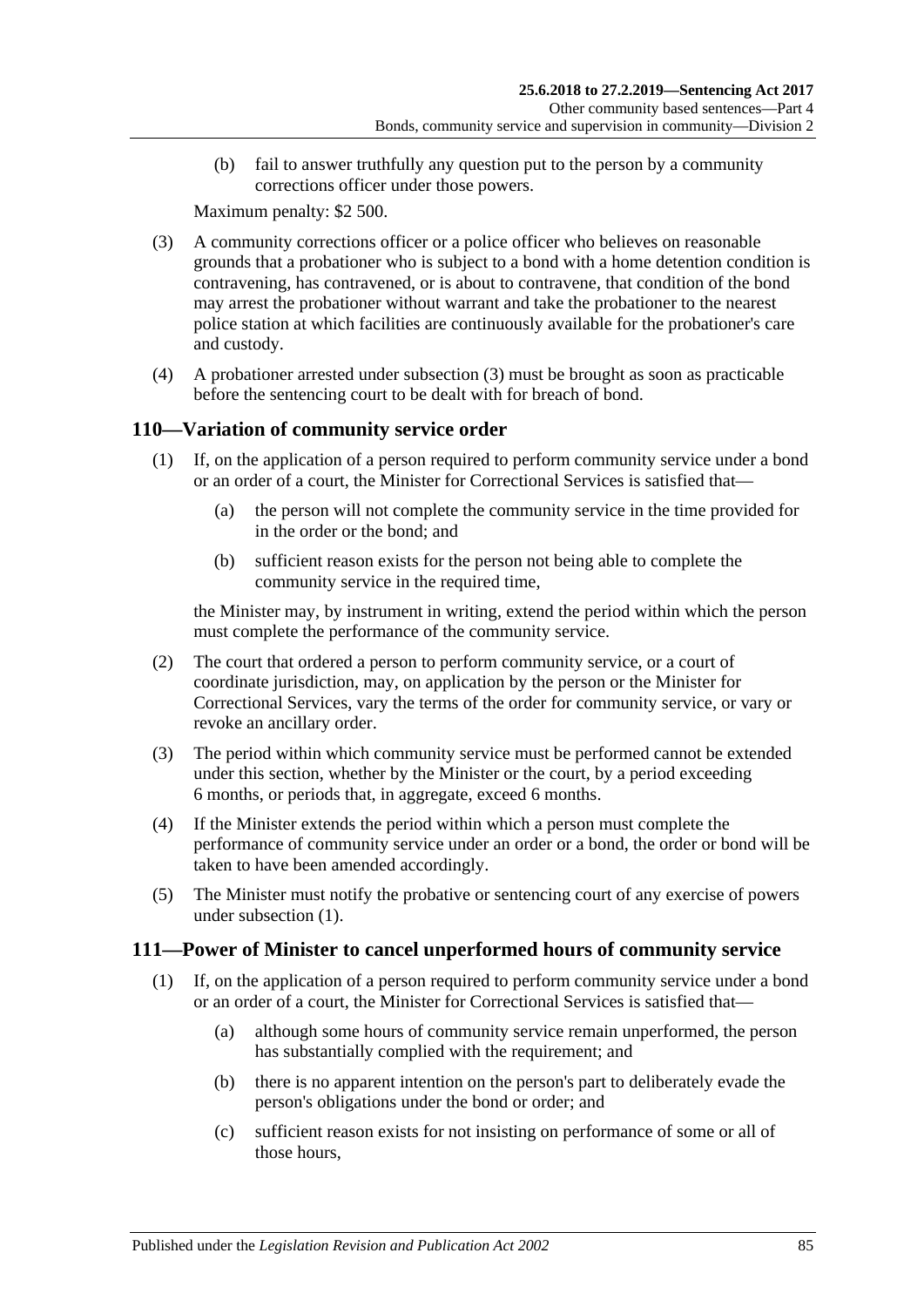the Minister may, by instrument in writing, waive compliance with the requirement to perform those hours, or a specified number of them.

- (2) The Minister cannot exercise powers under [subsection](#page-84-2) (1) to waive performance of more than 10 hours under the 1 bond or order.
- (3) The Minister must notify the probative or sentencing court of any exercise of powers under [subsection](#page-84-2) (1).

## **112—Power of Minister in relation to default in performance of community service**

- <span id="page-85-0"></span>(1) If the Minister for Correctional Services is satisfied that a person who is required to perform community service has failed to obey a direction given by the community corrections officer to whom the person is assigned, the Minister, instead of commencing proceedings for breach of order or bond, may, by notice in writing served personally, increase the number of hours of community service that the person is required to perform.
- (2) If the Minister increases the hours of community service to be performed under an order or a bond, the order or bond will be taken to have been amended accordingly.
- (3) The number of hours of community service may not be increased under [subsection](#page-85-0) (1) by more than 24 in aggregate, but such an increase may be made despite the fact that its effect is to increase the total number of hours to be performed beyond the normal limit.
- (4) If the Minister for Correctional Services is satisfied that a person has failed to comply with an order or a bond requiring performance of community service, the Minister may, by notice in writing served personally or by post, suspend the operation of the order or the relevant condition of the bond until proceedings for breach of the community service order or bond have been determined.

## **Division 3—Enforcement of bonds, community service orders and other orders of a non-pecuniary nature**

## **Subdivision 1—Bonds**

### **113—Non-compliance with bond**

- (1) If it appears to a probative court, by evidence given on oath, that a probationer may have failed to comply with a condition of the probationer's bond, the court—
	- $(a)$  may—
		- (i) issue a summons to the probationer requiring the probationer to appear before the court at the time and place specified in the summons; or
		- (ii) issue a warrant for the probationer's arrest; and
	- (b) may issue a summons to a guarantor.
- (2) If a person fails to appear before the court as required by a summons issued under this section, the court may issue a warrant for the person's arrest.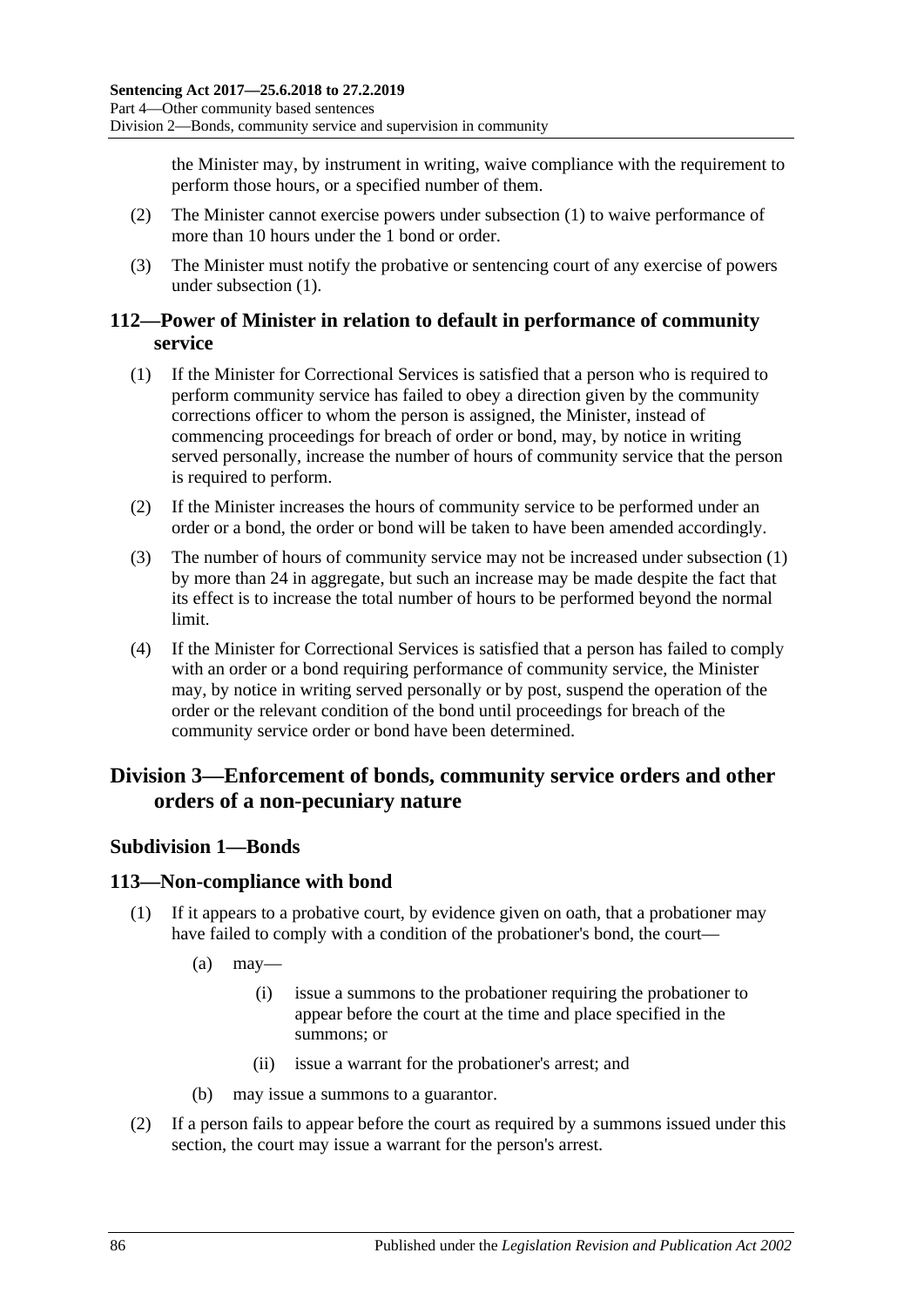- (3) If a person is arrested pursuant to a warrant issued under this section, the person must be brought before the probative court or the Magistrates Court not later than the next working day and may be remanded in custody or released on bail pending determination of the proceedings.
- (4) If a probationer is found guilty of an offence by a court of a superior jurisdiction to that of the probative court, being an offence committed during the term of the bond, any proceedings for breach of condition arising out of the offence are to be taken in the court of superior jurisdiction.
- (5) If a probationer is found guilty of an offence by a court of an inferior jurisdiction to that of the probative court, being an offence committed during the term of the bond, the court of an inferior jurisdiction must—
	- (a) sentence the probationer for the offence and remand the probationer to the probative court to be dealt with for breach of the conditions of the bond; or
	- (b) remand the probationer to the probative court to be sentenced for the offence and dealt with for breach of the conditions of the bond.
- (6) The court dealing with a probationer for breach of condition must hear any evidence adduced tending to establish that the probationer has failed to comply with a condition of the bond and any evidence or representations that the probationer may wish to adduce or make in reply.
- (7) In this section—

#### *court of an inferior jurisdiction* means—

- (a) if the probative court is the Supreme Court—the District Court or the Magistrates Court;
- (b) if the probative court is the District Court—the Magistrates Court;

#### *court of a superior jurisdiction* means—

- (a) if the probative court is the Magistrates Court—the Supreme Court or the District Court;
- (b) if the probative court is the District Court—the Supreme Court.

### **114—Orders that court may make on breach of bond**

- <span id="page-86-0"></span>(1) If the court is satisfied that the probationer has failed to comply with a condition of the bond, the court—
	- (a) may, if the bond requires the probationer to pay a sum in the event of non-compliance with a condition of the bond, order the probationer to pay the whole or a part of that sum; or
	- (b) may order a guarantor to pay the whole or a part of the amount due under the guarantee; or
	- (c) may, if the probationer has not been sentenced for the original offence and the terms of the bond require the defendant to appear before the court for sentencing in the event of failure to comply with a condition of the bond—
		- (i) sentence the probationer for the offence, or convict and sentence the probationer for the offence, as the case may require; or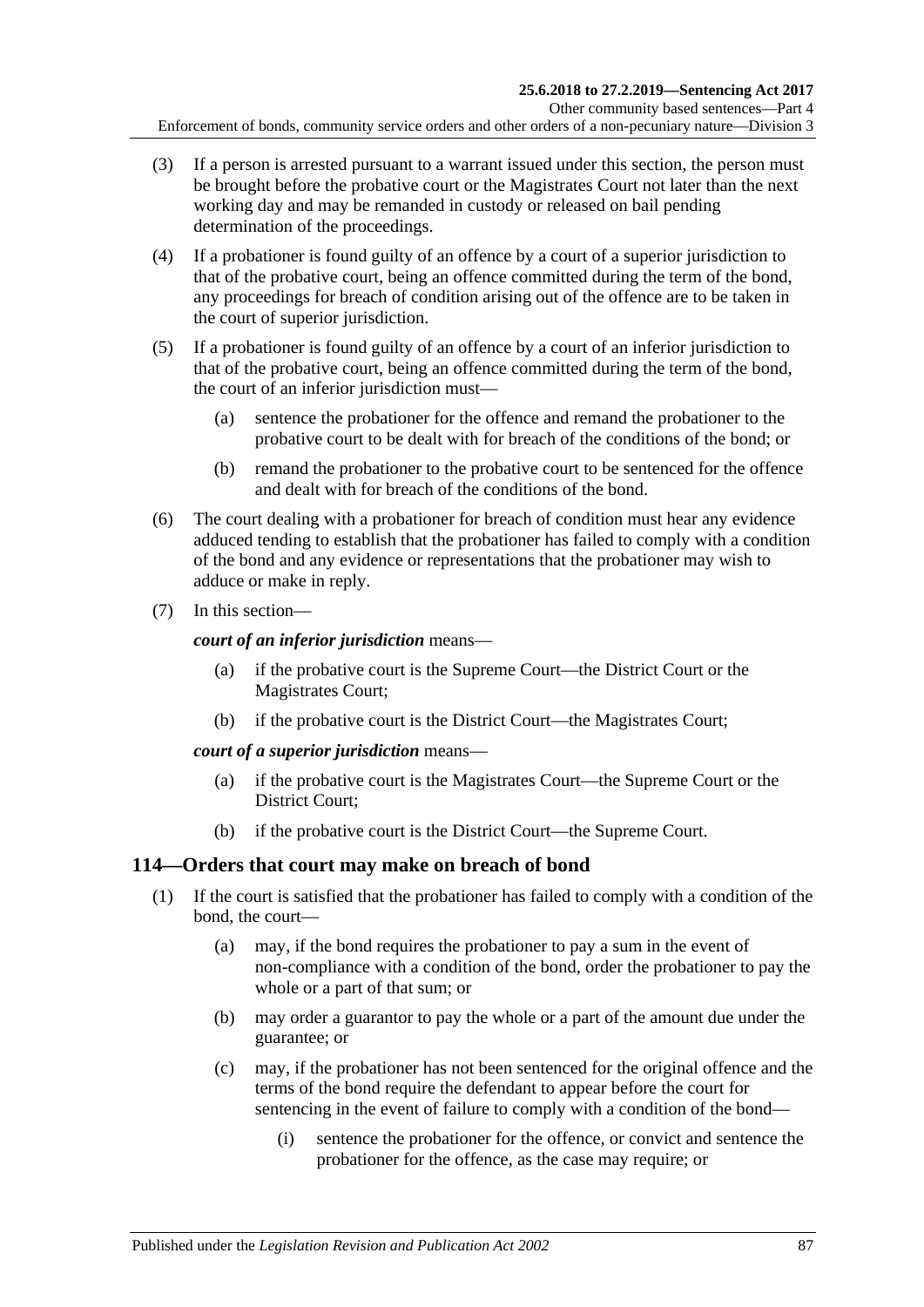Part 4—Other community based sentences

Division 3—Enforcement of bonds, community service orders and other orders of a non-pecuniary nature

- (ii) if the court is satisfied that the failure of the probationer to comply with the conditions of the bond was trivial or that there are proper grounds on which the failure should be excused, refrain from taking any action in respect of the failure; or
- (d) if the probationer has been sentenced to imprisonment for the original offence and that sentence has been suspended—must, subject to [subsection](#page-87-0) (3), revoke the suspension and order that the sentence be carried into effect.
- (2) The court may not order a person to pay an amount pursuant to [subsection](#page-86-0)  $(1)(a)$ unless the court is satisfied that—
	- (a) the person has, or will within a reasonable time have, the means to pay the amount; and
	- (b) payment of the amount would not unduly prejudice the welfare of dependants of the person.
- <span id="page-87-0"></span>(3) If a probationer is subject to a suspended sentence of imprisonment and the court is satisfied that the failure of the probationer to comply with the conditions of the bond was trivial or that there are proper grounds on which the failure should be excused, the court may refrain from revoking the suspension and—
	- (a) in the case of a bond requiring performance of community service—may—
		- (i) extend the term of the bond by such period (not exceeding 12 months) as the court thinks fit; or
		- (ii) extend the period within which any uncompleted hours of community service must be performed by not more than 6 months; or
		- (iii) if the period within which the community service must be performed has expired, impose a period of not more than 6 months within which any uncompleted hours of community service must be performed; or
		- (iv) cancel the whole or a number of any unperformed hours of community service; or
		- (v) revoke or vary any other condition of the bond; and
	- (b) in the case of any other bond—may—
		- (i) extend the term of the bond by such period (not exceeding 12 months) as the court thinks fit; or
		- (ii) impose a condition on the bond requiring the probationer to perform a specified number of hours of community service; or
		- (iii) revoke or vary any other condition of the bond; and
	- (c) if the bond has expired in any case—may require the probationer to enter into a further bond, the term of which must not exceed 12 months.
- <span id="page-87-1"></span>(4) [Section](#page-81-1) 105 applies in relation to a bond in respect of which a condition requiring the performance of community service is imposed under [subsection](#page-87-1) (3)(b)(ii).
- (5) If a court revokes the suspension of a sentence of imprisonment, the court may make any of the following orders:
	- (a) if it considers that there are special circumstances justifying it in so doing—an order reducing the term of the suspended sentence;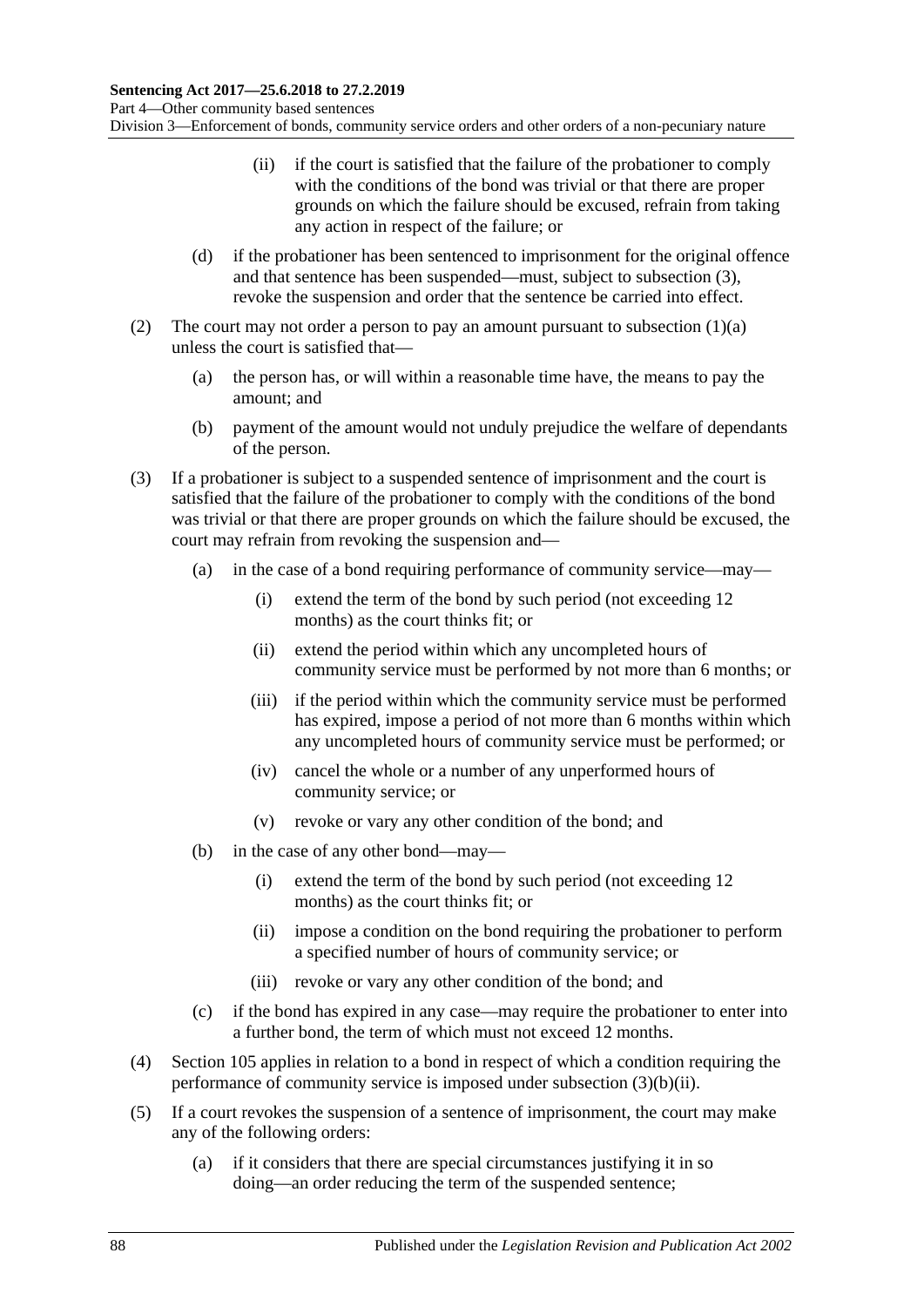- (b) an order directing that time spent by the probationer in custody pending determination of the proceedings for breach of condition be counted as part of the term of the suspended sentence;
- (c) in the case of a probationer whose sentence of imprisonment was partially suspended under [section](#page-75-0) 96(5) and even if the term of the sentence now to be served in custody is less than 12 months—an order fixing or extending a non-parole period taking into account the time spent in custody by the probationer before being released on the bond;
- (d) in the case of a bond with a home detention condition—an order directing that the period of compliance by the probationer with that condition be counted as part of the term of the suspended sentence;
- (e) an order directing that—
	- (i) in the case of a sentence partially suspended under [section](#page-74-7) 96(4) or [\(5\)—](#page-75-0)any part of the sentence that the probationer has not served in custody; or
	- (ii) in any other case—the suspended sentence,

be cumulative on another sentence, or sentences, of imprisonment then being served, or to be served, by the probationer.

(6) If a court other than the probative court sentences a probationer for the original offence, the court cannot impose a sentence that the probative court could not have imposed.

## **Subdivision 2—Community service orders and other orders of a non-pecuniary nature**

## <span id="page-88-2"></span>**115—Community service orders may be enforced by imprisonment**

- (1) Subject to this section, an order requiring community service is enforceable by imprisonment in default of compliance.
- <span id="page-88-1"></span>(2) The term of imprisonment to be served in default of compliance will be—
	- (a) a term calculated on the basis of 1 day for each 7.5 hours of community service remaining to be performed under the order; or
	- (b) 6 months,

whichever is the lesser.

- <span id="page-88-0"></span>(3) If it appears to the court, by evidence given on oath, that a person has failed to comply with an order requiring performance of community service, the court may—
	- (a) issue a notice requiring the person to appear before the court at the time and place specified in the notice to show cause why a warrant of commitment should not be issued against the person for the default; or
	- (b) issue a warrant for the person's arrest.
- (4) If a person fails to appear before the court as required by a notice issued under [subsection](#page-88-0) (3), the court may issue a warrant for the person's arrest.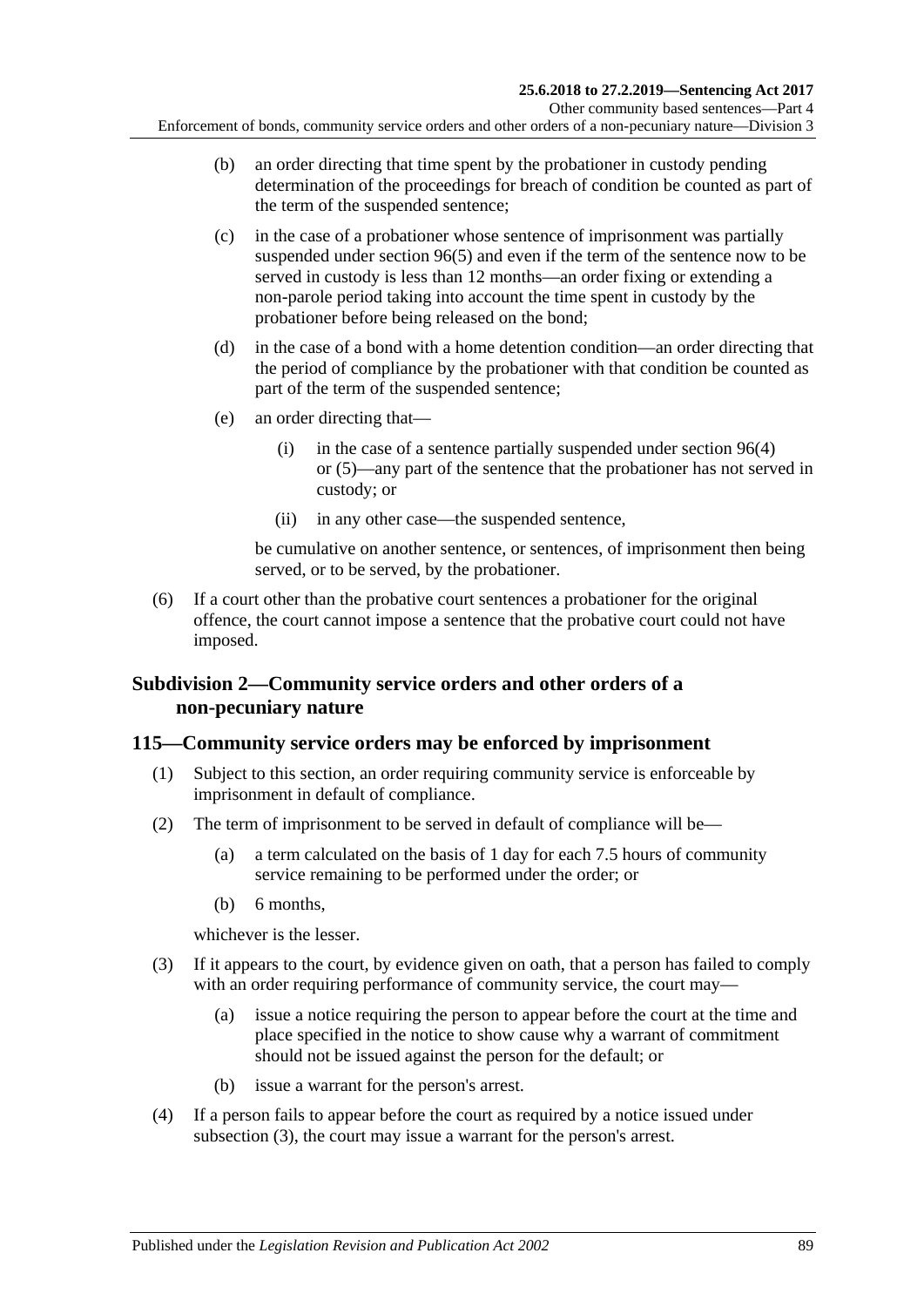Division 3—Enforcement of bonds, community service orders and other orders of a non-pecuniary nature

- <span id="page-89-1"></span><span id="page-89-0"></span>(5) If the court is satisfied that the person has failed to comply with the order requiring performance of community service—
	- (a) the court may issue a warrant of commitment for the appropriate term of imprisonment fixed in accordance with [subsection](#page-88-1) (2); but
	- (b) if the person is a youth, the court may, instead of taking action under [paragraph](#page-89-0) (a), make an order for home detention for a period fixed on the same basis.
- (6) The court may, on issuing a warrant under [subsection](#page-89-1) (5), direct that the imprisonment to which the person becomes liable by virtue of the warrant be cumulative on any other term of imprisonment being served, or to be served, by the person.
- (7) Despite [subsection](#page-89-1) (5), if the court is satisfied that the failure of a person to comply with an order requiring performance of community service was trivial or that there are proper grounds on which the failure should be excused, the court—
	- (a) may refrain from issuing a warrant of commitment; and
	- (b) may—
		- (i) extend the term of the order by such period, not exceeding 6 months, as the court thinks necessary for the purpose of enabling the person to perform the remaining hours of community service (if any);
		- (ii) if the order has expired, impose a further order, for a term not exceeding 6 months, requiring the person to perform the number of hours of community service unperformed under the previous order;
		- (iii) cancel the whole or a number of the unperformed hours of community service under the order.
- <span id="page-89-2"></span>(8) However, if the court is satisfied that the person who has failed to comply with the order requiring performance of community service has the means to pay a fine without the person or the person's dependants suffering hardship, the court may—
	- (a) revoke the community service order; and
	- (b) impose a fine not exceeding the maximum fine that may be imposed for the offence in respect of which the community service order was made (or, if the order was made in respect of more than 1 offence—the total of the maximum fines that may be imposed for the offences).
- (9) In imposing a fine under [subsection](#page-89-2) (8), the court must take into account the number of hours of community service (if any) that the person performed under the revoked order.

#### <span id="page-89-4"></span><span id="page-89-3"></span>**116—Other non-pecuniary orders may be enforced by imprisonment**

- (1) If it appears to the court, by evidence given on oath, that a person has failed to comply with an order requiring the person to do some act (other than the performance of community service or the payment of a pecuniary sum), the court may—
	- (a) issue a notice requiring the person to appear before the court at the time and place specified in the notice to show cause why the person should not be dealt with for the default; or
	- (b) issue a warrant for the person's arrest.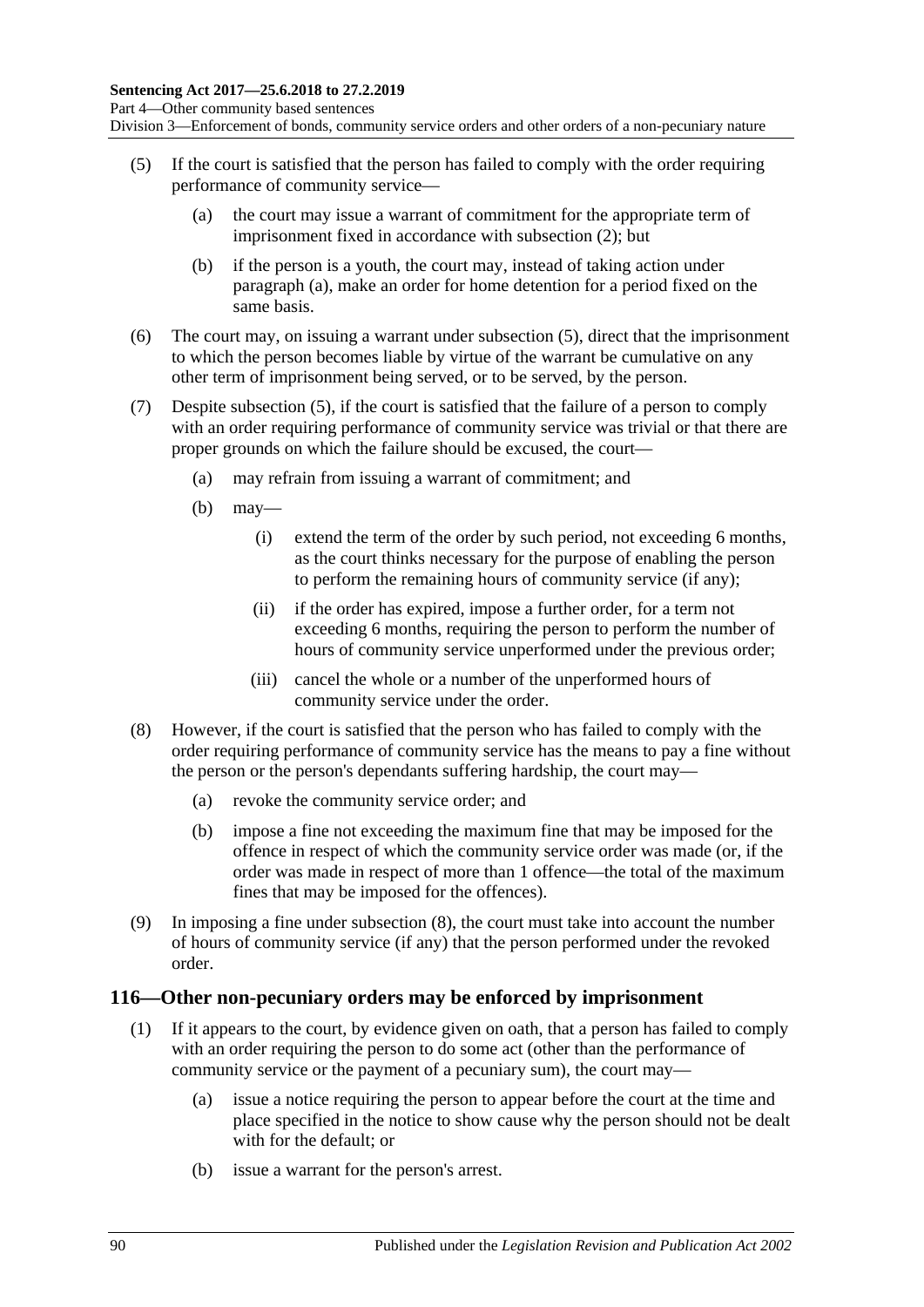- (2) If a person fails to appear before the court as required by a notice issued under [subsection](#page-89-3) (1), the court may issue a warrant for the person's arrest.
- <span id="page-90-0"></span>(3) If the court is satisfied that the person has failed to comply with the order, the court may sentence the person to such term of imprisonment (not exceeding 6 months) as the court thinks fit and issue a warrant of commitment accordingly.
- (4) The court may, on issuing a warrant under [subsection](#page-90-0) (3), direct that the imprisonment to which the person becomes liable by virtue of the warrant be cumulative on any other term of imprisonment being served, or to be served, by the person.

### <span id="page-90-1"></span>**117—Registrar may exercise jurisdiction under this Division**

- (1) Subject to rules of court or the regulations, the powers of a court under [sections](#page-88-2) 115 and [116](#page-89-4) are exercisable by—
	- (a) if the person in relation to whom the powers are to be exercised is a youth—the Registrar of the Youth Court;
	- (b) in any other case—a Registrar of the Magistrates Court.
- (2) Subject to rules of court or the regulations, a person who is aggrieved by a decision or order of a Registrar made under [subsection](#page-90-1) (1) may apply in accordance with rules of court to the court for a review of the decision or order.
- (3) The court may, on completion of the review—
	- (a) confirm the decision or order;
	- (b) quash the decision or order and substitute any decision or order that could have been made in the first instance;
	- (c) make any ancillary order (including an order as to costs) the court thinks fit.

## **118—Detention in prison**

If the court issues an order for detention of a youth or sentences a youth to detention under this Division—

- (a) where the youth is already in custody in a prison, the youth will serve the detention in a prison; or
- (b) where the youth has previously served a sentence of imprisonment or detention in a prison, the court may direct that the youth serve the detention in a prison,

and the *[Correctional Services Act](http://www.legislation.sa.gov.au/index.aspx?action=legref&type=act&legtitle=Correctional%20Services%20Act%201982) 1982* applies to and in relation to a youth serving detention in a prison under this section.

## **Part 5—Financial penalties**

### **119—Maximum fine if no other maximum provided**

If a fine is imposed in respect of an offence for which an Act or statutory instrument does not prescribe a fine, the fine may not exceed—

- (a) if the Supreme Court imposes the fine—\$75 000; and
- (b) if the District Court imposes the fine—\$35 000; and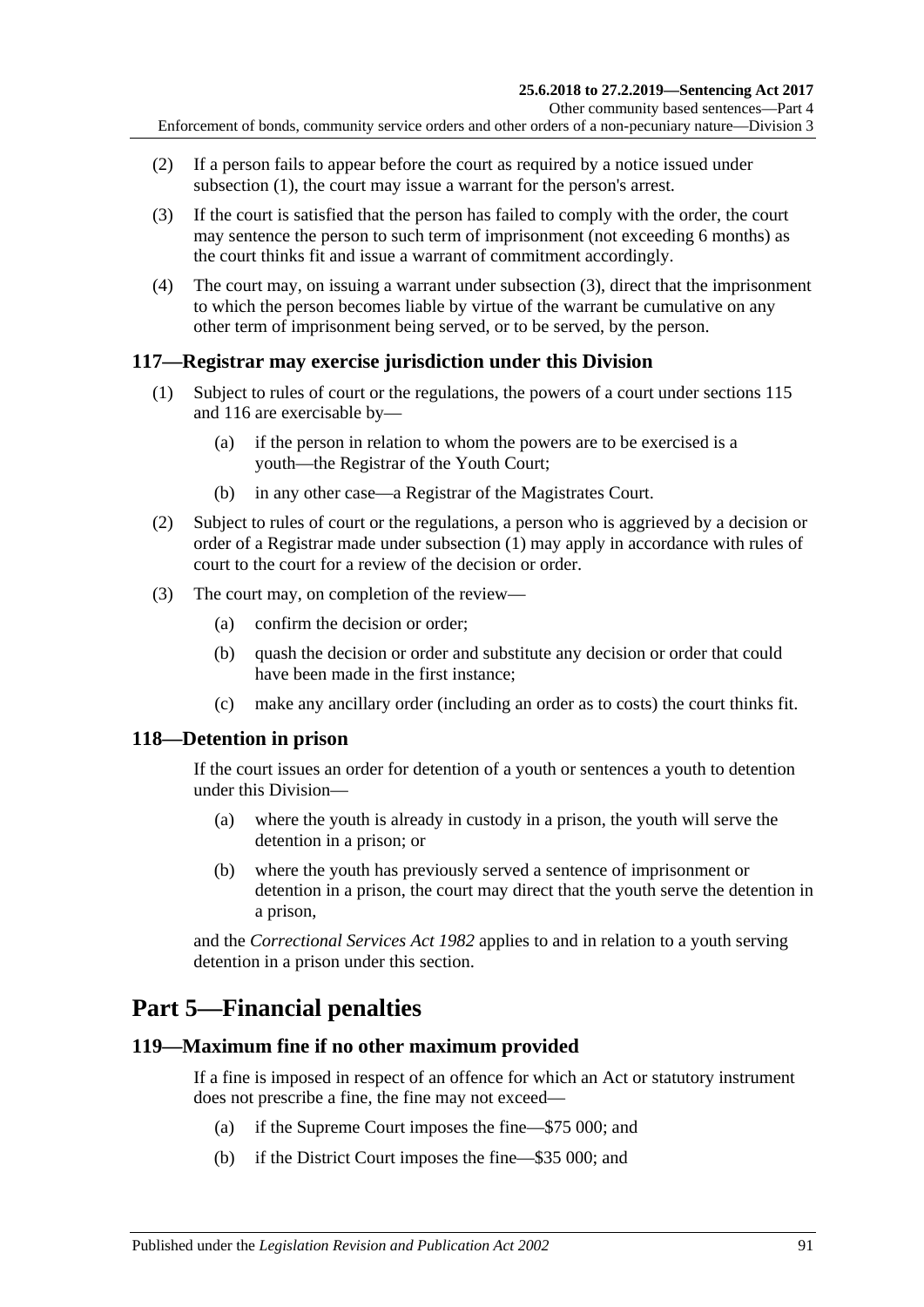(c) if the Magistrates Court imposes the fine—\$10 000.

### **120—Order for payment of pecuniary sum not to be made in certain circumstances**

- (1) The court must not make an order requiring a defendant to pay a pecuniary sum (other than a VIC levy) if the court is satisfied that the means of the defendant, so far as they are known to the court, are such that—
	- (a) the defendant would be unable to comply with the order; or
	- (b) compliance with the order would unduly prejudice the welfare of dependants of the defendant,

(and in such a case the court may, if it thinks fit, order the payment of a lesser amount).

- (2) Subject to [subsection](#page-91-0) (3), the court is not obliged to inform itself as to the defendant's means, but it should consider any evidence on the subject that the defendant or the prosecutor has placed before it.
- <span id="page-91-0"></span>(3) In considering whether the defendant would be able to comply with the order, the court should have regard to any information available to the court as to other pecuniary sums that have been paid, or are payable, by the defendant.

#### **121—Preference must be given to compensation for victims**

If a court considers—

- (a) that it is appropriate—
	- (i) to make an order for compensation (under this Act or any other Act); and
	- (ii) to impose a fine or make any other order for the payment of a pecuniary sum; but
- (b) that the defendant has insufficient means to pay both the compensation and the fine or other pecuniary sum,

the court must give preference to compensation.

### <span id="page-91-1"></span>**122—Court not to fix time for payment of pecuniary sums**

- (1) If a court makes an order requiring a defendant to pay a pecuniary sum, the court is not empowered to make any order relating to the time or manner in which the sum is to be paid.
- (2) [Subsection](#page-91-1) (1) does not derogate from an order of a court or an officer of a court that was in force immediately before this section came into operation.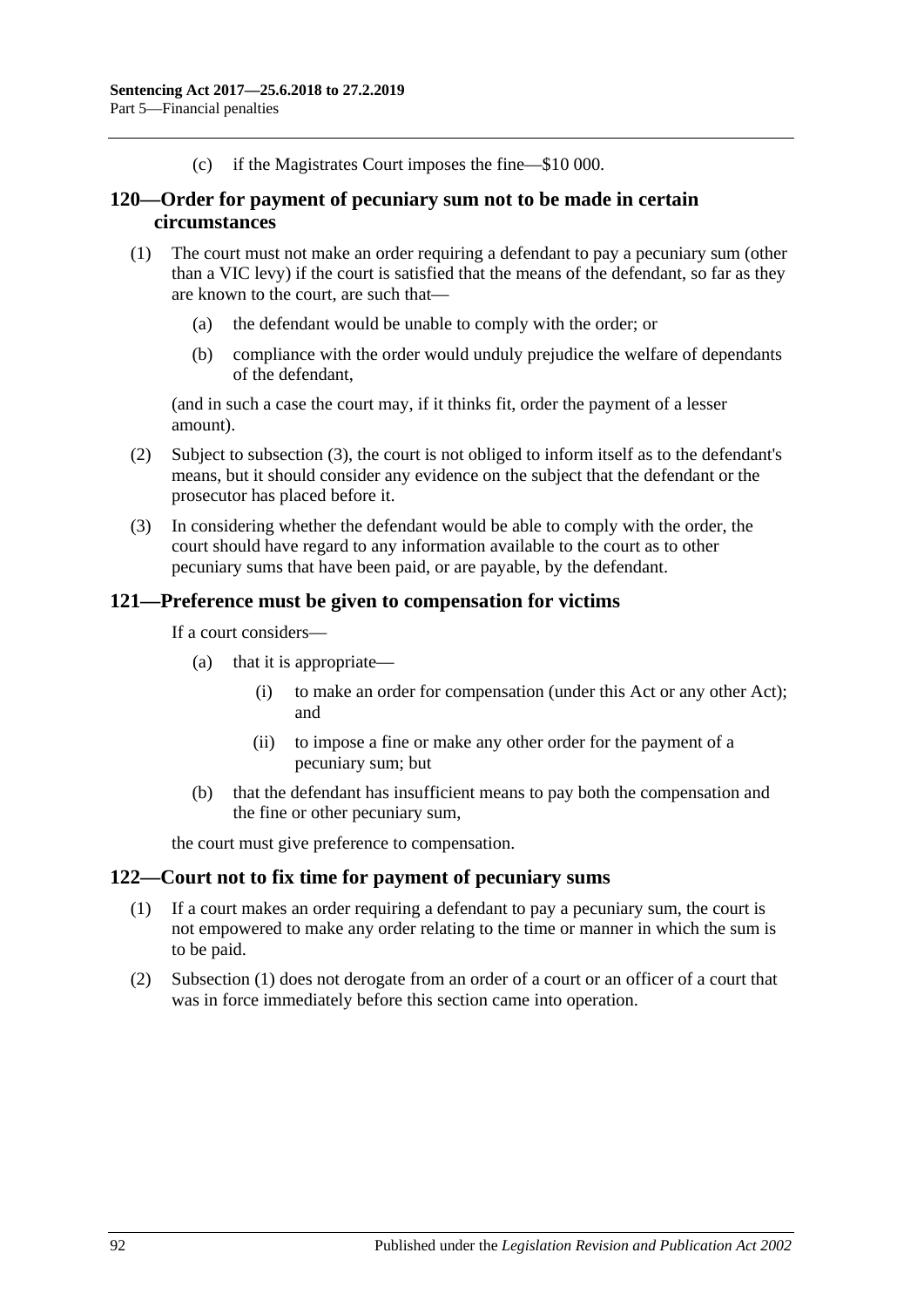# **Part 6—Restitution and compensation**

## **Division 1—Restitution and compensation generally**

## <span id="page-92-1"></span><span id="page-92-0"></span>**123—Restitution of property**

- (1) If the offence of which the defendant has been found guilty, or any other offence that is to be taken into account by the court in determining sentence, involves the misappropriation of property, the court may order the defendant, or any other person in possession of the property, to restore the property to a person who appears to be entitled to possession of the property.
- (2) An order under [subsection](#page-92-0) (1) does not prejudice a person's title to the property.

## **124—Compensation**

- (1) Subject to this section, a court may make an order requiring a defendant to pay compensation for injury, loss or damage resulting from the offence of which the defendant has been found guilty or for any offence taken into account by the court in determining sentence for that offence.
- (2) An order for compensation may be made under this section—
	- (a) either on application by the prosecutor or on the court's own initiative; and
	- (b) instead of, or in addition to, dealing with the defendant in any other way.
- $(3)$  If—
	- (a) a court finds a defendant guilty of an offence, or takes an offence into account in determining sentence; and
	- (b) the circumstances of the offence are such as to suggest that a right to compensation has arisen, or may have arisen, under this section,

the court must, if it does not make an order for compensation, give its reasons for not doing so.

- (4) Compensation under this section will be of such amount as the court considers appropriate having regard to any evidence before the court and to any representations made by or on behalf of the prosecutor or the defendant.
- (5) If property of which a person was dispossessed as a result of the offence is recovered, any damage to the property while it was out of the person's possession is to be treated for the purposes of this section as having resulted from the offence.
- (6) The power of a court to award compensation under this section is subject to the following qualifications:
	- (a) no compensation may be awarded for injury, loss or damage caused by, or arising out of the use of, a motor vehicle except damage to property;
	- (b) no compensation may be awarded against an employer in favour of an employee or former employee if—
		- (i) the offence arises from breach of a statutory duty related to employment; and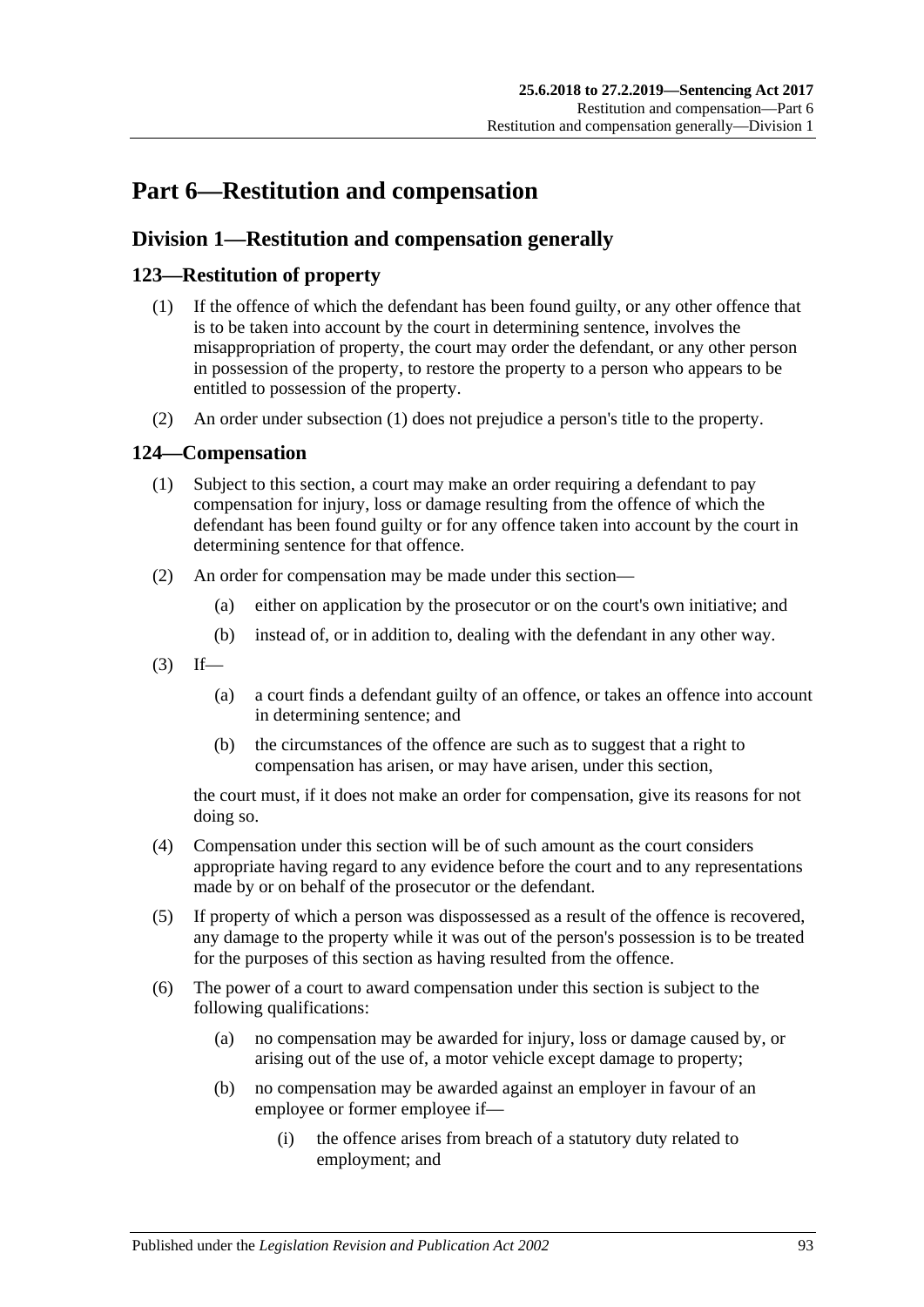- (ii) the injury, loss or damage is compensable under the *[Return to Work](http://www.legislation.sa.gov.au/index.aspx?action=legref&type=act&legtitle=Return%20to%20Work%20Act%202014)  Act [2014](http://www.legislation.sa.gov.au/index.aspx?action=legref&type=act&legtitle=Return%20to%20Work%20Act%202014)*;
- (c) the Magistrates Court may not award more than \$20 000 (or if a greater amount is prescribed—the prescribed amount) by way of compensation.
- (7) Compensation may be ordered under this section in relation to an offence despite the fact that compensation may be ordered under some other statutory provision that relates more specifically to the offence or proceedings in respect of the offence.
- (8) The amount paid to a person pursuant to an order under this section for compensation for injury, loss or damage must be taken into consideration by a court or any other body in awarding compensation for that injury, loss or damage under any other Act or law.

### **125—Certificate for victims of identity theft**

- (1) A court that finds a person guilty of an offence involving—
	- (a) the assumption of another person's identity; or
	- (b) the use of another person's personal identification information,

may, on application by a victim of the offence, issue a certificate under [subsection](#page-93-0) (2).

- <span id="page-93-0"></span>(2) The certificate is to give details of—
	- (a) the offence; and
	- (b) the name of the victim; and
	- (c) any other matters considered by the court to be relevant.
- (3) In this section—

*personal identification information* has the same meaning as in Part 5A of the *[Criminal Law Consolidation Act](http://www.legislation.sa.gov.au/index.aspx?action=legref&type=act&legtitle=Criminal%20Law%20Consolidation%20Act%201935) 1935*;

*victim* means a person whose identity has been assumed, or personal identification information has been used, without the person's consent, in connection with the commission of the offence.

## **Division 2—Enforcement of restitution orders**

## **126—Non-compliance with order for restitution of property**

- $(1)$  If—
	- (a) an order is made under [section](#page-92-1) 123 requiring property to be restored to a person; and
	- (b) the order is not complied with,

the person may request an authorised officer to take action under this section for enforcement of the order.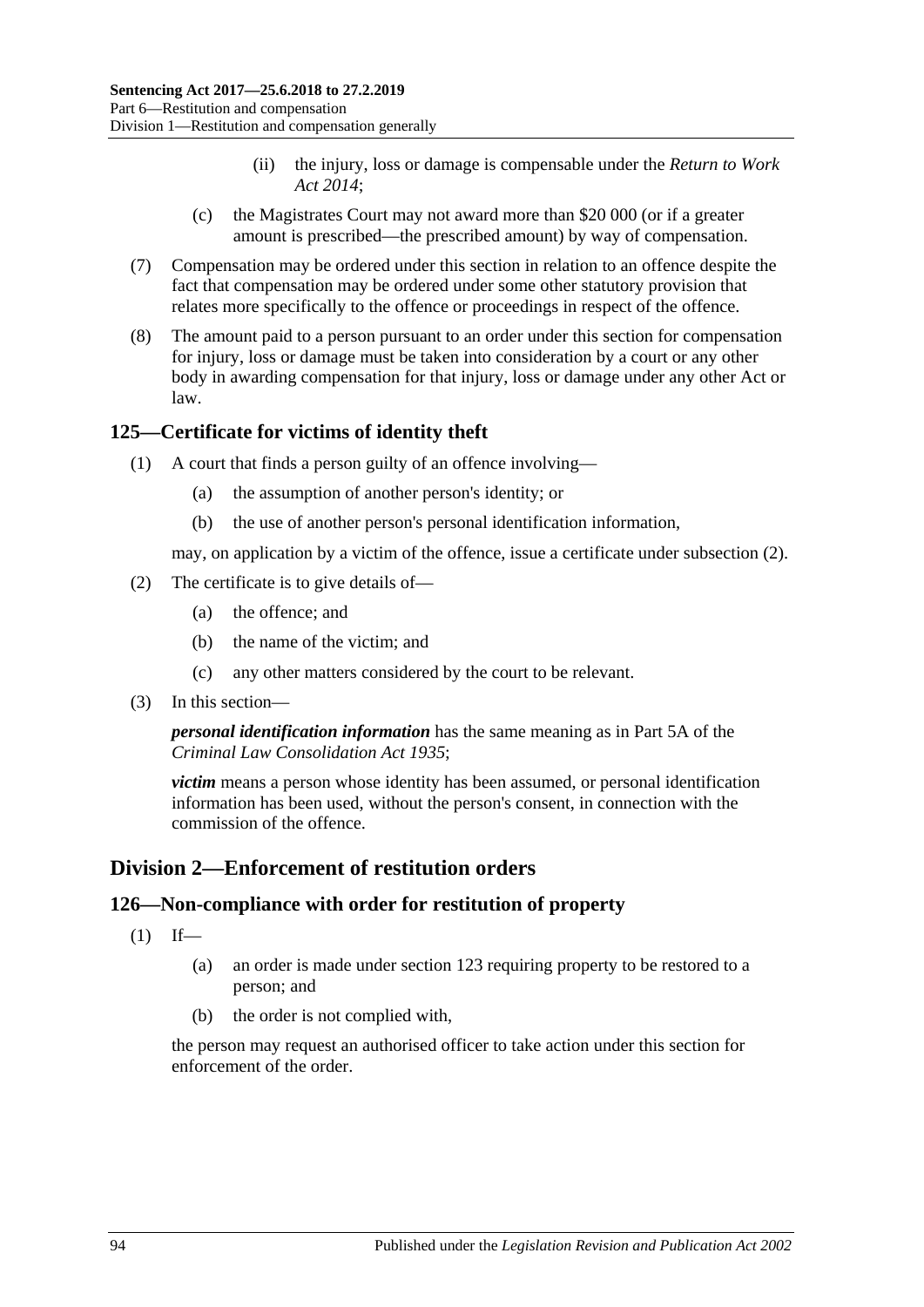- <span id="page-94-0"></span>(2) On receiving a request under this section in relation to an order requiring the restitution of property, an authorised officer may—
	- (a) enter any land (using such force as may be necessary) on which the officer reasonably suspects the property is situated and seize and remove the property; or
	- (b) cause the property to be valued (in such manner as the officer thinks fit) and make an order requiring the defendant to pay to the person an amount equal to the value of the property.
- <span id="page-94-1"></span>(3) In exercising powers under [subsection](#page-94-0) (2)(a), an authorised officer may be assisted by such other persons (including a member of the police force) as the officer considers necessary in the circumstances.
- (4) An authorised officer who makes an order under [subsection](#page-94-1) (2)(b) must cause a copy of the order to be served on the defendant personally or by post.
- (5) An order under [subsection](#page-94-1)  $(2)(b)$ 
	- (a) may be made in the absence of, and without prior notice to, the defendant; and
	- (b) may be varied or cancelled by an authorised officer in such circumstances as the officer considers just; and
	- (c) is enforceable as a pecuniary sum.
- (6) The prescribed fees for issuing, serving and executing an order under [subsection](#page-94-1) (2)(b) are payable in addition to the amount specified in the order as the value of the relevant property and form part of the amount payable under the order.
- (7) In this section—

*authorised officer* means the sheriff or a person authorised in writing by the sheriff for the purposes of this section;

*defendant*, in relation to property, means the defendant in the proceedings in which the order requiring restitution of the property was made.

## **Part 7—Miscellaneous**

### **127—Power of delegation—intervention program manager**

- (1) An intervention program manager may, by instrument in writing, delegate a power or function under this Act—
	- (a) to a particular person; or
	- (b) to the person for the time being occupying a particular position.
- (2) A power or function so delegated under this section may, if the instrument of delegation so provides, be further delegated.
- (3) A delegation—
	- (a) may be absolute or conditional; and
	- (b) does not derogate from the power of the delegator to act in a matter; and
	- (c) is revocable at will.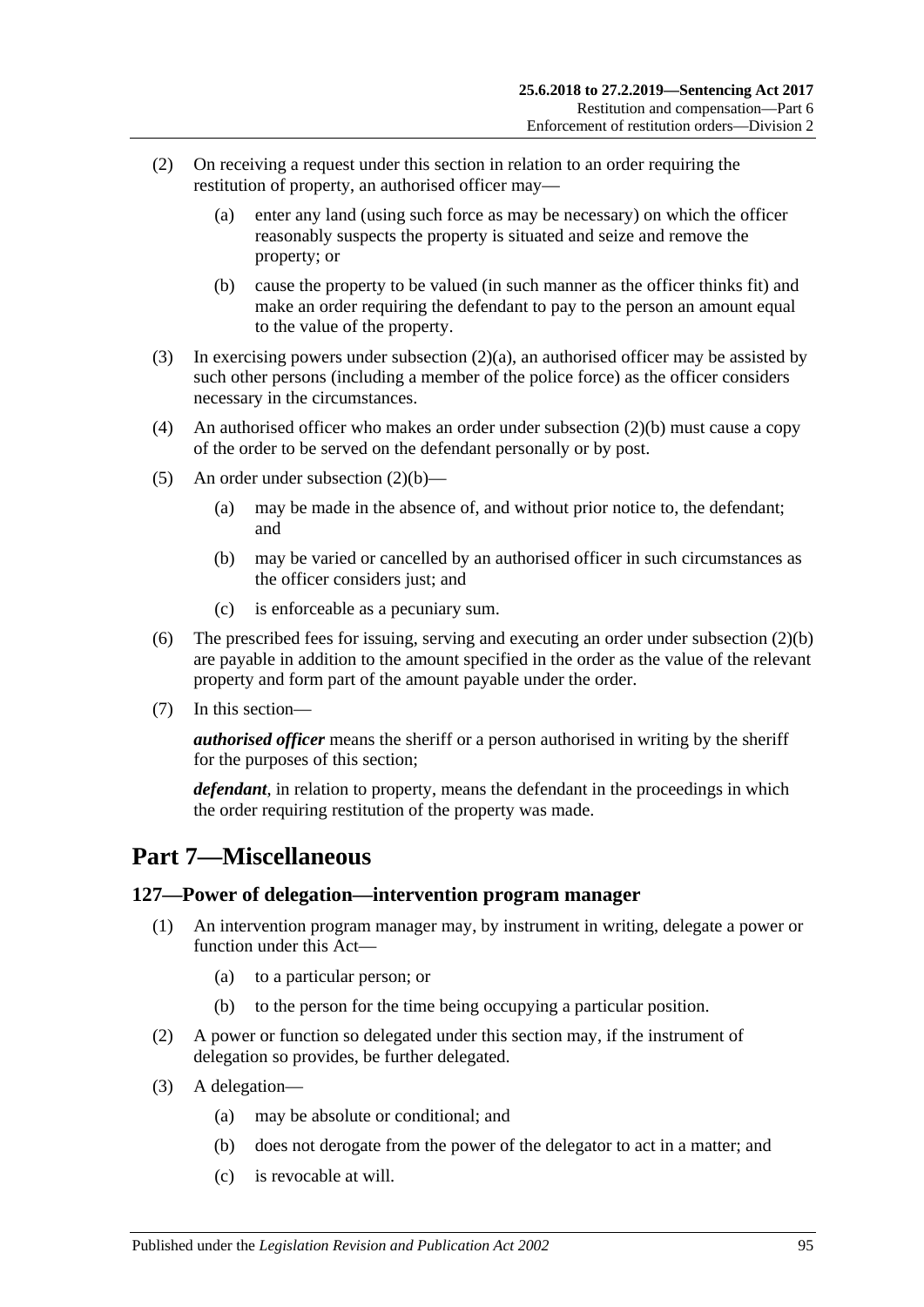#### <span id="page-95-0"></span>**128—Regulations**

- (1) The Governor may make such regulations as are contemplated by, or as are necessary or expedient for the purposes of, this Act.
- (2) Without limiting the generality of [subsection](#page-95-0) (1), the regulations may—
	- (a) prescribe forms for the purposes of this Act;
	- (b) prescribe, or provide for the calculation of, costs, fees or charges for the purposes of this Act;
	- (c) exempt any person or class of persons from the obligation to pay any costs, fees or charges so prescribed;
	- (d) prescribe penalties, not exceeding \$5 000, for breach of, or non-compliance with, a regulation.
- (3) The regulations may—
	- (a) be of general or limited application; and
	- (b) make different provision according to the persons, things or circumstances to which they are expressed to apply; and
	- (c) provide that a specified provision of this Act does not apply, or applies with prescribed variations, to any person, circumstance or situation (or person, circumstance or situation of a prescribed class) specified by the regulations, subject to any condition to which the regulations are expressed to be subject; and
	- (d) provide that any matter or thing is to be determined, dispensed with, regulated or prohibited according to the discretion of the Minister, an authorised officer or another prescribed person.
- (4) The regulations may make provisions of a savings or transitional nature consequent on the commencement of any provisions of this Act (including provisions of a transitional nature modifying any provisions of this Act).

## **Schedule 1—Repeal and transitional provisions Part 1—Repeal of** *Criminal Law (Sentencing) Act 1988*

### <span id="page-95-1"></span>**1—Repeal of Act**

The *[Criminal Law \(Sentencing\) Act](http://www.legislation.sa.gov.au/index.aspx?action=legref&type=act&legtitle=Criminal%20Law%20(Sentencing)%20Act%201988) 1988* is repealed.

## **Part 2—Transitional provisions**

### **2—Transitional provisions**

(1) Subject to this clause, this Act applies to the sentencing of a defendant after the commencement of this Act, regardless of whether the offence for which the defendant is being sentenced was committed before or after that commencement.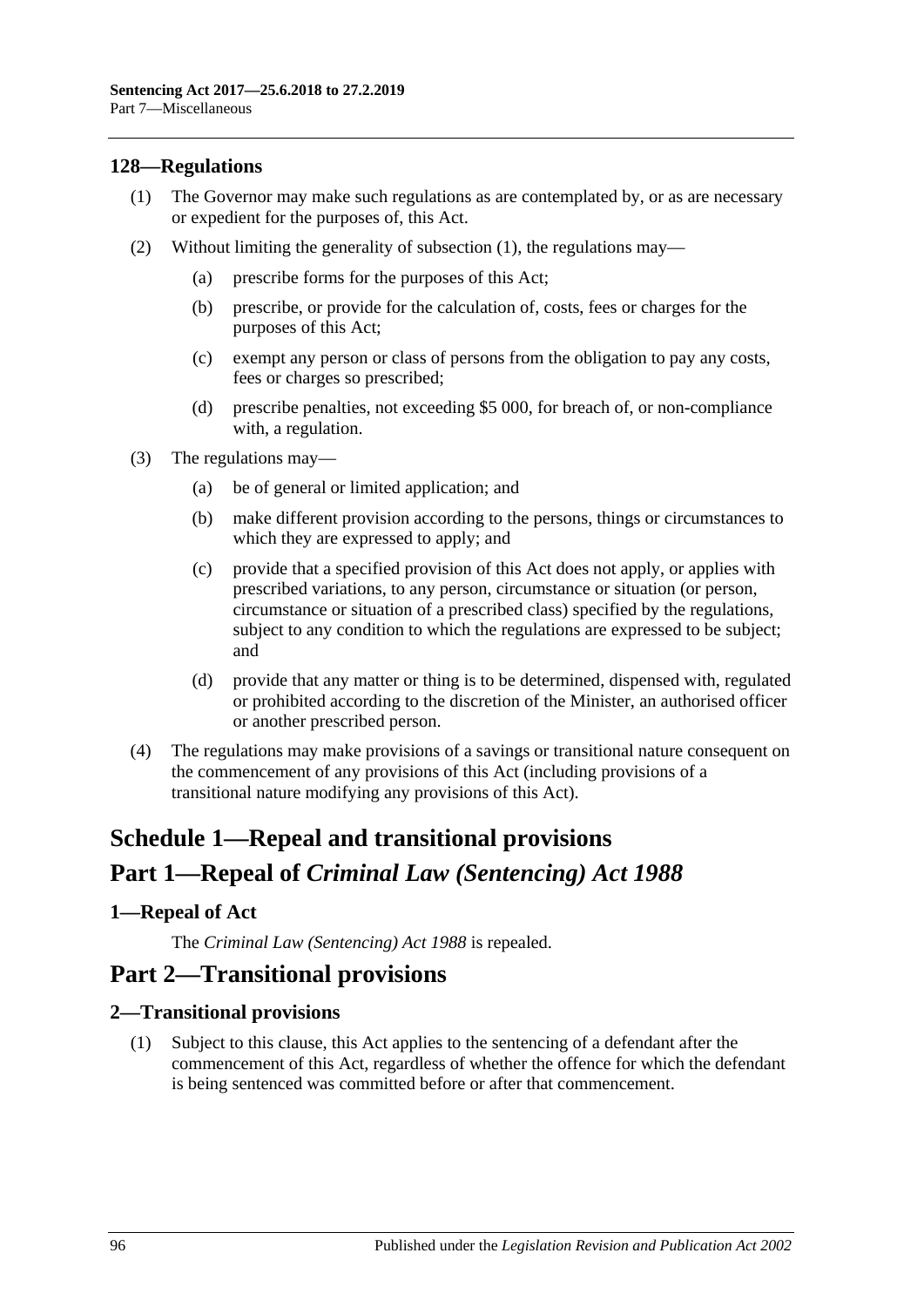- (2) However—
	- (a) the old sentence reduction provisions of the repealed Act will continue to apply in relation to the sentencing of a defendant for an offence where the proceedings for that offence are commenced before the commencement of the amendments to the repealed Act to be effected by the *[Summary Procedure](http://www.legislation.sa.gov.au/index.aspx?action=legref&type=act&legtitle=Summary%20Procedure%20(Indictable%20Offences)%20Amendment%20Act%202017)  [\(Indictable Offences\) Amendment Act 2017](http://www.legislation.sa.gov.au/index.aspx?action=legref&type=act&legtitle=Summary%20Procedure%20(Indictable%20Offences)%20Amendment%20Act%202017)*; while
	- (b) the new sentence reduction provisions of this Act will apply in relation to the sentencing of a defendant for an offence where the proceedings for that offence are commenced after the commencement of the amendments to the repealed Act to be effected by the *[Summary Procedure \(Indictable Offences\)](http://www.legislation.sa.gov.au/index.aspx?action=legref&type=act&legtitle=Summary%20Procedure%20(Indictable%20Offences)%20Amendment%20Act%202017)  [Amendment Act](http://www.legislation.sa.gov.au/index.aspx?action=legref&type=act&legtitle=Summary%20Procedure%20(Indictable%20Offences)%20Amendment%20Act%202017) 2017*, regardless of when the offence was committed
- (3) In this clause—

*new sentence reduction provisions* means Part 2 Division [2 Subdivision](#page-27-0) 4 of this Act;

*old sentence reduction provisions* means sections 10A, 10B and 10C and Part 2 Division 6 of the repealed Act;

*repealed Act* means the *[Criminal Law \(Sentencing\) Act](http://www.legislation.sa.gov.au/index.aspx?action=legref&type=act&legtitle=Criminal%20Law%20(Sentencing)%20Act%201988) 1988* repealed by [clause](#page-95-1) 1.

## **Part 3—Transitional provisions relating to** *Sentencing (Release on Licence) Amendment Act 2018*

#### **3—Transitional provisions**

- (1) [Section 58](#page-49-0) of this Act as in force immediately after the commencement of Part 2 of the *[Sentencing \(Release on Licence\) Amendment Act](http://www.legislation.sa.gov.au/index.aspx?action=legref&type=act&legtitle=Sentencing%20(Release%20on%20Licence)%20Amendment%20Act%202018) 2018* applies to the following applications:
	- (a) an application under that section for the discharge of an order for detention (whether the order for detention was made under [section](#page-47-0) 57 of this Act or section 23 of the repealed Act) where the application is made after that commencement;
	- (b) an application under that section for the discharge of an order for detention (whether the order for detention was made under [section](#page-47-0) 57 of this Act or section 23 of the repealed Act) where the application was made but not finalised before that commencement;
	- (c) an application under section 23A of the repealed Act for the discharge of an order for detention under section 23 of the repealed Act where the application was made but not finalised before that commencement.
- (2) [Section 59](#page-50-0) of this Act as in force immediately after the commencement of Part 2 of the *[Sentencing \(Release on Licence\) Amendment Act](http://www.legislation.sa.gov.au/index.aspx?action=legref&type=act&legtitle=Sentencing%20(Release%20on%20Licence)%20Amendment%20Act%202018) 2018* applies to the following applications:
	- (a) an application under that section for the release on licence from an order for detention (whether the order for detention was made under [section](#page-47-0) 57 of this Act or section 23 of the repealed Act) where the application is made after that commencement;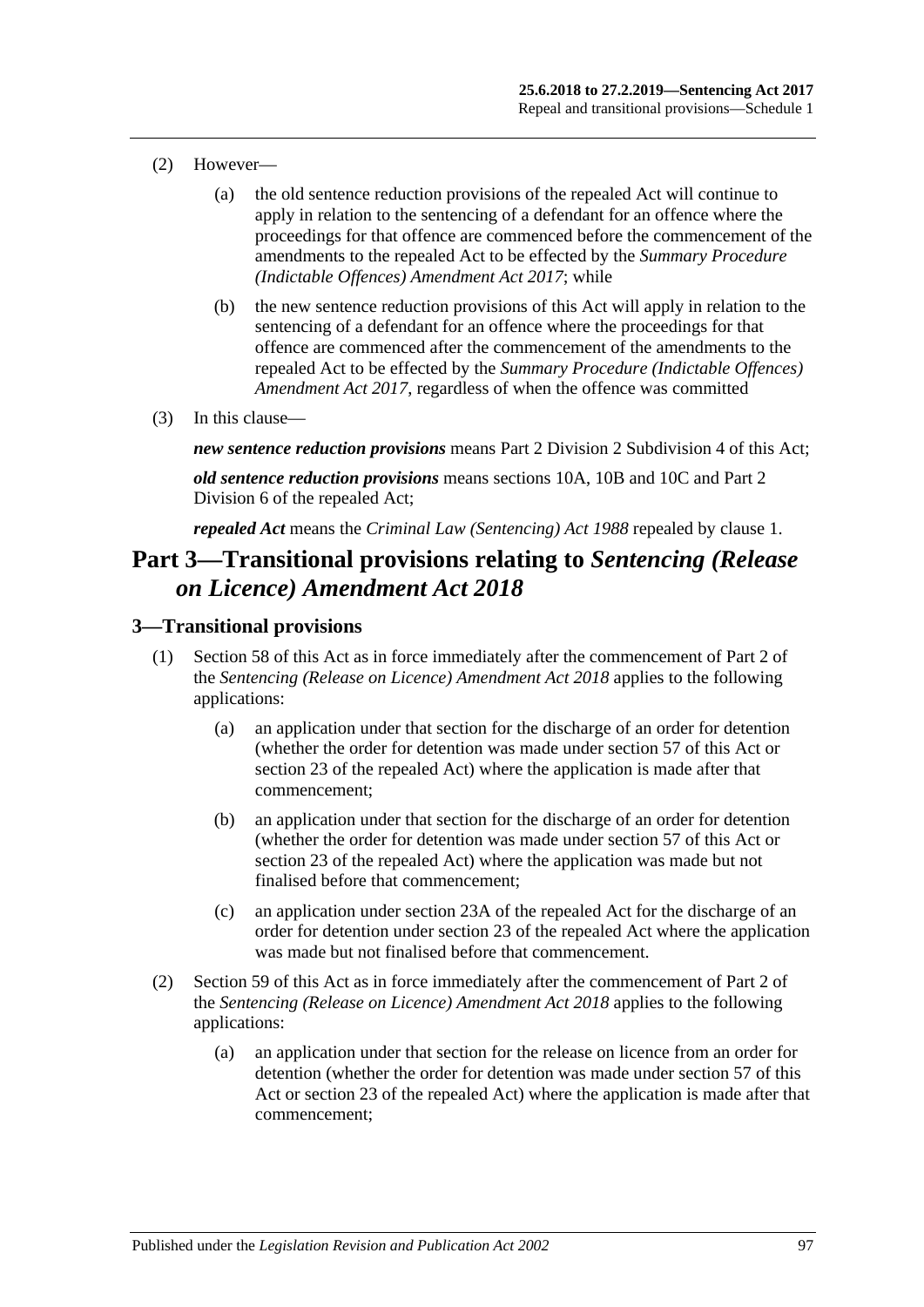- (b) an application under that section for the release on licence from an order for detention (whether the order for detention was made under [section](#page-47-0) 57 of this Act or section 23 of the repealed Act) where the application was made but not finalised before that commencement;
- (c) an application under section 24 of the repealed Act for the release on licence from an order for detention under section 23 of the repealed Act where the application was made but not finalised before that commencement.
- (3) In this clause—

*repealed Act* means the *[Criminal Law \(Sentencing\) Act](http://www.legislation.sa.gov.au/index.aspx?action=legref&type=act&legtitle=Criminal%20Law%20(Sentencing)%20Act%201988) 1988*.

## **Schedule 2—Re-consideration of authorisations to release on licence under section 24 of repealed Act or [section](#page-50-0) 59 of this Act**

## **1—Re-consideration of authorisations to release on licence under section 24 of repealed Act or [section](#page-50-0) 59 of this Act**

- (1) This clause applies to a person subject to an order for detention under section 23 of the repealed Act or [section](#page-47-0) 57 of this Act who, before the commencement of this clause, has been authorised by the Supreme Court under section 24 of the repealed Act or [section](#page-50-0) 59 of this Act (as the case may be) to be released on licence.
- (2) After the commencement of this clause, the Supreme Court may, on application by the DPP—
	- (a) cancel the release on licence of a person to whom this clause applies; or
	- (b) confirm the release on licence of a person to whom this clause applies.
- <span id="page-97-0"></span>(3) For the purposes of proceedings under this clause, the DPP may apply to a magistrate for a warrant for the apprehension and detention of the person pending determination of the proceedings.
- (4) A magistrate must, on application under [subclause](#page-97-0) (3), issue a warrant for the apprehension and detention of a person unless it is apparent, on the face of the application, that no reasonable grounds exist for the issue of the warrant.
- (5) The release on licence of a person to whom this clause applies must not be confirmed unless the person satisfies the Supreme Court that—
	- (a) the person is both capable of controlling and willing to control the person's sexual instincts; or
	- (b) the person no longer presents an appreciable risk to the safety of the community (whether as individuals or in general) due to the person's advanced age or permanent infirmity.
- <span id="page-97-1"></span>(6) The Supreme Court must, before determining an application under this clause, direct that at least 2 legally qualified medical practitioners (to be nominated by a prescribed authority for the purpose) inquire into the mental condition of the person and report to the Court on whether the person is incapable of controlling, or unwilling to control, the person's sexual instincts.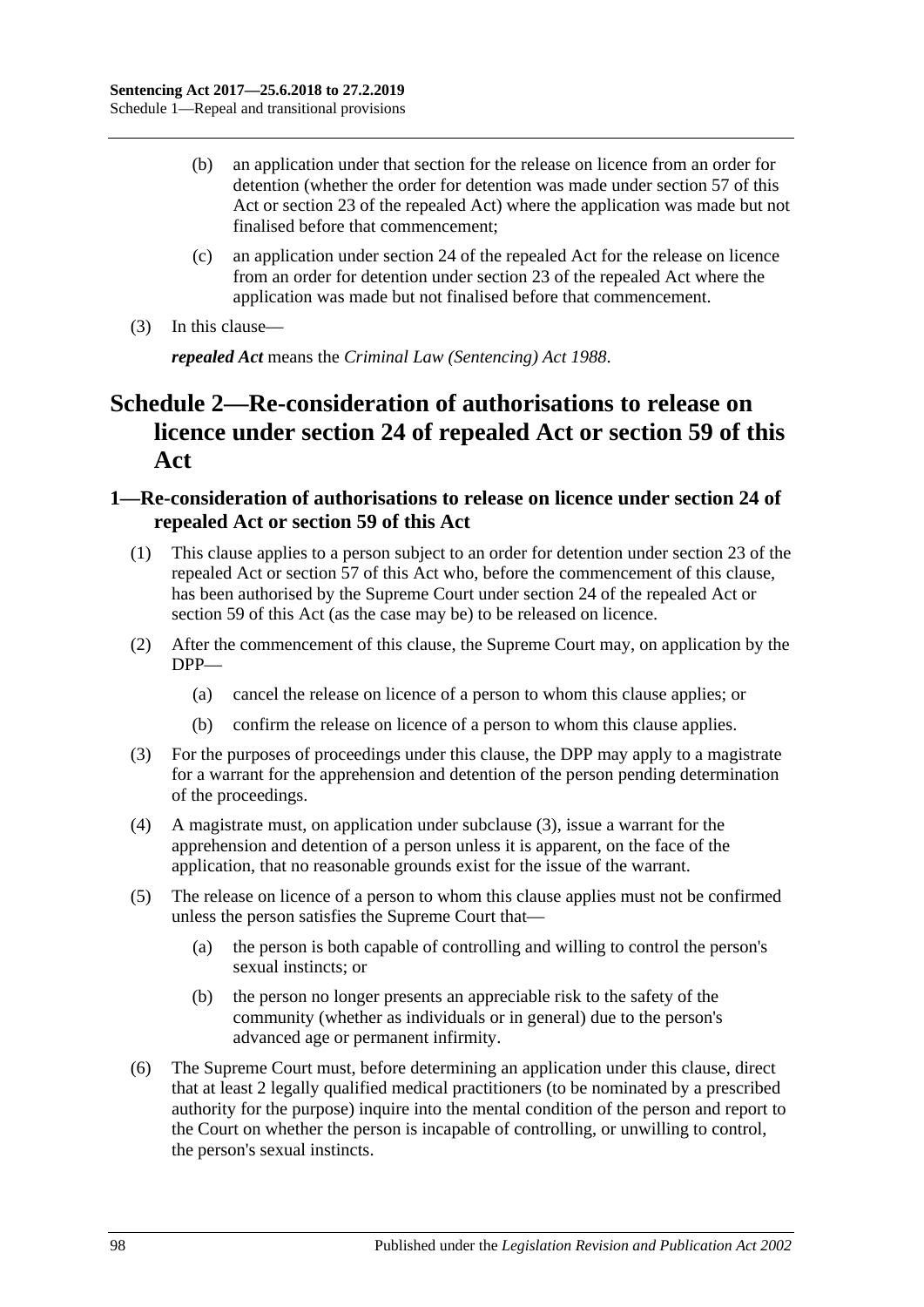#### **25.6.2018 to 27.2.2019—Sentencing Act 2017**

Re-consideration of authorisations to release on licence under section 24 of repealed Act or [section](#page-50-0) 59 of this Act—Schedule 2

- (7) The paramount consideration of the Supreme Court when determining an application under this clause must be to protect the safety of the community (whether as individuals or in general).
- <span id="page-98-0"></span>(8) The Supreme Court must also take the following matters into consideration when determining an application under this clause:
	- (a) the reports of the medical practitioners (as directed and nominated under [subclause](#page-97-1) (6)) provided to the Court;
	- (b) any relevant evidence or representations that the person may desire to put to the Court;
	- (c) a report provided to the Court by the appropriate board in accordance with the direction of the Court for the purposes of assisting the Court to determine the application, including—
		- (i) any opinion of the appropriate board on the effect that the release on licence of the person has had, or would have, on the safety of the community; and
		- $(ii)$
- (A) if the person has been released on licence—a report as to the current circumstances of the person; or
- (B) if the person has not yet been released on licence—a report as to the probable circumstances of the person if the person is so released; and
- (iii) the recommendation of the appropriate board about whether the person is suitable for release on licence;
- (d) evidence tendered to the Court of the estimated costs directly related to the release of the person on licence;
- (e) any other report required by the Court under [section](#page-54-0) 61 of this Act;
- (f) any other matter that the Court thinks relevant.
- (9) The Supreme Court, when determining an application under this clause, must not have regard to the length of time that the person has spent in custody or may spend in custody if the person's release on licence is cancelled or not confirmed.
- (10) A copy of any report provided to the Supreme Court under [subclause](#page-98-0) (8) must be given to each party to the proceedings or to counsel for those parties.
- (11) For the purposes of this clause—

*appropriate board*, in relation to proceedings under this clause, means—

- (a) if the person the subject of the proceedings is being detained in a training centre, or has been released on licence from a training centre—the Training Centre Review Board;
- (b) in any other case—the Parole Board;

*repealed Act* means the *[Criminal Law \(Sentencing\) Act](http://www.legislation.sa.gov.au/index.aspx?action=legref&type=act&legtitle=Criminal%20Law%20(Sentencing)%20Act%201988) 1988*.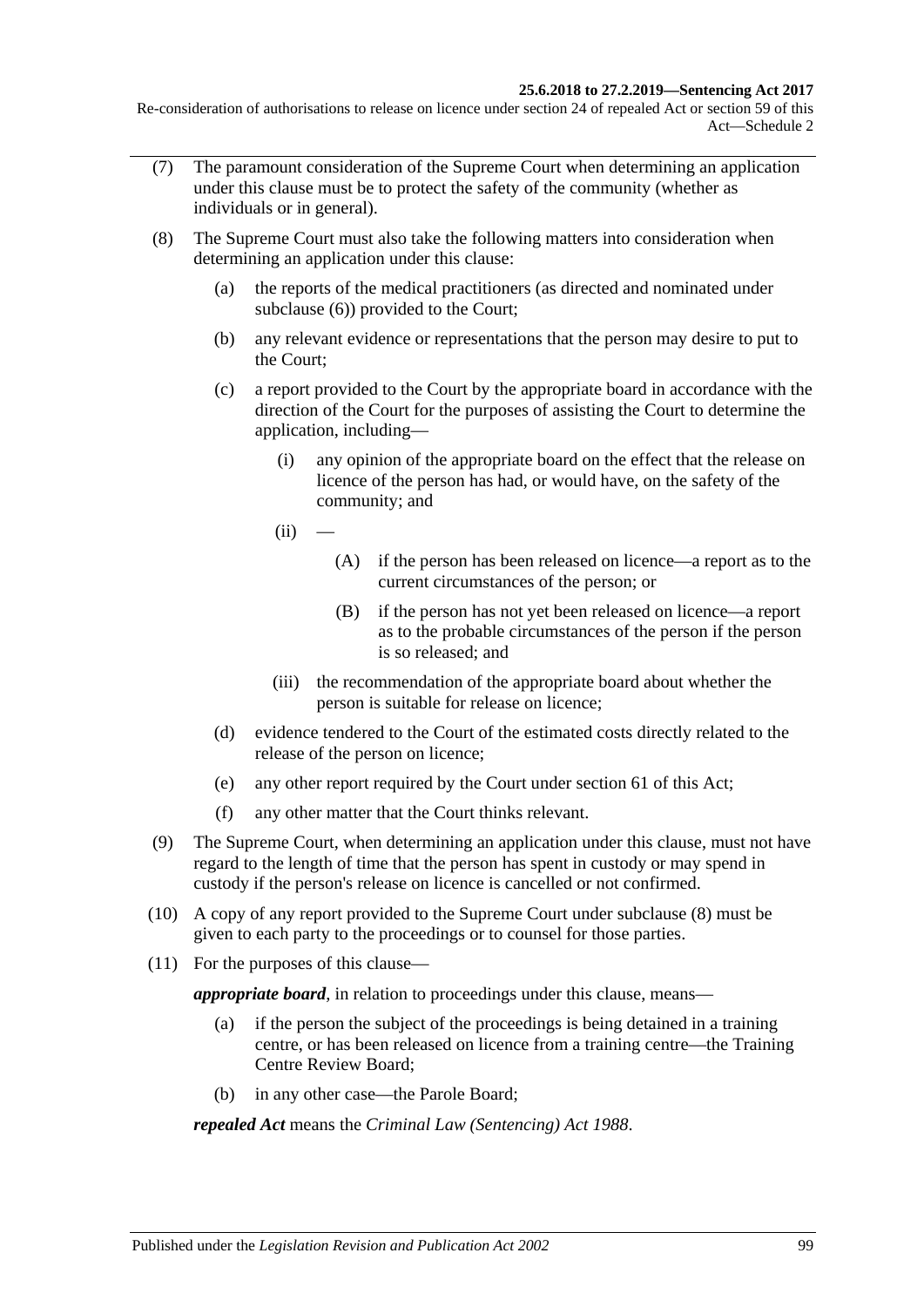# **Legislative history**

## **Notes**

- Amendments of this version that are uncommenced are not incorporated into the text.
- Please note—References in the legislation to other legislation or instruments or to titles of bodies or offices are not automatically updated as part of the program for the revision and publication of legislation and therefore may be obsolete.
- Earlier versions of this Act (historical versions) are listed at the end of the legislative history.
- For further information relating to the Act and subordinate legislation made under the Act see the Index of South Australian Statutes or www.legislation.sa.gov.au.

## **Principal Act and amendments**

New entries appear in bold.

| Year No |     | Title                                                               | Assent     | Commencement                                                                          |
|---------|-----|---------------------------------------------------------------------|------------|---------------------------------------------------------------------------------------|
| 2017    | -26 | Sentencing Act 2017                                                 | 18.7.2017  | 30.4.2018 (Gazette 6.2.2018 p610)                                                     |
| 2017    | 67  | <b>Statutes Amendment (Youths)</b><br>Sentenced as Adults) Act 2017 | 12.12.2017 | Pt 4 (s 6) & Sch 1 (cl 1) -30.4.2018<br>immediately after s 6 of $26/2017$ : s $2(2)$ |
| 2018 2  |     | <b>Sentencing (Release on Licence)</b><br><b>Amendment Act 2018</b> | 25.6.2018  | 25.6.2018                                                                             |
| 2018    | 32  | Statutes Amendment (Drug Offences) 22.11.2018<br>Act 2018           |            | Pt 3 (ss $26 \& 27$ )—1.4.2019 ( <i>Gazette</i><br>$7.2.2019$ $p415$ )                |
| 2018    | 36  | Sentencing (Miscellaneous)<br>Amendment Act 2018                    | 6.12.2018  | uncommenced                                                                           |

## **Provisions amended**

New entries appear in bold.

| Provision       | How varied                                                            | Commencement |
|-----------------|-----------------------------------------------------------------------|--------------|
| Pt1             |                                                                       |              |
| s <sub>2</sub>  | omitted under Legislation Revision and<br><b>Publication Act 2002</b> | 25.6.2018    |
| Pt <sub>3</sub> |                                                                       |              |
| s <sub>46</sub> |                                                                       |              |
| $s\,46(1)$      | amended by $67/2017$ s 6                                              | 30.4.2018    |
| s <sub>58</sub> |                                                                       |              |
| s 58(1a)        | inserted by $2/2018$ s $3(1)$                                         | 25.6.2018    |
| s 58(4a)        | inserted by $2/2018$ s $3(2)$                                         | 25.6.2018    |
| s 58(6)         | inserted by $2/2018$ s $3(3)$                                         | 25.6.2018    |
| s <sub>59</sub> |                                                                       |              |
| s 59(1a)        | inserted by $2/2018$ s $4(1)$                                         | 25.6.2018    |
| s 59(4a)        | inserted by $2/2018$ s $4(2)$                                         | 25.6.2018    |
| $s\,59(10)$     | amended by $2/2018$ s $4(3)$                                          | 25.6.2018    |